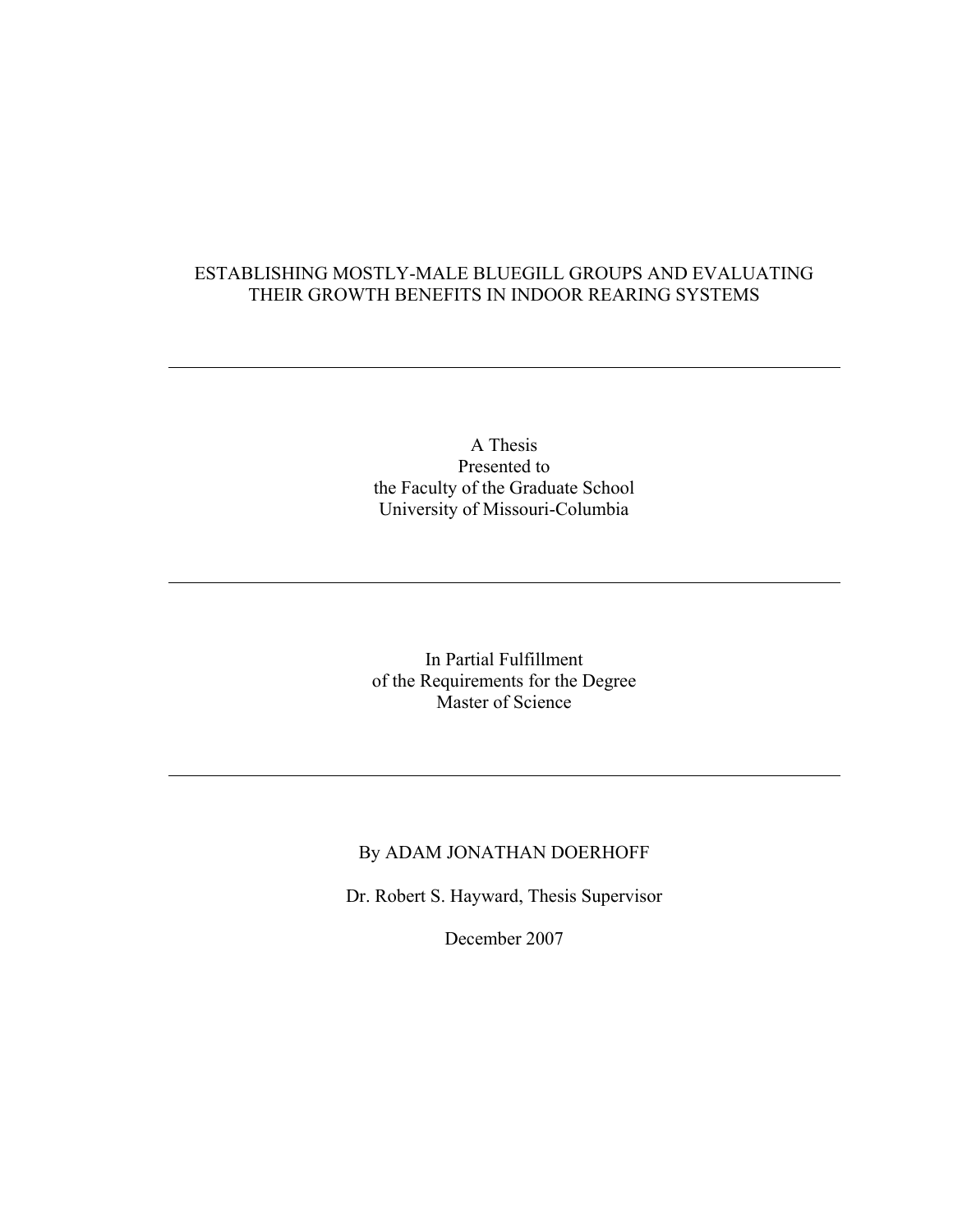The undersigned, appointed by the Dean of the Graduate School, have examined the thesis entitled

# ESTABLISHING MOSTLY-MALE BLUEGILL GROUPS AND EVALUATING THEIR GROWTH BENEFITS IN INDOOR REARING SYSTEMS

presented by Adam J. Doerhoff

a candidate for the degree of Master of Science

and hereby certify that in their opinion it is worthy of acceptance.

Robert S. Hayward

Diana M. Papoulias

Douglas B. Noltie

Peter Motavalli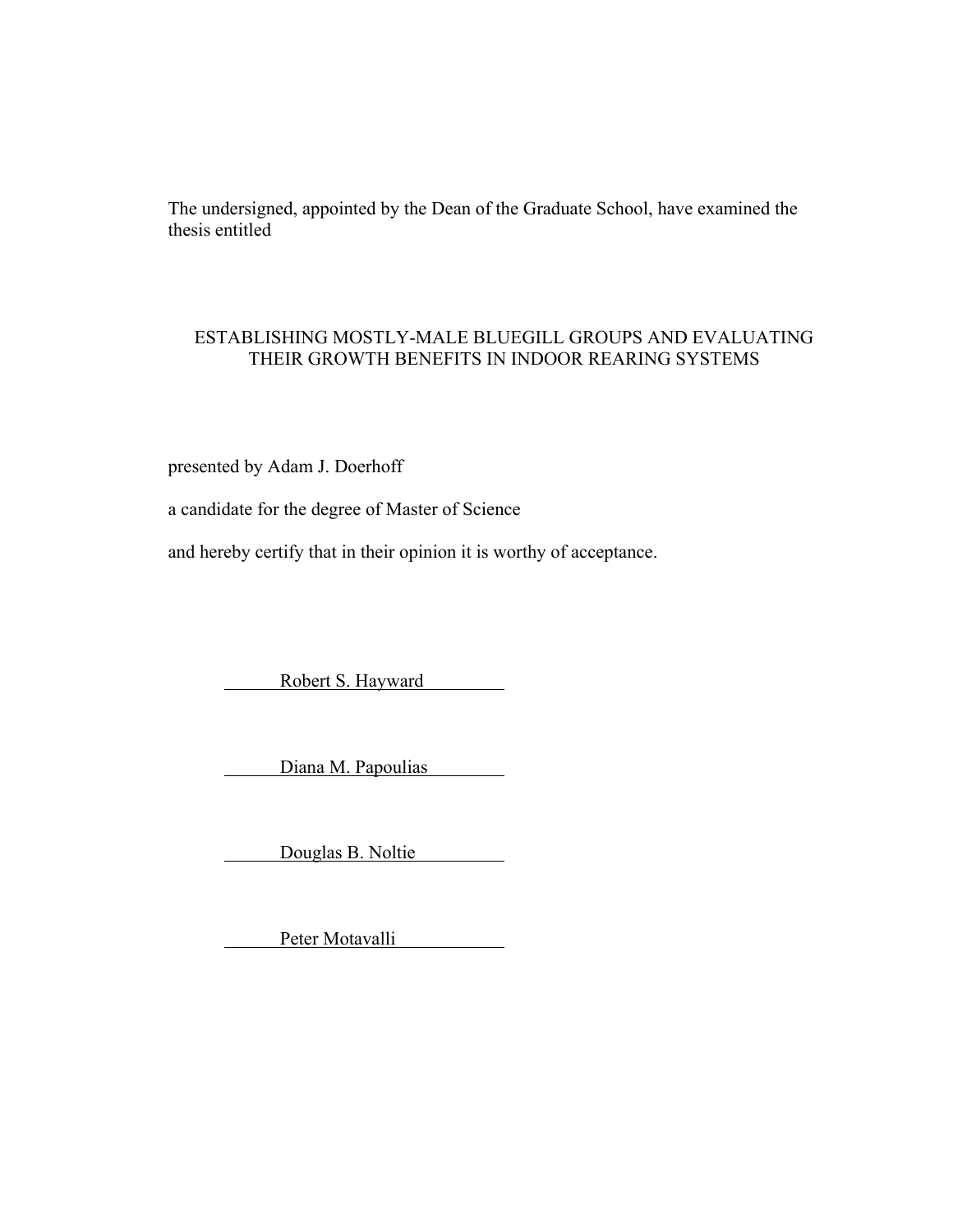#### ACKNOWLEDGEMENTS

 I thank my advisor, Dr. Robert S. Hayward, for his direction and support during my tenure as his student. I am grateful for his insight, understanding, and assistance that were imperative to my learning and success. His guidance and perspectives enabled me to persist and appreciate the importance of this work.

 I thank the members of my committee, Dr. Diana Papoulias, Dr. Douglas Noltie, and Dr. Peter Motavalli for providing technical advice and strict review of this manuscript. Their perspectives were critical to the completion of this thesis. I especially thank Dr. Papoulias for her extensive assistance with bluegill reproduction and histology.

I thank Dr. Han-Ping Wang and Dr. Przemyslaw Bajer for their endless assistance, advice, and technical support. Their availability and patience were priceless. I have countless fond memories of working with them both.

I thank the many other faculty members, graduate students, and undergraduate students who assisted me in various ways. I thank my lab technicians for their attentiveness and persistence, ensuring the well-being of my laboratory experiments. I have enjoyed and appreciated working with everyone who has contributed to the success of this project. The North Central Regional Aquaculture Center and my own teaching assistantships within the School of Natural Resources provided funding for this project.

I have dedicated this thesis to my parents and grandparents, for whom I treasure more each day. They never passed up the chance to ask about my bluegill, and thought I had the coolest research project in the world.

ii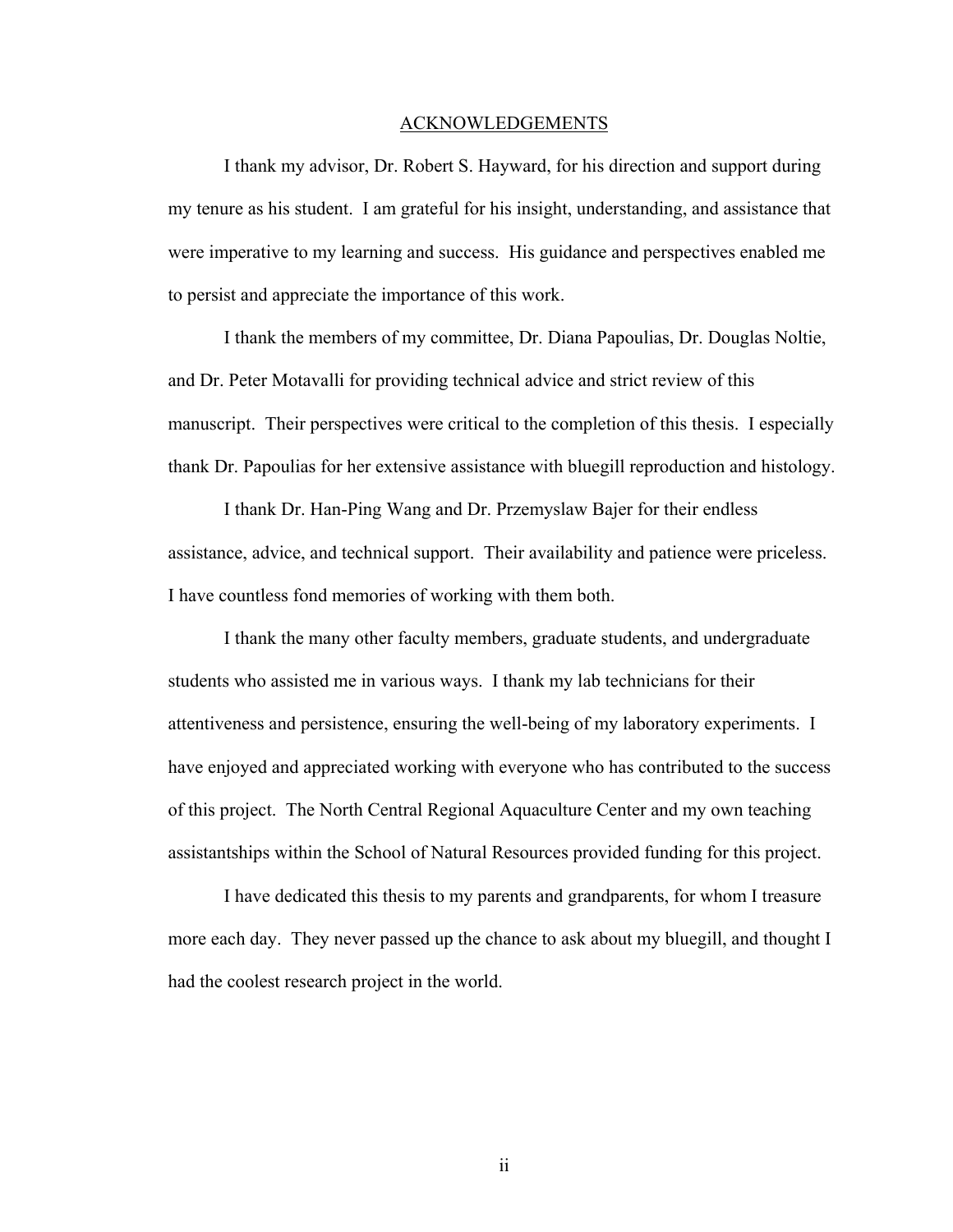| <b>TABLE OF CONTENTS</b> |
|--------------------------|
|--------------------------|

| CHAPTER I - DEVELOPMENT AND EVALUATION OF A SIZE-GRADING<br>APPROACH FOR FORMING MOSTLY-MALE BLUEGILL POPULATIONS |            |
|-------------------------------------------------------------------------------------------------------------------|------------|
|                                                                                                                   |            |
|                                                                                                                   |            |
|                                                                                                                   |            |
|                                                                                                                   |            |
|                                                                                                                   |            |
| CHAPTER II - AN EFFORT TO ESTABLISH PREDOMINANTLY MALE BLUEGILL<br>GROUPS THROUGH TRENBOLONE ACETATE IMMERSION    |            |
|                                                                                                                   |            |
|                                                                                                                   |            |
|                                                                                                                   |            |
| RESULTS.                                                                                                          | $\dots$ 48 |
|                                                                                                                   |            |
|                                                                                                                   |            |
|                                                                                                                   |            |
|                                                                                                                   |            |
|                                                                                                                   |            |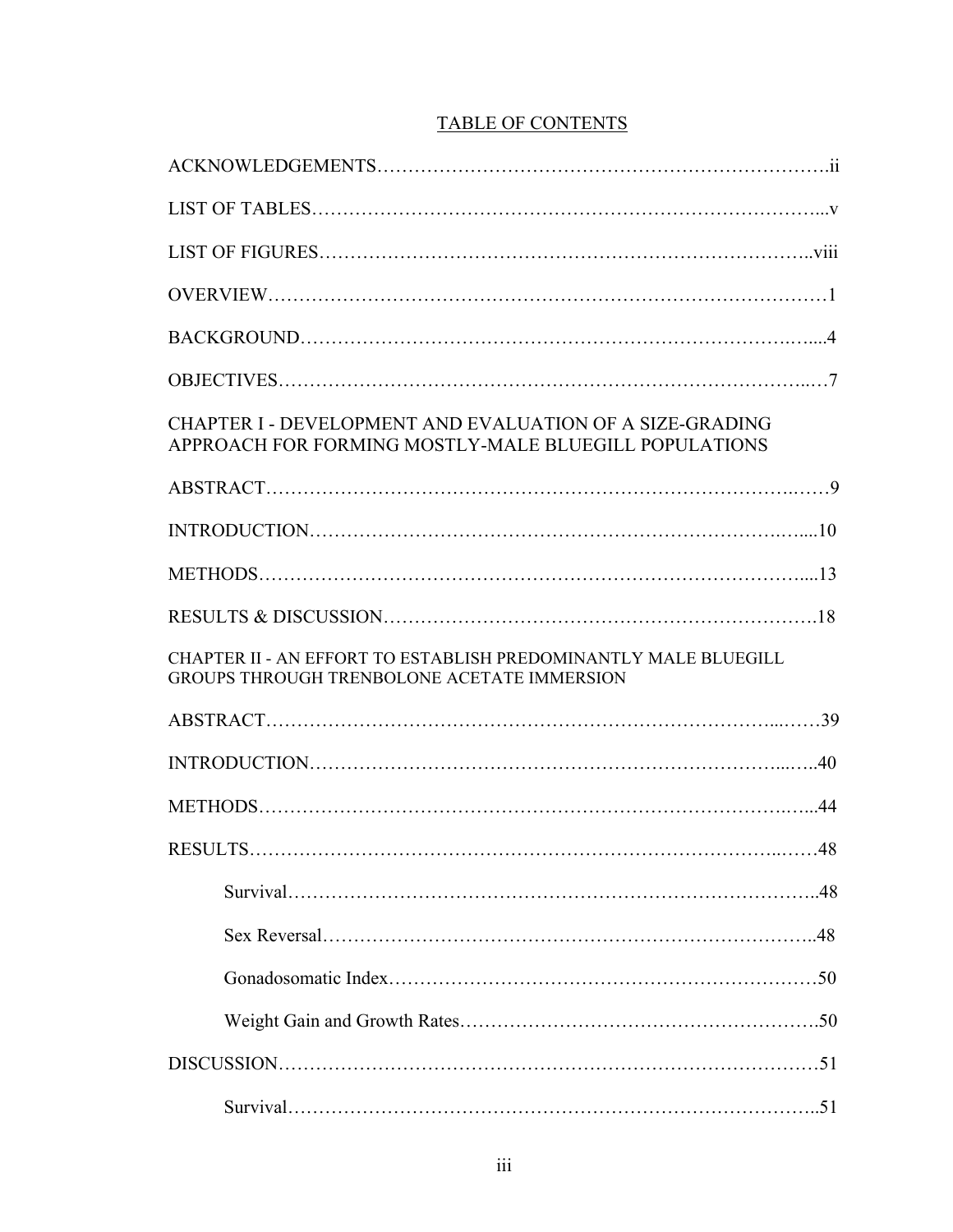| <b>CHAPTER III - EFFECTS OF REARING HIGH- PERCENTAGE-MALE GROUPS</b><br>ON BLUEGILL GROWTH IN RECIRCULATING AQUACULTURE SYSTEMS |  |
|---------------------------------------------------------------------------------------------------------------------------------|--|
|                                                                                                                                 |  |
|                                                                                                                                 |  |
|                                                                                                                                 |  |
|                                                                                                                                 |  |
|                                                                                                                                 |  |
|                                                                                                                                 |  |
|                                                                                                                                 |  |
|                                                                                                                                 |  |
|                                                                                                                                 |  |
|                                                                                                                                 |  |
|                                                                                                                                 |  |
|                                                                                                                                 |  |
|                                                                                                                                 |  |
|                                                                                                                                 |  |
|                                                                                                                                 |  |
|                                                                                                                                 |  |
|                                                                                                                                 |  |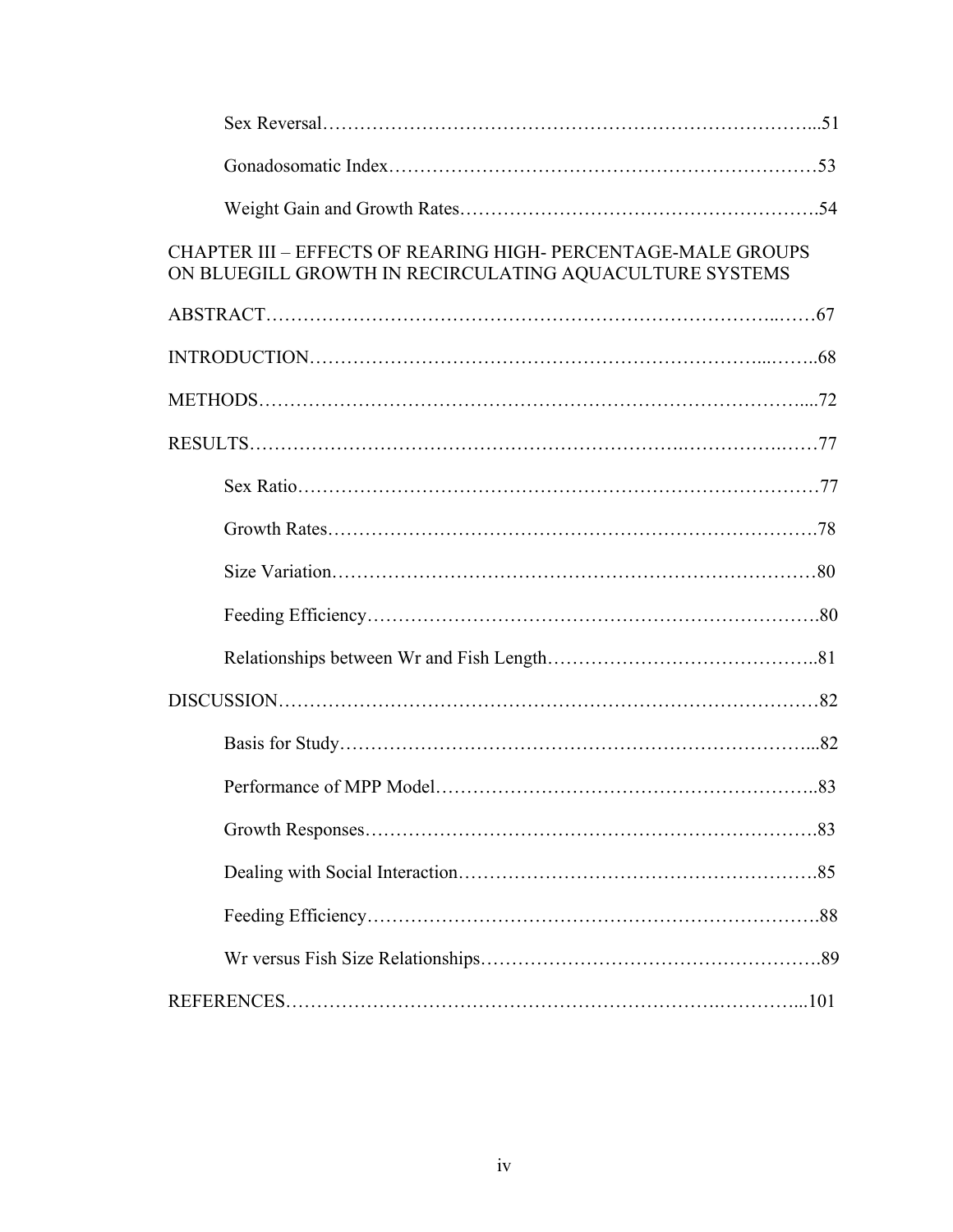# LIST OF TABLES

| Chapter I  |                                                                                                                                                                                                                                                                                                                                                                                                                                                | Page |
|------------|------------------------------------------------------------------------------------------------------------------------------------------------------------------------------------------------------------------------------------------------------------------------------------------------------------------------------------------------------------------------------------------------------------------------------------------------|------|
| 1.1        | The mean weight (g), mean length (mm), and proportion and<br>percentage of males represented in the upper 100% (all fish), 75%,<br>50%, and 25% of fish selected on successive sampling dates for                                                                                                                                                                                                                                              | 26   |
| 1.2        | The mean weight (g), mean length (mm), and proportion and percentage<br>of males represented in the upper 100% (all fish), 75%, 50%, and 25%<br>of fish selected on successive sampling dates for GH fish                                                                                                                                                                                                                                      | 27   |
| 1.3        | Best multiple regression models for predicting percentage of<br>male bluegills in a size-selected group. Models were constructed<br>on the basis of either fish length (mm) or fish weight (g) for IH                                                                                                                                                                                                                                          | 28   |
| 1.4        | The age, sample size, mean weight (g), mean length (mm), sex ratio,<br>CV of weight, CV of length, proportion and percentage of males<br>observed in the upper $100\%, 75\%, 50\%,$ and $25\%,$ and the predicted<br>% of males within those ranges according to the multiple regression<br>models, for age 1, 2, and 3 bluegill selected at random from Osage                                                                                 | 29   |
| Chapter II |                                                                                                                                                                                                                                                                                                                                                                                                                                                |      |
| 2.1        | Survival and sampling chronology for the production of predominantly<br>male populations and increased growth of bluegill following trenbolone<br>acetate immersion. Each treatment set began with 240 fish. Numbers<br>in parenthesis indicate the number of fish sampled, split evenly among<br>the three replicates. Non-parenthetic numbers indicate the remaining                                                                         | .57  |
| 2.2        | The effect of trenbolone acetate and treatment time on the sex ratio<br>of bluegill fry sampled 220 dph. Set 1 fish were exposed on 35, 38,<br>and 41 dph; Set 2 fish were exposed on 45, 48, and 51 dph. Sex ratios<br>are expressed both as a ratio and percentage of males by replicate and<br>for both replicates pooled. Chi-square analysis indicated none of the<br>observed sex ratios was significantly different $(P>0.05)$ from the |      |
| 2.3        | The effect of trenbolone acetate and treatment time on the sex ratios<br>of bluegill fry sampled 370 dph. Set 1 fish were exposed on 35, 38,<br>and 41 dph; Set 2 fish were exposed on 45, 48, and 51 dph. Sex ratios<br>are expressed both as a ratio and percentage of males by replicate and                                                                                                                                                |      |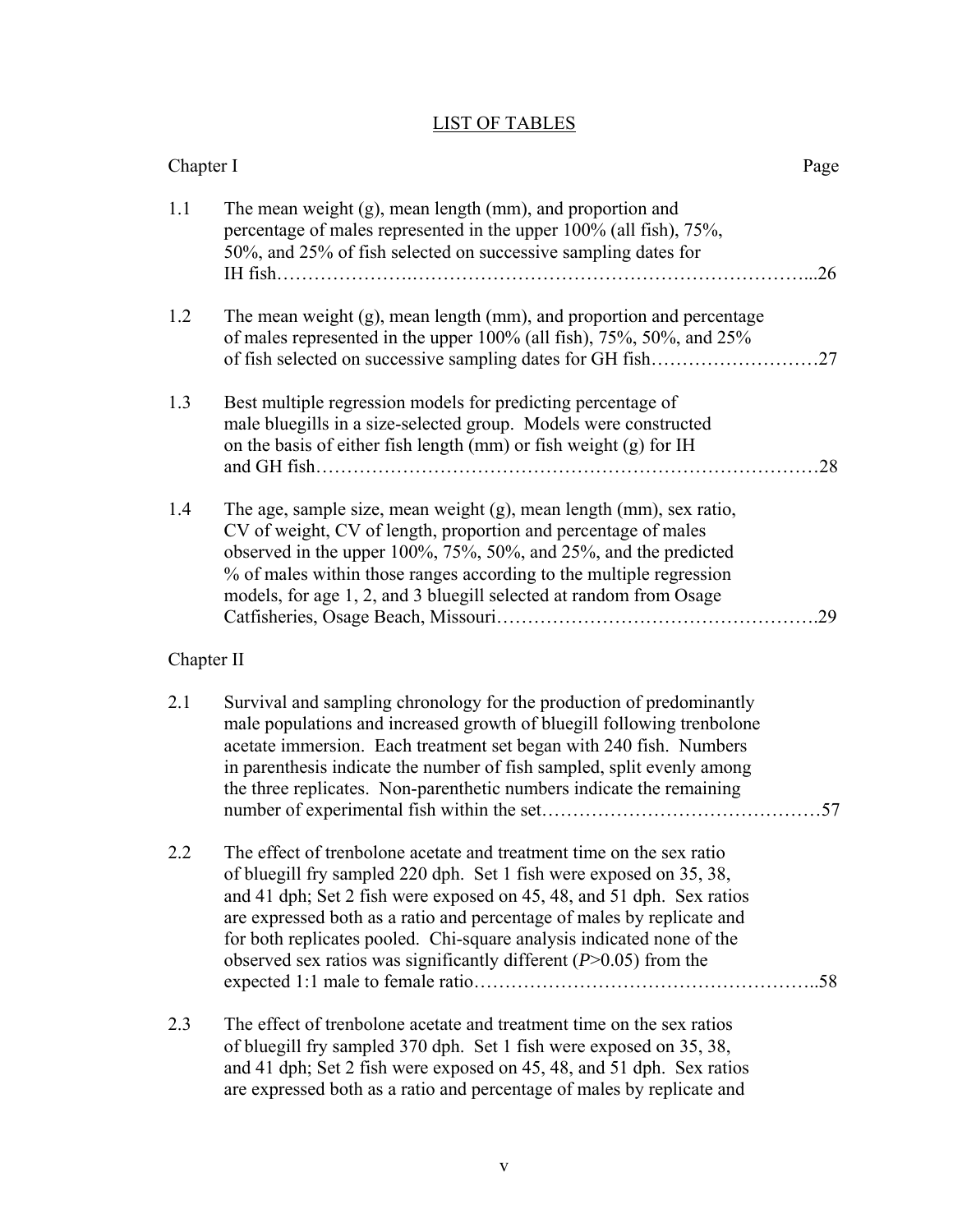|             | for both replicates pooled. Chi-square analysis indicated none of the<br>observed sex ratios was significantly different $(P>0.05)$ from the                                                                                                                                                                                                                                                                                           | .59 |
|-------------|----------------------------------------------------------------------------------------------------------------------------------------------------------------------------------------------------------------------------------------------------------------------------------------------------------------------------------------------------------------------------------------------------------------------------------------|-----|
| 2.4         | The effect of trenbolone acetate and treatment time on the sex ratios<br>of bluegill fry sampled on 220 dph and 370 dph. Total numbers of<br>phenotypic males and females are presented along with the percent<br>of males present. An asterisk indicates a sex ratio significantly<br>different from the expected 1:1 male to female ratio using Chi-square<br>analysis. Similar lowercase letters indicate no significant difference | .60 |
| 2.5         | The mean gonadosomatic index $(GSI)$ $\pm$ standard deviation $(SD)$<br>for fish sacrificed at 370 dph. GSI ranges are in parenthesis.<br>Non-parametric Kruskal-Wallis tests indicated no significant                                                                                                                                                                                                                                 | .61 |
| 2.6         | The mean weight $(g)$ + standard deviation (SD) for fish sacrificed<br>at 370 dph. The number of fish sampled is in parenthesis. Similar<br>lowercase letters indicate no significant difference in mean weight                                                                                                                                                                                                                        | .62 |
| 2.7         | Absolute growth rate $(g/d)$ of males and females by interval<br>for treatment and control fish. AGR was analyzed for four<br>intervals: $1 = 280-310$ dph; $2 = 310-340$ dph; $3 = 340-370$ dph;                                                                                                                                                                                                                                      | .63 |
| Chapter III |                                                                                                                                                                                                                                                                                                                                                                                                                                        |     |
| 3.1         | The absolute growth rate $(AGR) (g/d)$ , specific growth rate $(SGR)$ ,<br>mean of median weight gain (g), and mean of median final weight (g)<br>for MS and MM fish. Similar lowercase letters indicate no significant                                                                                                                                                                                                                | 91  |
| 3.2         | The weight (g) of bluegills and percent of food market weight at<br>the $25^{th}$ , $50^{th}$ , $75^{th}$ , and $100^{th}$ percentiles for MS and MM groups at                                                                                                                                                                                                                                                                         |     |
| 3.3         | The percentage of male bluegill by weight quartile in MS and MM                                                                                                                                                                                                                                                                                                                                                                        |     |
| 3.4         | The initial and final size variation, and size variation development<br>(%) for MS and MM groups. Similar lowercase letters indicate no                                                                                                                                                                                                                                                                                                |     |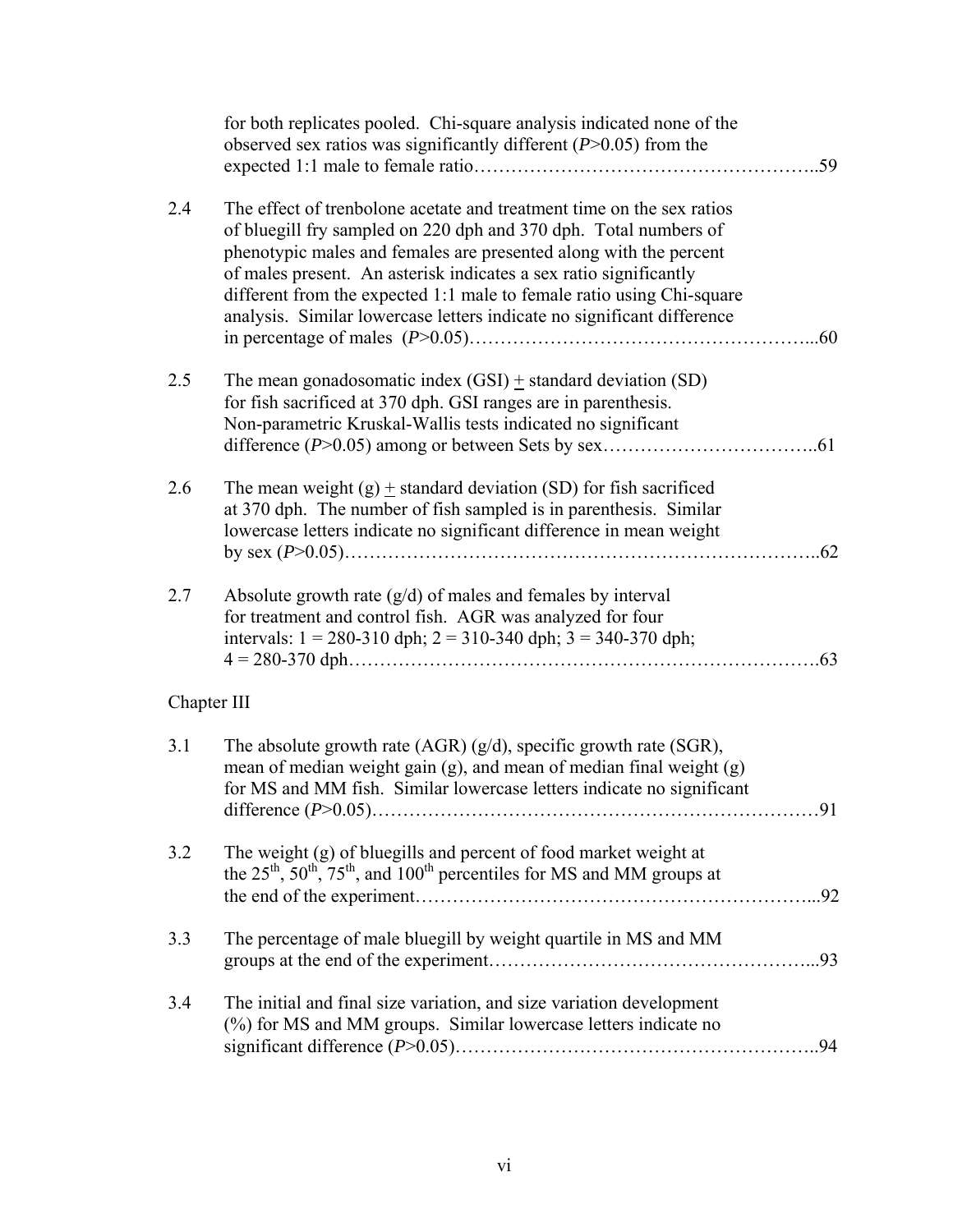| 3.5      | The overall feeding efficiency (FE) and feed conversion ratio (FCR)<br>for MS and MM groups. Similar lowercase letters indicate no |  |
|----------|------------------------------------------------------------------------------------------------------------------------------------|--|
|          |                                                                                                                                    |  |
| 3.6      | The regression slope (N) for MS and MM groups. Similar lowercase                                                                   |  |
| Appendix |                                                                                                                                    |  |
| 3.1      | The median fish weight per sample by tank. Asterisks indicate<br>values withheld from some analysis due to apparent sampling       |  |
|          |                                                                                                                                    |  |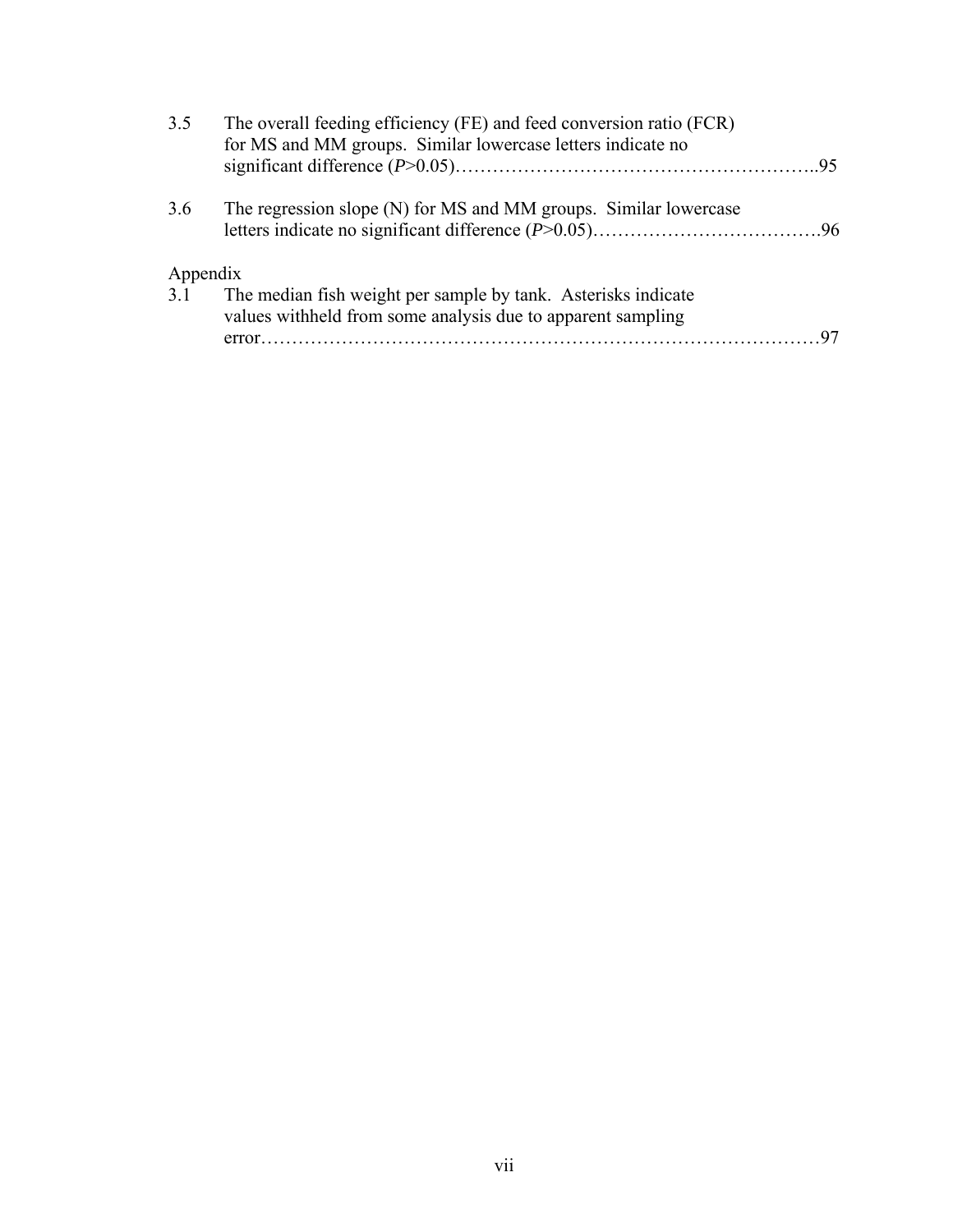# LIST OF FIGURES

Chapter I Page

| 1.1 | The conceptual basis for size-selecting male bluegills from a<br>mixed-sex bluegill population takes advantage of the natural,<br>progressive size separation of males from females within an<br>inter-annual cohort as the fish grow. Early on, males and females<br>are largely indistinguishable based on their weight or size in a<br>mixed-sex cohort (A). As time progresses, males begin to outgrow<br>females (B). This separation in weight continues as the mean weight<br>of all bluegills increases, making it increasingly more possible to<br>select substantial numbers of males by selecting fish that are above |
|-----|----------------------------------------------------------------------------------------------------------------------------------------------------------------------------------------------------------------------------------------------------------------------------------------------------------------------------------------------------------------------------------------------------------------------------------------------------------------------------------------------------------------------------------------------------------------------------------------------------------------------------------|
| 1.2 | The experimental design for Experiment 1. IH fish were reared in<br>Tank 1 (small chambers 1-16) and Tank 3 (small chambers 17-32).                                                                                                                                                                                                                                                                                                                                                                                                                                                                                              |
| 1.3 | Observed growth in weight of the IH fish over the successive,<br>30-d-apart sampling dates, illustrating the separation of males                                                                                                                                                                                                                                                                                                                                                                                                                                                                                                 |
| 1.4 | Coefficients of variation (CV) in weight for male and female bluegills<br>on successive sampling dates. Changes in CV among the 31 IH fish<br>are shown over the experimental period; for the GH fish, CVs for each<br>of the eight distinct groups of bluegills that were euthanatized on the                                                                                                                                                                                                                                                                                                                                   |
| 1.5 | Weight frequency histograms of IH fish on successive sampling dates34                                                                                                                                                                                                                                                                                                                                                                                                                                                                                                                                                            |
| 1.6 | Weight frequency histograms of GH fish on successive sampling dates35                                                                                                                                                                                                                                                                                                                                                                                                                                                                                                                                                            |
| 1.7 | Differences between male and female mean weights (male mean<br>weight minus female mean weight) for the IH and GH fish on<br>successive sampling dates. Changes in mean weight differences<br>are tracked among 31 IH fish throughout the experiment, while<br>results for GH fish refer to the serially sacrificed distinct fish groups36                                                                                                                                                                                                                                                                                       |
| 1.8 | Demonstration of less stable, increasing trend of percentage of<br>male bluegills selected (in upper 50% and upper 25% selection                                                                                                                                                                                                                                                                                                                                                                                                                                                                                                 |
| 1.9 | Comparisons of the four MR model predictions of the percentages<br>of male bluegills in upper 50-, 75-, and 100-percent selection groups,<br>versus observed percentages of males in these groups, for ages 1, 2,<br>and 3 bluegills secured from a commercial producer38                                                                                                                                                                                                                                                                                                                                                        |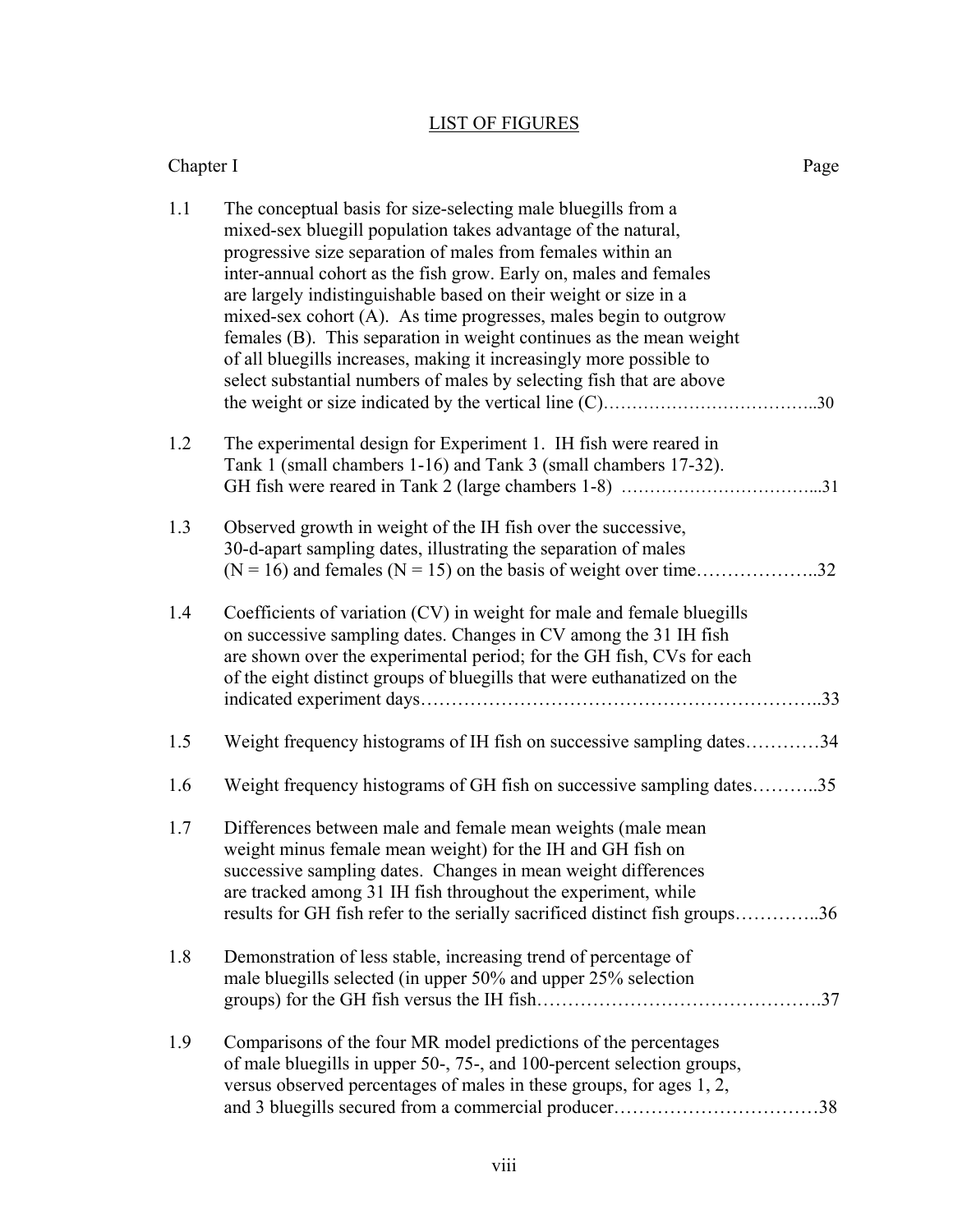# Chapter II

| 2.1         | Experimental design of Experiment 2. One mesh basket holding fry<br>was placed in each 38-L tank holding either the treatment solution or<br>solvent (control), two tanks per raceway. During non-treatment periods<br>the mesh baskets remained in their respective raceways without the tanks.<br>Extra fry (including Set 2 fry) were placed in one of two 38-L tanks<br>that resided in a fourth raceway. When treatment for Set 1 was complete,<br>experimental fry were transferred and raceways were cleaned in<br>preparation for Set 2. Three separate replicates of treatment and<br>.64 |
|-------------|----------------------------------------------------------------------------------------------------------------------------------------------------------------------------------------------------------------------------------------------------------------------------------------------------------------------------------------------------------------------------------------------------------------------------------------------------------------------------------------------------------------------------------------------------------------------------------------------------|
| 2.2         | The mean weights of Set 1 (S1), Set 2 (S2), and ethanol-treated (E)                                                                                                                                                                                                                                                                                                                                                                                                                                                                                                                                |
| 2.3         | The absolute growth rate $(g/d)$ by interval of Set 1 (S1), Set 2 (S2),<br>and ethanol-treated (E) fish by sex (M or F) during the 90-day<br>growth assessment (Intervals: $1 = 280-310$ dph; $2 = 310-340$ dph;<br>.66                                                                                                                                                                                                                                                                                                                                                                            |
| Chapter III |                                                                                                                                                                                                                                                                                                                                                                                                                                                                                                                                                                                                    |
| 3.1         | Final day weight distributions of male and female bluegills in<br>mixed-sex (MS – tanks $1\& 3$ ) and mostly-male (MM – tanks $2 \& 4$ )<br>tanks. Shown are weight quartiles, the $25th$ , $50th$ , and $75th$ percentiles                                                                                                                                                                                                                                                                                                                                                                        |
| 3.2         | The progression of feeding efficiency in the MS tanks $(1 \& 3)$                                                                                                                                                                                                                                                                                                                                                                                                                                                                                                                                   |
| 3.3         | Significant relationships between fish condition as relative weight<br>(Wr) and fish length in each of the four tanks on the final day of<br>the experiment. Regression lines for male and female bluegill                                                                                                                                                                                                                                                                                                                                                                                         |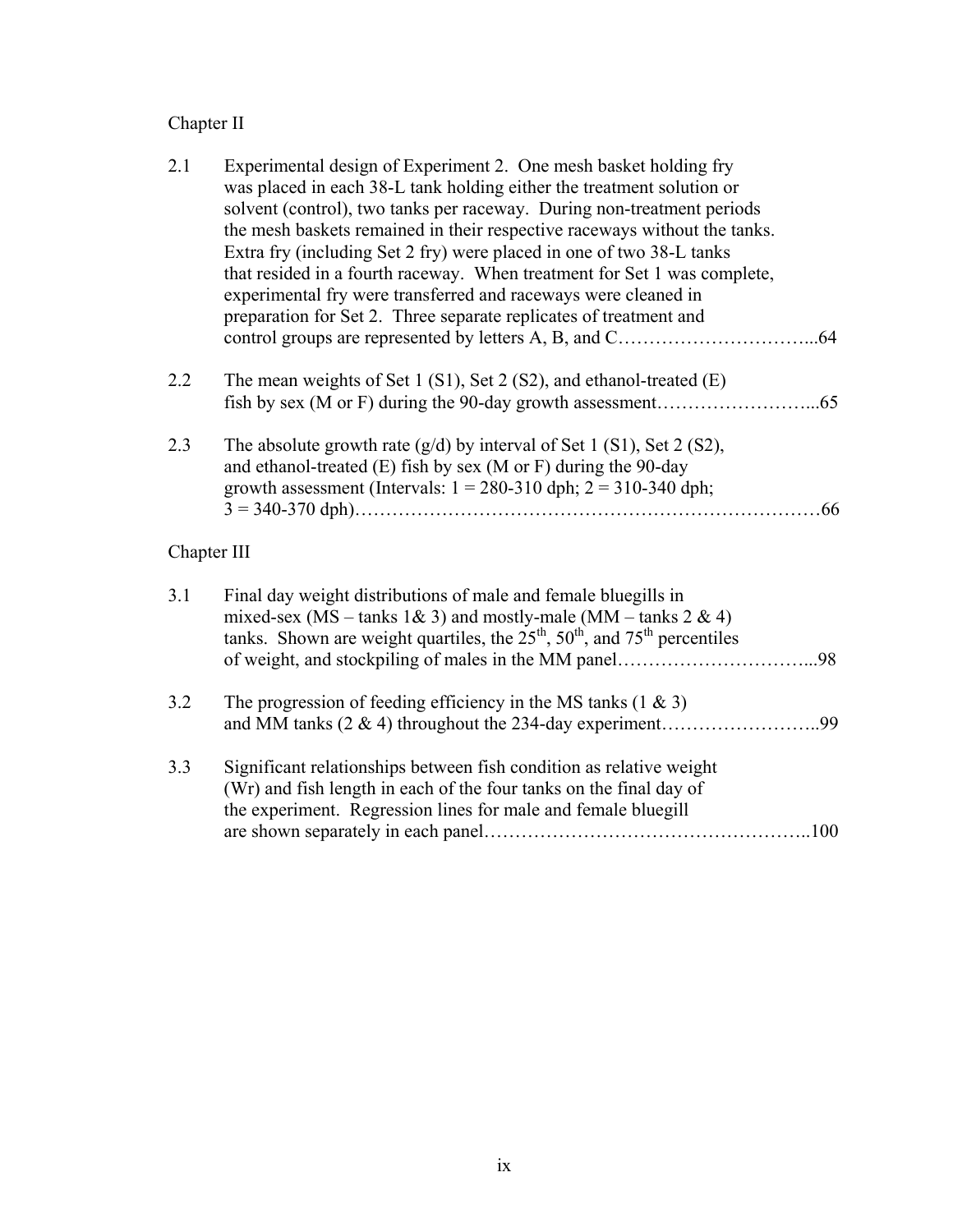# **ESTABLISHING MOSTLY-MALE BLUEGILL GROUPS AND EVALUATING THEIR GROWTH BENEFITS IN INDOOR REARING SYSTEMS**

Adam J. Doerhoff

Dr. Robert S. Hayward, Thesis Supervisor

#### OVERVIEW

Bluegill *Lepomis macrochirus* and hybrid bluegill (F1: male bluegill x female green sunfish *Lepomis cyanellus*) are leading candidates for the culturing of large, foodsize sunfish  $(0.5 \text{ lb.}; 225 \text{ g})$  due to their acceptance of commercial feed, their fast growth, and palatability. Hybrid bluegill tend to grow faster and to larger sizes than do bluegill in ponds. However, recent evaluations in indoor tanks have shown that male bluegill grow faster than female bluegill and both sexes of the hybrid bluegill, indicating that male bluegill have the greatest potential to reach food-market size within the preferred grow-out periods of two years. A practical means to establish monosex or mostly-male bluegill groups at the juvenile stage currently does not exist, aside from treating young bluegills with androgens. However, such an ability would be useful to assist fish producers not able to carry out androgen treatment, but also to take advantage of the male bluegill's rapid growth.

The major goals of my research were to (1) develop techniques for establishing monosex or mostly-male groups of juvenile bluegill, and then to (2) compare growth rates of mostly-male and mixed-sex bluegill groups reared indoors in tanks, to determine whether the former exhibit faster growth to food-market weight, and greater numbers of large sunfish. Three experiments are aimed toward these goals, with the major objective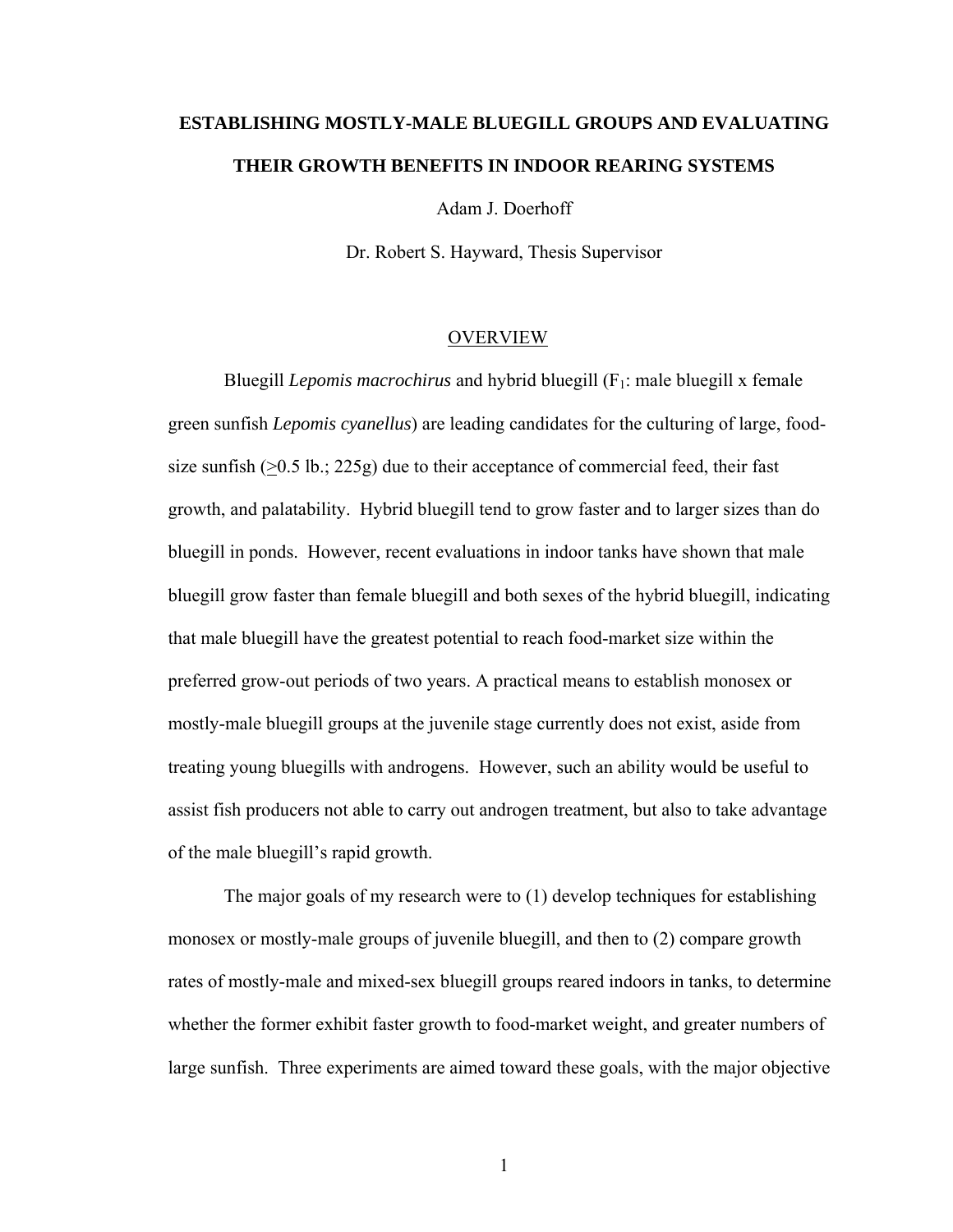being to increase the present capacity to rear bluegill to food-market size within grow-out periods of two years or less.

In Experiment 1 (Chapter 1), the inherent growth capacity (IGC) of individuallyheld (IH), age-1 bluegill was compared to growth rates of group-held (GH) bluegill subjected to agonistic social interactions. Both the IH and GH fish were fed *ad libitum*  twice daily for 240 d. On day 240, the mean weight of IH fish (90 g) significantly exceeded that of the GH fish  $(57 g)$ . Social interaction among the GH fish apparently reduced their growth but resulted in greater size separation between the sexes, which proved advantageous for forming mostly-male groups.

Data from this experiment enabled construction of a model that predicted the percentages of male fish occurring in the upper 50th and 25th percentiles of weight of a mixed-sex group of juvenile bluegills. The developed model was tested on distinct, mixed-sex groups of age 1, 2, and 3 bluegills. Predicted and observed percentages of male bluegill within each of the three age groups showed good agreement, indicating that the model had some ability for directing size-grading efforts to form subgroups of mostly-male bluegills from a larger, mixed-sex population.

In Experiment 2 (Chapter 2), trenbolone acetate (TBA) immersions provided an additional means of establishing mostly-male, juvenile bluegill groups through "sex reversal." Additional benefits associated with the sex-reversing of fish sometimes include elevated consumption and growth rates, higher feed efficiency, and decreased gonadal growth.

Although the establishment of mostly-male groups via sex-reversal appears reliable and may also benefit growth, the technique required precise treatments and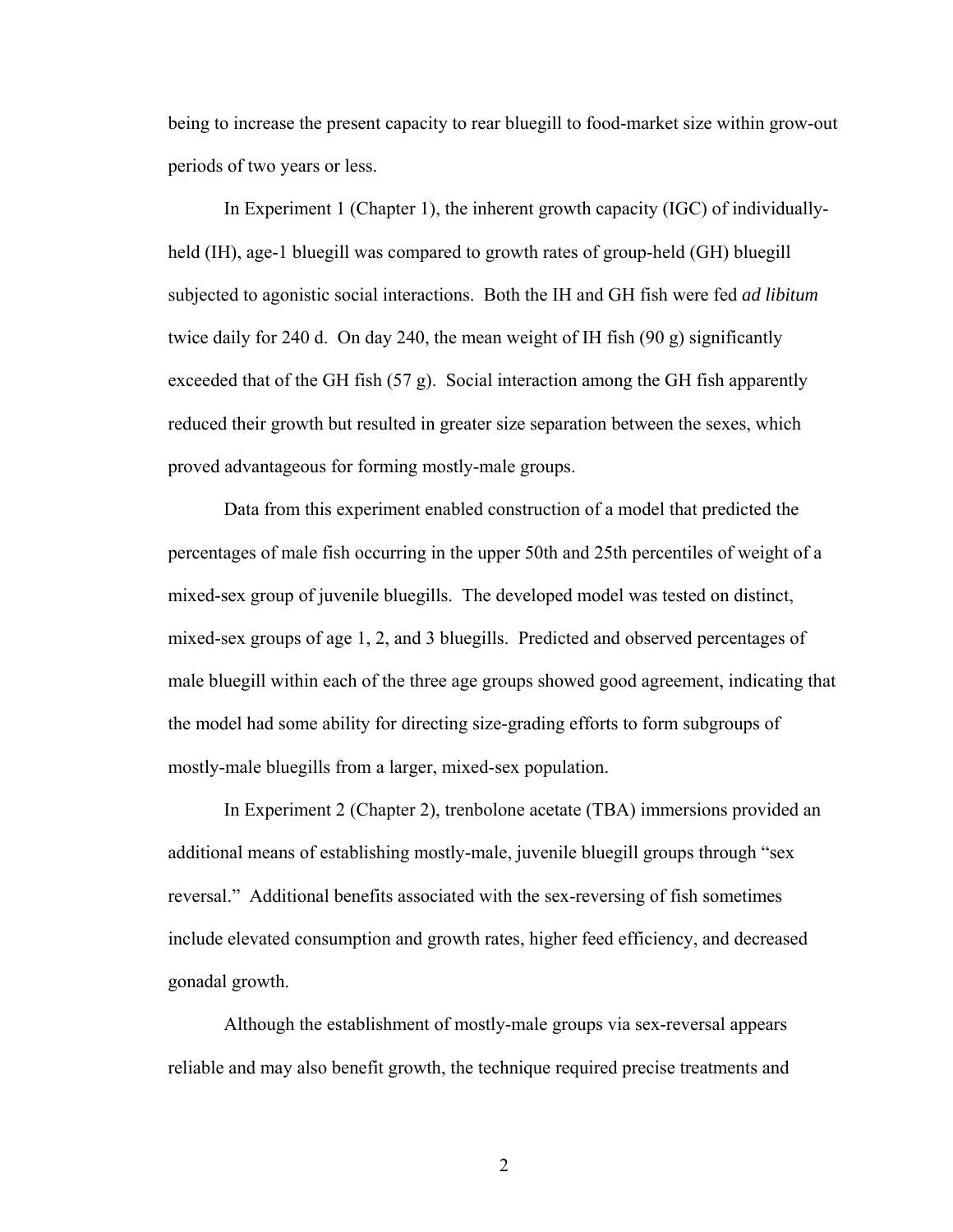substantial time commitment. Moreover, sex reversal cannot be carried out in field settings as can the size-grading approach. Consequently, the size-grading approach for forming mostly-male bluegill groups appears the most likely to be adopted by fish producers as a practical means of forming mostly-male bluegill groups.

After developing an approach to forming mostly-male bluegill groups, the remaining obstacle appeared to be amelioration of the growth-rate-reducing effects of social interactions that occur among bluegills held in confined groups. Consequently, in Experiment 3 (Chapter 3), the growth of mixed-sex (MS) and mostly-male (MM) groups in indoor tanks was compared in a 234-d study. Overall, the MM groups grew faster than the MS groups. Higher social costs within MM groups were not observed, and mean weights and growth rates were higher in the MM groups. The presence of more males in MM groups was expected to result in greater social costs and greater size variation among fish, but didn't. The additional males in the MM groups resided in the upper 50% of the size range. A method known as "topping off" involves removing the largest fish (e.g., the upper 10-20% by size) from a group being reared. By topping off, it is believed that intermediate and smaller fish are afforded a better opportunity to grow because they are somewhat released from the consumption inhibiting social influences of the most dominant fish. Minimizing such social costs is important for closing the gap between observed growth rates and realized IGCs in order to culture large numbers of bluegill to food size within two growing seasons.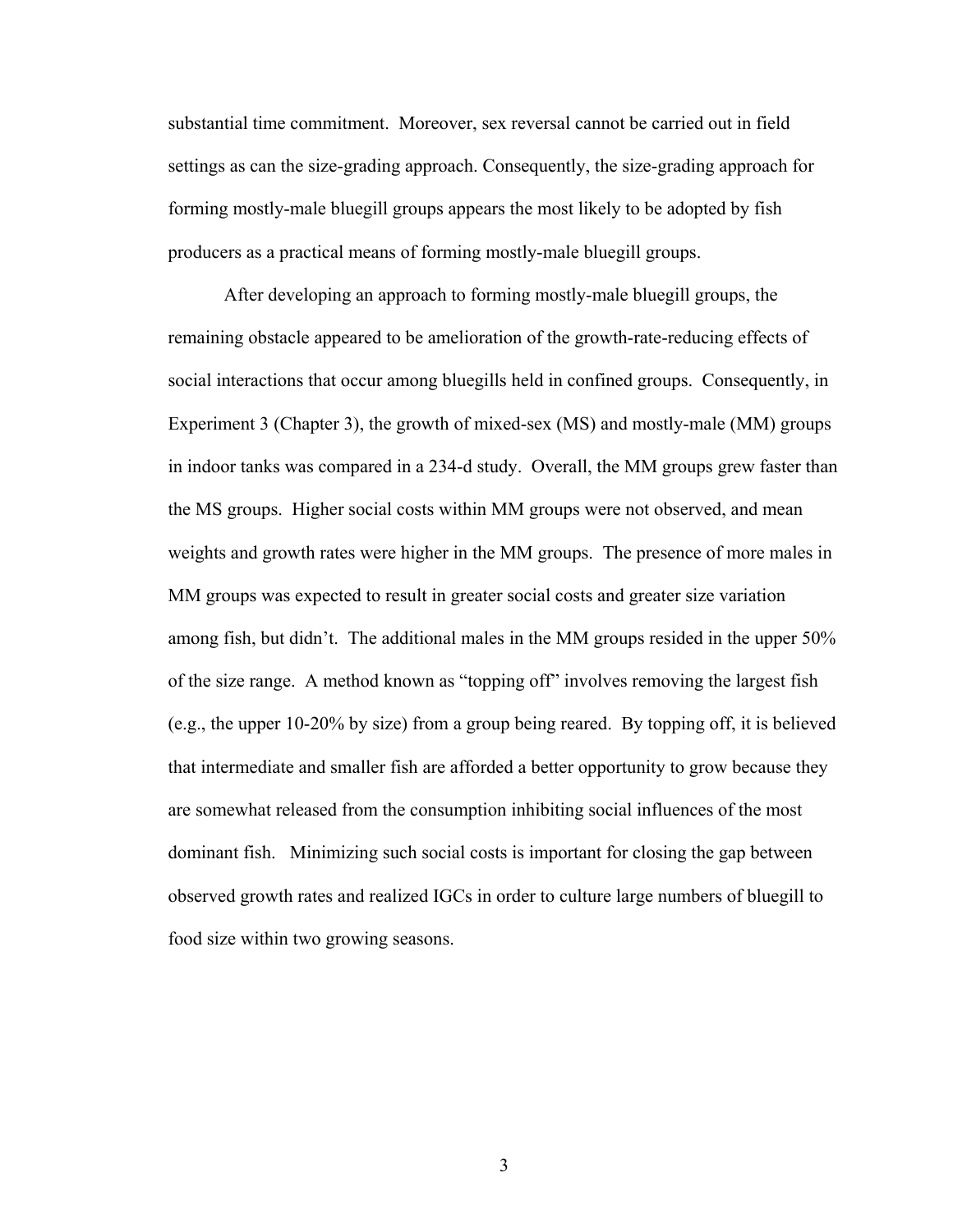#### BACKGROUND

The bluegill (*Lepomis macrochirus*) Rafinesque (Centrarchidae) is a popular fish that occurs throughout much of the United States. Fish producers have historically reared bluegill in earthen production ponds (Doyle and Boyd 1984; Breck 1993; Bryan et al. 1994) to be stocked later as forage and sportfish (Brunson and Morris 2000). Bluegill are prolific spawners and often occur in high densities (Pflieger 1997; Lovshin and Matthews 2003). Their willingness to accept commercial feed while also feeding on natural foods, small size at sexual maturity, and gregarious spawning behavior have allowed these fish to be reared in abundance at relatively small sizes. Bluegill are popular with anglers (Belk 1994), not only because they are vulnerable to hook-and-line capture, but also because of their firm, white flesh (Pflieger 1997; Brunson and Morris 2000) which is considered to have good flavor. Because good demand exists for small- to middle-size bluegill (50-100 mm) for pond stocking purposes in many areas of the country, there has been little emphasis placed on culturing bluegill to larger sizes.

While the market for juvenile bluegill remains strong, interest in the potential to profitably rear sunfish (*Lepomis* spp. and their hybrids) as food fish in the U.S. has developed over the past decade (Brunson and Morris 2000). Worldwide finfish and shellfish consumption continues to rise at rates that exceed sustainable yields from capture fisheries (Riley and Secombes 1993; Nielsen 1999). Consequently, increased emphasis has been placed on commercial aquaculture as a way to meet the growing demand while potentially reducing the pressure placed on many natural fish populations (Li and Moyle 1999; Devlin and Nagahama 2002; Montaigne 2003). More specifically, feedback from commercial fish producers indicates that the demand for food-market-size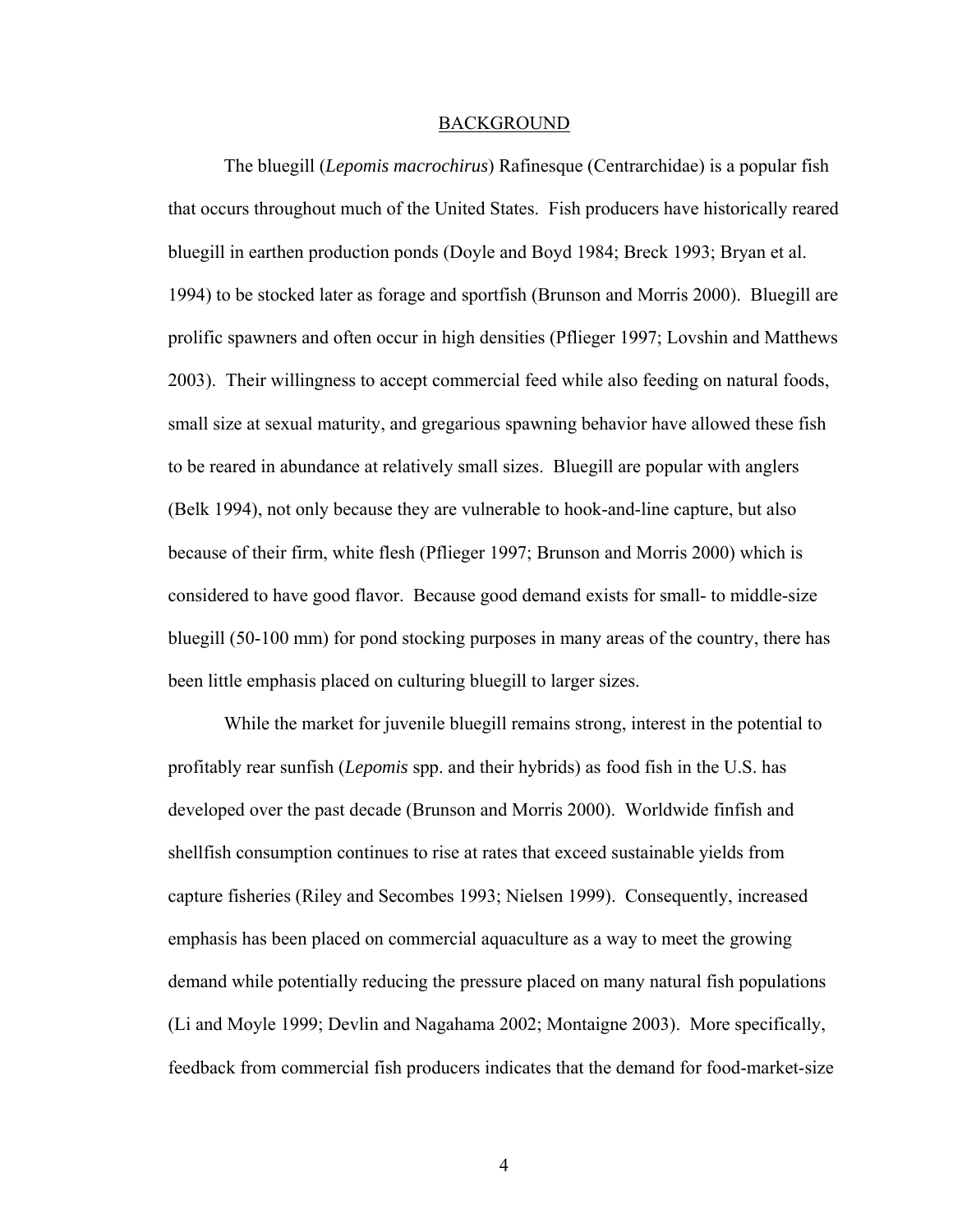*Lepomis* sunfish is substantial (Brunson and Morris 2000, Morris and Mischke 2000, NCRAC 2002).

Unlike the fish for pond stocking, sunfish must be reared to approximately 227  $g$ (0.5 lbs.) for food markets. Additionally, for food-market sunfish aquaculture to be feasible, it is believed that fish must reach this size within two years of grow-out (Ellison and Heidinger 1978, Tidwell et al. 1994). Risk of loss is expected to be too high if producers must rear fish into a third year to reach food-market weight, whereas reasonable prices can be obtained more immediately for smaller fish. Rearing sunfish to food-market size will likely require techniques that are different from those currently used to rear bluegill for pond-stocking purposes, because sunfish rarely reach foodmarket sizes in ponds within two years.

 Among the lepomid sunfish and their hybrids, the bluegill and hybrid bluegill [F1: male bluegill x female green sunfish (*L. cyanellus*)] have received the most attention for food-fish aquaculture (Lane and Morris 2002; Lovshin and Matthews 2003). This is because both fishes are well recognized, occur across much of the U.S., are considered the fastest growing lepomids, and readily accept the commercial diets which are essential to rapid growth under high rearing density conditions. Of the two fishes, the hybrid bluegill has been perceived as the better food-fish candidate and has received the most attention in this regard to date. Studies pertaining to hybrid bluegill growth, particularly in ponds, indicate that they outgrow bluegills (Krumholz 1950; Lopinot 1972; Ellison and Heidinger 1978; Brunson and Robinette 1983). The faster growth of the hybrid bluegill has been attributed to hybrid vigor and to the composition of its populations, which are typically 80-90% male (Ricker 1948; Childers 1967; Heidinger and Lewis 1972; Ellison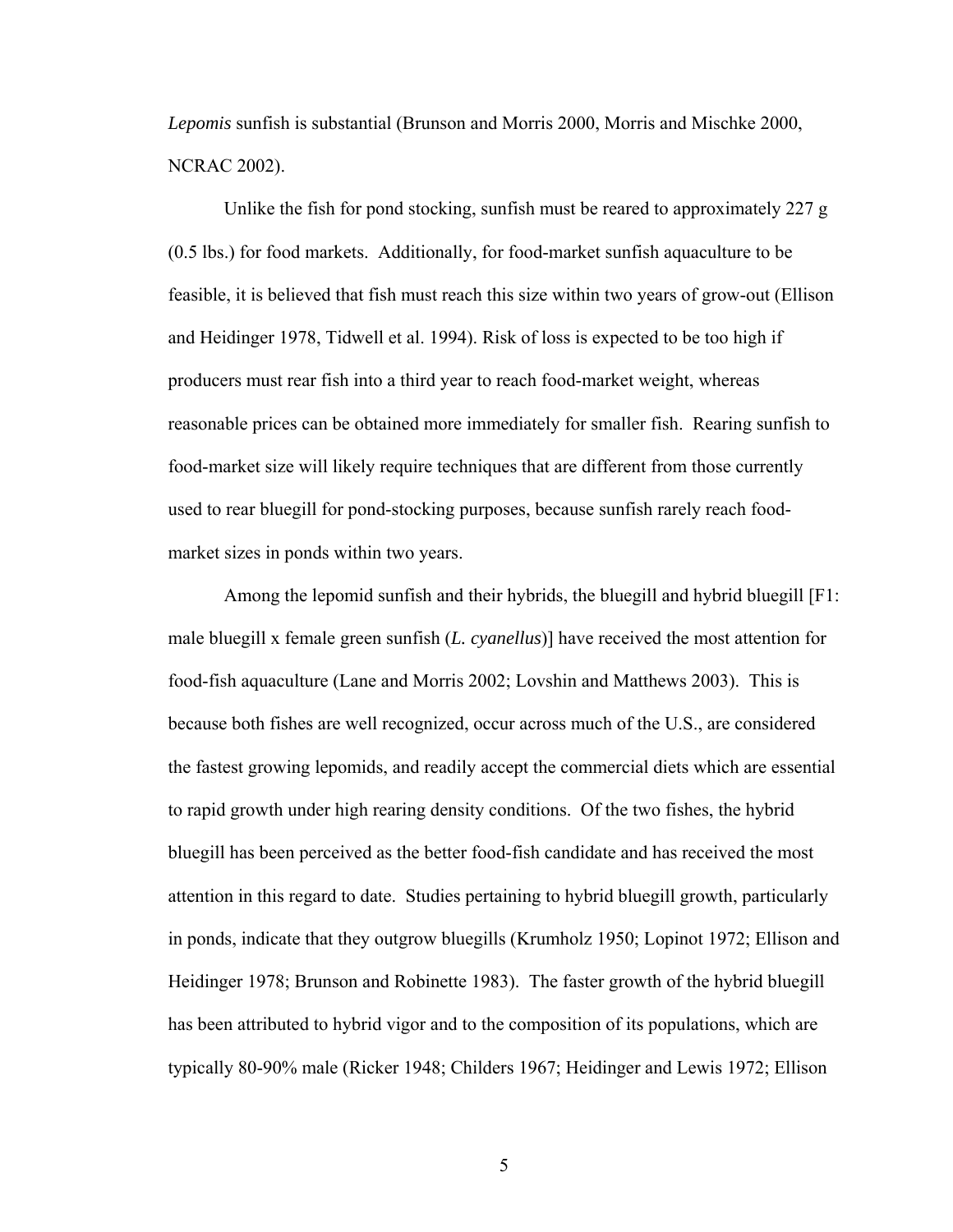and Heidinger 1978). Lepomid sunfish exhibit sexually dimorphic growth differences, with males growing faster than females (Hayward and Wang 2006). Being predominantly male, hybrid bluegill tend to produce fewer competing or interfering progeny than are produced than by bluegill (Lane and Morris 2002). Moreover, there is evidence that hybrid bluegill, unlike bluegill, benefit from their progeny by readily consuming them. This cannibalism may be related to the hybrid bluegill's substantially larger mouth.

 Because hybrid bluegill have received the most attention concerning their growout capabilities, it has been somewhat unclear how bluegill growth rates compare. No prior study had directly compared the growth rates of these two fishes for substantial time periods under well-controlled conditions. However, a recent study (Hayward and Wang 2002) found that age-1 bluegill grew much faster than hybrid bluegill grown in parallel in a laboratory setting where a favorable growth temperature (22°C) and *ad libitum* feeding with a commercial diet were provided over an 11-month period (May-March). A followup analysis of these data focusing on inter-sex growth differences (Hayward and Wang 2006) showed that male and female bluegill each outgrew both sexes of the hybrids. Furthermore, the data showed that male bluegill (approx. 5 g starting weight) grew significantly faster than female bluegill and reached 150 g (70% of the minimum foodmarket weight of 227 g) in just 11 months.

The faster growth of bluegills versus hybrid bluegills under continuously favorable laboratory growth conditions, which is in stark contrast to what has been observed in ponds, exemplifies a well-known situation with hybrid fishes wherein their growth advantage is often highly variable across rearing environments (known as a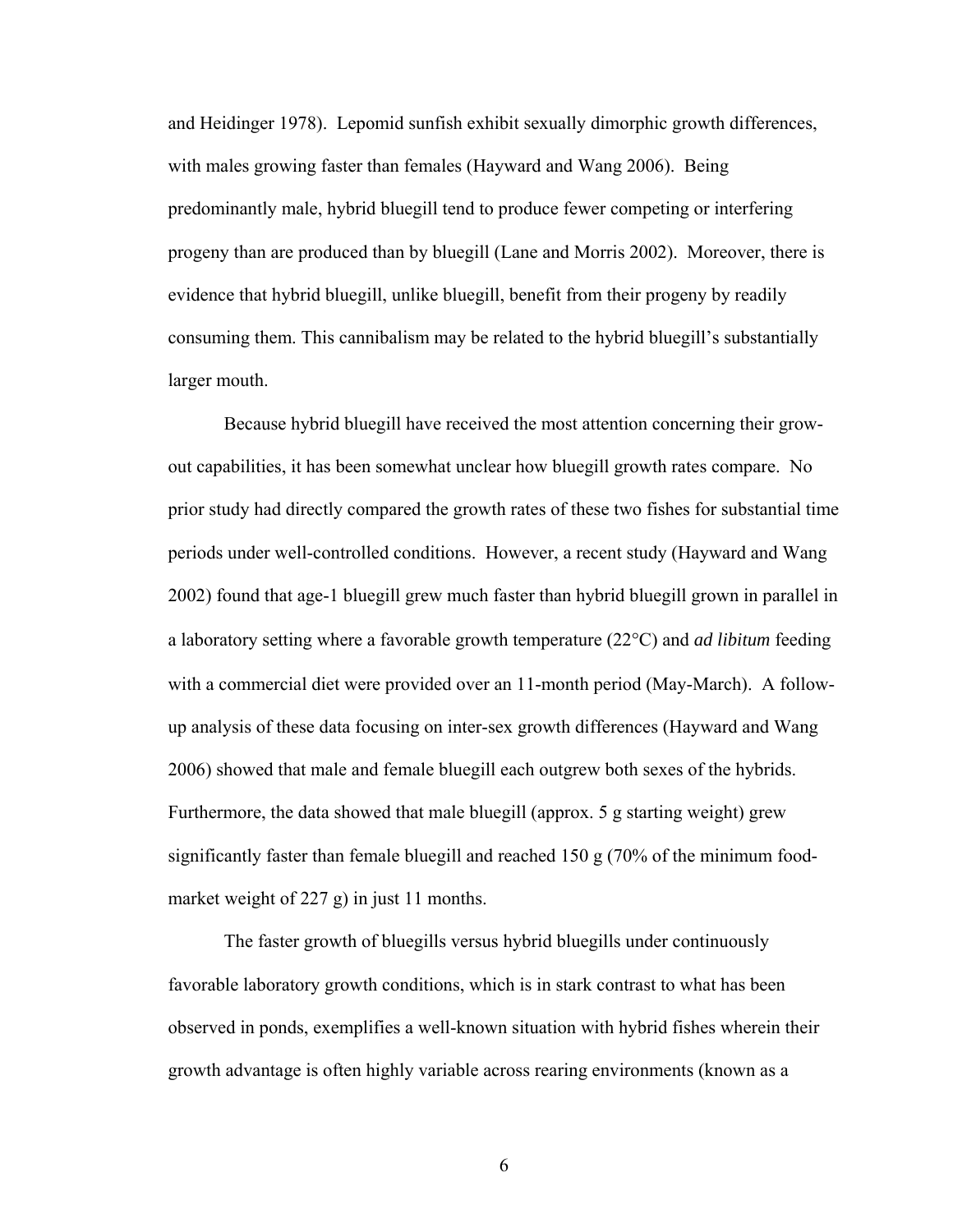performance x environment interaction; Avault 1996). Hybrid bluegill apparently outgrow bluegills in ponds for reasons relating to seasonal thermal regimes (Hayward and Wang 2006), and because the hybrids make better use of the natural feeds in ponds than do bluegill (Lane and Morris 2002). That the hybrids produce fewer young, and have lower social costs than do bluegill (Hayward and Wang 2002) likely contributes to their growing faster in ponds as well. Most of these impediments to bluegill growth are not present in an indoor rearing environment, where bluegill are more likely to achieve their inherently higher growth capacity. However, hybrid bluegill growth in ponds, where this fish fares the best (Tidwell et al. 1992), is much poorer than that of male bluegills in indoor recirculation tanks, where it appears that bluegill can reach food-market weight in well under two years (Hayward and Wang 2002, NCRAC 2002).

#### **OBJECTIVES**

Male bluegill are the most promising among the lepomid sunfish for food-market aquaculture, because they can grow significantly larger and faster than female bluegill and hybrid sunfish. Successful techniques to raise these fish to food-market weight (227 g) within two years are needed for their culture to be economically feasible for fish producers. To achieve this goal, techniques to establish monosex or mostly-male groups of juvenile bluegill are needed. Likewise, comparisons of growth rates, size variation development, and percentages of fish reaching food-market weight, both for mostly-male and mixed-sex bluegill groups, should be evaluated in indoor recirculation tanks. Thus, a series of experiments was conducted with the following objectives: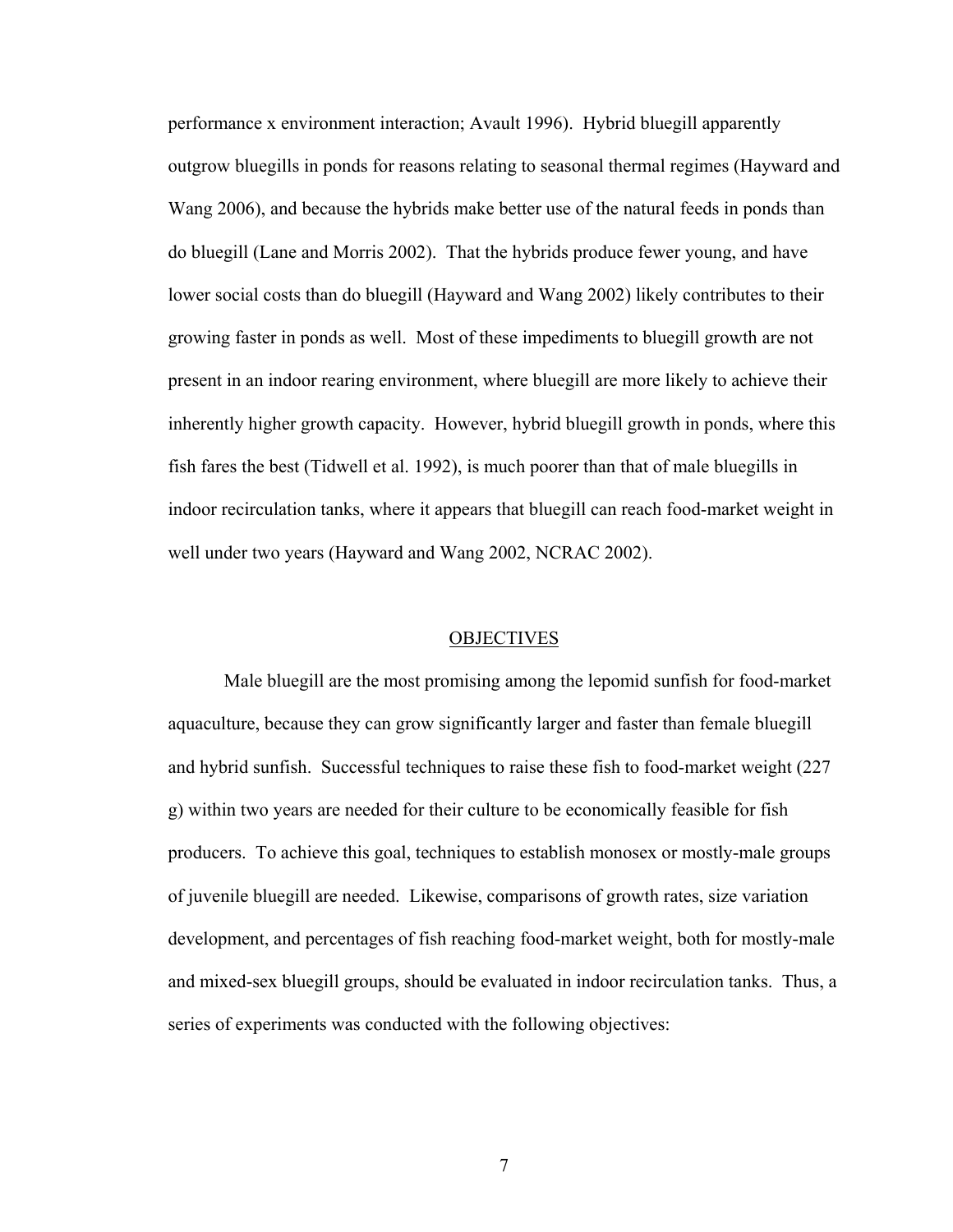- 1) develop a technique for establishing mostly-male  $(≥ 80%)$  groups of juvenile bluegill through size-grading;
- 2) establish monosex or mostly-male bluegill groups through a "sex reversal" approach, and determine whether growth rates of androgen-treated males differ from those of non-treated males;
- 3) determine whether growth rates, size variation, and thepercentage of fish reaching food-market weight (227 g) are greater for mostly-male versus mixed-sex bluegills grown in groups within indoor recirculation tanks.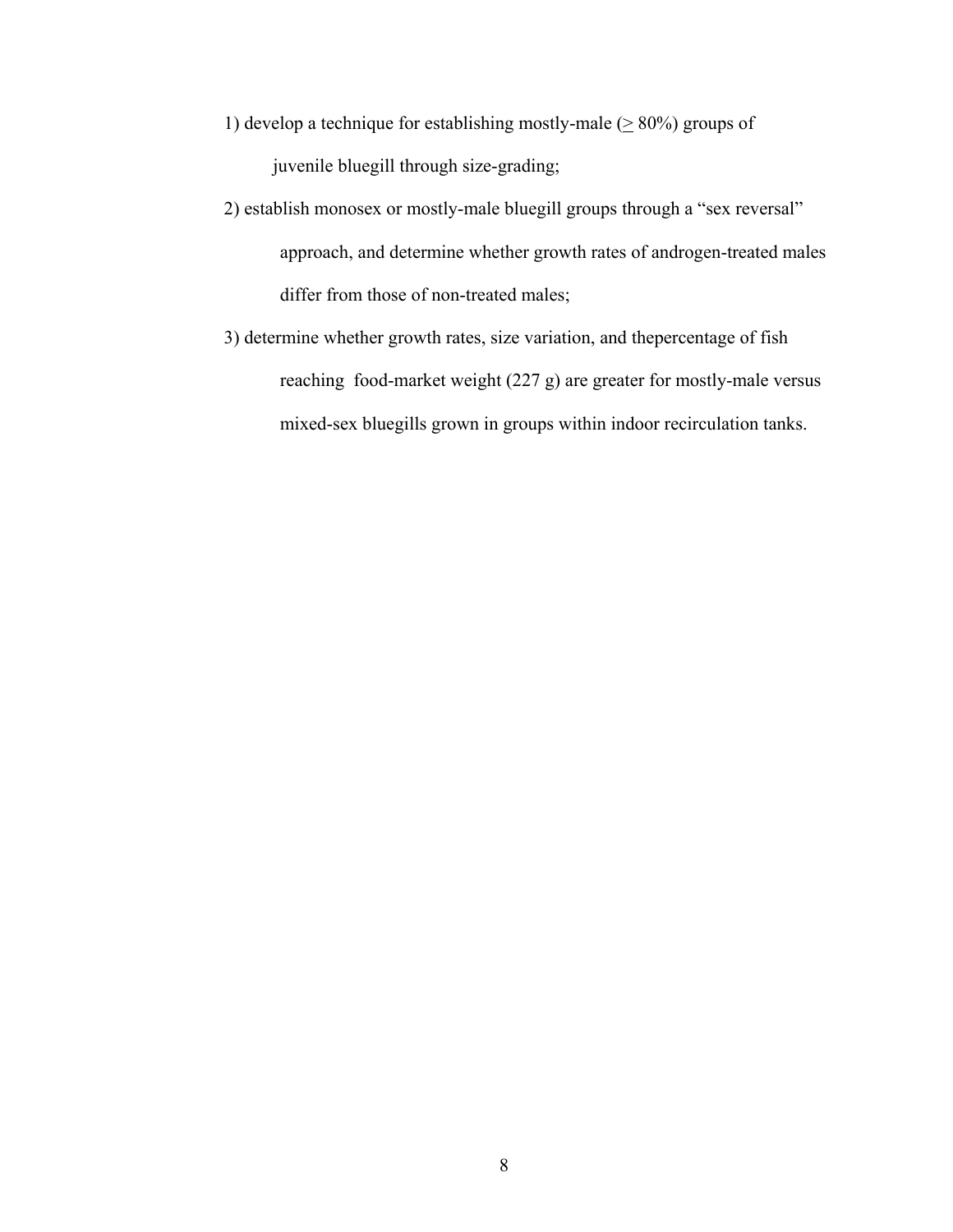#### Chapter I

### DEVELOPMENT AND EVALUATION OF A SIZE-GRADING APPROACH FOR FORMING MOSTLY-MALE BLUEGILL POPULATIONS

#### ABSTRACT

 Male bluegill *Lepomis macrochirus* possess a higher growth capacity than do female bluegill or either sex of hybrid bluegill  $(F_1)$ : male bluegill x female green sunfish). Culturing efforts directed toward raising bluegill to food market size  $(>227 \text{ g})$  now focus on the ability to establish mostly-male bluegill groups for rearing. Additionally, a practical approach to efficiently establish all- or even mostly-male bluegill groups at the juvenile stage currently does not exist.

The inherent growth capacity (IGC) of individually-held (IH) bluegill was compared to growth rates of group-held (GH) bluegill subject to social interactions for age-1, same-cohort bluegill in this study. Bluegill were fed *ad libitum* twice daily at 22˚C for 240 d. IH and GH fish exhibited similar day-30 mean weights of about 10 g, but by day 240 the mean weight of IH fish (90 g) exceeded that of GH fish (57 g). Social costs reduced the mean weights achieved by GH fish; however, group confinement resulted in better weight-based sex separation (vs. isolation). Mostly-male groups (as high as  $88\%$ ) were observed in the upper 25% of IH fish, whereas 100% males were observed in the upper 25 and 50% of fish selected from GH fish. The observed percentages of males were predictable in IH fish, but were variable and less predictable in GH fish due to differing sex ratios; however, variable sex ratios are likely to exist among bluegill populations in a commercial setting. This variability was incorporated into the formation of four multiple regression models.

One model was ultimately selected as the male-percentage prediction (MPP)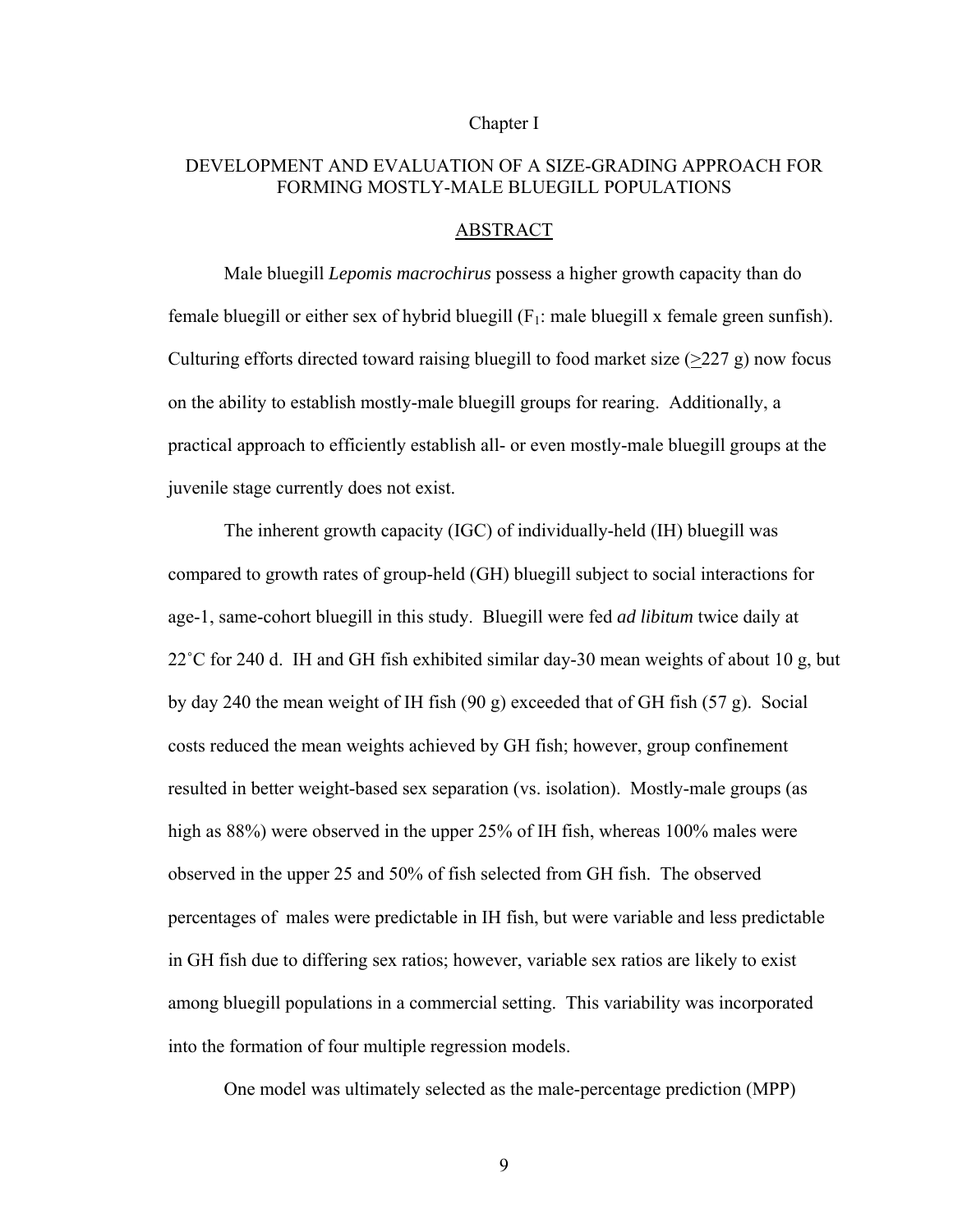model. Models were tested on bluegill secured from a local producer, with the intent of predicting the percentage of males in the upper 25 and 50% of the group. The range in predicted percentage of males calculated by the MPP model and the observed percentage of males were similar; hence, the ability to size-grade juvenile bluegill with the model – to form mostly-male groups – appears to be both practical and reliable. Group confinement is the most common bluegill culturing method, and finding ways to reduce social costs after size-grading will help GH bluegill approach their IGC.

#### INTRODUCTION

Hayward and Wang (2002) provided evidence that the bluegill is a better lepomid sunfish to rear as a food fish than is the hybrid bluegill due to the former's greater inherent growth rate capacity (IGC). Their research results indicated that rearing male bluegills should give the fastest growth to food market size relative to other sunfishes, particularly if a portion of the rearing period is completed in indoor recirculating aquaculture systems (RASs) during cold periods. However, rearing predominantly male bluegills for food markets will require techniques to form monosex male, or at least mostly-male populations at the juvenile stage, which is when grow-out typically begins.

 Several methods exist for separating fishes according to sex. These include methods based on inter-sex differences in size, coloration, and inner vent length or shape (McComish 1968; Ross 1984; Lebeau and Pageau 1987; Pflieger 1997). However, these methods tend to be most effective for mature fish, and are not always reliable (Casselman 1974; Ferrara and Irwin 2001). Juvenile fish of both sexes often appear similar in color,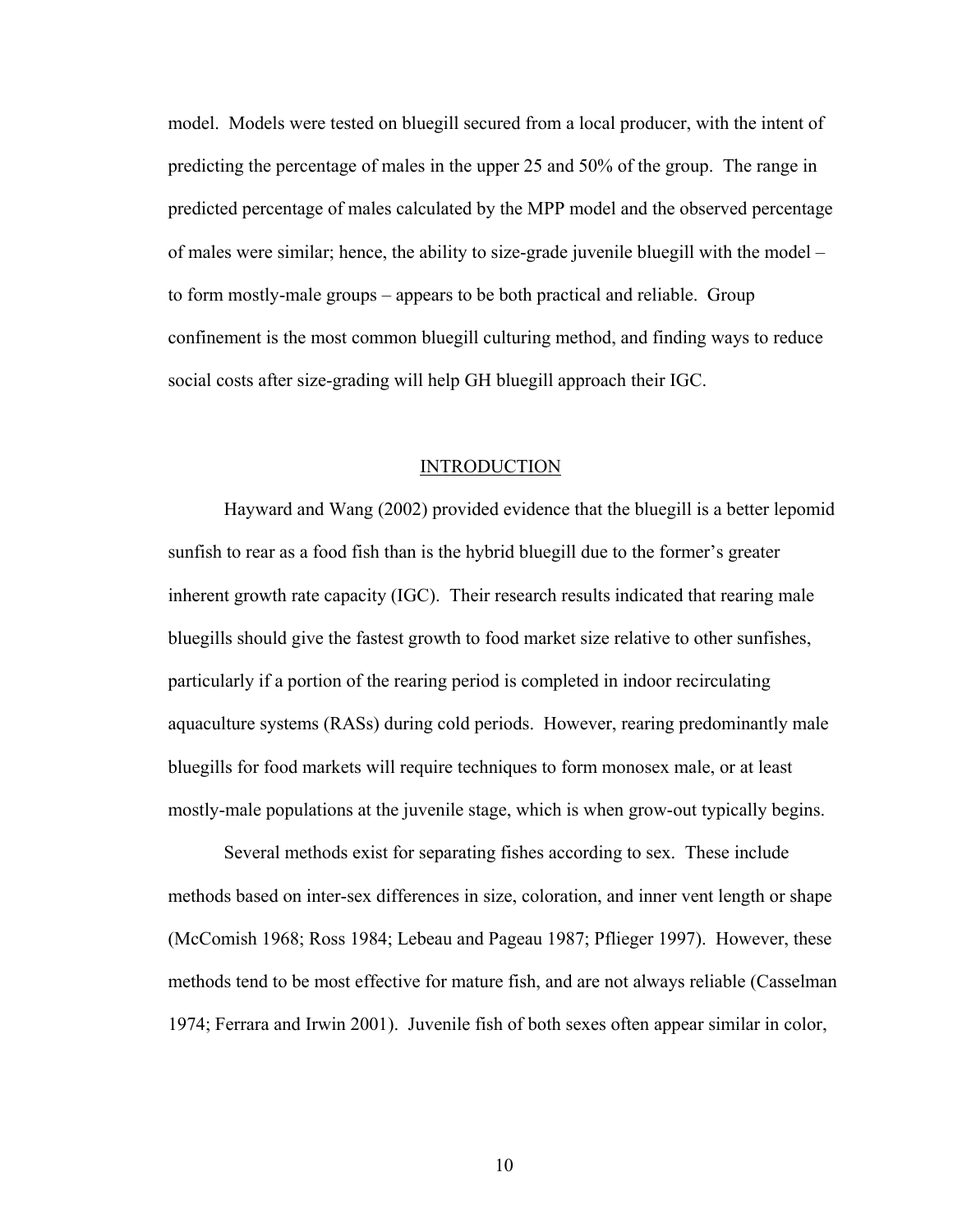shape, and vent characteristics, making the sexes virtually indistinguishable by external inspection (Casselman 1974; Ferrara and Irwin 2001); this also appears to be the case with bluegill. Furthermore, sex-separation techniques based on visual inspection are neither time efficient nor practical in high-fish-density settings because each fish must be individually handled and inspected. Thus, a practical approach to efficiently establishing monosex or otherwise mostly-male bluegill groups at the juvenile stage does not exist. Forming monosex male populations via "sex-reversal" is common for fish species used in aquaculture; an evaluation of the potential to do this with bluegills is treated in Chapter 2.

 It is known that male bluegills grow substantially faster and larger than do females beginning in the juvenile stage (Hayward and Wang, 2006). Size-at-age in both length and weight is a sexually dimorphic trait for this species (Lane 1954; Sprugel 1954; Hayward and Wang, 2006). Sexual dimorphism, a difference in phenotypic expression according to sex, occurs in many fish species. Using sexually dimorphic traits to establish monosex male and female populations has been applied to many aquaculture species (Dunham 1990). Taking advantage of size differences that develop between male and female bluegills with age as a basis for separating males from females would seem to hold potential for forming mostly-male, and potentially even monosex male populations. However, it is not known whether a sufficient size distinction between male and female bluegills develops early enough in the ontogenetic progression for size-based separation of the sexes to be useful in aquaculture.

 In addition to the sex-related influence, size variation within sunfish populations can also result from differences in fish age, the effects of agonistic social interaction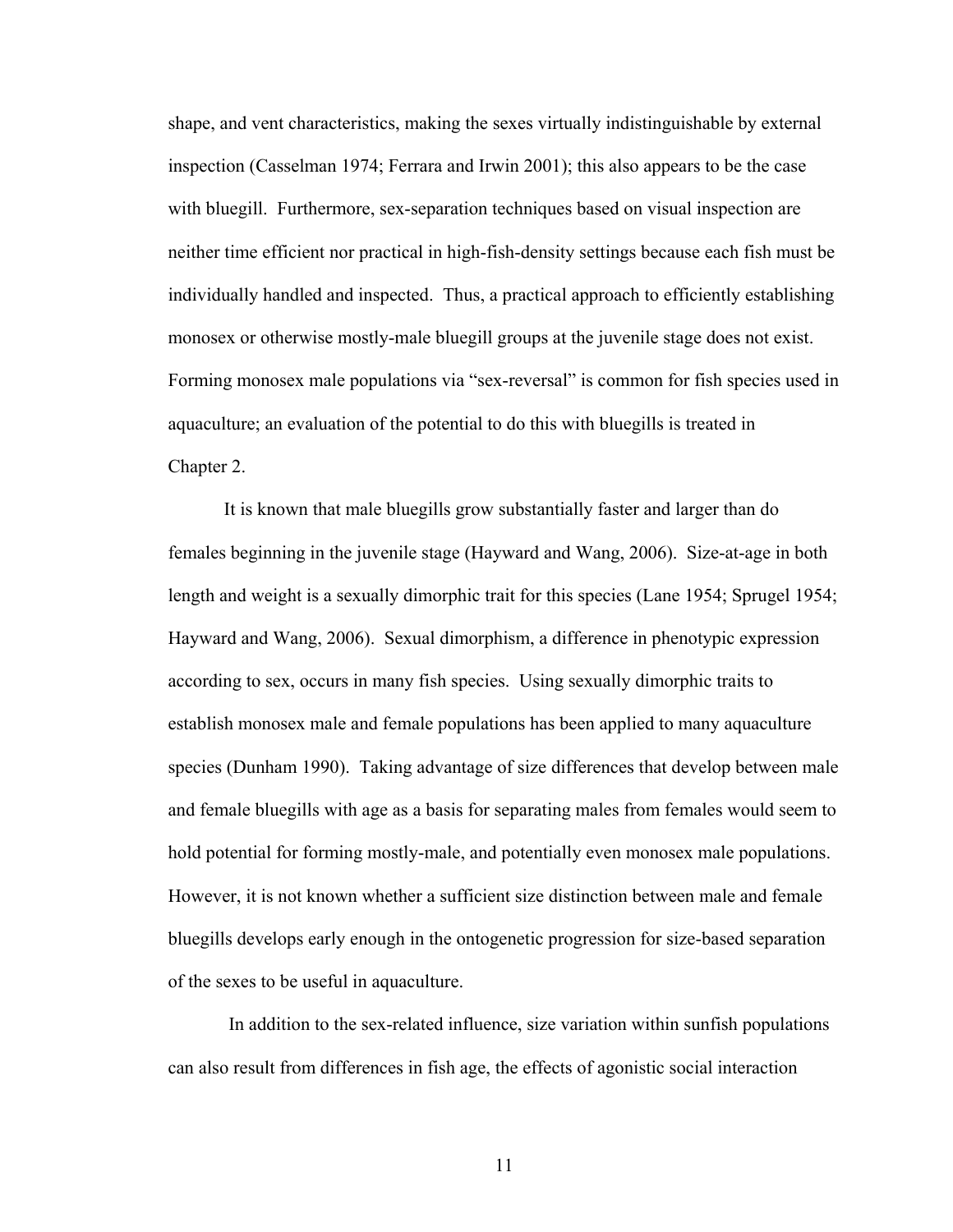(Wang et al. 2000), and genetic differences among individuals that influence growth rate (Belk 1995). Because individual size differences within any mixed-sex bluegill population typically do not arise solely from sexually dimorphic growth, selecting males from a mixed-sex population based on size alone might not yield monosex or even mostly-male groups with good consistency.

 The confounding influence on size variation within bluegill populations that arises from the simultaneous presence of multiple intra- as well as inter-annual cohorts can be substantially eliminated by working exclusively with individual, intra-annual cohorts (i.e., fish that have hatched within the same 2- to 4-week period). However, genetically based size variation within bluegill populations cannot presently be controlled, nor can that which arises from the substantial social interaction which occurs in bluegills and hybrid bluegills (Wang et al. 2000; Hayward and Wang 2002).

The conceptual basis for selecting male bluegills from a mixed-sex population involves the natural, progressive size separation of males from females within an intraannual cohort, due to the former's tendency to grow faster. The aim with size-grading is to select an appropriate upper portion of a mixed-sex population's size spectrum at the appropriate time, so that it that will comprise all, or at least mostly male fish (Figure 1.1). Size separation between the sexes in an intra-annual cohort is expected to become more pronounced through time as the mean weight of all individuals in a cohort increases. Documenting the size separation of males and females as both groups grow, and understanding the extent to which other characteristics of the cohort (e.g., sex ratio) may influence size variation development within a bluegill group, should be useful in establishing an approach to size-selecting male bluegills.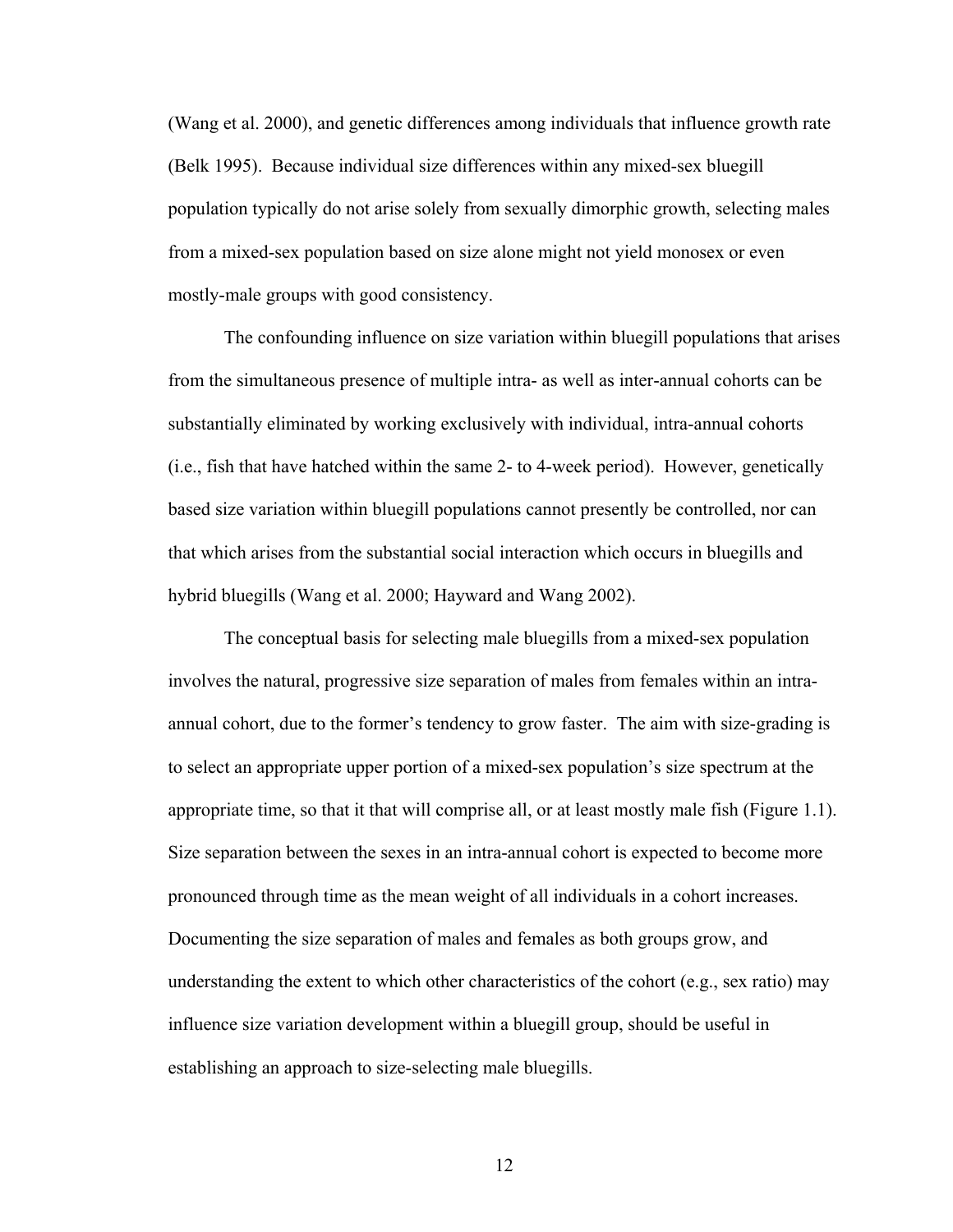#### METHODS

Approximately 750 pellet-trained, age-0 bluegills (~3.3 months post-hatch), all known to have hatched within the same two-week period in June 2001 (Steven Muich, manager, Missouri Department of Conservation's [MDC] Hunnewell Hatchery), were secured from the MDC's Hunnewell Hatchery and transported to the University of Missouri-Columbia on 4 September 2001. Fish were acclimated to laboratory conditions for 15 d by holding them as a single group at  $22^{\circ}$ C in an 1150-L recirculating aquaculture system (RAS) tank equipped with water quality, aeration, and temperature control capacities. After 1 d in residence, twice daily feeding to apparent satiation was begun with Rangen EXTR 400 pellet diet (RANGEN, Inc., Angleton, TX). A constant photoperiod of 14L:10D (light period: 0800-2000) was maintained throughout both the acclimation and subsequent experiment phases.

Following acclimation, 32 fish (mean weight =  $3.55$  g; SD =  $1.25$  g) were selected at random from the whole group and placed individually into 20-L, plastic test chambers that were submerged within two 1000-L RAS tanks, each containing 16 test chambers (Figure 1.2). Hereafter, these fish will be referred to as the individually-held (IH) fish. The test chambers had screened sides to permit water flow-through, and their open tops extended above the water surface to allow feeding and chamber cleaning. To promote water exchange, water trickled into each test chamber from a spray bar located above. In addition, eight groups of 20 bluegills each, hereafter referred to as the group-held (GH) fish, were selected at random from the remaining whole group and each placed into larger (68 L) plastic test chambers with screened sides that were submerged (with open tops above the water surface) in a third 1000-L RAS tank (Figure 1.2).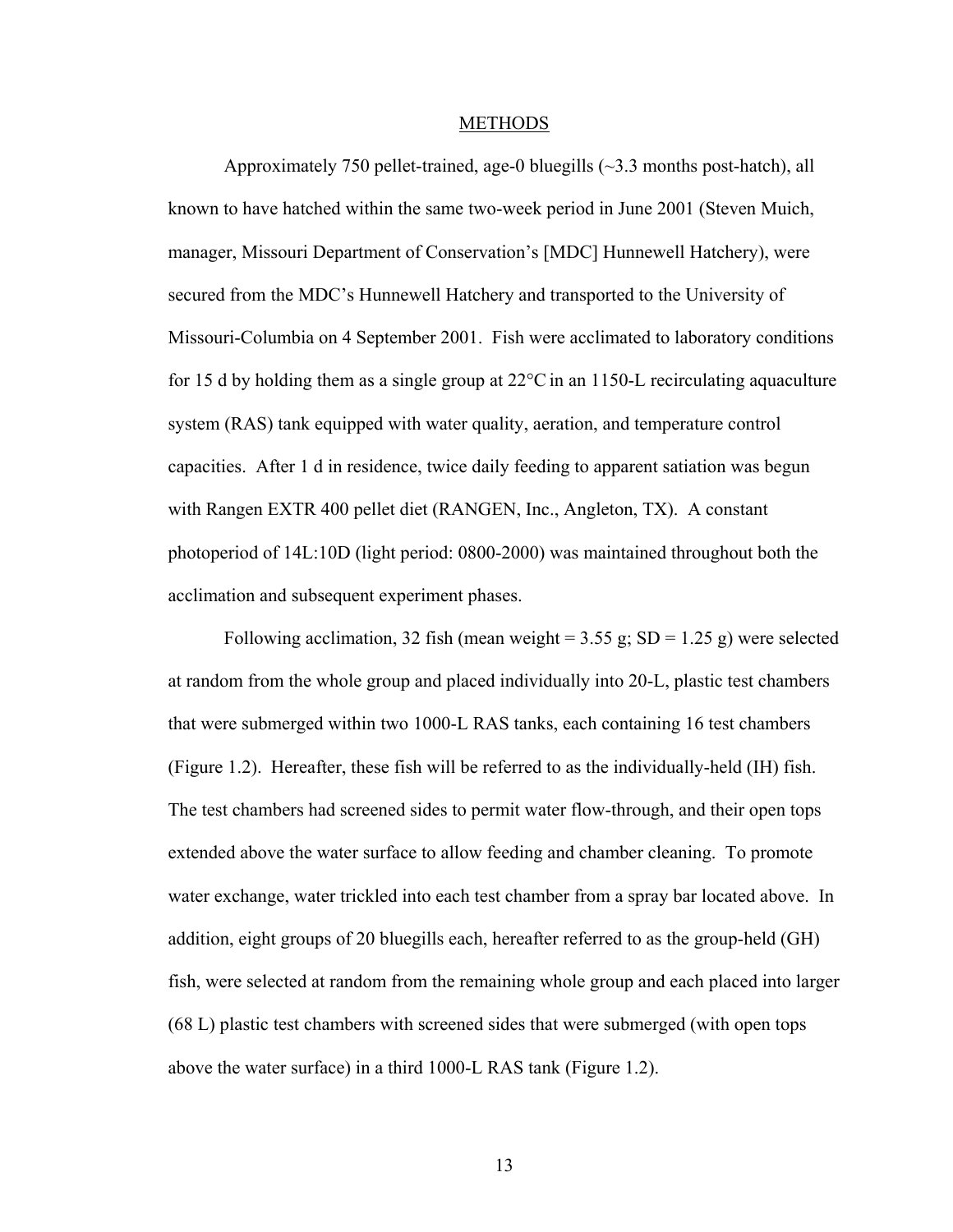The experiment was run from September 2001 through May 2002; fish were approximately 3.3 and 11.3 months of age at the beginning and end, respectively, of the 240-d experiment period. The experiment was designed to quantify the extent that juvenile male and female bluegills became separated in size (both in length and weight) over the 240-d period, while being reared under favorable growth conditions of temperature and food supply. The data produced would ultimately be used to determine the extent to which size-based male selection from a mixed-sex bluegill group is possible, and whether predictive equations could be developed to direct size-grading efforts to form mostly-male subgroups. Parallel sub-experiments involving IH and GH fish were used to evaluate the extent to which group holding of bluegills influenced the size separation of males and females, and potentially impeded or enhanced the ability to form mostly- or monosex male bluegill populations. Although only a single group density was evaluated with the GH fish (330 fish/ $m<sup>3</sup>$ ), useful insights were expected to be gained into the extent to which fish held in groups (as is done in aquaculture) might impede the ability to select male bluegills based on size. The holding density used was close to that routinely used when rearing bluegills in our laboratory. Social effects associated with bluegills held in groups could, for example, impede size separation of the sexes. Or, they might facilitate size separation given evidence that male bluegills are more aggressive than females (Hayward and Wang 2002; Hayward and Wang, 2006) and that males may limit female access to food, thus causing them to grow more slowly than males.It was unknown whether data resulting from fish held individually or in groups might provide a better basis for constructing a predictive model for size-selecting predominantly male bluegills from a mixed-sex group.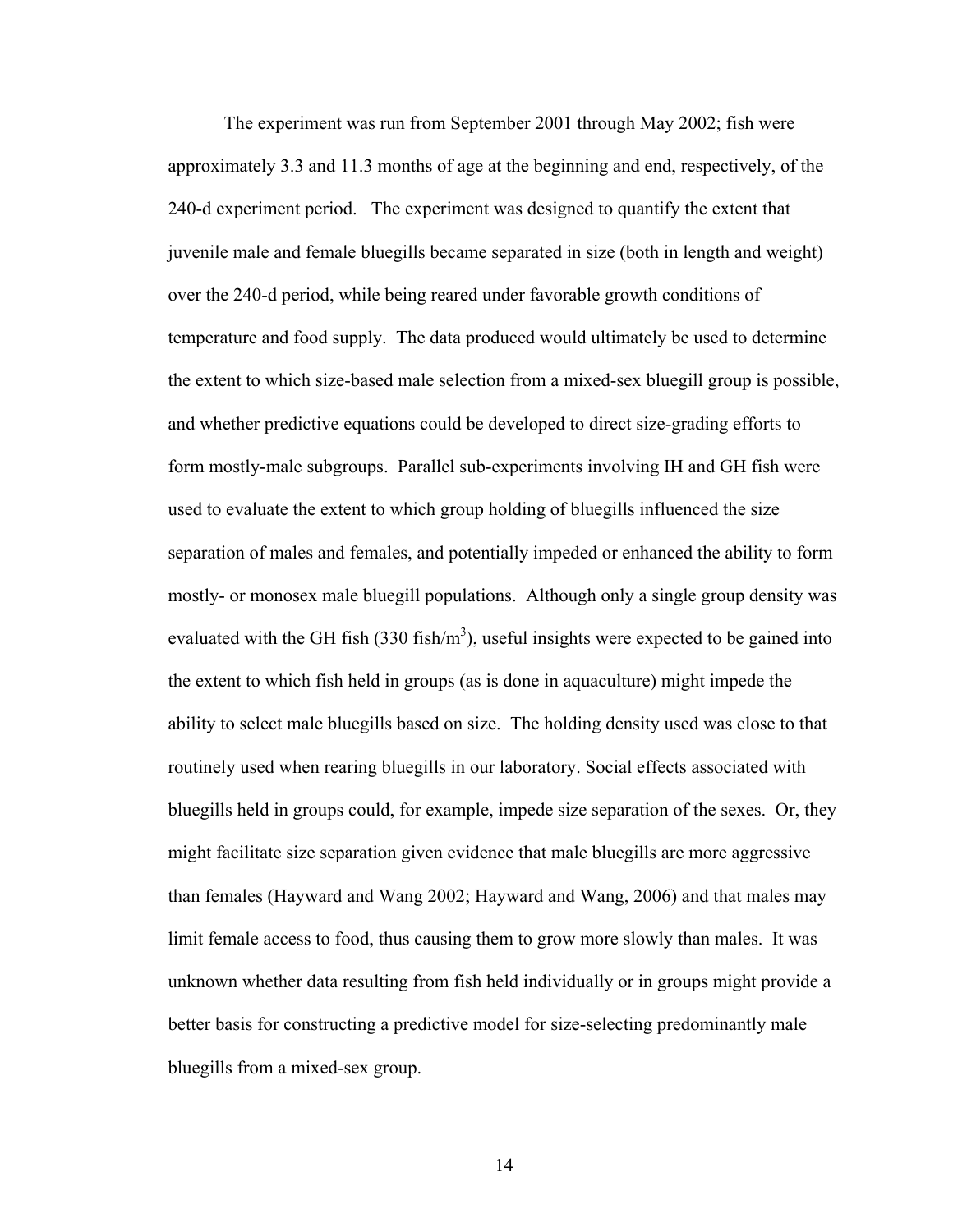Both the IH and GH fish were fed twice daily to apparent satiation while held at  $22^{\circ}C$  (+ 1.0°C) throughout the experiment period. All test chambers and the whole tanks that housed them were cleaned weekly by siphoning; 25% water exchanges were also made to ensure that high water quality was maintained. Monitoring of TAN, nitrite, and nitrate levels was done in all three tanks on a weekly basis. Water temperature and dissolved oxygen levels were measured daily. Dissolved oxygen was maintained at  $\geq 8.0$ ppm; TAN, nitrite, and nitrate concentrations remained below 0.025, 0.25, and 60.0 mg/L.

 Total length (nearest 1.0 mm) and weight (nearest 0.1 g) of each IH fish was determined every 30 d throughout the experiment period. On the final day of experimentation, all IH fish were weighed, measured, and then euthanatized and frozen so that each fish's sex could be determined at a later time. Experimentation and sampling were similar for the GH bluegills, except that one of the initial eight groups was euthanatized following each of the eight successive 30-d periods, with the 20 fish in a group being measured and weighed just before euthanatization and then frozen for later sex determination. This design provided data showing how weights and lengths of groupheld male and female bluegills separated as the fish grew over the experiment period, and also allowed month-by-month comparisons between fish reared with and without the influence of social interaction.

For larger fish, sex was determined by direct observation of the gonads. For smaller fish, or whenever simple observation was deemed insufficient, the squash method (Guerrero and Shelton 1974) for sex determination was applied using fast-green stain. Spermatocytes or oocytes were then identified with a dissecting microscope.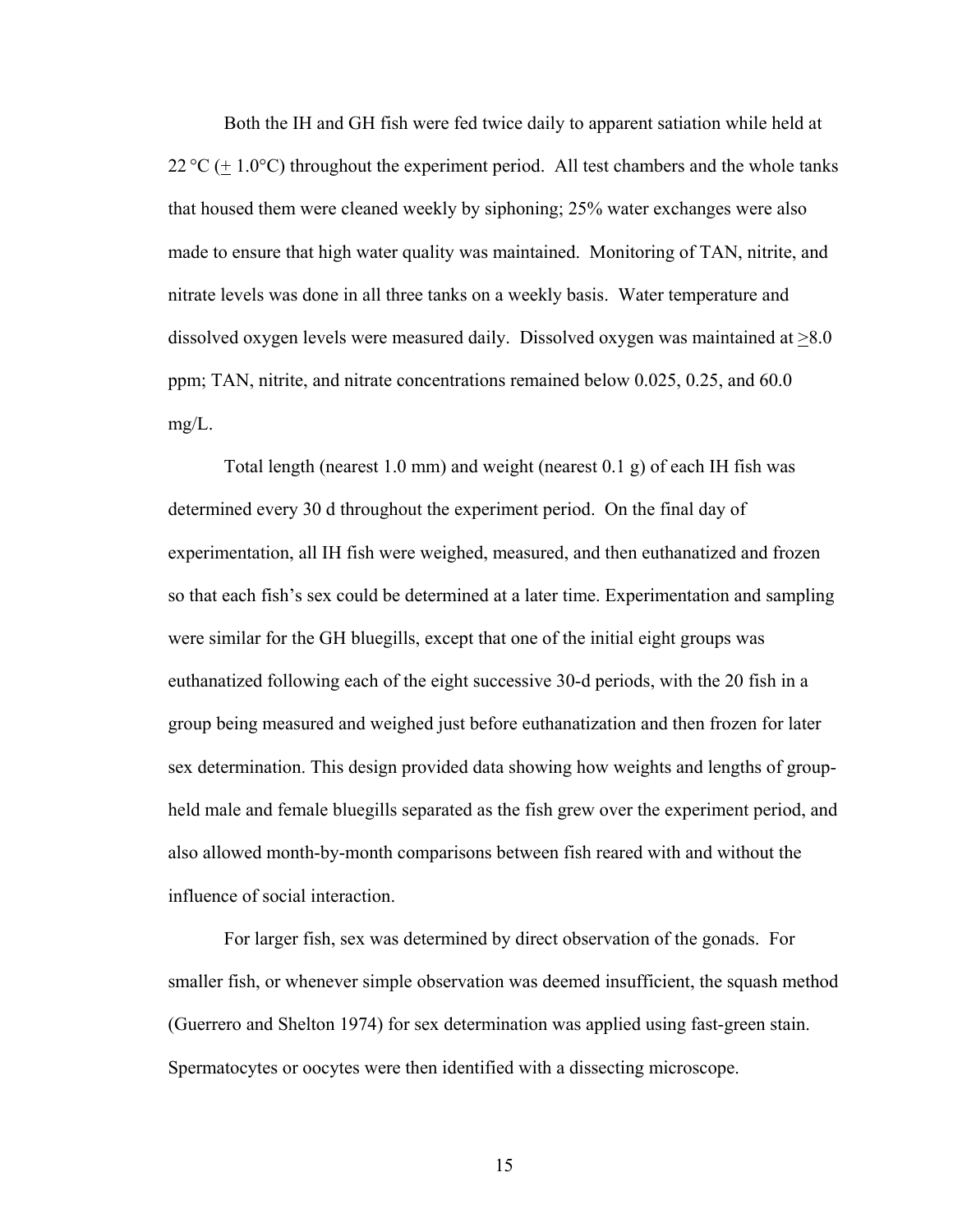Multiple regression (MR) analyses were performed separately for the IH and GH fish data in an effort to develop predictors of the percentages of male bluegills that occurred within selected, upper-weight-percentile groups, drawn either from the single group of 32 IH fish, or from the eight groups of 20 bluegills (GH setting) as the experiment progressed and the mean lengths and weights of bluegills increased. Two best MR models, one using mean fish length as a predictor variable, and the other using mean fish weight, were developed over the IH fish data, and likewise for the GH fish data.

Selected upper-weight-percentile groups of bluegills consisted of various upper portions of the ranked weight or length spectrums of fish within the whole groups of 32 fish (for IH fish) or the distinct groups of 20 fish (for GH fish). Selected groups included the upper 100% (all fish), upper 75%, upper 50%, and upper 25% of all fish in a group according to weight or length. For IH fish, MR models for predicting the percentages of males within the selected groups could involve up to three predictor variables: (1) mean weight or length of bluegills in the base population of 32 fish at each 30-d interval, (2) CV of weight or length in the base population of 32 fish at each 30-d interval, and (3) the upper portion of fish (based on ranked weights or lengths) that was selected from the base population. It is noted that the mean lengths and weights of bluegills in the single IH population of 32 fish, as well as the CV of length or weight, changed over the eight successive months. The same three predictor variables were included when developing MR models for predicting the percentages of male bluegills using the GH fish data. However, for the GH fish, it was possible to also consider sex ratio (number of females / number of males) in the base population as a fourth potential predictor variable for MR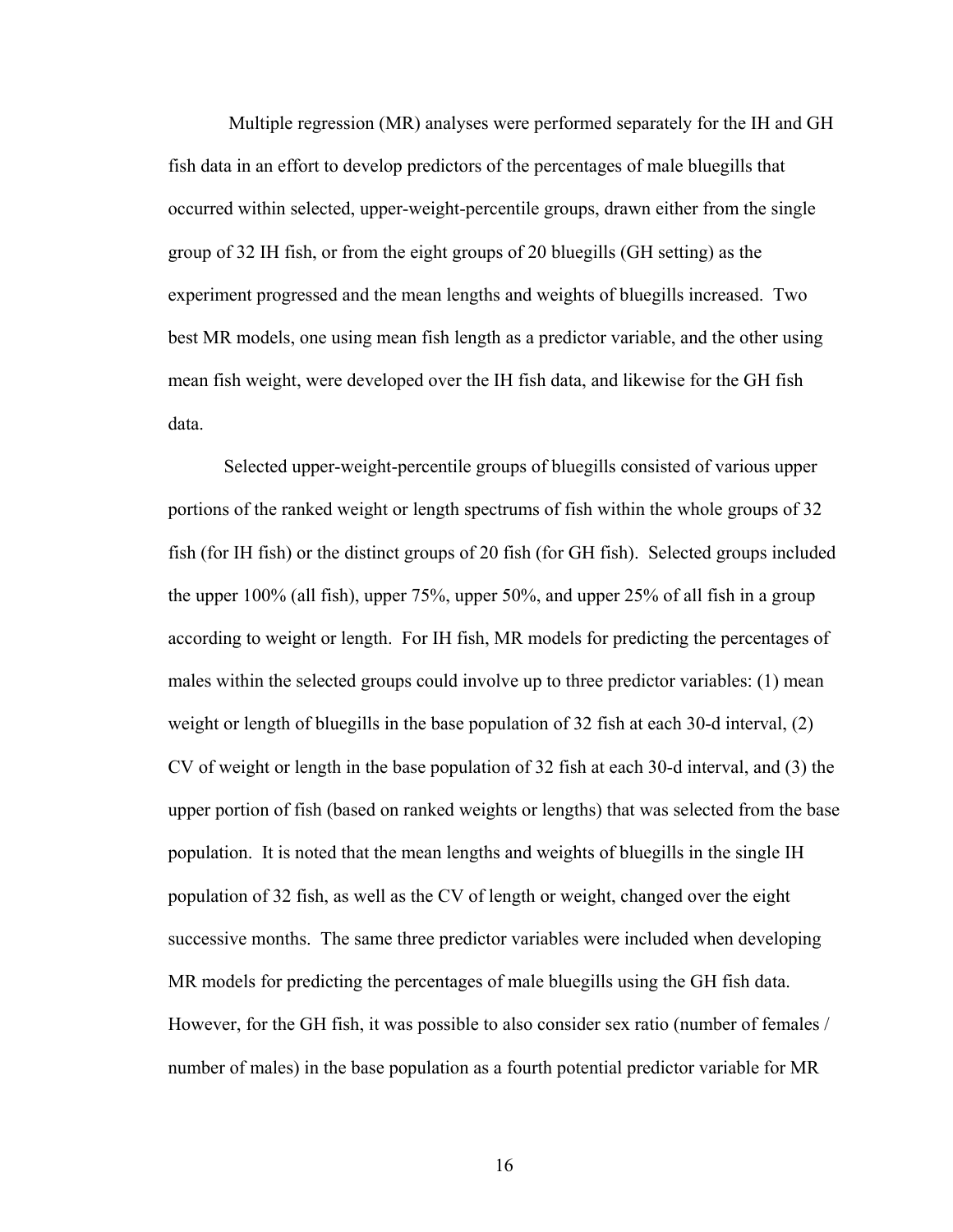models based on GH fish. This was possible because sex ratios varied across the eight groups of 20 fish; this was not possible for the IH fish because sex ratio among the single group of 32 fish did not change over time (except in a minor way when one fish in this group perished after the second month of the experiment).

In addition to the three (IH fish data) or four (GH fish data) individual predictor variables, all combinations of two predictor variables were also initially included in the MR analyses as interaction terms; this resulted in 6 and 10 potential predictor variables for the IH and GH fish data sets, respectively. To determine the best MR model based on fish weight and also fish length, separately for the IH and GH data sets (four MR models), a stepwise variable selection procedure was applied with the best models being decided on the basis of AIC scores and  $R^2$  values.

 Fully independent data sets were also established to evaluate the extent to which the four MR models constructed from the laboratory data could accurately predict the percentages of male fish within the selected upper size groups of bluegills that had been collected from ponds. Three groups of 50 bluegills each were collected by seining three ponds managed by Osage Catfisheries Inc., Osage Beach, Missouri, and were transported to the laboratory in April 2002. The fish were reported to be age 1, age 2, and age 3 fish, in ponds 1, 2 and 3, respectively; however, the ages were not verified. It is unlikely that the fish in each pond were from a single intra-annual cohort.Upon arrival at the laboratory, all fish were euthanatized and their lengths and weights immediately determined; the sex of each was determined subsequently using the same methods as for the laboratory-reared fish. The four MR models developed from the IH and GH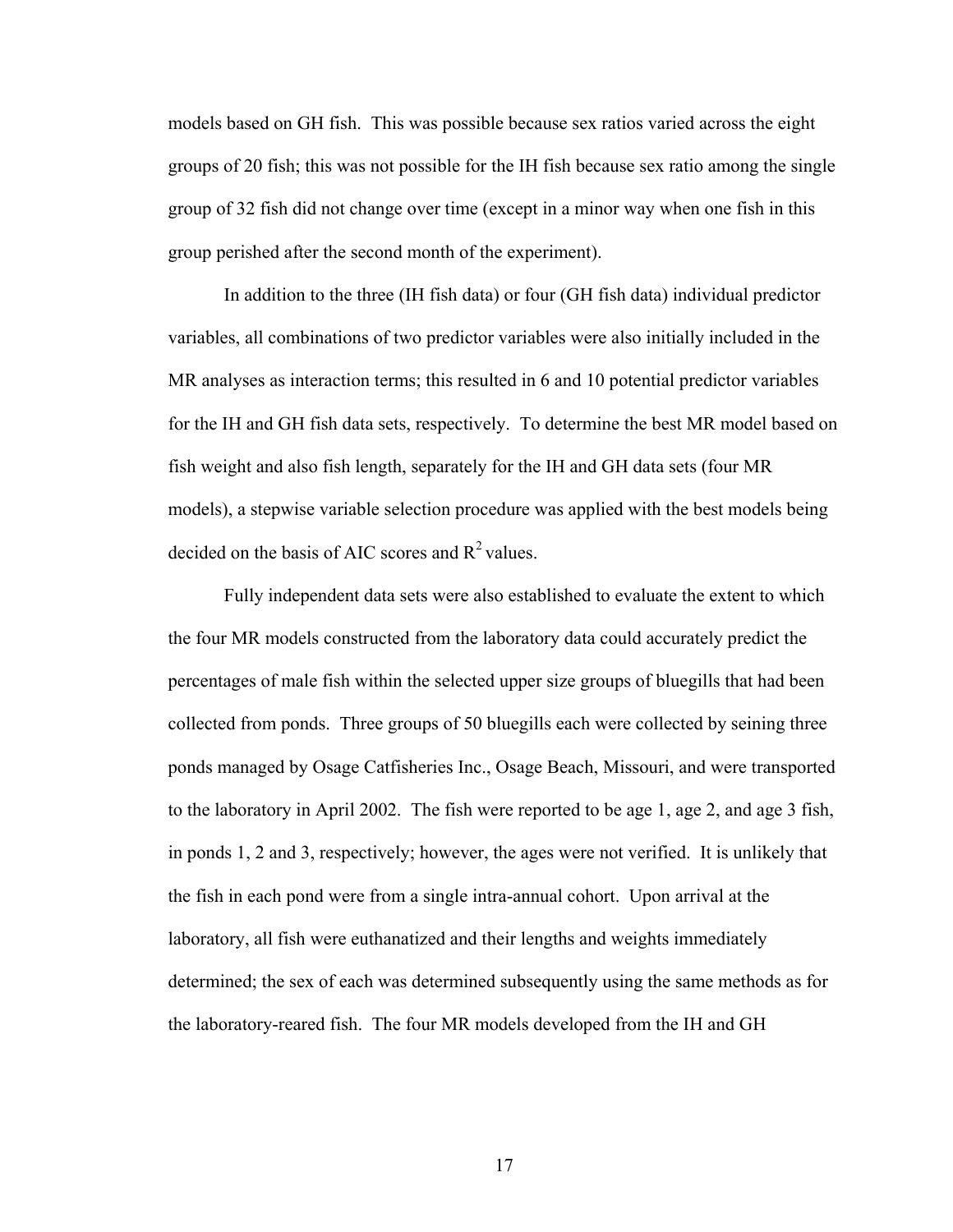laboratory groups of bluegills were applied to each of the three age-groups of fish from the commercial producer to determine how accurately the percentages of males within various upper size groups of these fish (upper 100, 75, 50, and 25% of ranked weights) could be predicted. Finding reasonable predictive accuracy would indicate that an MR model could be used effectively to direct efforts to select high percentages of male bluegills from mixed-sex pond populations. For example, based on rough estimates of mean weight, CV of weight, and sex ratio for a pond population of bluegills, one of the MR models might indicate the percentages of male bluegills that would occur in various upper size percentiles of the pond population. Fish in the desired upper size percentile could then be selected from the pond by mechanical size grading.

#### RESULTS & DISCUSSION

Growth-in-weight trajectories of the IH bluegills showed a tendency for male fish to outgrow females over the 240-d experiment in the absence of social influence (Figure 1.3). The progressive weight separation of males from females over time, demonstrates an increasing potential to size-select male bluegills from a mixed-sex population, as mean weight (or length) of the fish in the whole population increases. However, as the weights of male and female bluegills became more separated with time, the growth trajectories of both sexes also exhibited depensation (fanning out) (Figure 1.3), a characteristic that would tend to impede the ability to establish purely male bluegill populations by size selection. The ability to size-select high percentages of male bluegills from a mixed-sex group well before fish in the mixed-sex group reached the highest mean weights observed for IH and GH fish in Experiment 1 would be desirable.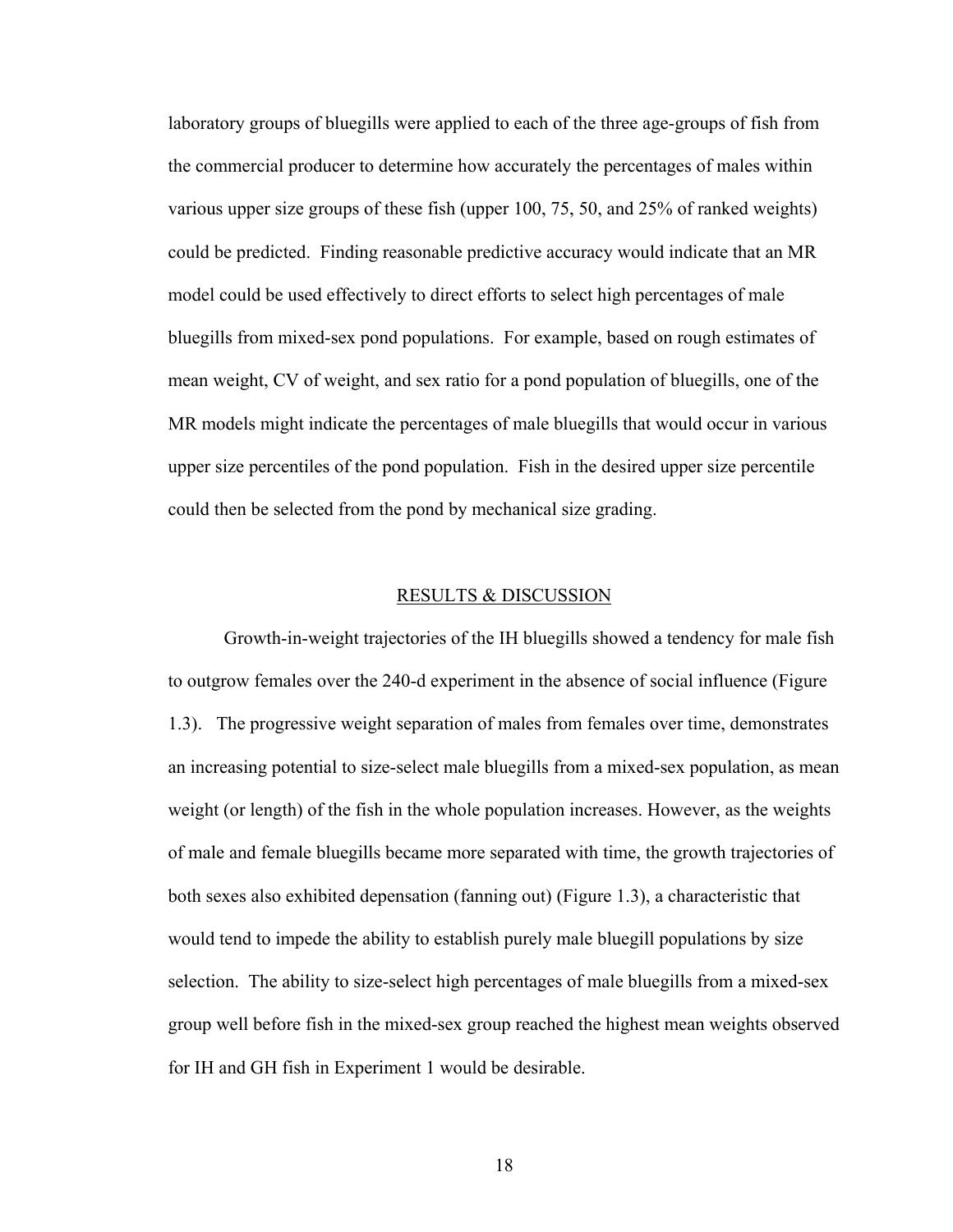Of the 31 IH bluegills that survived to the end of the 240-d experiment, 16 (52%) were ultimately determined to be males (Table 1.1). Size selection of the largest 24 fish out of the total 31 IH bluegills (approximately the upper 75% of fish) was simulated by ranking individual fish weights and selecting the top 24. The same was done for the largest 16 of the 31 fish (approximately the upper 50%), and for the largest eight fish (approximately the upper 25%). Over the nine, 30-d-apart sampling dates (including the initial day), the percentages of male bluegills in the selected groups (upper 75, 50, and 25%) generally increased, as more restricted upper portions of the total 31 fish were considered and as the mean weights of fish increased (Table 1.1). Once the mean weight of all fish reached 43 g (126 mm) on day 120, increases in the percentage of male bluegills in selected groups occurred consistently as more restricted upper portions of the whole group were considered (Table 1.1). Beginning on day 120, it was possible to consistently select groups containing 88% male bluegill (seven males of eight total fish). Although the mean weights (and lengths) of bluegill increased substantially beyond day 120, higher proportions of male fish in upper 25% groups (>88% male fish) could not be achieved after this. However, some increase in the percentage of males in the upper 50% groups was evident after day 120.

Unlike the IH fish, the 240-d data set for the GH fish involved eight distinct groups of 20 bluegills. At each successive 30-d interval (excluding day 0), all bluegills in one of the initial eight groups (group selected at random) were measured, weighed, and then sacrificed for sex determination. Results for the GH fish were inherently more variable than for the IH fish due to the involvement of multiple bluegill groups versus only the single set of 32 bluegills that represented the IH fish. The eight groups of GH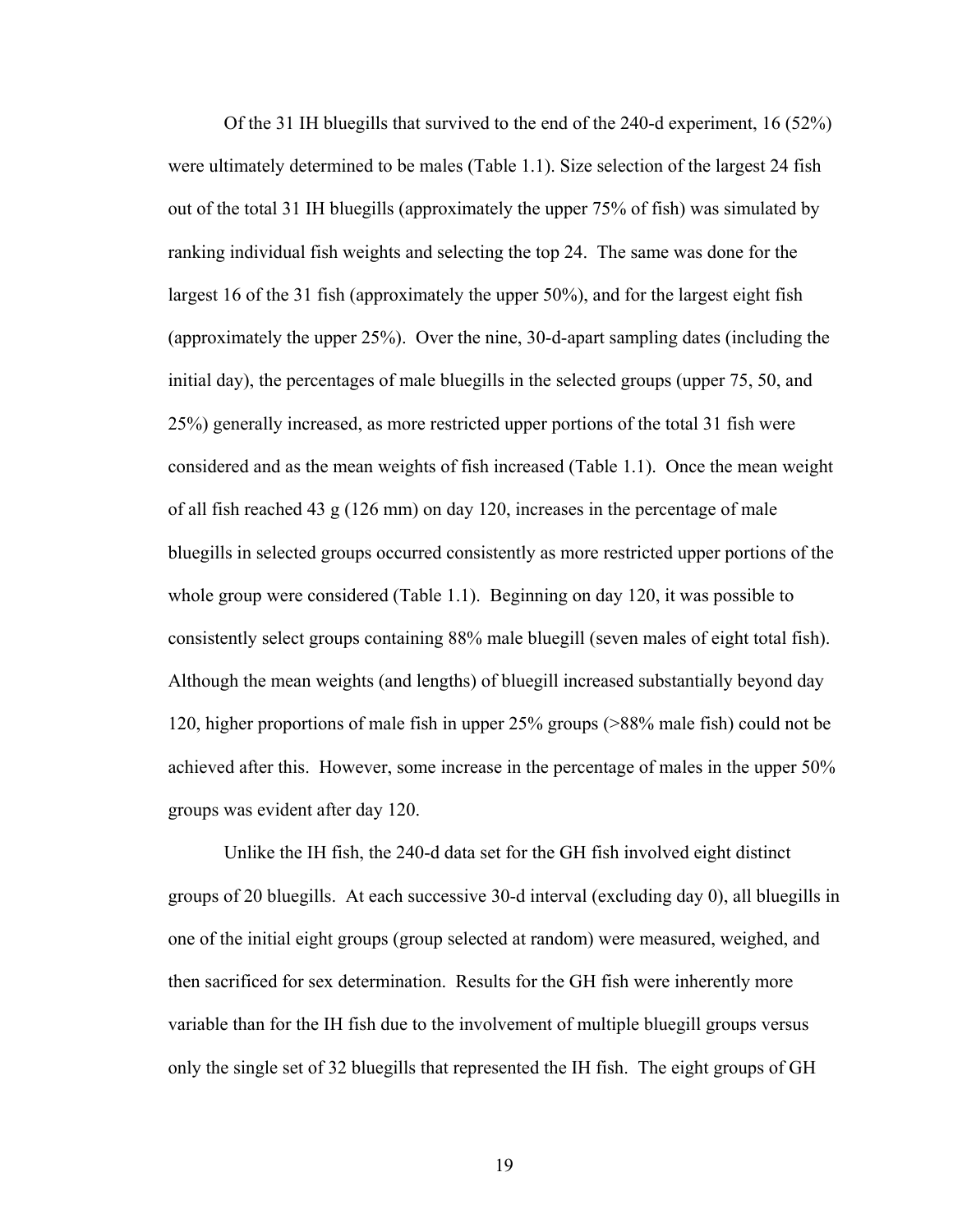fish exhibited more varied sex ratios (range = 33 to 65% male fish, Table 1.2) as well as higher weight variation (CV) relative to the IH fish (Figure 1.4), which tended to increase with time, likely from social interaction. Consequently, the GH data set was thought to have provided a richer, more realistic data set for developing a predictor of the percentage of male bluegills within selected groups. Alternatively, the greater variability within the GH data set could represent undesirable background "noise" such that better prediction models for selecting male bluegills would emerge from the IH fish data set.

The mean weight of GH fish in the test chamber sampled on day 30 was approximately 10 g (Table 1.2), similar to that of the IH fish on day 30 (Table 1.1). However, the mean weight of the GH bluegill group sampled on the final day of experimentation (day 240) was only 57 g, whereas the IH fish had reached about 90 g by day 240. The substantially lower weight gain observed for the GH versus the IH fish over the course of the experiment was likely related to the occurrences of agonistic social interaction among the fish held in groups (Wang et al. 2000). Despite the more rapid growth rate of the IH fish, the size separation of males and females, a feature that is key to the ability to size-select male bluegills from a mixed-sex group, tended to become more pronounced with time for the GH fish than for IH fish; however, this pattern was not consistent across all sampling dates (Figure 1.7).

As for the IH fish, the percentages of male bluegills in groups selected from the test chambers containing approximately 20 fish (GH fish) generally increased, as more restricted upper portions of the weight-ranked fish were considered (upper 75, 50 and 25%) and as the mean weights of bluegills increased over time (Table 1.2). We could successfully select groups containing 100% male bluegills in the upper 25% selection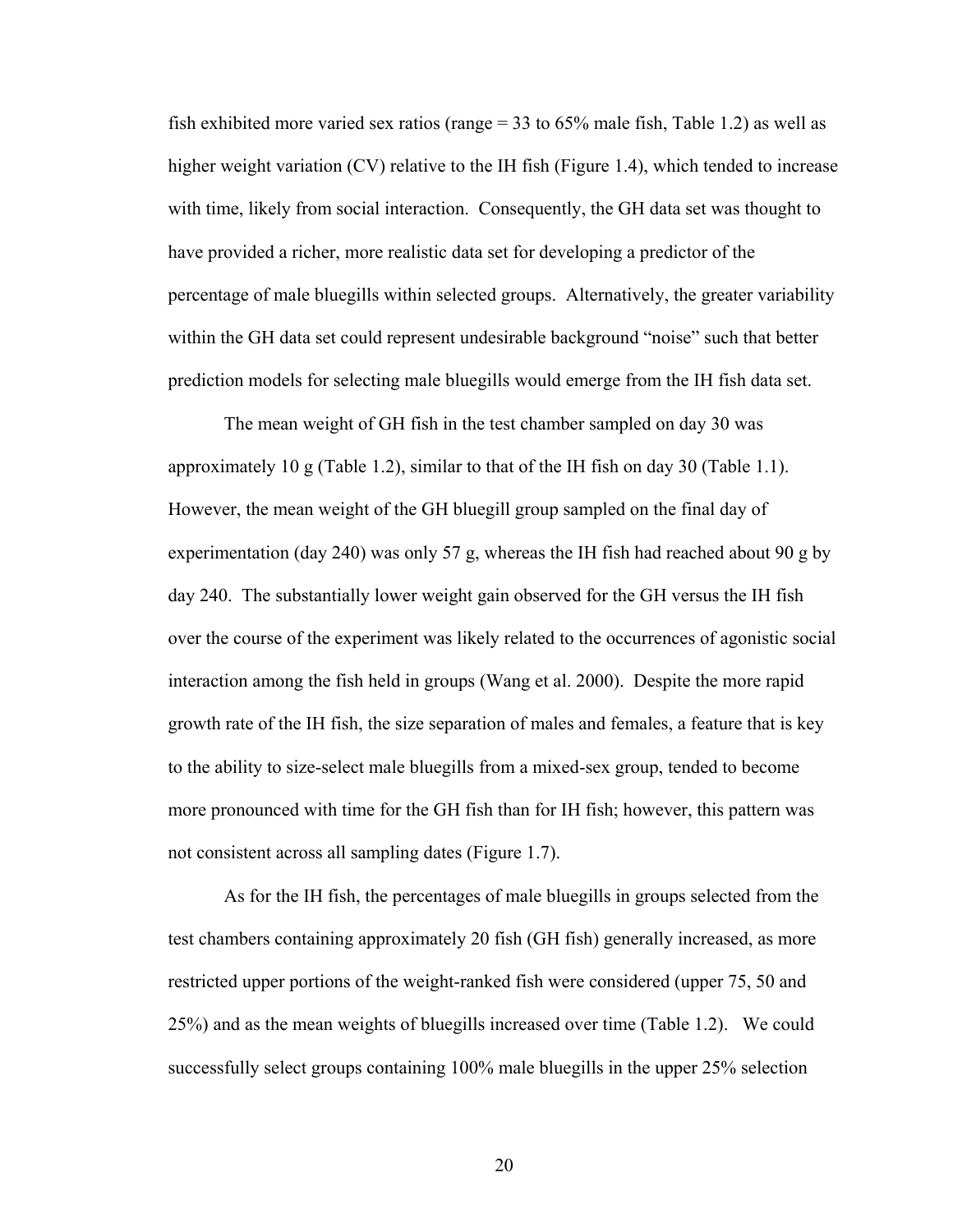groups, and occasionally in the upper 50% selection groups as well, whereas 100% male bluegill groups were never selected from the IH fish. However, an ability to consistently select 100% male bluegills in the highest selection group (upper 25%), once the fish in a group reached a certain mean weight, was not demonstrated (Table 1.2). Hence, while the potential to size-select bluegill groups with higher percentages of males (including 100% males) was achieved for the GH fish, the stability of outcomes was lower than for the IH fish, as indicated by the inconsistent increases in the percentages of male bluegills selected as mean weights of GH bluegills increased (Figure 1.8). Some of the predictive inconsistency observed for the GH fish was likely related to differences in the sex ratios among the eight distinct bluegill groups (Table 1.2).However, when developing MR models for predicting the percentages of males within selected groups, the opportunity exists to incorporate influences of differing sex ratios among the GH fish chambers as a predictor variable (in addition to the predictor variables: mean fish weight, upper percentile selected, and CV of fish length or weight); this was not reasonable for the IH fish because sex ratio was static over the course of the experiment.

From Table 1.3, the best MR model for predicting the percentage of male bluegills within a size-selected group from the IH fish data set based on fish weights included two predictor variables: 1) mean weight of all fish in the IH group preceding size-selection (hereafter, "mean weight"), and 2) mean weight interacting with the upper percentage of fish that were selected from the IH group. When mean lengths were used instead of mean weights, the best MR model for the IH fish data again included two predictor variables: 1) mean length interacting with the upper percentage of fish selected, and 2) mean length interacting with the CV of length in the whole IH group. Both MR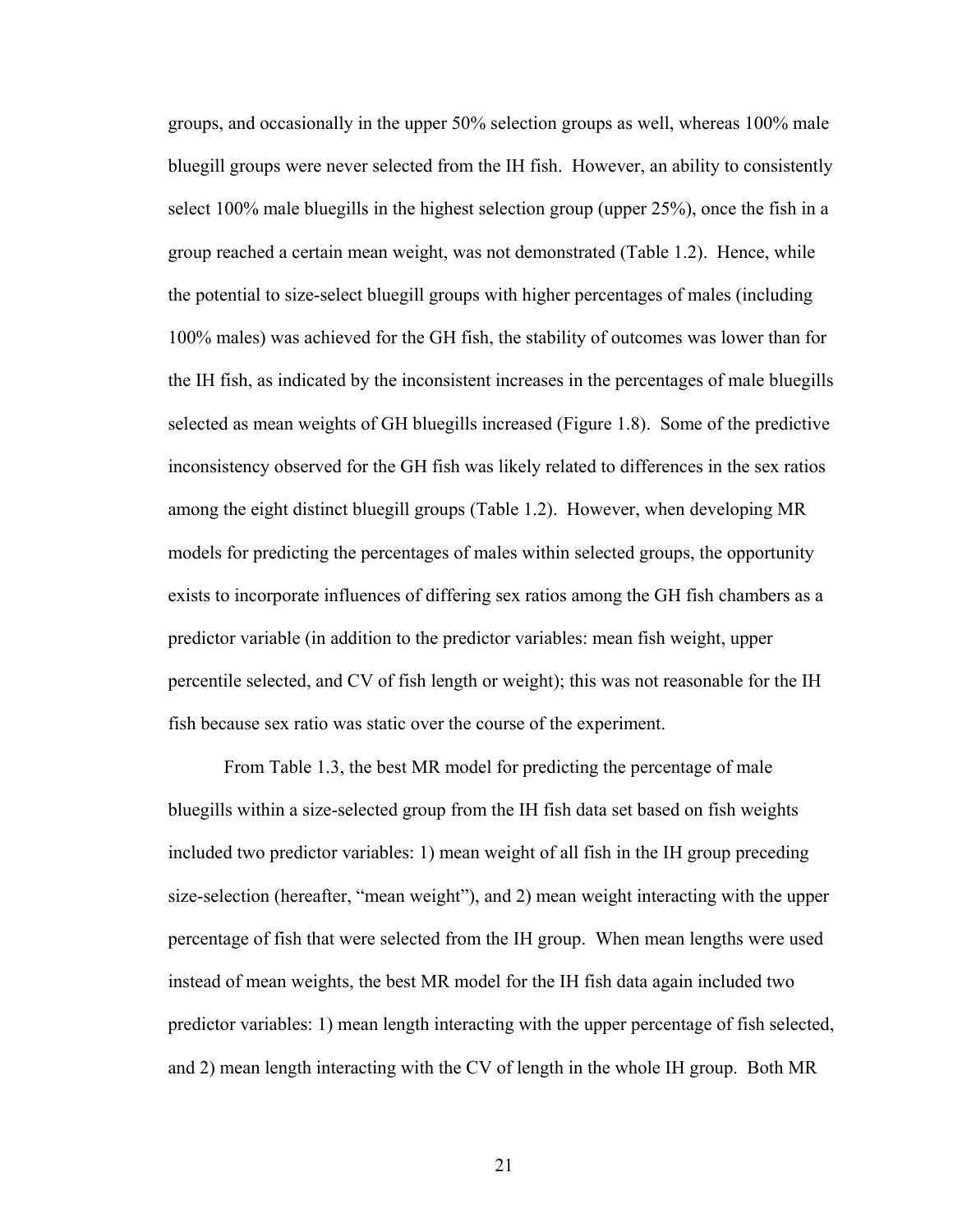models yielded  $R^2$  values of 0.89 (Table 1.3). The best MR model from the GH fish data using fish weights included three predictor variables: 1) mean fish weight, 2) mean fish weight interacting with the upper percentage of fish selected, and 3) the upper percentage selected interacting with the sex ratio within any given chamber containing GH fish. The best MR model from the GH fish data using fish lengths also included three predictor variables: 1) mean length, 2) mean length interacting with the upper percentage of fish selected, and 3) sex ratio interacting with the CV of length. The two MR models based on the GH fish had  $R^2$  values 0.76 and 0.78, respectively.

Differences were found among the mean prediction errors associated with the four MR models (Table 1.4), when each model was used to predict observed percentages of male bluegills that occurred in the upper 100%, 75%, 50% and 25% of the ages 1, 2 and 3 fish that had been secured from the ponds of the commercial producer (ANOVA, with blocking by fish age group; *P*<0.05). The estimated mean errors (absolute value of predicted minus observed percentages of male bluegills) were 18.3, 14.3, 10.3, and 6.0% for the IH-length, IH-weight, GH-length, and GH-weight MR models, respectively. Duncan's test indicated that the GH-weight model yielded the lowest mean error when applied to the independent bluegill data set. Performance of the GH-length model was no different from that of the IH-weight model, with performance of the former being no different from that of the IH-length model. The generally better predictive performances of the two GH models versus the IH models relative to the observed percentage of males are portrayed in Figure 1.9.

The better overall predictive performance of the MR models based on the GH data can likely be attributed to their ability to account for the "background" sex ratios in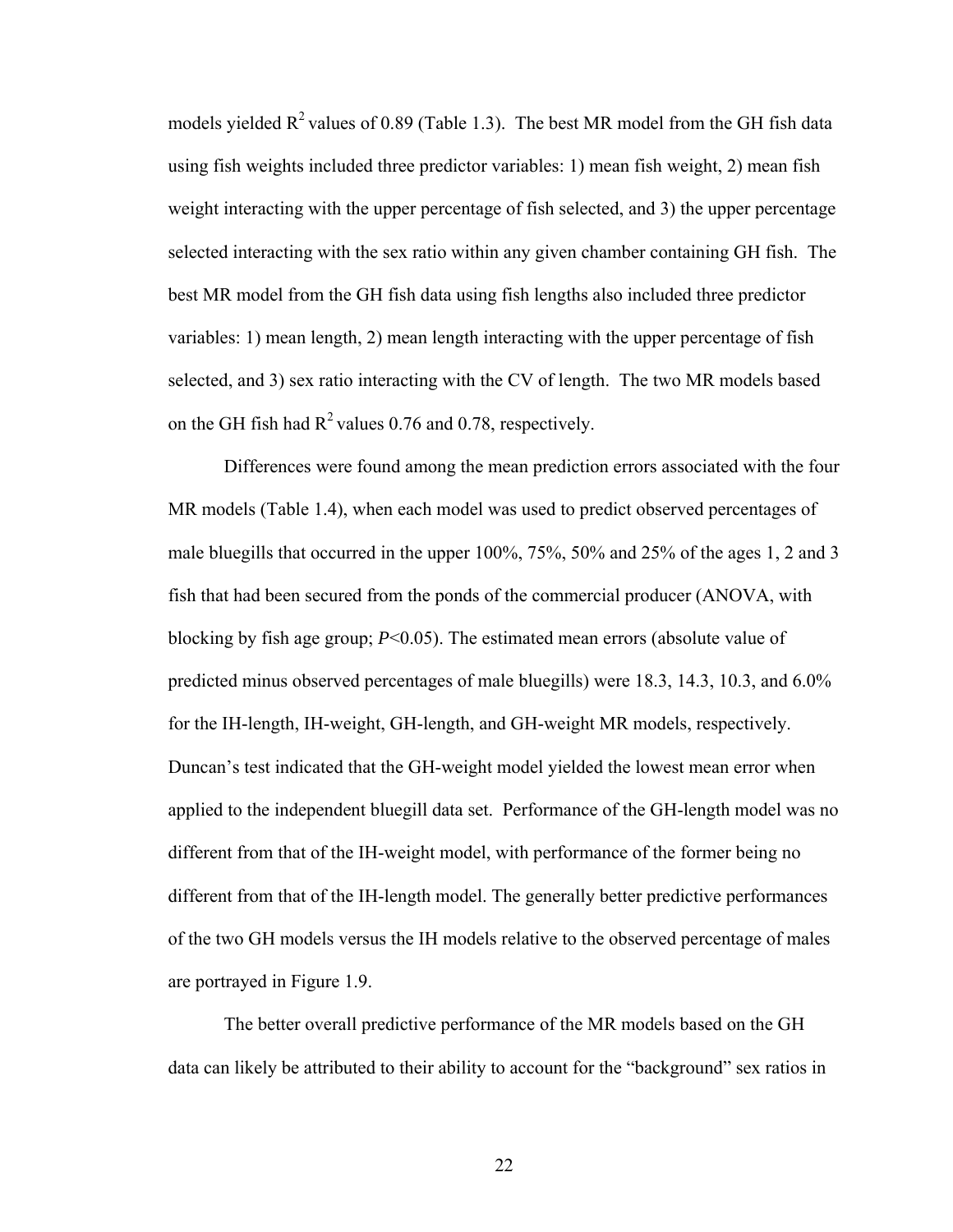bluegill populations from which attempts to size-select male fish were made. Among the three age groups of bluegills secured from the commercial producer's ponds, sex ratios ranged from 34% to 52% males. Sex ratios in bluegill populations often vary widely (Tulin and Phelps 2004); the ability to accommodate these background ratios in a MR model for predicting male percentages in selected size groups clearly would be advantageous. Moreover, the GH data set which involved fish held in groups likely provided a more realistic representation of the male versus female bluegill size separation that would occur in a pond setting where most bluegills are produced.

Size-selective models that would direct grading efforts to select subgroups of mostly-male bluegills from a larger mixed-sex population could be of substantial practical use to commercial producers of bluegills. This approach can be readily applied by fish producers in culture settings, unlike alternative approaches such as sex-reversal. Although potentially more efficient and capable of producing fully monosex male groups, sex reversed fish require treatment with male androgens such as methyltestosterone or trenbolone acetate and require federal approval (typically requiring many years to acquire) before treated fish could be sold for human consumption. Moreover, most fish producers would have to purchase sex-reversed fish because they would be unfamiliar with the technical procedures associated with sex reversal; licenses would also be required before male androgens could be held legally at a producer's facilities.

A downside of the size-selection approach is that it would be most appropriately applied to mixed-sex bluegill populations comprising only a singe intra-annual cohort, in order to reduce background fish size variation in the mixed-sex population that would result from fish being of different ages. Using single, intra-annual cohorts of bluegills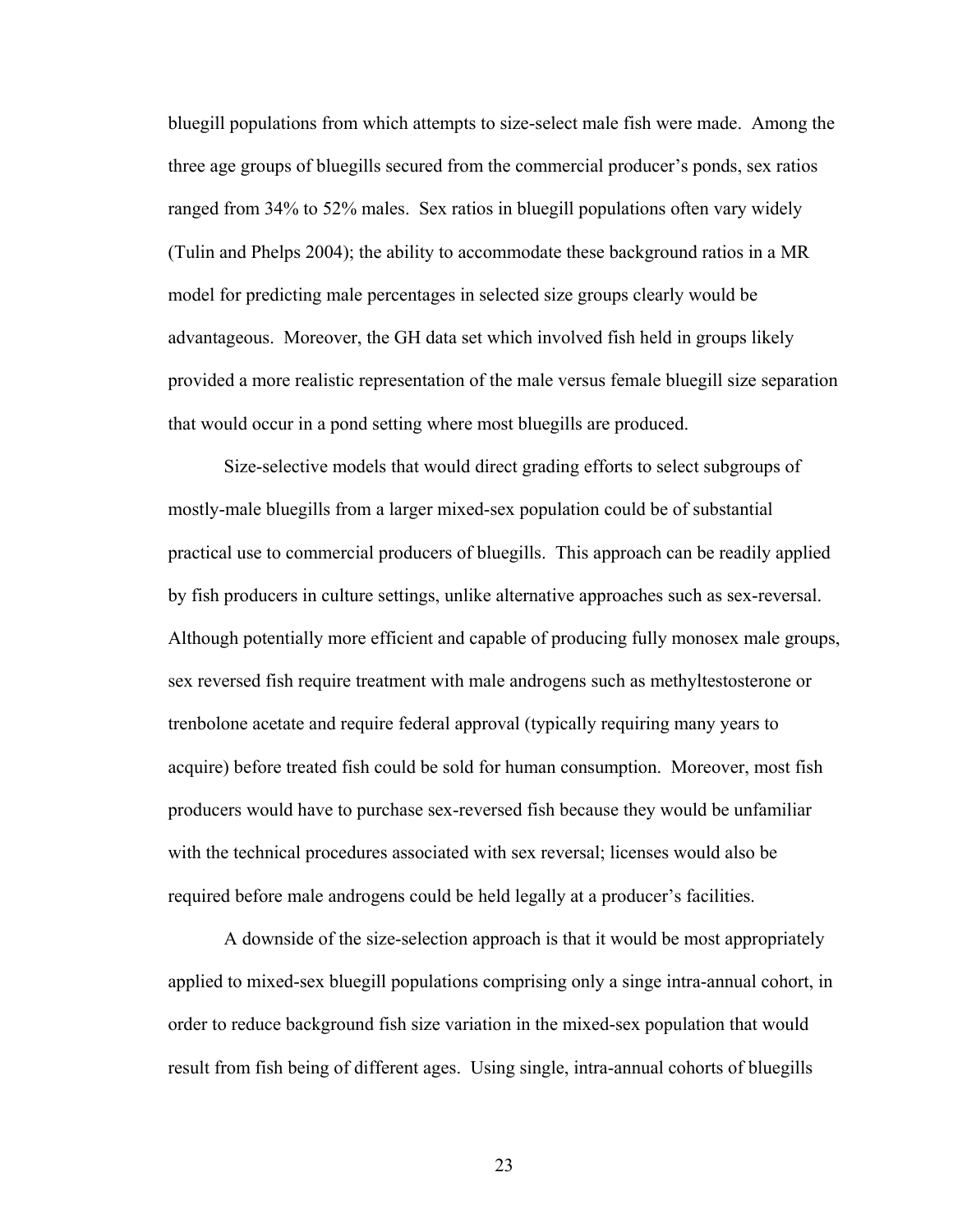(fish that all hatched within the same 2- to 4-week period) would better ensure that size differences are primarily related to inter-sex differences in growth rate, and should improve the ability to select male fish. Establishing mixed-sex bluegill populations comprising single intra-annul cohorts would require more attention by producers when producing seed stock in ponds than is typically given. In particular, it would be necessary to remove brood fish from ponds promptly after their first spawning effort is completed.

Another consideration is that an inter-annual cohort of bluegills should be grown to a mean size of at least 90 mm (3.5 inches) before size grading is applied to remove mostly-male fish; in a recent experiment in a producer's seed-stock pond in northern Missouri, it was observed that bluegills that hatched in Fall 2004 did not reach mean lengths of 90 mm until Fall 2005 despite being provided a commercial feed. Also, because selecting bluegill groups with high percentages of male fish (i.e.,  $> 80\%$ ) will typically require selecting fish in the upper 25th percentile of size (or higher) from a mixed-sex population, high numbers of bluegills will be required in the mixed-sex population to yield substantial numbers of fish in the high-percentage-male selection group. For example, if six grow-out ponds are each to be stocked with 10,000 bluegills from an upper 25% selection group, the mixed-sex population from which these fish are selected would have to number approximately 150,000 fish. However, this is not an unreasonable number of young bluegills to be produced in a nursery pond of substantial size.

To date, there has been only one application of a size-selection model outside of what was described in this chapter involving bluegills from Osage Catfisheries in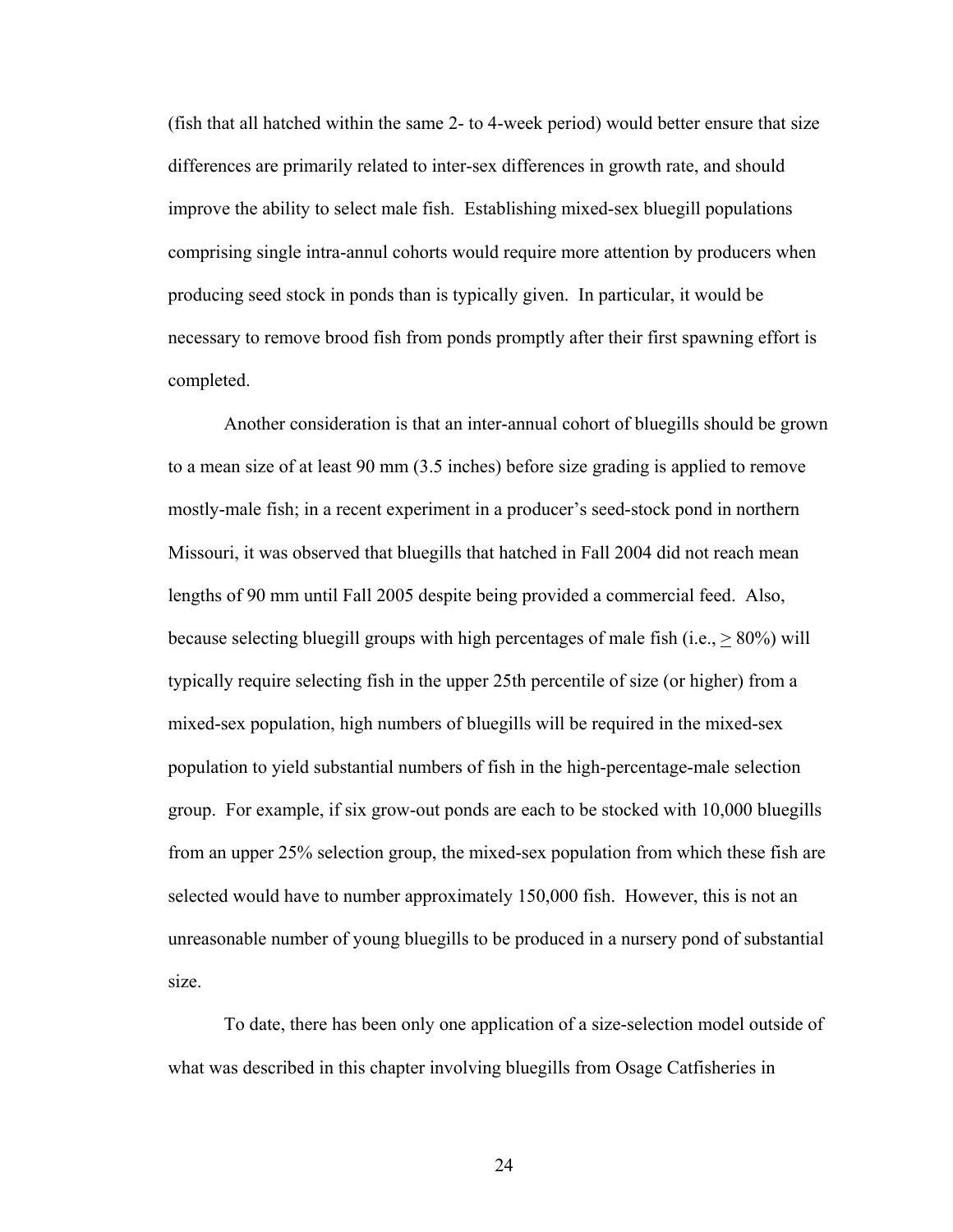Missouri. In Chapter 3, the MR model developed from the GH data set and based on fish lengths was applied to establish mostly-male bluegill groups in RASs. Size grading procedures directed by this model and applied to an original mixed-sex group were predicted to produce groups of 300 bluegills in each of two tanks with male percentages of 69%. Sex determination of all fish in both of these tanks at the end of the study showed them to contain 70% and 66% male bluegills, respectively. Fish selected randomly from the original mixed-sex group to form two additional tanks of 300 bluegills showed sex ratios of 51% and 57%. Further evaluations of the capacity of MPP models to accurately direct size-grading operations to form bluegill groups containing targeted percentages of male fish are warranted, particular in settings where mechanical grading will be applied.

Finally, it is noted that the MPP models have been used only to predict the percentages of male bluegills that will result in size-selected groups. The extent to which male bluegill groups formed by the MPP models are composed of the various types of male bluegills, including cuckolder and parental males (Belk 1995; Neff et al 2004) has not been evaluated. Although it appears reasonable to expect that parental male bluegills are most represented in the size-selected groups, given their more delayed maturation and expected faster growth, the extent to which cuckolder males are selected against could be of interest given the aim of selecting fish with the greatest capacity to reach large sizes most expeditiously.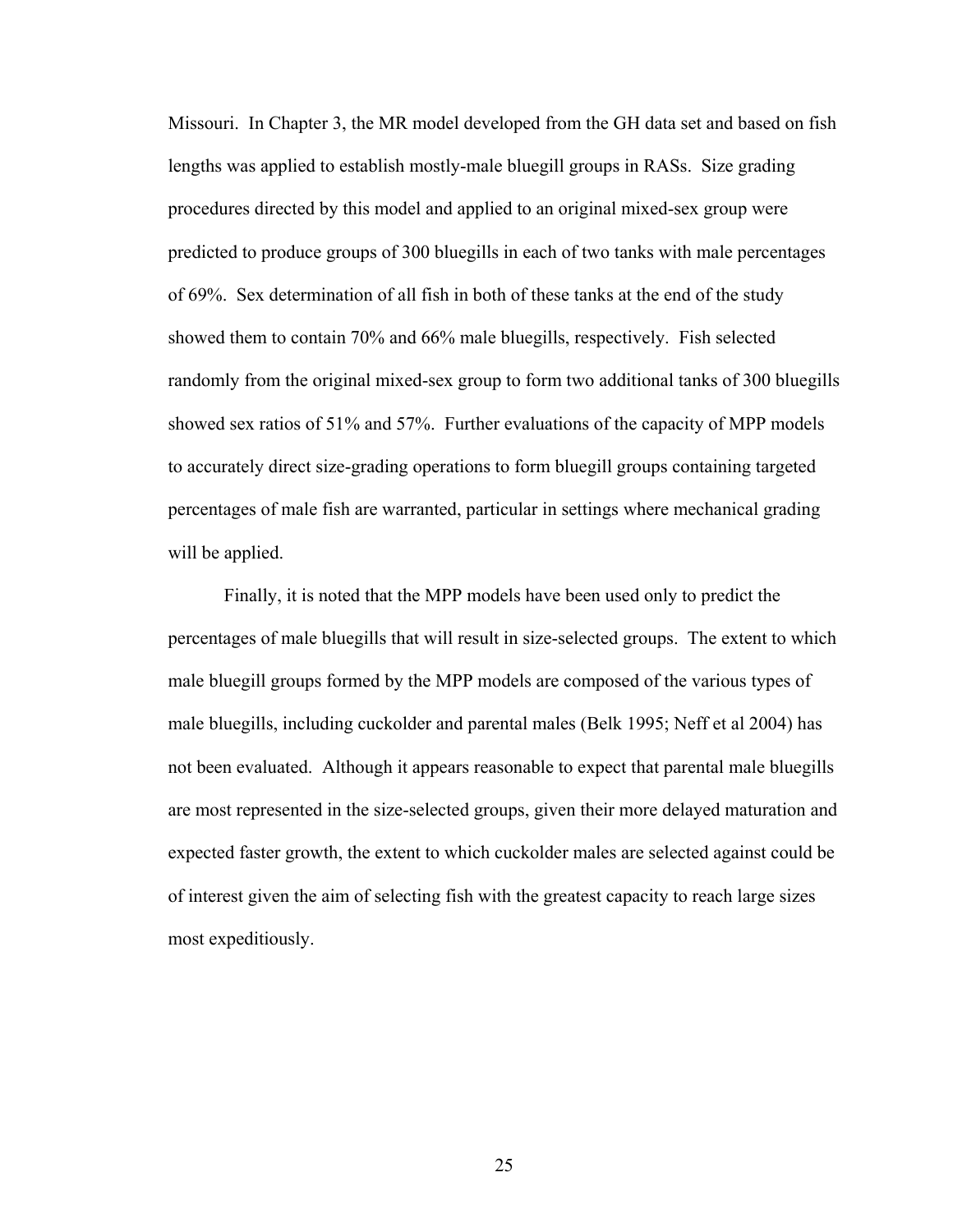| Day              | N  | Mean<br>Weight (SD) | Mean<br>Length $(SD)$ | All Fish      | Upper $75%$   | Upper $50\%$ | Upper $25%$ |
|------------------|----|---------------------|-----------------------|---------------|---------------|--------------|-------------|
| $\boldsymbol{0}$ | 32 | 3.55(1.25)          | 61.03(5.43)           | $16/32(50\%)$ | 11/24(46%)    | 9/16(56%)    | 5/8(63%)    |
| 30               | 32 | 10.35(3.26)         | 79.81 (6.77)          | $16/32(50\%)$ | 11/24(46%)    | 10/16(63%)   | 5/8(63%)    |
| 60               | 32 | 19.72 (5.46)        | 95.84 (7.40)          | $16/32(50\%)$ | $12/24(50\%)$ | 10/16(63%)   | 5/8(63%)    |
| 90               | 31 | 30.49(9.67)         | 110.10(8.87)          | 16/31(52%)    | 13/24(54%)    | 11/16(69%)   | 5/8(63%)    |
| 120              | 31 | 42.96 (15.25)       | 122.26 (10.84)        | 16/31(52%)    | 14/24(58%)    | 11/16(69%)   | $7/8$ (88%) |
| 150              | 31 | 60.56 (21.86)       | 132.90 (12.31)        | 16/31(52%)    | 15/24(63%)    | 11/16(69%)   | $7/8$ (88%) |
| 180              | 31 | 67.00(25.22)        | 141.55 (13.29)        | 16/31(52%)    | 15/24(63%)    | 11/16(69%)   | $7/8$ (88%) |
| 210              | 31 | 81.06 (29.71)       | 149.00 (13.99)        | 16/31(52%)    | 15/24(63%)    | 13/16(81%)   | $7/8$ (88%) |
| 240              | 31 | 89.58 (33.59)       | 156.21 (15.27)        | 16/31(52%)    | 14/24(58%)    | 13/16(81%)   | $7/8$ (88%) |

Table 1.1 – The mean weight (g), mean length (mm), proportion and percentage of males represented in the upper 100% (all fish), 75%, 50%, and 25% of fish selected on successive sampling dates for IH fish.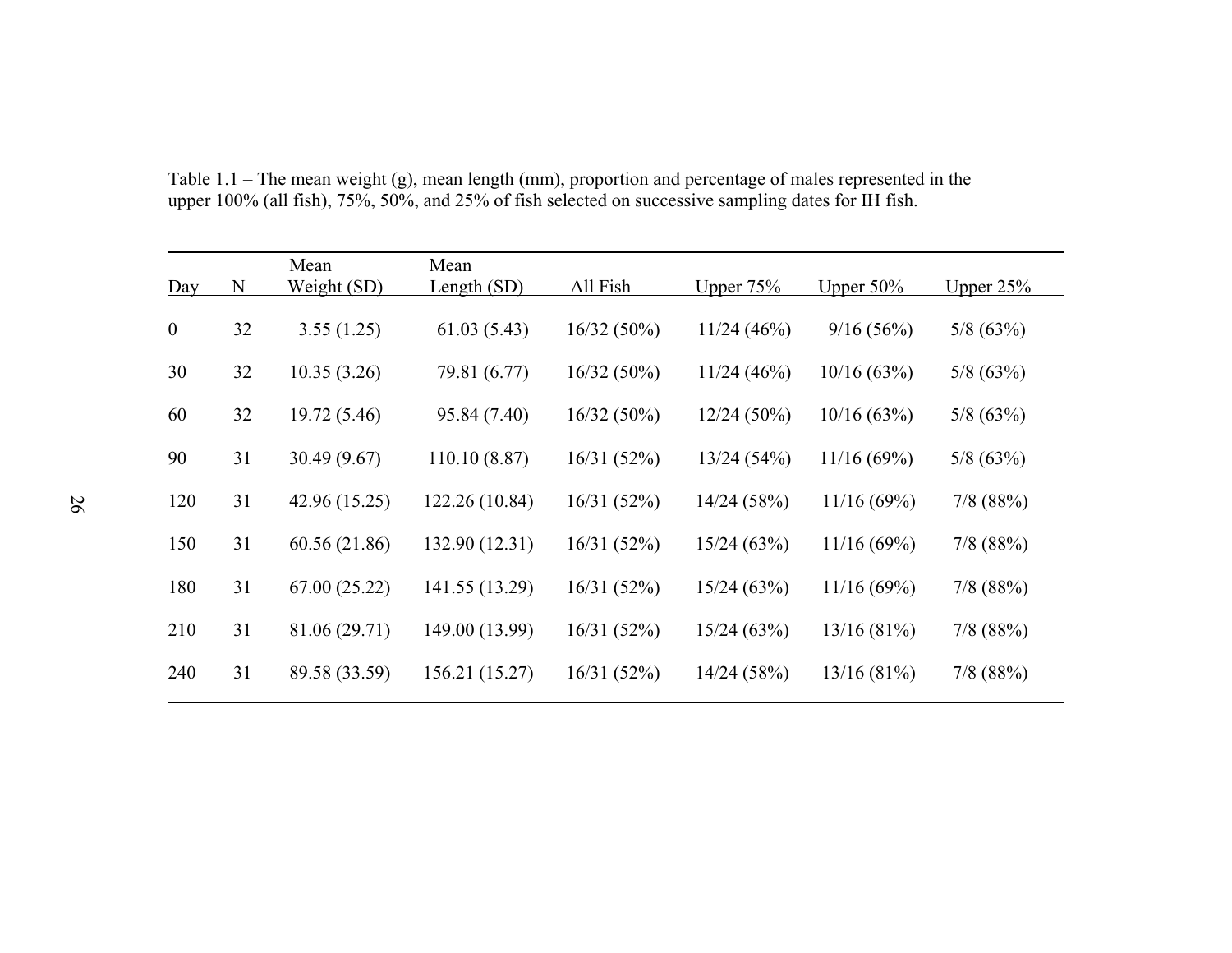| Day              | N  | Mean<br>Weight (SD) | Mean<br>Length $(SD)$ | All Fish      | Upper $75%$   | Upper $50\%$   | Upper $25%$  |
|------------------|----|---------------------|-----------------------|---------------|---------------|----------------|--------------|
| $\boldsymbol{0}$ |    |                     |                       |               |               |                |              |
| 30               | 20 | 10.22(4.93)         | 78.35 (10.63)         | $12/20(60\%)$ | $9/15(60\%)$  | $6/10(60\%)$   | $3/5(60\%)$  |
| 60               | 19 | 16.57(7.94)         | 88.11 (12.48)         | 12/19(63%)    | 11/14(79%)    | $8/10(80\%)$   | $5/5(100\%)$ |
| 90               | 18 | 28.00 (16.69)       | 103.22(17.07)         | 8/18(44%)     | 8/14(57%)     | 8/9(89%)       | $5/5(100\%)$ |
| 120              | 18 | 28.03 (18.63)       | 104.22(20.18)         | 6/18(33%)     | 6/14(43%)     | 5/9(56%)       | $4/5(80\%)$  |
| 150              | 18 | 49.03 (25.00)       | 124.33 (19.29)        | $9/18(50\%)$  | 9/14(64%)     | $9/10(90\%)$   | $5/5(100\%)$ |
| 180              | 20 | 36.23 (22.19)       | 116.75(21.20)         | 13/20(65%)    | $12/15(80\%)$ | $10/10(100\%)$ | $5/5(100\%)$ |
| 210              | 18 | 43.21 (32.64)       | 120.94(25.05)         | 11/18(61%)    | 9/14(64%)     | $9/9(100\%)$   | $4/5(80\%)$  |
| 240              | 19 | 57.44 (41.88)       | 126.32(31.56)         | 11/19(58%)    | 10/14(71%)    | $9/10(90\%)$   | $4/5(80\%)$  |

Table 1.2 – The mean weight (g), mean length (mm), and proportion and percentage of males represented in the upper 100% (all fish), 75%, 50%, and 25% of fish selected on successive sampling dates for GH fish.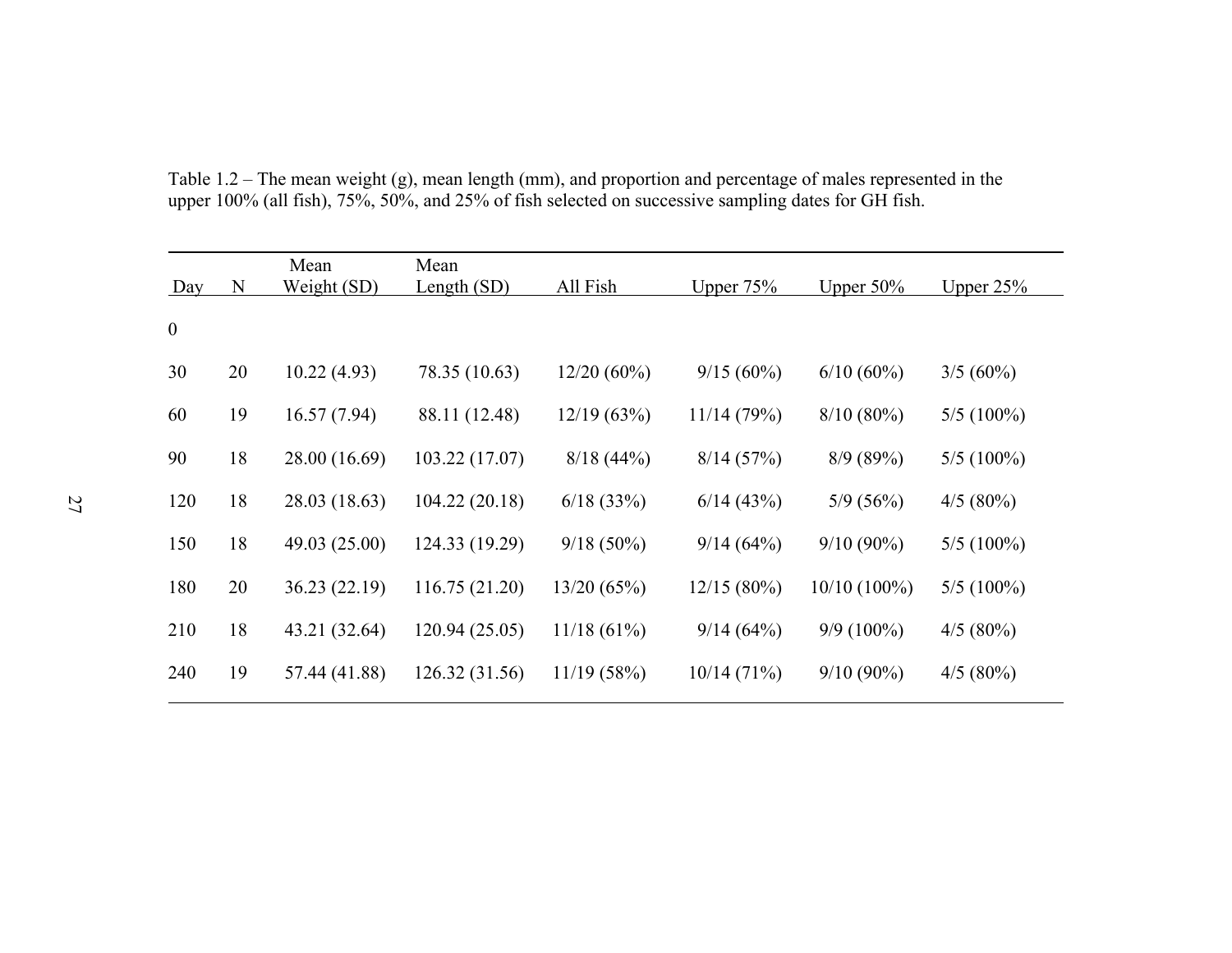Table 1.3 – Best multiple regression models for predicting percentage of male bluegills in a size-selected group. Models were constructed on the basis of either fish length (mm) or fish weight (g) for IH and GH fish.

Definition of Response (Y) and Predictor Variables (X)

 $Y = \%$  males observed in selected upper size group  $X1$  = mean weight or mean length of bluegills in whole group  $X2$  = selection group by weight or length (upper 25, 50, 75, or 100%)  $X3$  = sex ratio in whole group (# female / # male)  $X4 = CV$  of weight (nearest 0.1 of gram) or length (nearest whole mm) in whole group  $X5 = X1*X2$  $X6 = X1 * X3$  $X7 = X1*X4$  $X8 = X2*X3$  $X9 = X2*X4$  $X10 = X3*X4$ 

Individual-Weight Model;  $Y = X1 + X5$ % males =  $53.6 + (0.63)$ (mean weight) +  $(-0.007)$ (mean weight \* selection group)  $Y = 53.6 + 0.63(X1) - 0.007(X5)$  $R^2 = 0.89$ ; AIC = 107.76; BIC = 109.16; F = 131.28; p < 0.0001

Individual-Length Model;  $Y = X5 + X7$ % males = 47.6 + (-0.003)(mean length \* selection group) +  $(0.036)$ (mean length \* CV)  $Y = 47.6 - 0.003(X5) + 0.036(X7)$  $R^2 = 0.89$ ; AIC = 106.90; BIC = 108.23; F = 134.85; p<0.0001

Group-Weight Model;  $Y = X1 + X5 + X8$ % males =  $79.1 + (0.8)$ (mean weight) + (-0.008)(mean weight \* selection group)  $+$  (-0.25)(selection group  $*$  sex ratio)  $Y = 79.1 + 0.8(X1) - 0.008(X5) - 0.25(X8)$  $R^2 = 0.76$ ; AIC = 153.62; BIC = 156.66; F = 28.84; p $\leq 0.0001$ ;

Group-Length Model;  $Y = X1 + X5 + X10$ % males =  $45.7 + (0.7)$ (mean length) +  $(-0.005)$ (mean length \* selection group)  $+$  (-0.856)(sex ratio  $*$  CV)  $Y = 45.7 + 0.7(X1) - 0.005(X5) - 0.856(X10)$  $R^2 = 0.78$ ; AIC = 149.97; BIC = 150.18; F = 33.45; p < 0.0001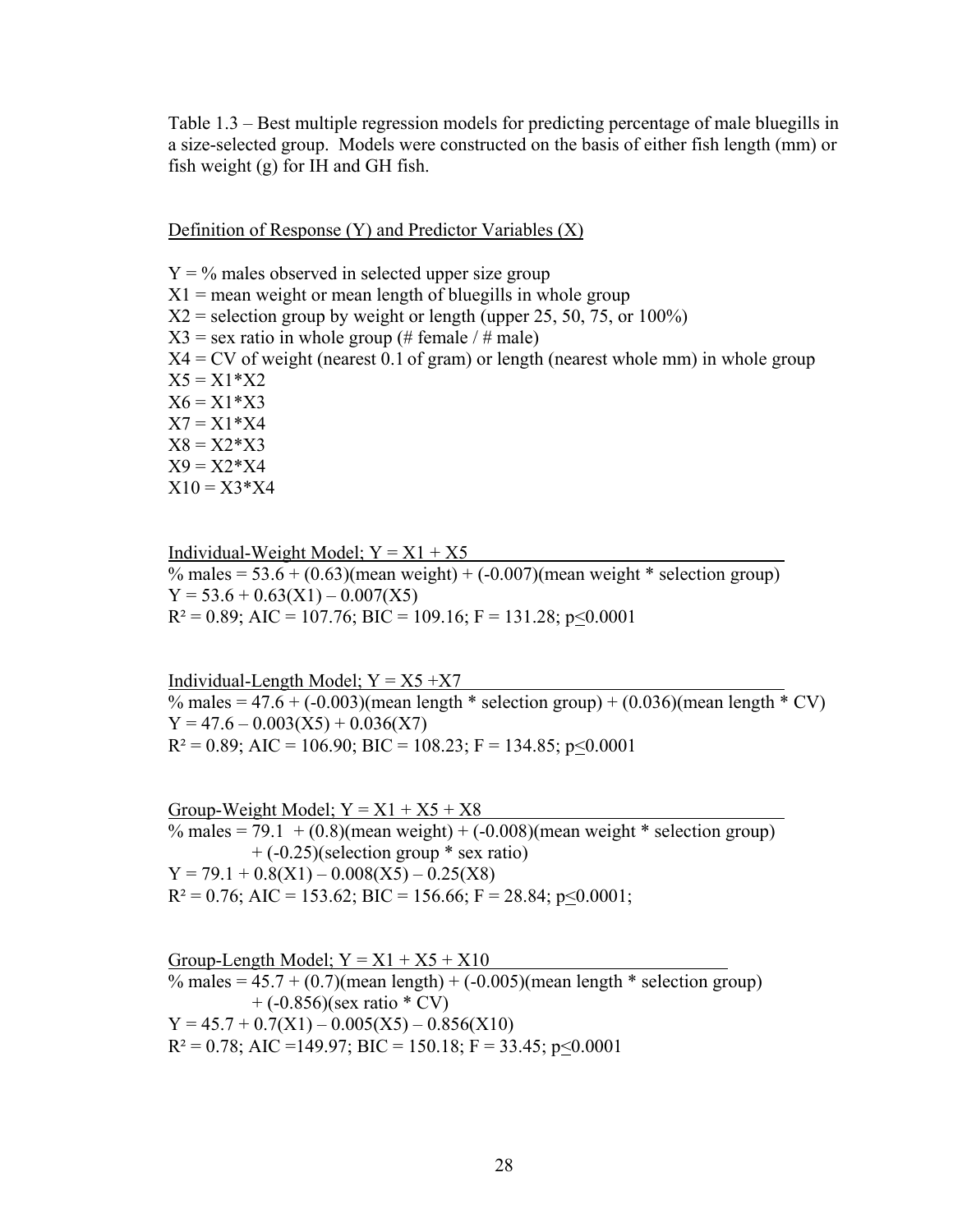Table 1.4 – The age, sample size, mean weight (g), mean length (mm), sex ratio, CV of weight, CV of length, proportion and percentage of males observed in the upper 100%, 75%, 50%, and 25%, and the predicted percentage of males within those ranges according to the multiple regression models, for age 1, 2, and 3 bluegill selected at random from Osage Catfisheries, Osage Beach, Missouri.

|                |    | Mean              | Mean            | Sex Ratio   |       |            |              | % Males in Upper |              |              |
|----------------|----|-------------------|-----------------|-------------|-------|------------|--------------|------------------|--------------|--------------|
| $Age$ N        |    | Wt(SD)            | Ln(SD)          | $(\#F/\#M)$ | CV Wt | CV Ln 100% |              | 75%              | 50%          | 25%          |
| $\mathbf{1}$   | 58 | 3.85<br>(0.67)    | 64.60<br>(3.79) | 1.07        | 17.40 | 5.87       | 28/58<br>48% | 24/44<br>59%     | 20/29<br>69% | 12/15<br>80% |
|                |    |                   |                 |             |       | Absolute   |              |                  |              |              |
| Predicted %    |    |                   |                 |             |       | Mean Error |              |                  |              |              |
|                |    | Individual-Weight |                 |             |       | 12.3       | 53           | 54               | 55           | 55           |
|                |    | Individual-Length |                 |             |       | 14.8       | 42           | 47               | 52           | 56           |
|                |    | Group-Weight      |                 |             |       | 3.0        | 52           | 59               | 67           | 74           |
|                |    | Group-Length      |                 |             |       | 2.5        | 53           | 61               | 69           | 77           |
| $\overline{2}$ | 50 | 8.54<br>(3.54)    | 79.50<br>(9.80) | 1.94        | 41.53 | 12.33      | 17/50<br>34% | 14/38<br>37%     | 11/25<br>44% | 8/13<br>62%  |
|                |    |                   |                 |             |       | Absolute   |              |                  |              |              |
| Predicted %    |    |                   |                 |             |       | Mean Error |              |                  |              |              |
|                |    | Individual-Weight |                 |             |       | 13.3       | 53           | 54               | 56           | 57           |
|                |    | Individual-Length |                 |             |       | 23.8       | 59           | 65               | 71           | 77           |
|                |    | Group-Weight      |                 |             |       | 8.0        | 32           | 44               | 58           | 71           |
|                |    | Group-Length      |                 |             |       | 20.8       | 50           | 60               | 70           | 80           |
|                |    |                   |                 |             |       |            |              |                  |              |              |
| 3              | 48 | 32.10             | 120.90          | 0.92        | 28.17 | 8.27       | 25/48        | 23/36            |              | 22/24 12/12  |
|                |    | (9.05)            | (9.99)          |             |       |            | 52%          | 88%              | 92%          | 100%         |
|                |    |                   |                 |             |       | Absolute   |              |                  |              |              |
| Predicted %    |    |                   |                 |             |       | Mean Error |              |                  |              |              |
|                |    | Individual-Weight |                 |             |       | 23.3       | 51           | 57               | 63           | 68           |
|                |    | Individual-Length |                 |             |       | 22.5       | 47           | 56               | 65           | 74           |
|                |    | Group-Weight      |                 |             |       | 11.0       | 56           | 68               | 80           | 92           |
|                |    | Group-Length      |                 |             |       | 7.0        | 62           | 77               | 92           | 107          |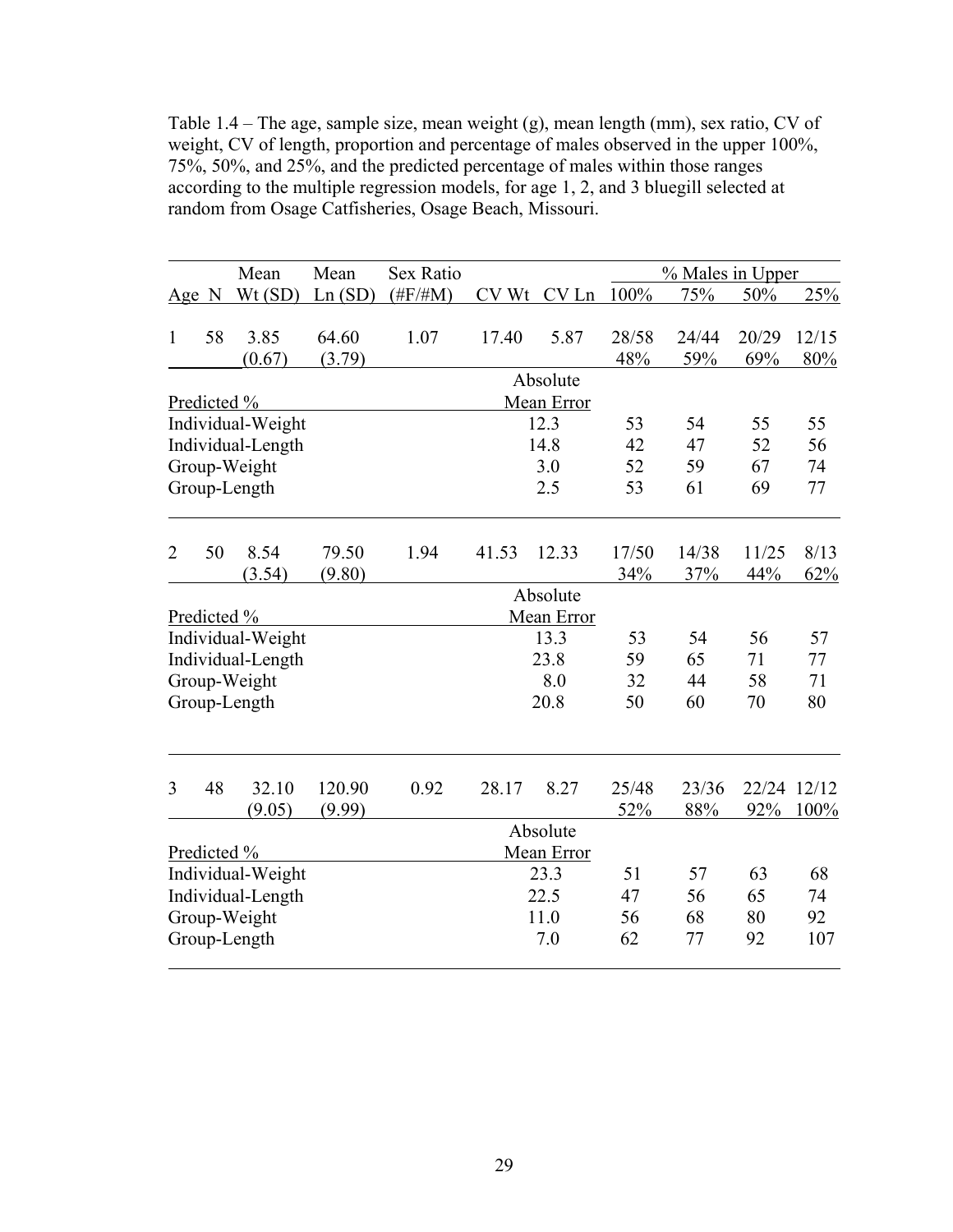

Figure 1.1 – The conceptual basis for size-selecting male bluegills from a mixed-sex bluegill population takes advantage of the natural, progressive size separation of males from females within an inter-annual cohort as the fish grow. Early on, males and females are largely indistinguishable based on their weight or size in a mixed-sex cohort (A). As time progresses, males begin to outgrow females (B). This separation in weight continues as the mean weight of all bluegills increases, making it increasingly more possible to select substantial numbers of males by selecting fish that are above the weight or size indicated by the vertical line (C).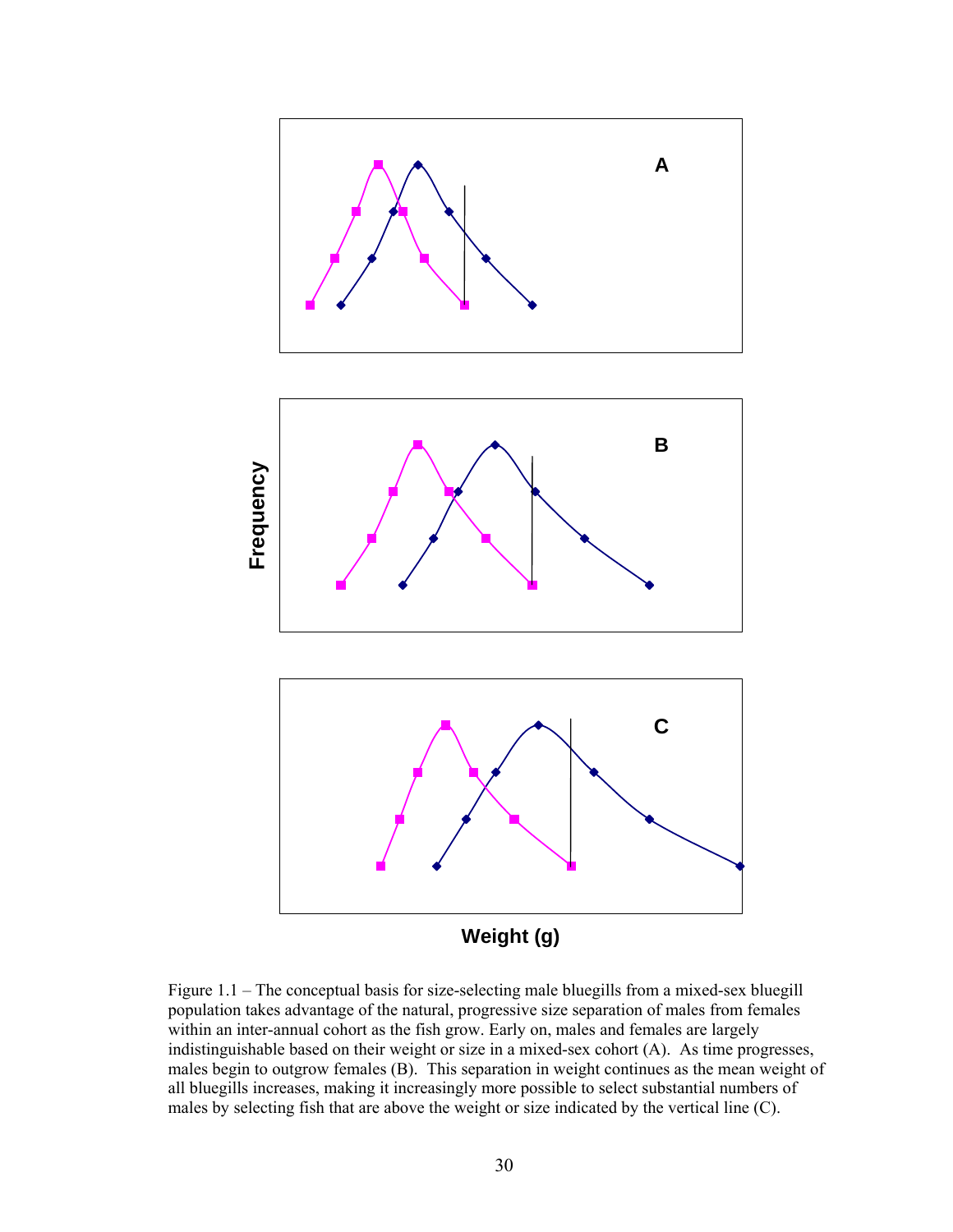







 **TANK 3** 

| 17 | 18 | 19 | 20 | 21 | 22 | 23 | 24 |
|----|----|----|----|----|----|----|----|
| 25 | 26 | 27 | 28 | 29 | 30 | 31 | 32 |

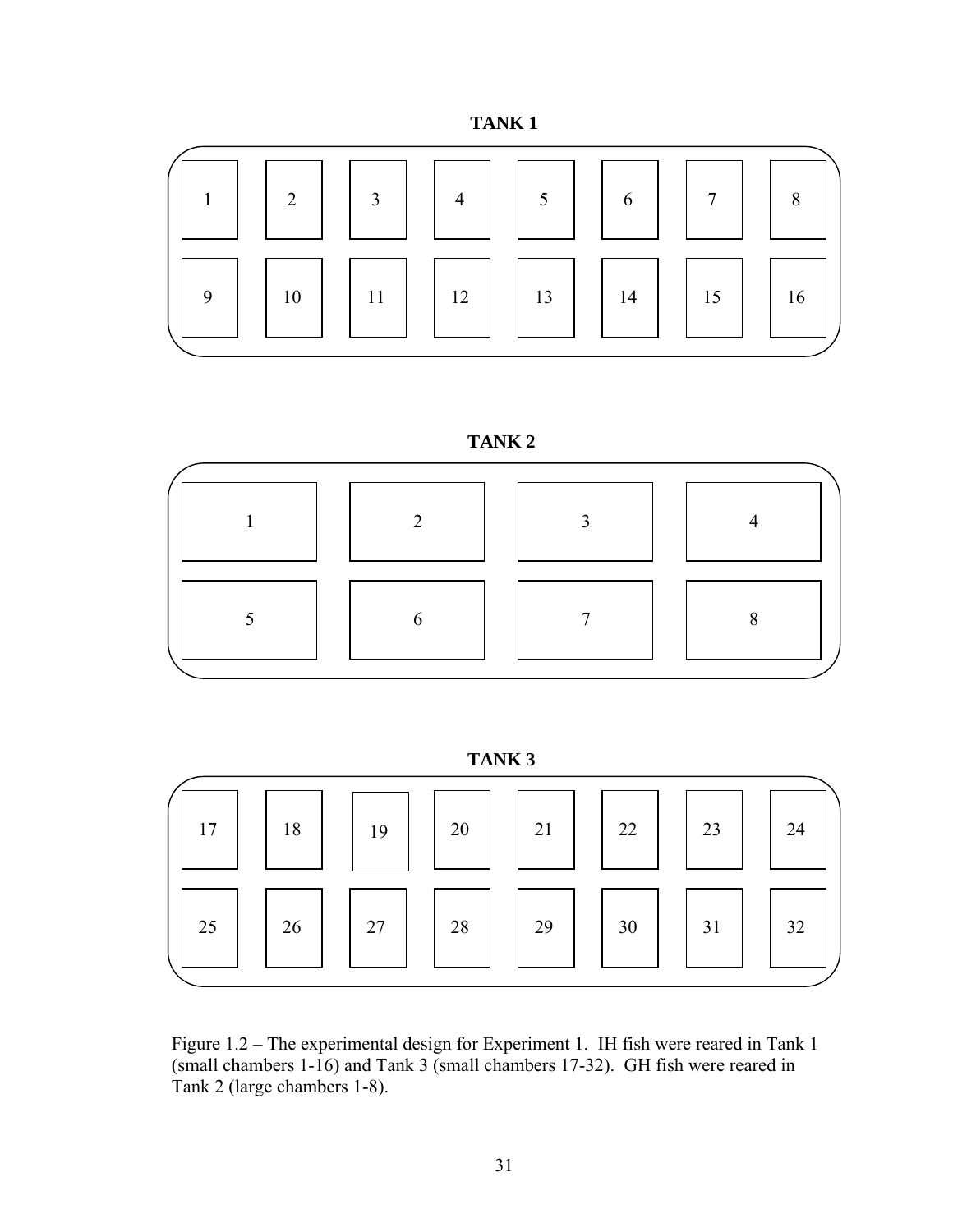

Figure 1.3 – Observed growth in weight of the IH fish over the successive, 30-d-apart sampling dates, illustrating the separation of males ( $N = 16$ ) and females ( $N = 15$ ) on the basis of weight over time.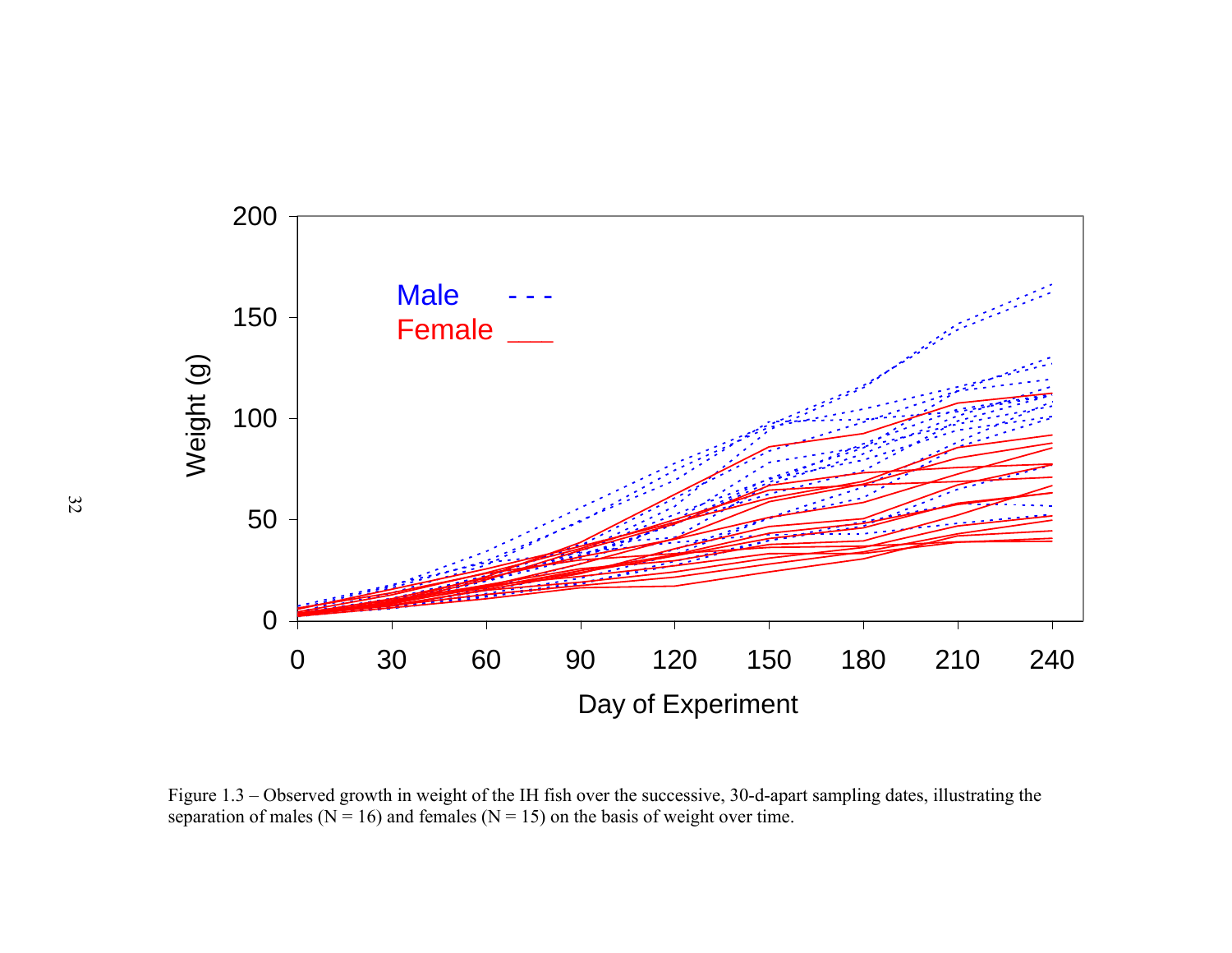

Figure 1.4 – Coefficients of variation (CV) in weight for male and female bluegills on successive sampling dates. Changes in CV among the 31 IH fish are shown over the experimental period; for the GH fish, CVs for each of the eight distinct groups of bluegills that were euthanatized on the indicated experiment days.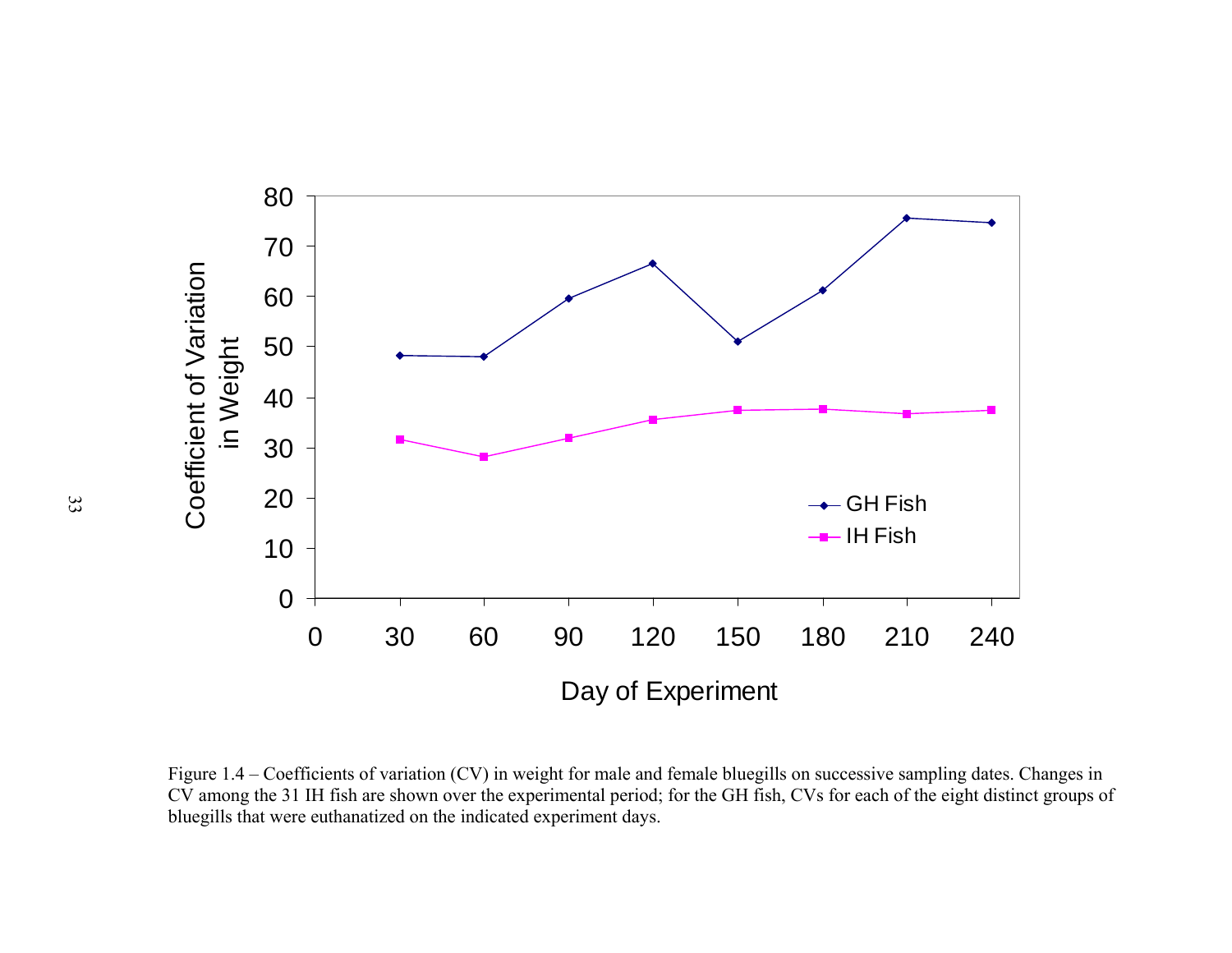

Figure 1.5 – Weight frequency histograms of IH fish on successive sampling dates.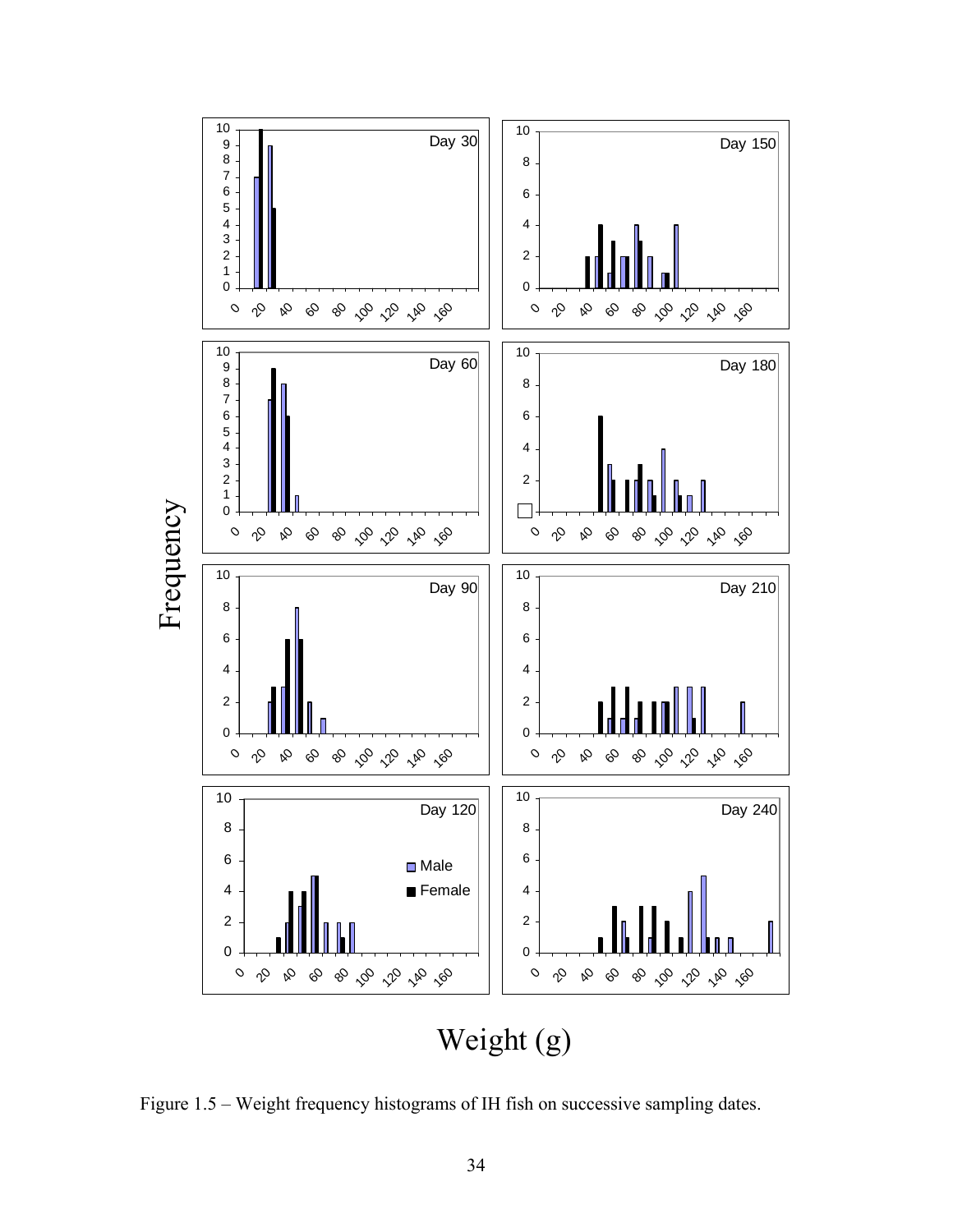

# Weight (g)

Figure 1.6 - Weight frequency histograms of GH fish on successive sampling dates.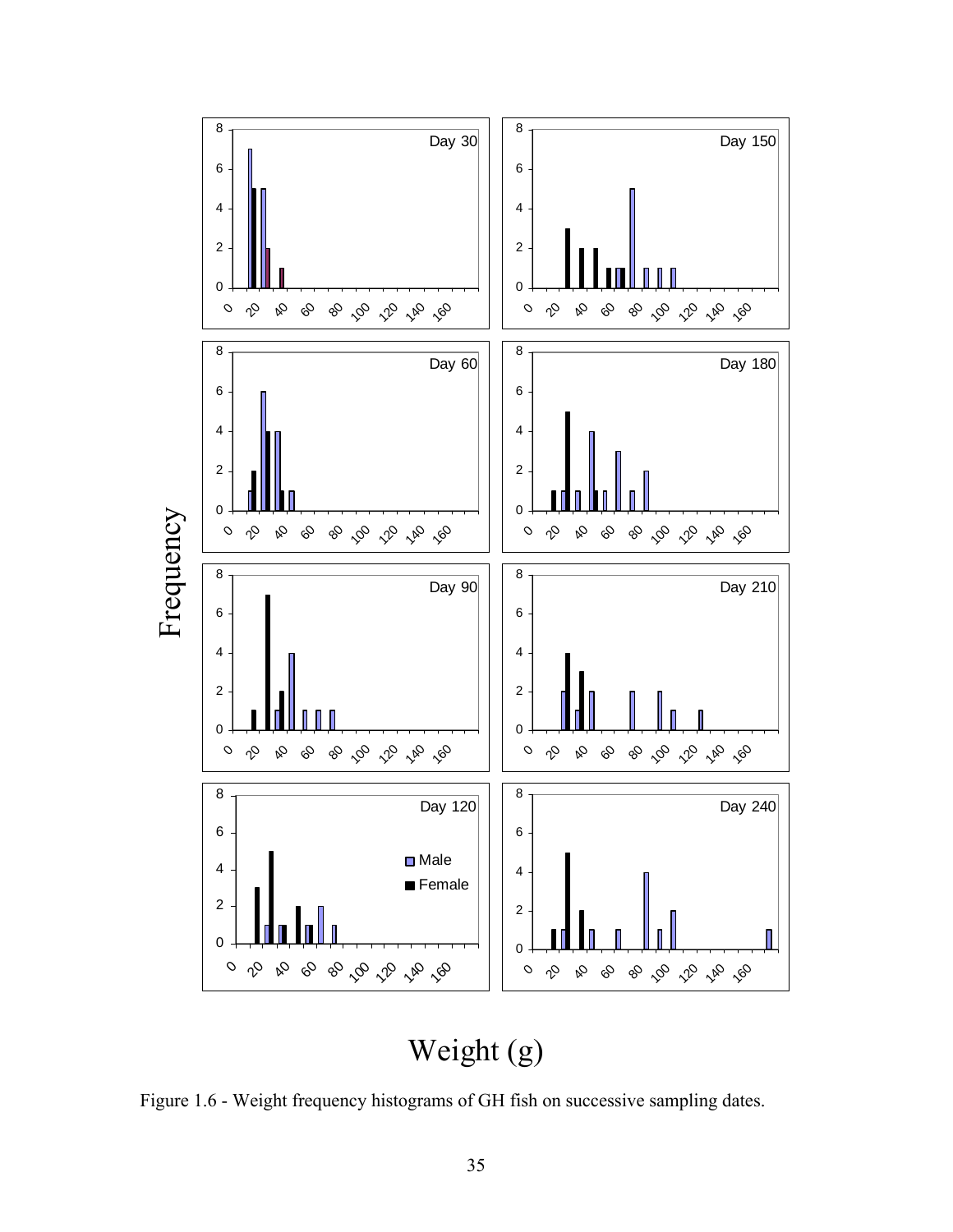

Figure 1.7 – Differences between male and female mean weights (male mean weight minus female mean weight) for the IH and GH fish on successive sampling dates. Changes in mean weight differences are tracked among 31 IH fish throughout the experiment, while results for GH fish refer to the serially sacrificed distinct fish groups.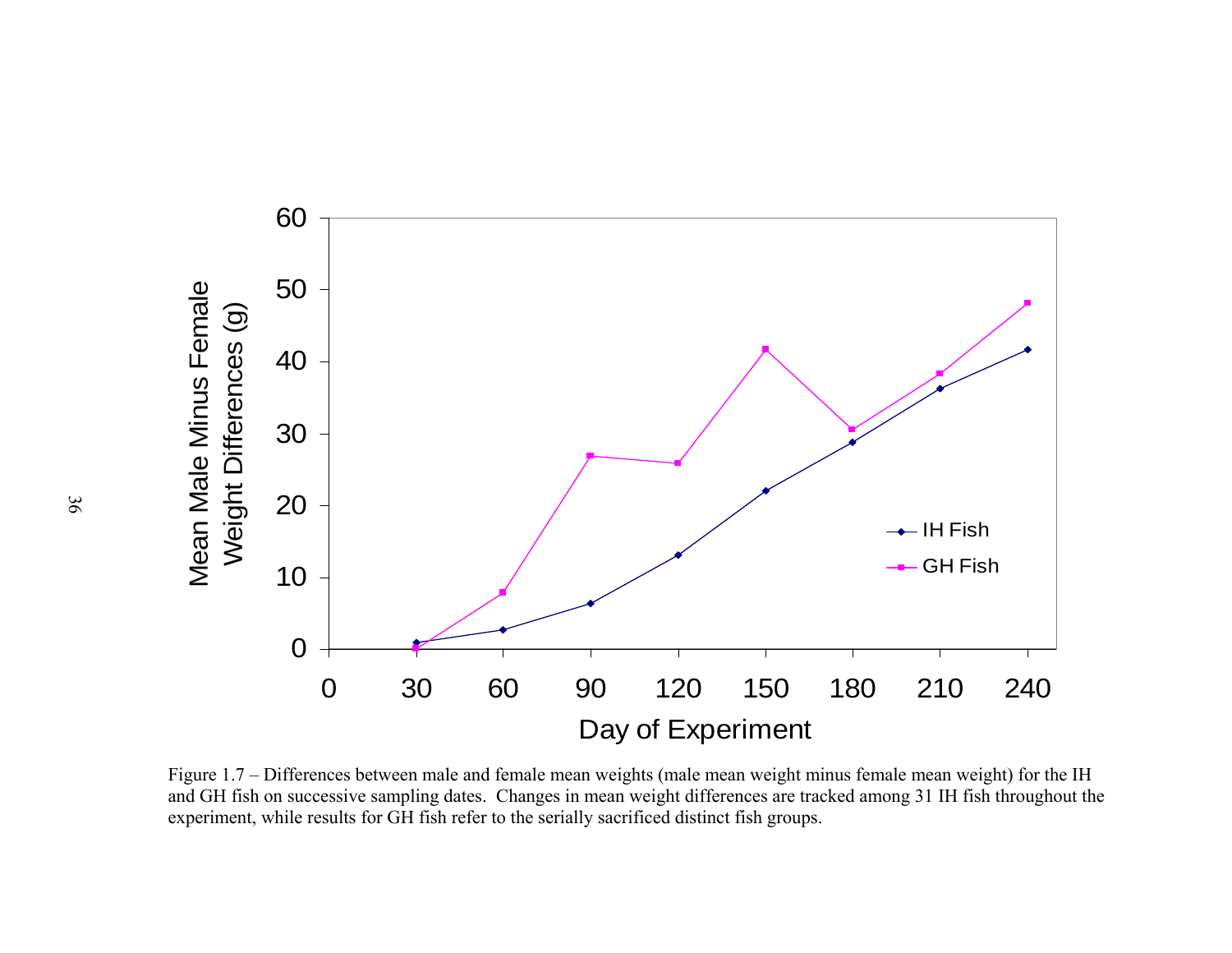



Figure 1.8 – Demonstration of the less stable, increasing trend of percentage of male bluegills selected (in upper 50% and upper 25% selection groups) for the GH fish versus the IH fish.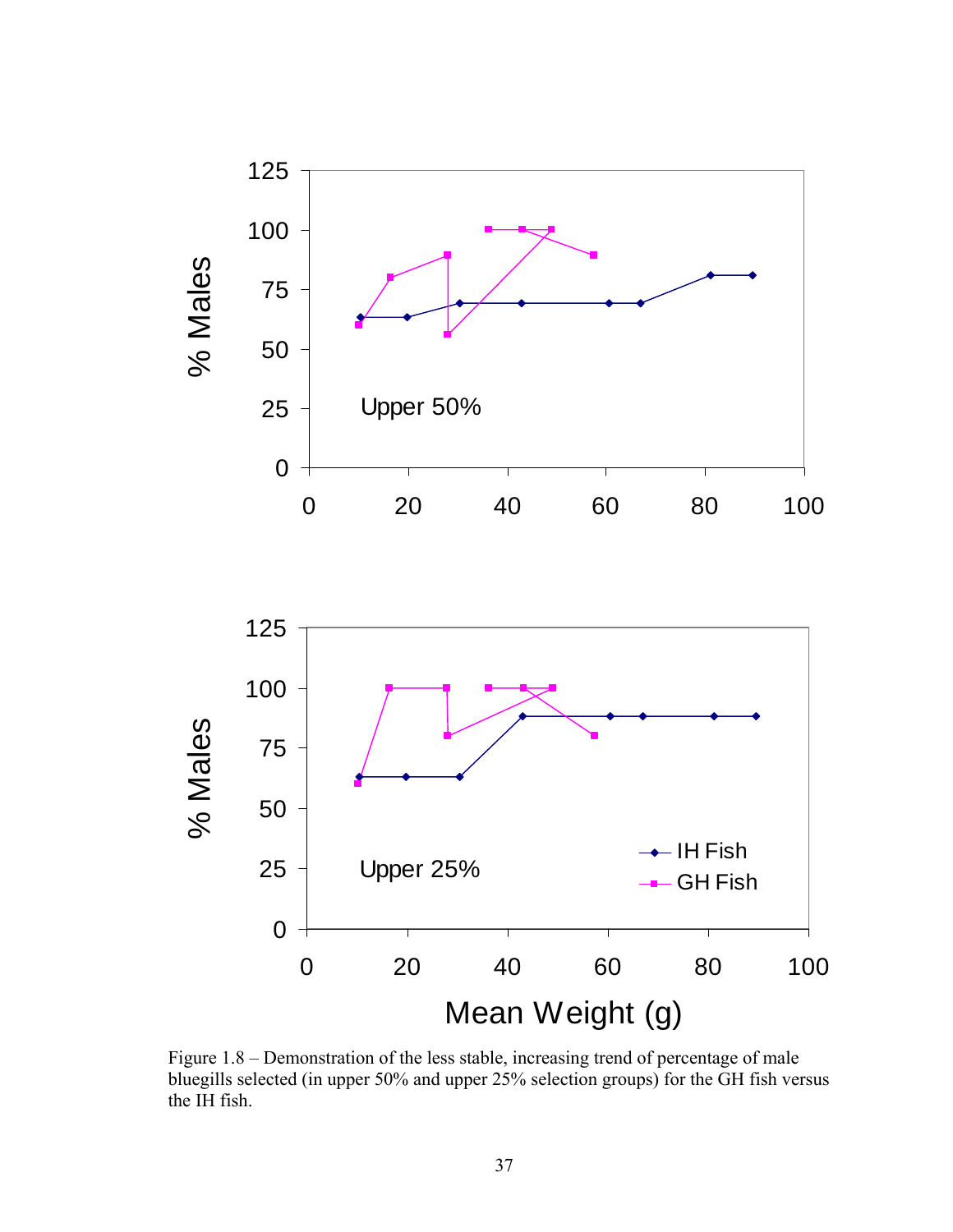

Figure 1.9 – Comparisons of the four MR model predictions of the percentages of male bluegills in upper 50-, 75-, and 100-percent selection groups, versus observed percentages of males in these groups, for ages 1, 2, and 3 bluegills secured from a commercial producer.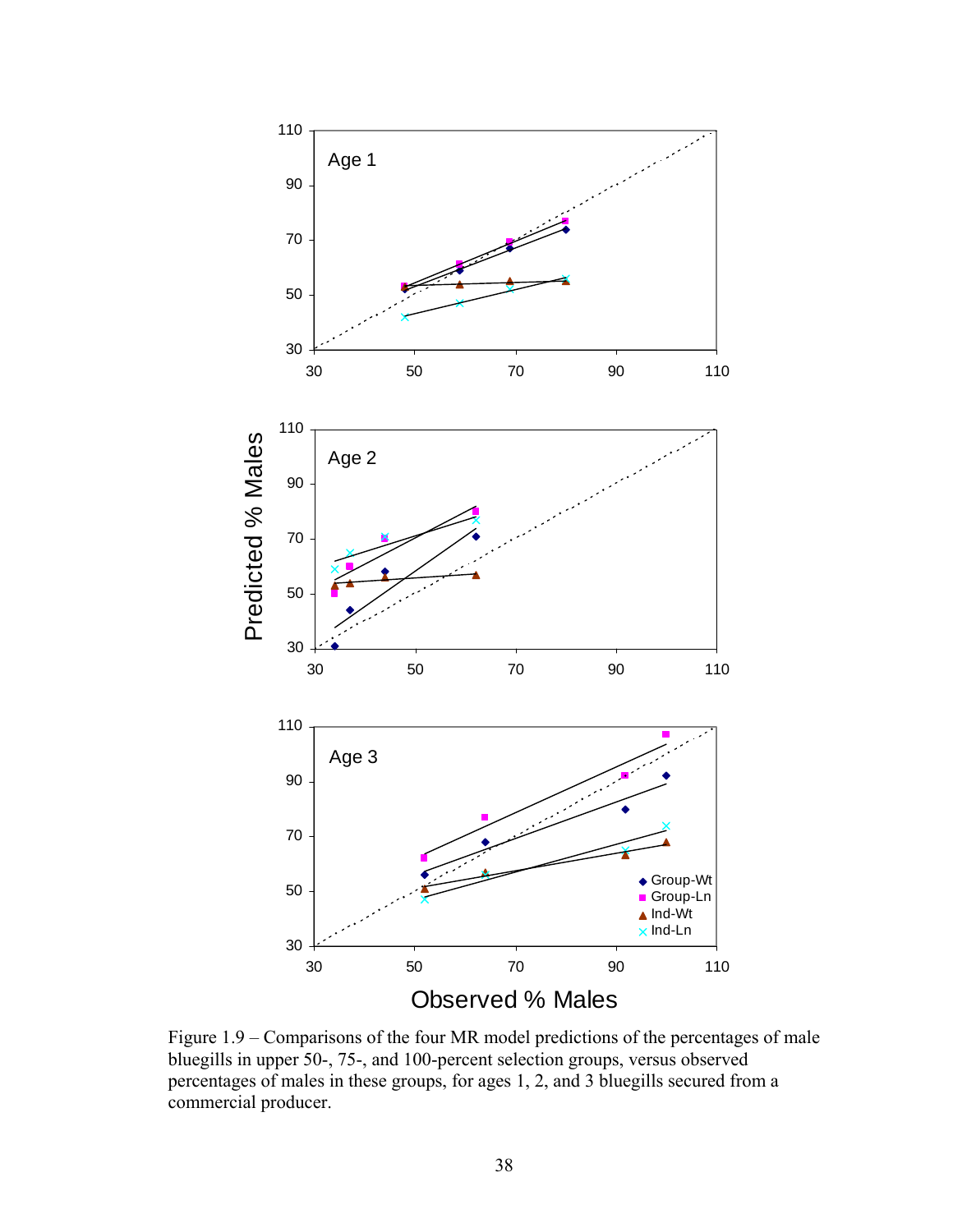## Chapter II

# AN EFFORT TO ESTABLISH PREDOMINANTLY MALE BLUEGILL GROUPS THROUGH TRENBOLONE ACETATE IMMERSION

#### ABSTRACT

The ability to successfully sex reverse bluegill females to males following sex reversal by trenbolone acetate immersion has been established. This provides a means other than size-grading to establish mostly-male groups. Additionally, some sex-reversed fish have been reported to grow larger than untreated fish due to 1) higher consumption/appetites, 2) higher gross growth efficiency, 3) and decreased energy allocated to gonadal growth. The inherent growth capacities of bluegill treated with trenbolone acetate relative to controls had not previously been evaluated. Our interpretation of the period of gonadal differentiation in bluegill – when sex-reversal techniques must be executed – conflicts with that reported in the literature. Thus, this study replicated a documented approach to sex-reversing bluegill with trenbolone acetate and compared the results to a published approach where treatment with TBA was conducted 10-d later and to the control. Replication of the documented approach (treatment beginning on 35 days post-hatch – Set 1) resulted in unexpected paradoxical feminization. That same approach at a later treatment time (treatment beginning on 45 days post-hatch – Set 2) resulted in significantly more males than in the control and significantly more males than Set 1. Female mean weights in Set 1, Set 2, and their respective controls were similar; however, male mean weight differed in all three treatments, with those in Set 2 being significantly higher. Absolute growth rate was highest and lowest for Set 2 males and females, respectively, suggesting that the most intense social interactions of the three treatments occurred here. Male growth exceeded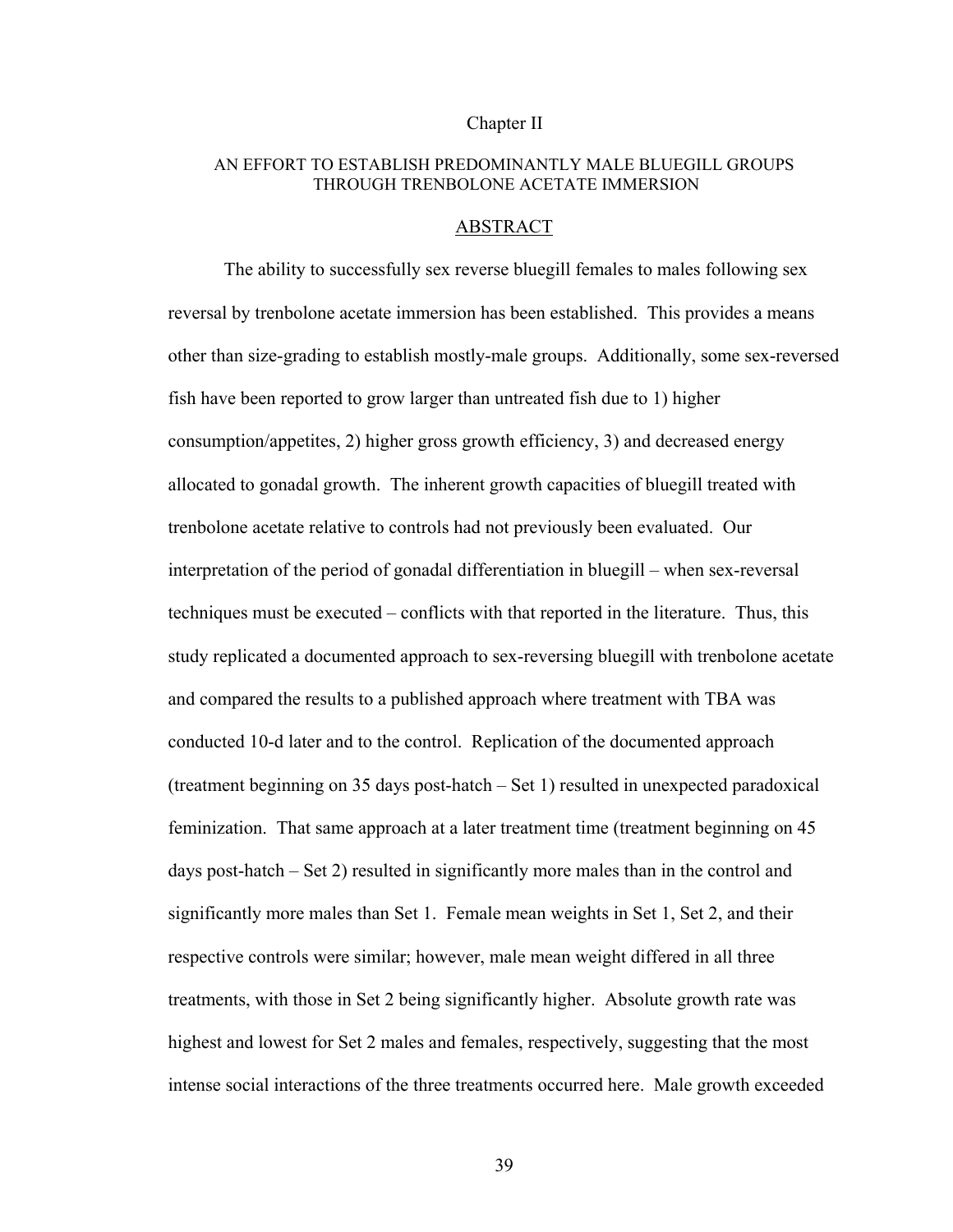female growth by more than two, three, and four times in the control, Set 1, and Set 2, respectively. Overall, results indicated that (1) female to male sex reversal methods for Set 1 fish were not reliable, (2) female to male sex reversal methods were significantly more reliable for Set 2 than Set 1, (3) the period of gonadal differentiation in bluegill must fall closer to 45 dph than 30 dph, and (4) treatment positively impacted male weight gain and growth rates, which were more pronounced in Set 2 than in Set 1.

# **INTRODUCTION**

Culturing mixed-sex populations of fish often results in early and frequent reproduction, which tends to depress growth rates (Mires 1995). This is common in bluegill populations and leads to high densities and consequent stunting (Ricker 1948; Loveshin and Matthews 2003). All- or even mostly-male bluegill groups are expected to show faster growth rates than mixed-sex groups because delayed maturation in males, relative to females, allows greater investment in somatic versus gonadal growth (Hayward and Wang 2002; Hayward and Wang 2006). Also, mostly-male groups may show less prolific reproduction than mixed-sex bluegill groups.

Sex reversal is a commonly practiced means of producing monosex fish groups. Hormone-induced sex control of fish is reportedly possible in at least 47 species (15 families) of fish with 31 different steroids (16 androgens, 15 estrogens) (Pandian and Sheela 1995).Sex reversal in fishes is possible, given that an individual's genotypic sex is determined at fertilization, whereas the phenotypic sex develops later under hormonal control and is often plastic (Dunham 1990). Phenotypic sex can be manipulated if steroid treatment occurs during a critical time in the species' development. This brief period is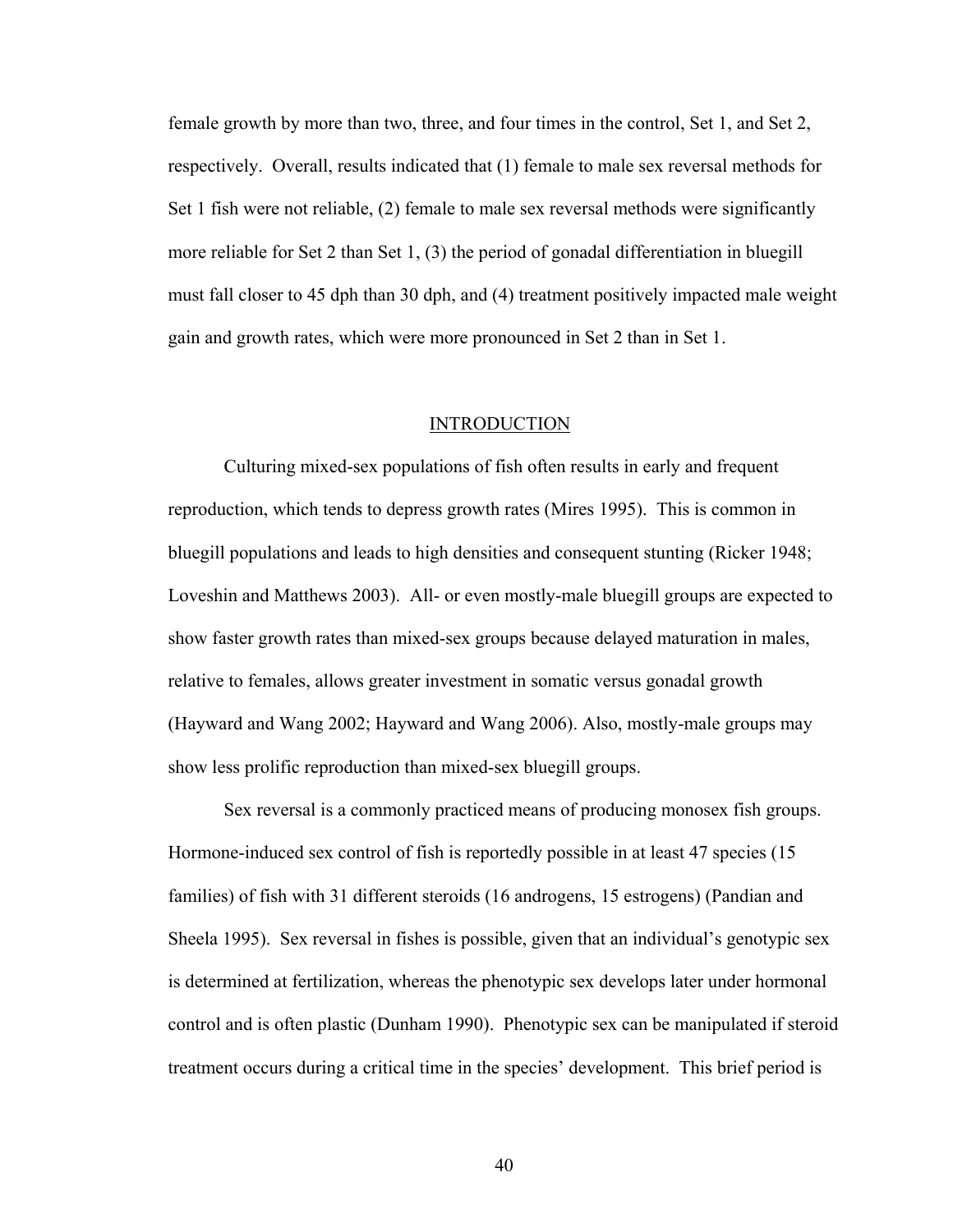the time of gonad or sexual differentiation, and is unique to each species in timing and duration (Yamamoto 1958; Yamamoto 1962; Malison et al 1986).

No information is available on the growth rate potential of masculinized representatives of the three species of centrarchids in which sex-reversal has reportedly been successful. Many studies report initial growth rates, but do not explore long-term growth capacity (Pandian and Sheela 1995). However, growth rate improvements up to twofold have been reported for sex-reversed fish relative to untreated fish. Sex control often leads to infertility, such that substantially more energy is allocated to somatic rather than gonadal growth relative to untreated fish (Matty and Cheema 1978, Donaldson and Hunter 1982, Riley and Secombes 1993, Pandian and Sheela 1995). Also, masculinized fish reportedly show both increased appetite and food conversion efficiency (Cowey et al. 1973; Malison et al. 1988). Establishing mostly-male bluegill groups through sex control may therefore promote bluegill somatic growth so that market size may be attained in less time relative to untreated bluegill.

Four conditions must be met for fish to be successfully sex-reversed. During (i) the correctly determined period of sexual differentiation, (ii) an appropriate steroid must be (iii) delivered at the correct dosage (iv) for an appropriate duration. Each of these four constraints tends to differ among fish species. Skewed sex ratios, development of ovotestes, or death can result when not all the criteria are met (Hackmann and Reinboth 1974). Trial-and-error experimentation is commonly employed to determine the appropriate approach for a given species.

The most common means of administering sex steroids to fish is by application to the feed (Donaldson and Hunter 1982); however, treatment may be incomplete unless the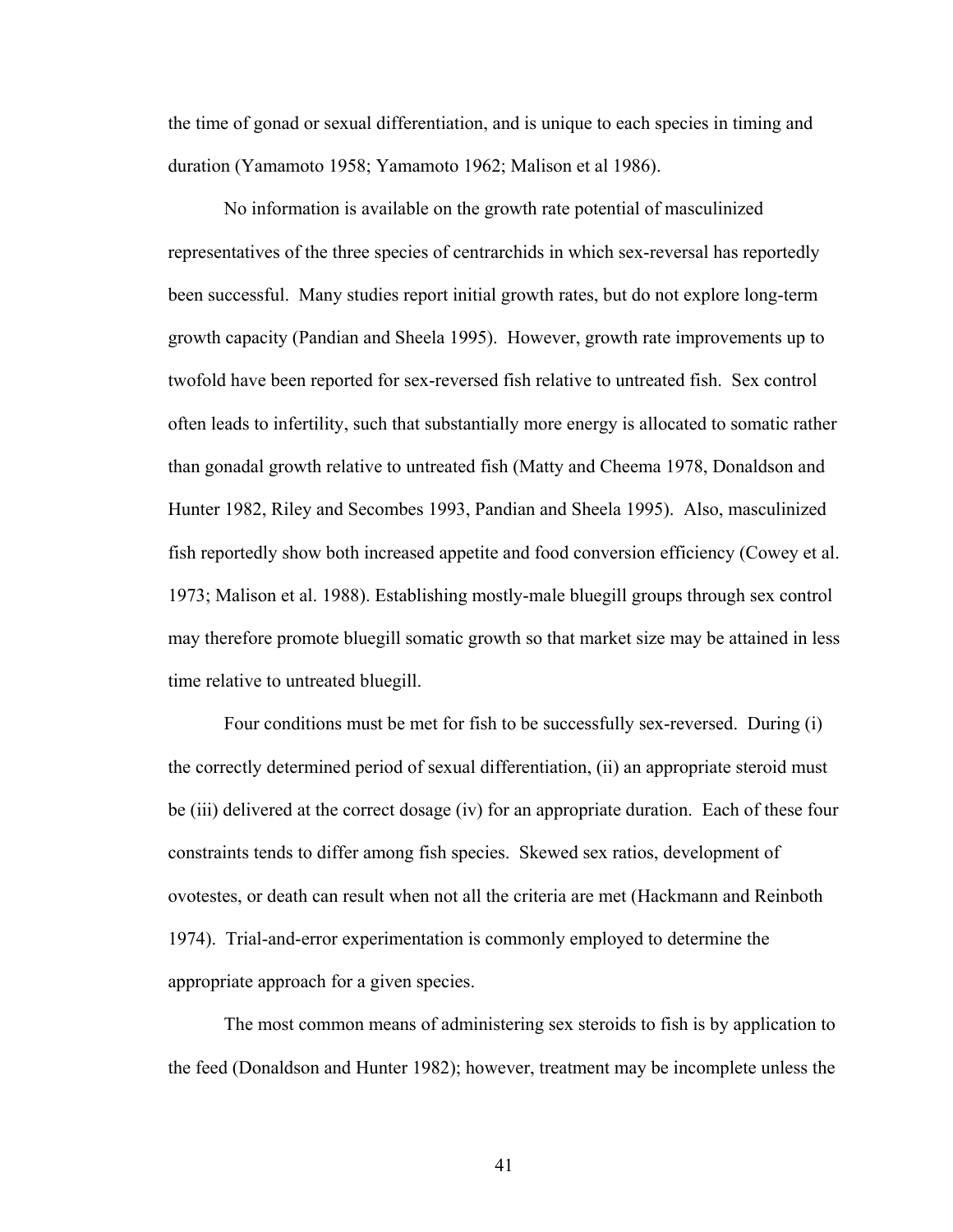feed is well-consumed (Johnstone et al. 1983), and some fish species may not switch to exogenous feeding until after the time of gonad differentiation. Steroid administration via immersion of fish eggs is another common technique. Appropriate hormone doses are quite small (usually measured in ug/L) and are commonly dissolved in 70-90% ETOH to ensure accurate measurement and application.

The most commonly used hormone for producing monosex male populations in fishes is 17α-methyltestosterone (MT) (Shelton and Jensen 1979; Gale et al. 1999; Al-Ablani and Phelps 2002; Gomelsky et al. 2002). This hormone has been previously applied to centrarchids to form mostly-male groups (Garrett 1989; Al-Ablani and Phelps 1997). Two studies attempted to sex-reverse bluegill with MT to form mostly-male populations. Chew and Stanley (1973) were unsuccessful in their effort to establish mostly-male bluegill groups with MT. More recently, Al-Ablani and Phelps (2002) produced many inter-sex fish and more females than males when applying MT. Thus, the few studies completed to date with bluegill reveal difficulty in forming mostly-male groups with MT, despite successful efforts with other centrarchids.

Attempts to form all-male groups with MT at high doses or extended exposures can cause aromatization of an androgen to an estrogen that may ultimately induce feminization (Goudie 1983; Piferrer et al. 1993). Aromatization occurs in the gonad (Zanuy et al. 1999) when aromatase enzymes convert androgens to estrogens (Callard et al. 1981). The excessive release of estrogen, instead of androgen, can produce a female rather than a male.

Trenbolone acetate is a synthetic anabolic androgenic steroid hormone, similar to testosterone, but which cannot be aromatized (Neumann 1975; Rogozkin 1991; Galvez et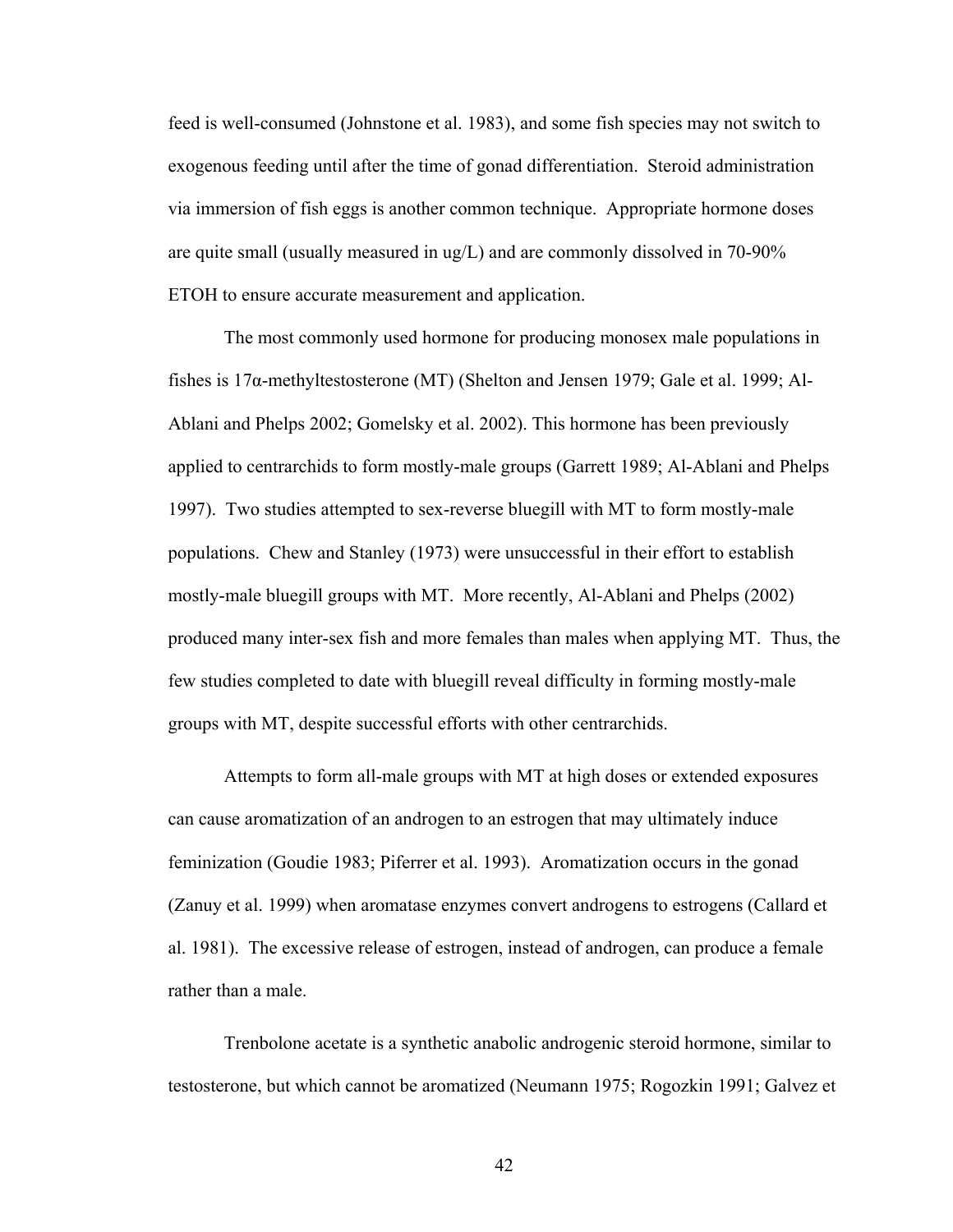al. 1996). It is approved by the U.S. Food and Drug Administration for the growth acceleration of livestock (Roche and Quirke 1986) and is marketed worldwide under the brand name Finaplix-H® (Hoechst Roussel Vet Ltd., Dublin, Ireland). Trenbolone acetate is 50 times more anabolic than testosterone (Vida 1969; Neumann 1976) and is about 15-30 times stronger than testosterone (Neumann 1975). TBA exhibits both antigonadotropic and anti-estrogenic activity (Neumann 1976). Because trenbolone acetate is non-aromatizable, feminization should not directly result from its application. Successful masculinization of channel catfish *Ictalurus punctatus* (Galvez et al. 1995) and blue tilapia *Oreochromis aureus* (Galvez et al. 1996) has been achieved with trenbolone acetate.

Trenbolone acetate has also reportedly been used successfully to produce mostlymale groups of bluegill (Al-Ablani and Phelps 2002; Tulin and Phelps 2004). Commercial feed treated with TBA yielded fewer males than in the controls, and many intersex fish; however, TBA application via immersion yielded up to 94% males with no intersex fish (Al-Ablani and Phelps 2002). Thus, sex reversal via TBA immersion appears to be a promising technique for establishing mostly-male bluegill groups through sex control.

Here, data were collected to determine whether (1) the published approach for masculinization of female bluegill using TBA immersion is repeatable, (2) sex-reversal of bluegill through TBA exposure is more effective when treatment begins on day 35 versus day 45, and (3) TBA exposure time affects growth rates of whole fish or gonads.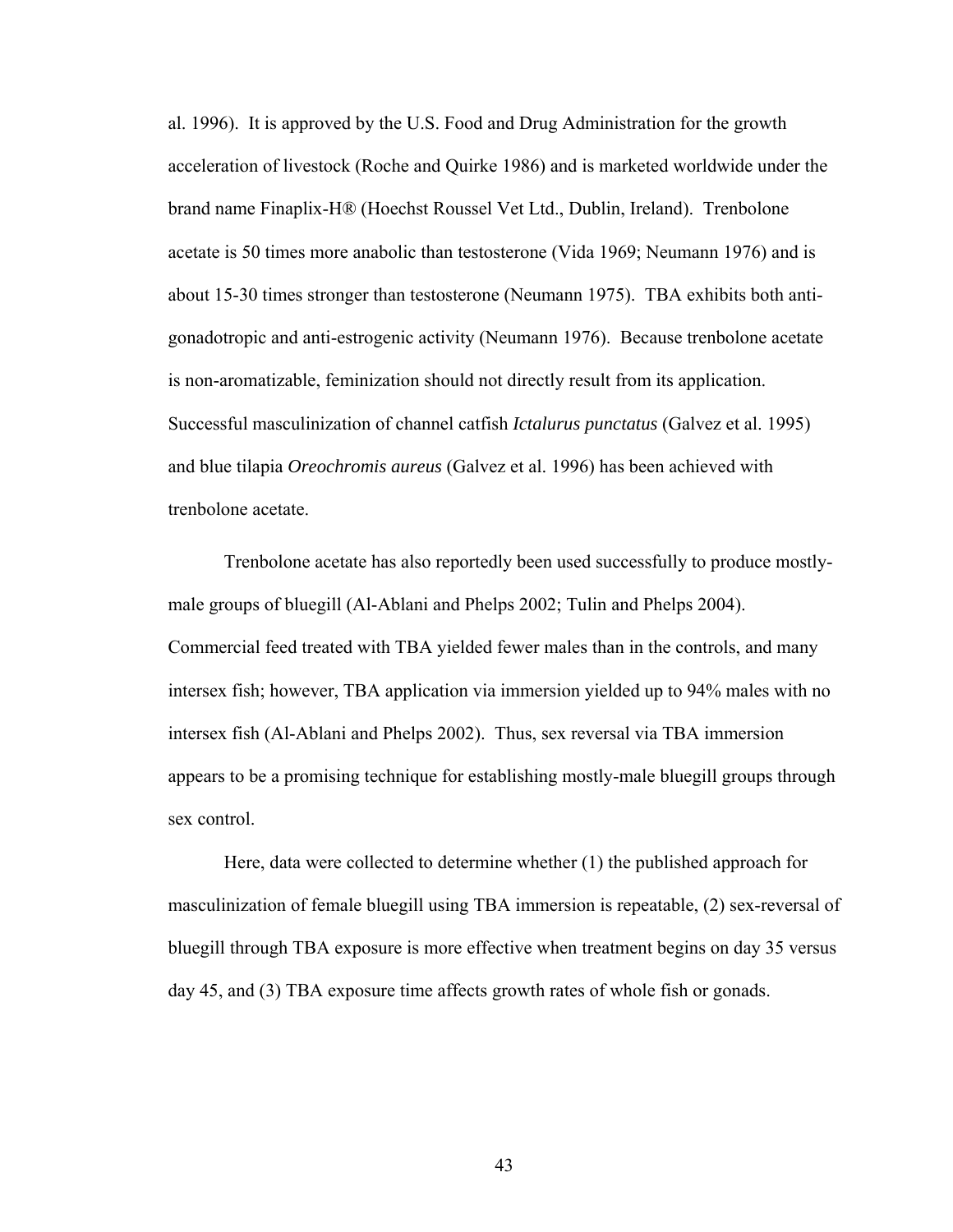#### METHODS

Bluegill were spawned indoors at the United States Geological Survey – Columbia Environmental Research Center (USGS-CERC), Columbia, Missouri. Brood fish were caught by hook-and-line from several private farm ponds in Cole County, Missouri on 27 April 2002 and were immediately transported to USGS-CERC, where they were placed at the same temperature  $(18^{\circ}C)$  in four indoor, flow-through tanks (60 L/hr). Photoperiod, temperature, and tank dynamics (number and size of males, females, and nests) were controlled to induce indoor spawning following Mischke and Morris (1997).

Spawning occurred during the first two weeks of June 2002. Each cohort of fry spawned indoors was separately reared in re-circulating tanks at the University of Missouri-Columbia on a progressive diet of spirolina algae, rotifers, plankton, brine shrimp, and mashed commercial feed (Zeigler Bros® age-0 mash, Zeigler Bros, Inc., Gardners, Pennsylvania; Bryan et al. 1994).Plankton and rotifers were netted with a 35 micron plankton net from outdoor earthen ponds at USGS-CERC and size-graded daily with appropriately sized mesh filters. New brine shrimp were reared every 24 h and any extra were discarded at that time. Only the largest and seemingly healthiest bluegill cohort (*N*=1250) was selected for the sex-reversal experiment.

Twenty-five days post-hatch, the selected cohort was transferred back to USGS-CERC and held in two, 38-L glass aquaria until the sex-reversal experiments began on days 35 and 45 post-hatch. During this acclimation period, fry were fed brine shrimp and mashed commercial feed three times daily (09:30, 14:00 and 18:30 hours*)* without restriction. Bluegill were exposed to one concentration of TBA for 3 d during each of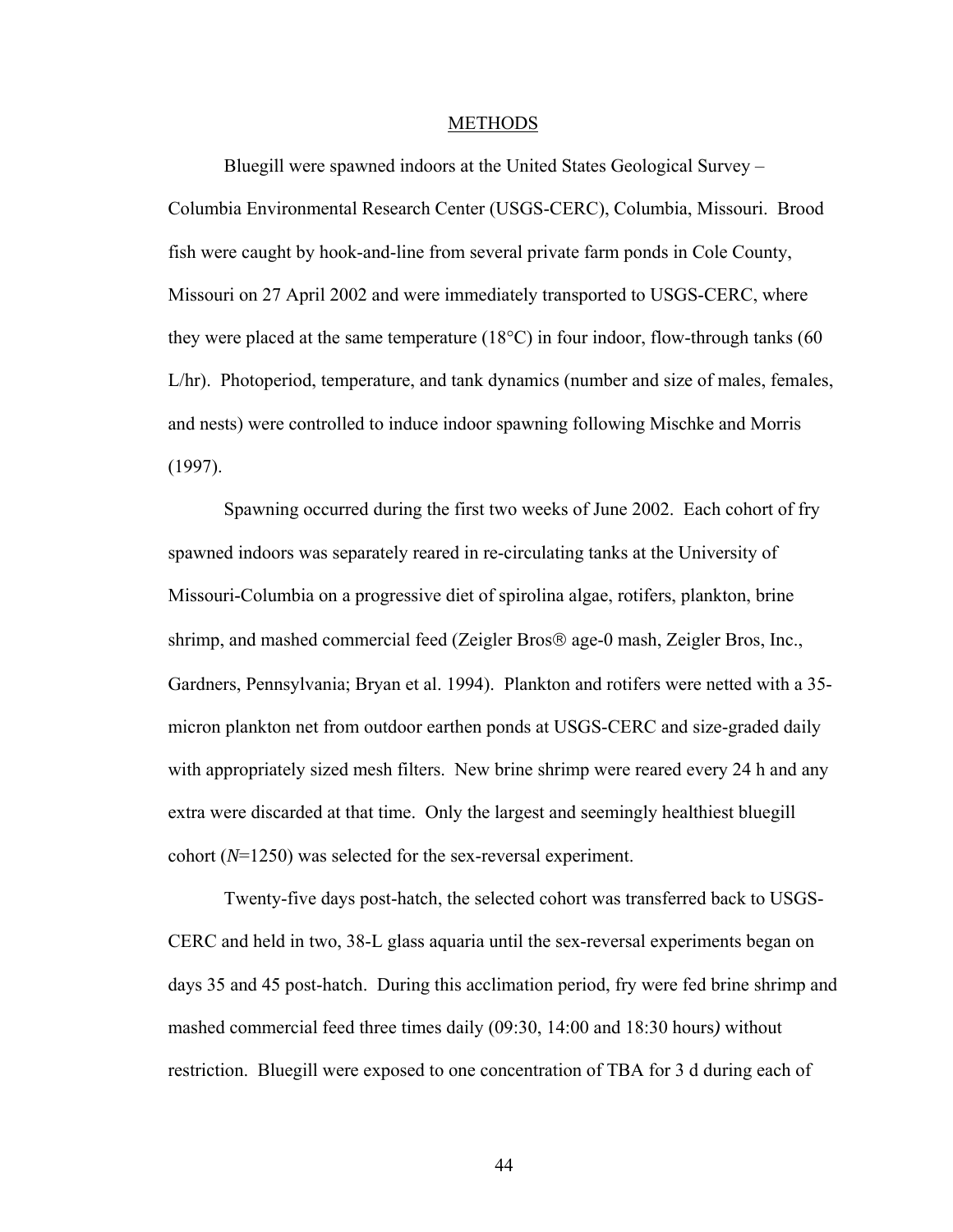two time intervals [hereafter called Set 1 (35 d post-hatch) and Set 2 (45 d post-hatch)]. The exposure interval for Set 1 was selected so as to repeat the experiments of Al-Ablani (1997) who exposed bluegill between 34 and 40 d post-hatch (dph). Replication of Al-Ablani's (1997) methods began one day later (day 35) due to equipment availability. The exposure interval for Set 2 was selected based on qualitative histological examination of bluegill gonads from 30-90 dph at the University of Missouri-Columbia, which suggested that sexual differentiation may not begin in bluegills until approximately 45 dph.

For each experiment, three replicates  $(A, B, and C)$  of 80 fry held in a 10 x 9 x 6cm, fine screen-mesh basket, were immersed in a 38 L glass aquarium containing TBA or solvent. Glass aquaria were placed in a temperature-controlled, flow-through raceway. Finaplix-H® (Hoechst Roussel Vet Ltd., Dublin, Ireland) TBA pellets (20 mg each) were dissolved using ultrasound in 40 ml of 90% ethanol per pellet. Each TBA treatment tank received a 20-ml solution for a final tank concentration of 500 ug/L. Control tanks received 20 ml of 90% ethanol. The TBA or ethanol solutions were slowly pipetted and thoroughly stirred into the water, and each tank was equipped with two air stones to ensure constant mixing of the hormone/solvent as well as adequate dissolved oxygen levels for the bluegill. TBA exposure occurred on 35, 38, and 41 dph for Set 1, and on 45, 48, and 51 dph for Set 2. Hormone exposure time was 5 h on the treatment days (12:00-17:00 hours). Outside of that time, the mesh baskets were held in raceways with clean well water (1 TBA replicate and 1 control replicate for each Set per raceway; Figure 2.1). On the three treatment days the fry were fed only twice, once before and after treatment; the second of three feedings was omitted to prevent the possibility that this food might absorb TBA or solvent. Water temperature was maintained at  $21 \pm 1$  <sup>0</sup>C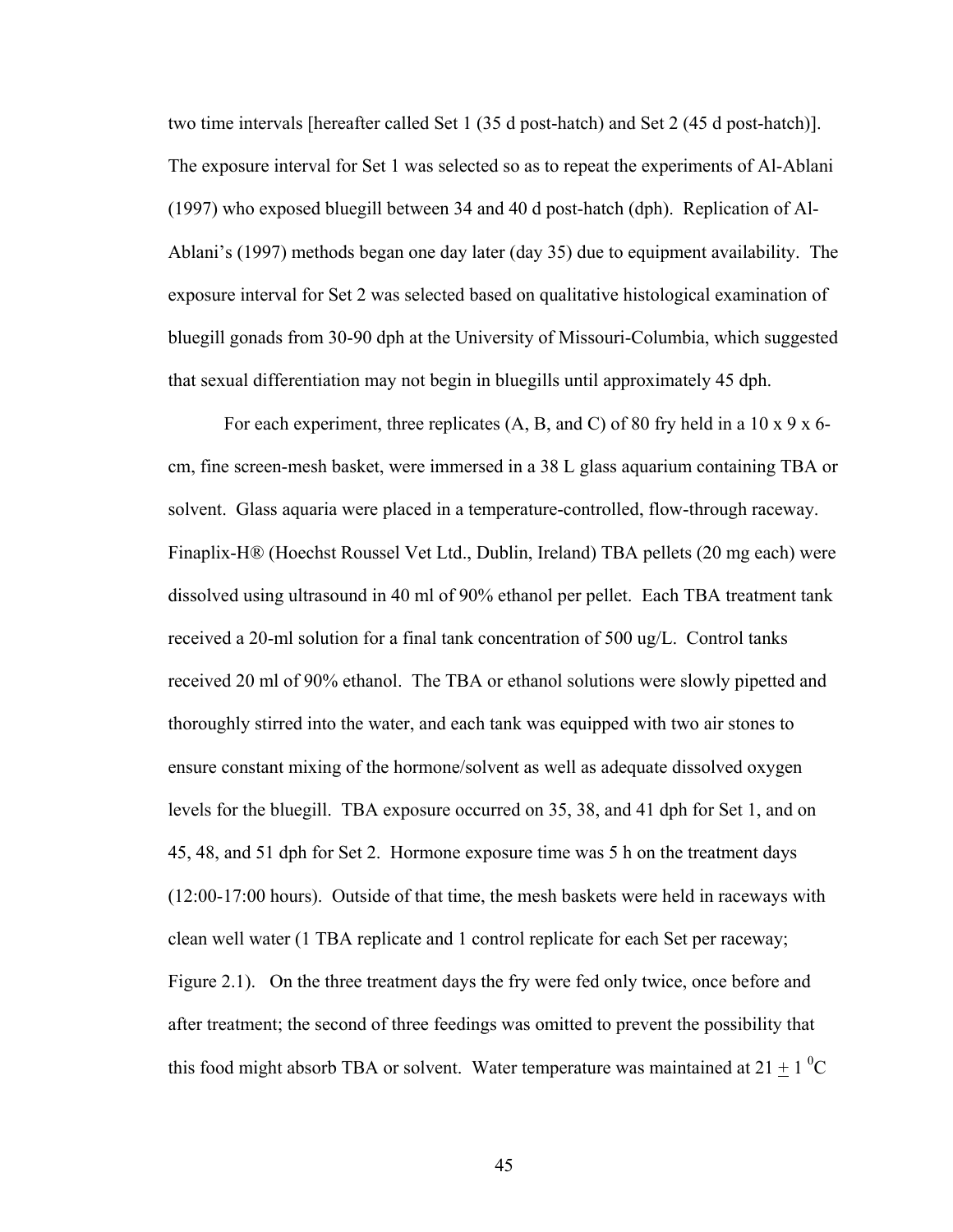and the photoperiod was regulated at 12L:12D beginning at 07:00 hours. Temperature, dissolved oxygen, and flow were monitored three times daily during the scheduled feeding and treatment times.

After the final immersion, one control replicate and one treatment replicate from each Set were separately reared in mesh baskets (68 L) in the three flow-through tanks at CERC, where they were spawned, until they were large enough (92 dph) to tolerate transportation to recirculation tanks at the university. Rearing of fish was continued then at 23  $\pm$  1 <sup>0</sup>C on a commercial diet of crushed Rangen® EXTR 400 (Rangen Inc., Buhl, Idaho) and Silvercup® Steelhead 2.5 (Nelson and Sons, Inc., Murray, Utah) fed twice daily *ad libitum*. Each replicate was maintained in mesh-walled baskets (68-L) so as to continue rearing in the original exposure groupings. After the fish reached a mean length of 6.0 mm, each replicate group was thinned to 12 fish through selective sampling (fish were selected from predetermined intervals that represented the group's size range) on 11 January 2003. The removed fish were euthanatized and preserved in 10% buffered formalin. Gonads from the sacrificed fish were excised for sex determination. Gonads not readily identified as either testes or ovaries were processed and sectioned with a Cryostat® (Jencons Scientific Inc., Bridgeville, Pennsylvania). Gonad tissue was examined using the squash method (Shelton and Guerrero 1974), which involved staining with an aceto-carmine solution and viewing gonadal sections with a compound microscope.

Sex ratios based on gonad histology indicated that not all treated females were sex- reversed. Therefore, the fish were moved to tanks where they were individually held to assess growth rates beginning on 12 March 2003 (280 dph). Each fish was weighed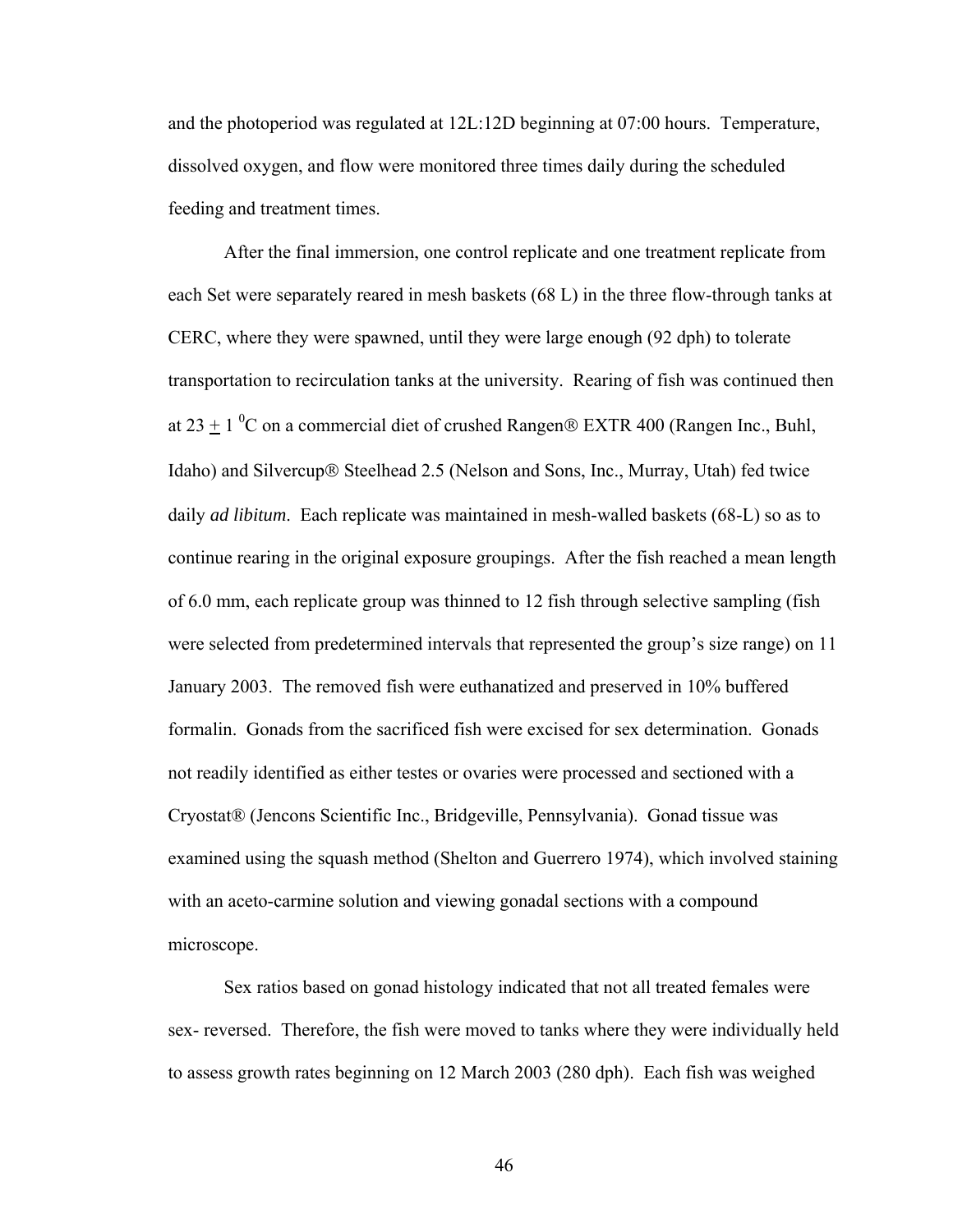(g), measured (mm), and then placed in a plastic test chamber (20 L) pierced with small holes to permit constant water exchange. Sixteen test chambers were placed in each of three paired, 2000-L recirculation tanks. Water trickled freely into each test chamber from above to promote water exchange and dissolved oxygen. Excess feed and feces were removed weekly with a siphon prior to a 25% water exchange. Fish were fed an *ad libitum* diet of Silvercup® Steelhead 2.5 and Silvercup® Brood beginning 31 March 2003, and were then weaned onto AquaMax® Grower 400 (PMI Nutrition International, LLC., Brentwood, Missouri) on 23 April 2003. Feed was unable to exit the chambers, ensuring the individual rations did not mix. Lengths and weights were recorded every 30 d for 90 d (280, 310, 340, and 370 dph). They were reared at  $23 \pm 1$  <sup>0</sup>C until being euthanatized on 10 June 2003 (370 dph) for sex determination. Each fish was individually euthanized with an overdose of MS222. Sex was determined by visually inspecting the gonads and the gonadosomatic index (gonad wt  $(g)$ /somatic wt  $(g)$  x 100%) was calculated from gonad weights.

Results of survival, sex reversal, GSI, weight gain, and growth rates were compared between the control and TBA-treated fish. Chi-square analysis was used to determine if the observed sex ratios differed from the expected 1:1 male to female sex ratio, and also to determine if the observed sex ratios differed between the control fish and the TBA-treated fish. The gonadosomatic index data did not meet assumptions of normality and homogeneity of variance, and were therefore analyzed using a nonparametric Kruskal-Wallis test to detect differences between treated and non-treated fish. Differences in sex-specific GSI means between the control sets were tested using a *t*-test to determine if the control data could be combined. Weight data were log-transformed to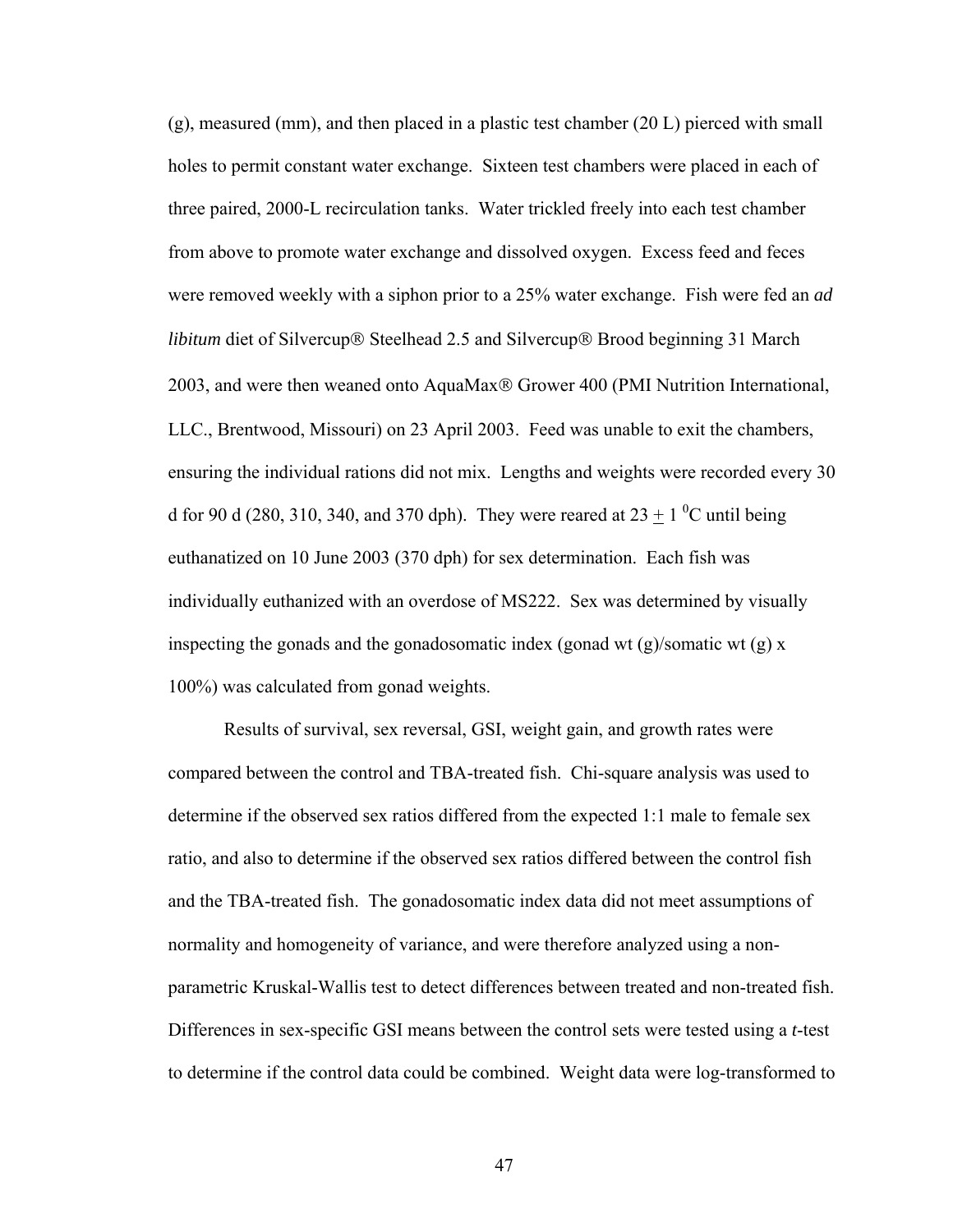meet requirements of normality and homogeneity of variances. Differences in sexspecific mean weights between the control sets were tested using a *t*-test to determine if the control data could be combined. Differences in weight gain and growth rates between male and female bluegill exposed to TBA on different days were tested by three-way ANOVA with treatment, sex, and day as class variables. Differences in growth rate were also tested with the ANCOVA heterogeneity-of-slopes/intercept test. Tests resulting in *P* values < 0.05 indicate significant differences. All tests were performed using SAS® software.

#### RESULTS

#### **Survival**

Survival by Set and treatment was recorded for the duration of the experiment (Table 2.1). Fish were sub-sampled and removed from the study at 35-51 dph, 220 dph, and 370 dph. Natural mortality occurred throughout the experiment; approximately 10% of the fish from each replicate were lost between 35-220 dph. In addition to natural mortality, one replicate was lost from each set in each treatment due to temperaturecontrol system failure. This accounted for an additional 10% mortality in the other replicates and treatments as well.

# **Sex Reversal**

No intersex fish were observed. Sex ratios of fish from Sets 1 and 2 sampled at 220 dph (Group 1) and exposed to ethanol only were skewed toward being female, but did not differ significantly (*P*>0.05) from an expected 1*m*:1*f* ratio (Table 2.2).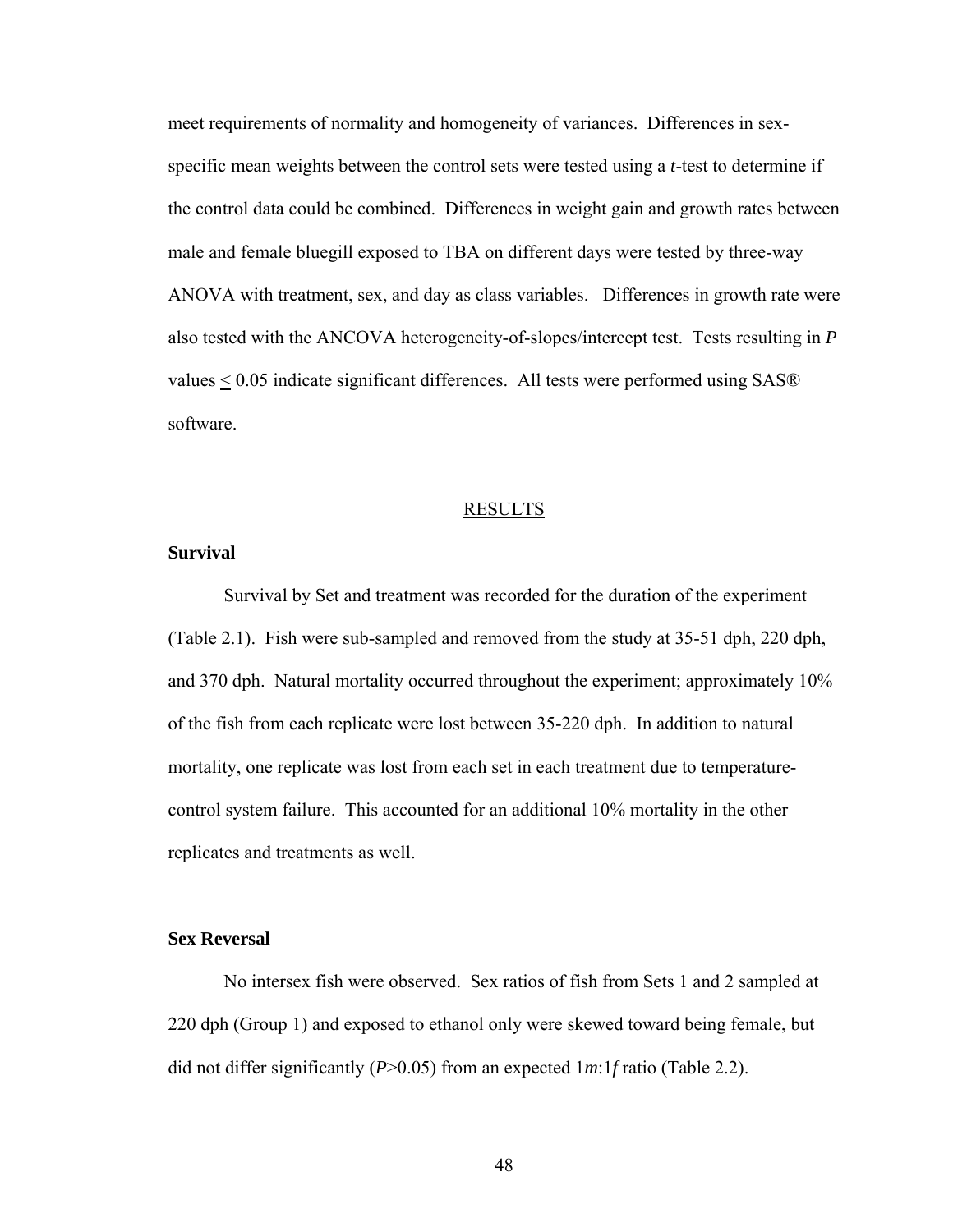Trenbolone-acetate-treated fish were expected to be predominantly male; however, the ratio for Set 1 (exposed at 35 dph) was female-biased while that of Set 2 (exposed at 45 dph) was male-biased; however, there was no statistical difference from a 1*m*:1*f* ratio (Table 2.2).

The sex ratios of fish from Set 1 and Set 2 that were sampled 370 dph (Group 2) and exposed only to ethanol were slightly female-biased (Table 2.3). Trenboloneacetate-treated Set 1 and Set 2 fish were female-biased unlike the results observed for Set 2 at 220 dph. Again, Chi-square analysis indicated that none of the observed sex ratios differed (*P*>0.05) from the expected 1*m*:1*f* ratio.

The combined results of the two samples taken on 220 dph (Table 2.2) and 370 dph (Table 2.3) are presented in Table 2.4. The data were not normally distributed and were thus arcsine-transformed. *T*-tests on the arcsine-transformed control data indicated the control groups did not differ from each other (*P*>0.05); consequently, these were pooled. Overall, females predominated in the ethanol treatments and among fish treated with TBA beginning at 35 dph. Although not differing significantly (*P*>0.05) from a 1*m*:1*f* ratio, the Set 2 sex ratio was male-biased. Moreover, nearly twice as many males were observed in Set 2 as Set 1 ( $P=0.001$ ), and Set 2 resulted in more males than in either ethanol-treated Set (*P*=0.02) (Table 2.4). Chi-square analysis revealed that only TBAtreated Set 1 resulted in a sex ratio that differed significantly from the expected 1*m*:1*f*  ratio (20*m*:47*f*, *P*=0.01).

# **Gonadosomatic Index**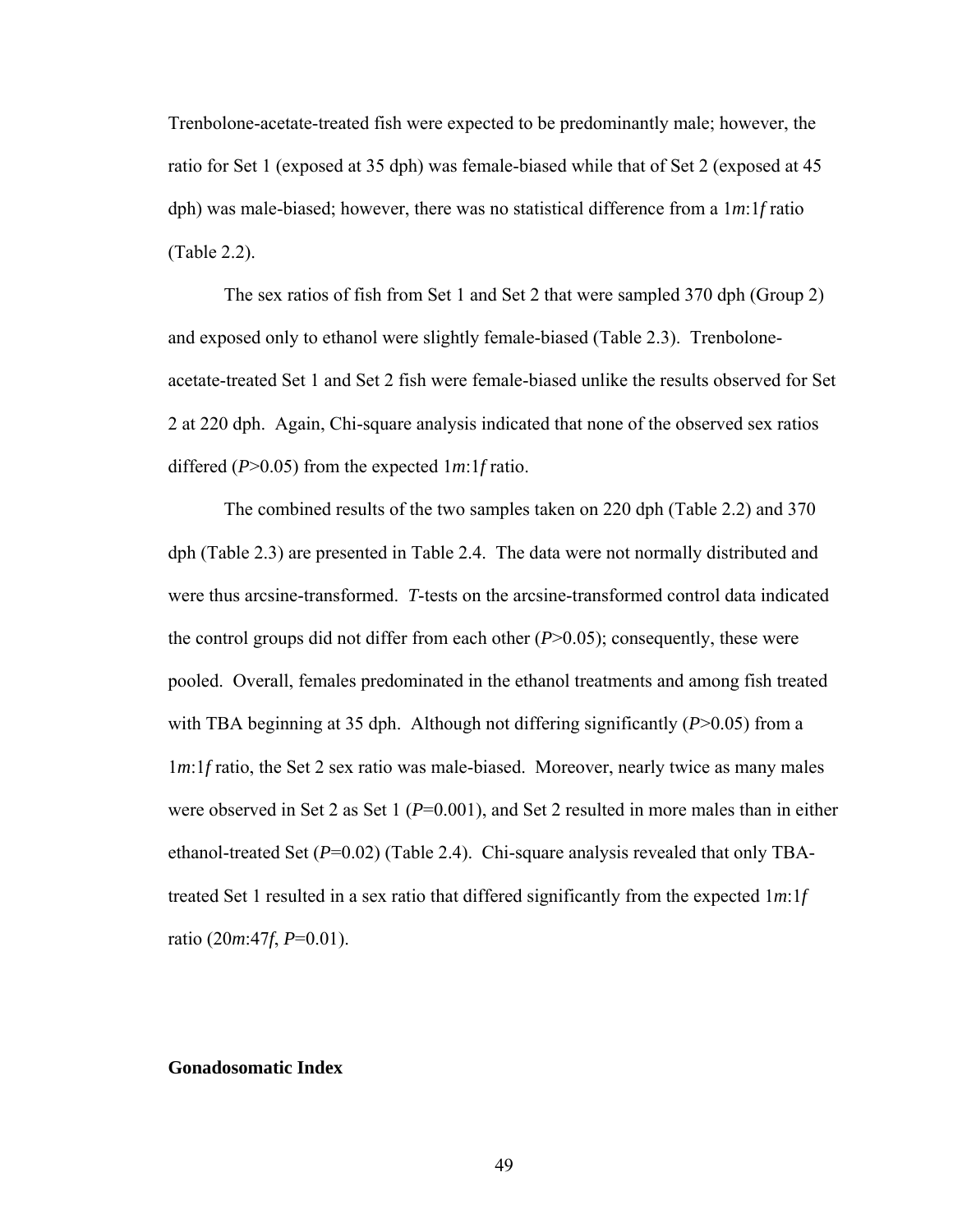The GSI was calculated for each fish sacrificed at 370 dph, and differences between ethanol-treated and TBA-treated replicates were tested for using the nonparametric Kruskal-Wallis test (Table 2.5). No significant sex differences (*P*>0.05) were detected in either the ethanol- or TBA-treated fish. Similarly, no significant differences (*P*>0.05) were detected between Set 1 and Set 2 by sex. The control GSIs were similar (*P*>0.05) and consequently pooled; this allowed the treatment data to be tested against a single control.

# **Weight Gain and Growth Rates**

 Mean weights (g) were compared between control and fish within each sex, over the period of 280-370 dph (Figure 2.2).Mean male weights tended to be highest for Set 2 males, intermediate for Set 1 males, and lowest for control males, whereas female weights were markedly lower and did not differ significantly (*P*>0.05) between the control and treatment fish (Table 2.6). Male weights were significantly higher than female weights at 310, 340, and 370 dph (*P*<0.05), and the Set 2 mean male weight was significantly higher than for the male controls only at 310 dph (*P*<0.05).

No differences (*P*>0.05) were detected in either slopes or intercepts among the control fish; all controls were thus pooled. Slopes and intercepts were both different (*P*<0.05) between Set 2 males and the combined controls while no differences (*P*>0.05) were detected between Set 1 males and the controls, between Set 1 and Set 2 males, or between Set 1, Set 2, and control females. Slopes and intercepts were both different (*P*<0.05) between males and females in Set 1, Set 2, and the control.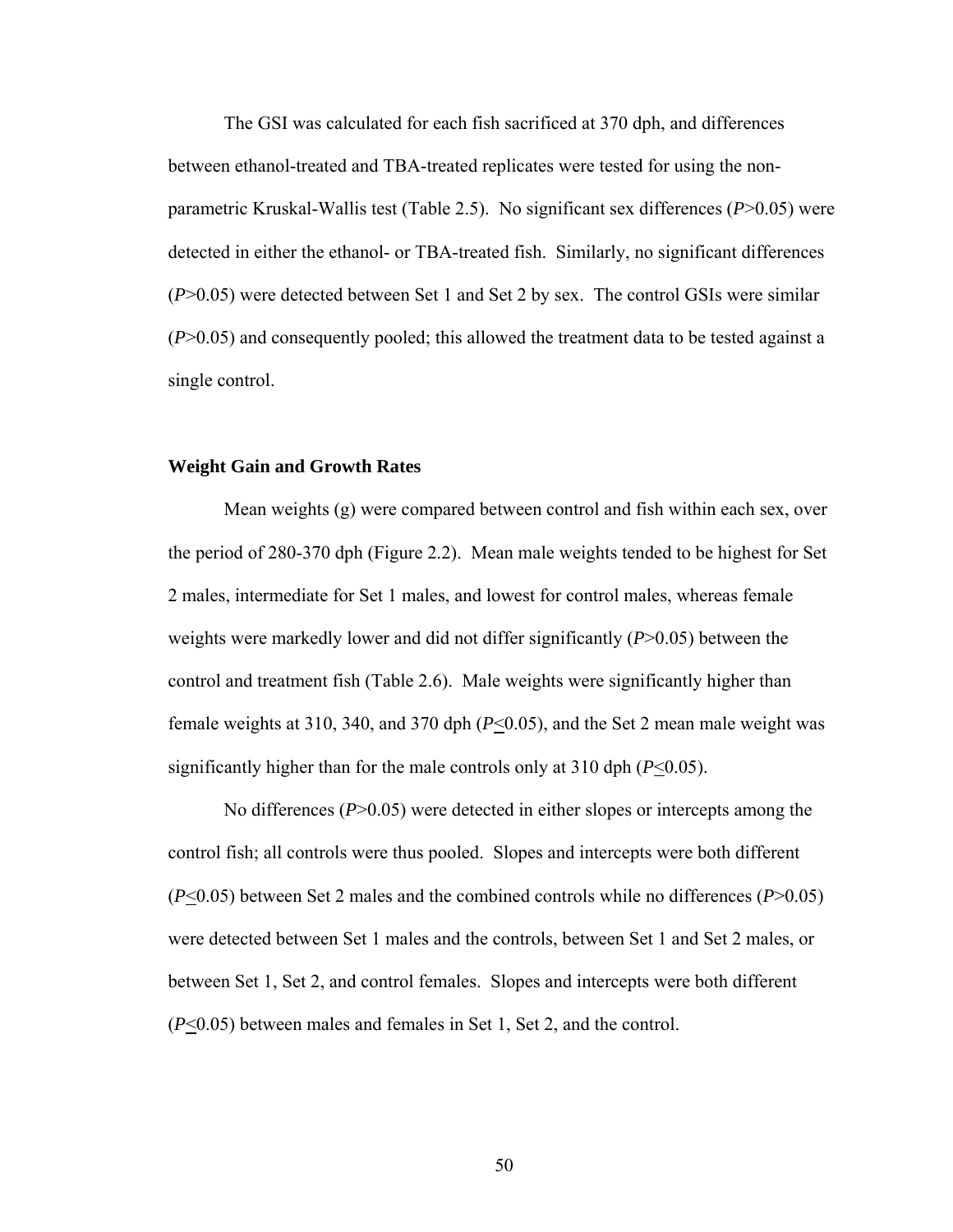Absolute growth rates (AGR, g/d) were determined for individual fish and analyzed for treatment and control fish by sex (Table 2.7; Figure 2.3). Differences in growth rate were examined for four time intervals:  $1 = 280-310$  dph;  $2 = 310-340$  dph; 3  $= 340-370$  dph;  $4 = 280-370$  dph. Male growth (interval 4) exceeded female growth by more than two, three, and four times in the control, Set 1, and Set 2, respectively. Female AGR (interval 4) increased in all treatment and control groups at all intervals. Among males, AGR was highest in Set 2, intermediate in Set 1, and lowest in the control. Differences by sex, day, and interval were tested using the non-parametric Kruskal-Wallis test. A significant difference (*P*<0.05) was detected at all intervals among females between Set 2 and the controls, within males between Set 1 and the control, Set 2 and the control, and finally between males and females in Set 1*.* 

## DISCUSSION

## **Survival**

Mortality in this study  $(\sim 20\%)$  exceeded that reported by Al-Ablani and Phelps  $(2002)$  ( $\leq$ 5%), but was due, in part ( $\sim$ 10%), to equipment failure.

## **Sex Reversal**

As expected, a sex ratio that was no different from 1*m*:1*f* was observed in the ethanol-treated fish; however, these data were slightly female-biased. It is common for sex ratios in bluegill populations to substantially deviate from a 1*m*:1*f* sex ratio. Across more than 20 bluegill control groups from several experiments, Al-Ablani (1997) observed percentages of males to range from 33-70%. Other centrarchids, including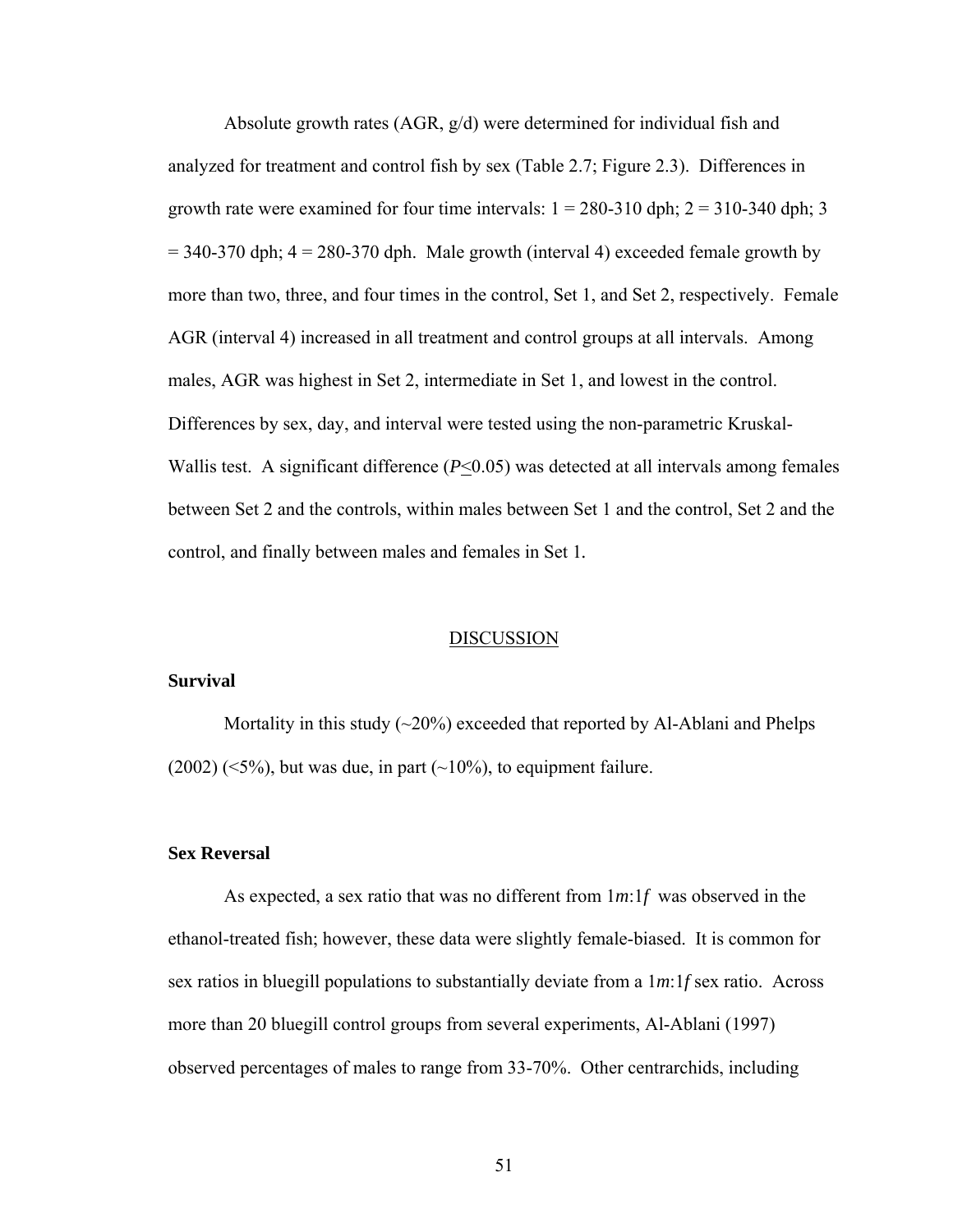largemouth bass *Micropterus salmoides* and black crappie Pomoxis *nigromaculatus* showed less variation. In those studies, groups ranged from 48-54% male (Al-Ablani 1997), although largemouth bass have been observed to be as high as 89% male (Garrett 1989).

Based on results obtained by Al-Ablani (1997), fish treated with TBA were expected to be predominantly male. The combined results of samples taken at 220 dph and 370 dph revealed that, relative to the control, males predominated in Set 2 whereas females predominated in Set 1. Observing significantly more females in Set 1 was unexpected since TBA is a non-aromatizable androgen (Neumann 1975); however, it has been reported that non-aromatizable androgens retain a feminizing effect (Goudie et al 1983; Davis et al 1990). Androgen delivery occurred via ETOH, creating suspicions that ETOH may have estrogenic properties; however, no documentation was located supporting the possibility that ETOH may have contributed to unintentional feminization.

The unintentional feminization observed in our study may have been dose-related, but this is unlikely because of prior successes using these methods (Al-Ablani 1997). Three-day exposures of 500 and 1000 ug/L TBA yielded 94% and 93% males, respectively (Al-Ablani 1997); thus, our replication of Al-Ablani's smallest, most effective dose (500 ug/L) should not have been responsible for unintentional feminization. Al-Ablani (1997) found that lower doses resulted in lower, but comparable, results since two-day exposures of 250, 500, and 750 ug/L TBA produced 85, 90, and 89% males, respectively. It appears that a dose much greater than 500 ug/L would be necessary to significantly impact sex ratio.Sub- or super-optimal hormone treatments often yield intersex fish (Pandian and Sheela 1995), whereas other failures to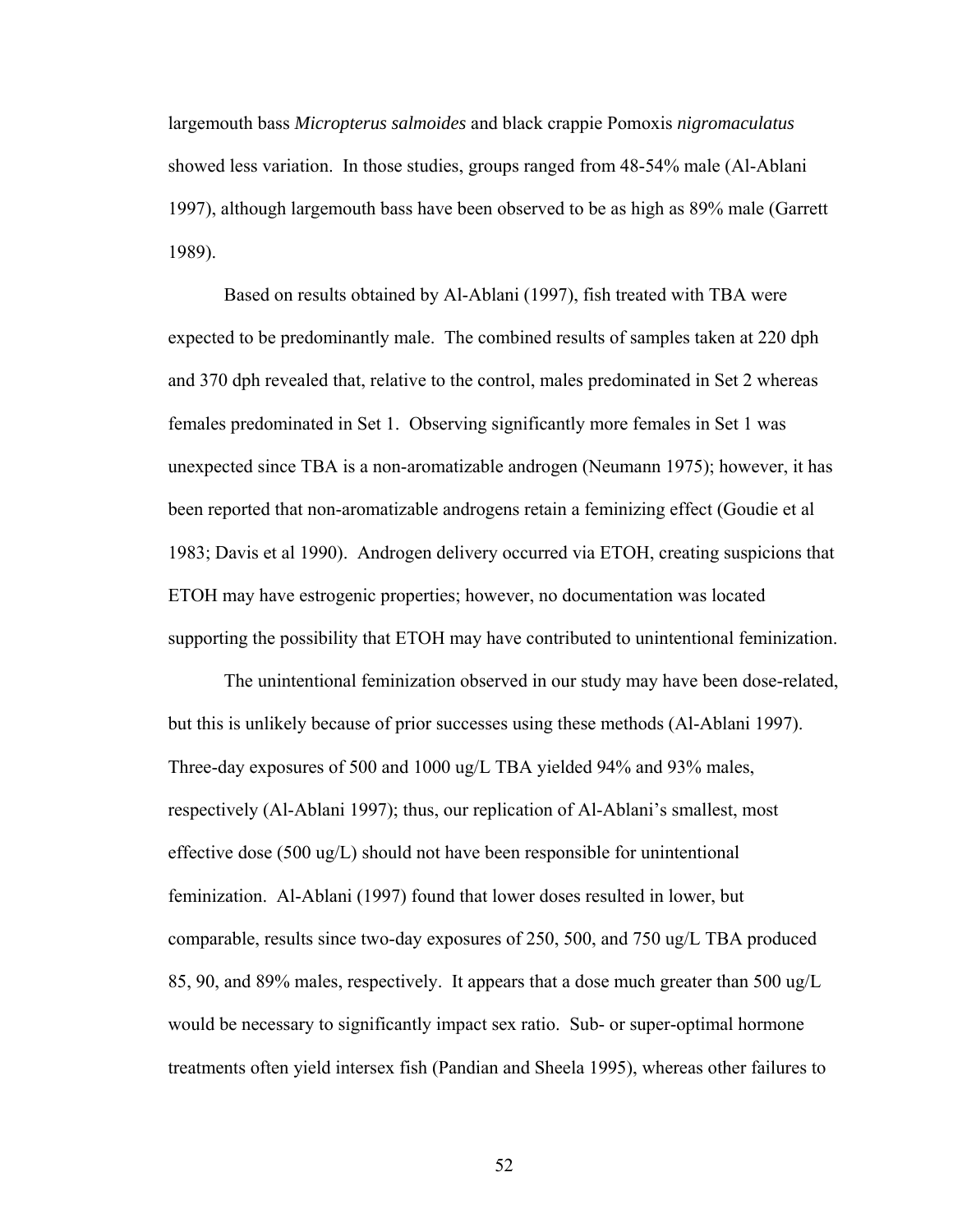successfully sex-reverse fish can paradoxically determine (or not affect) sex (Nakamura 1975).

Paradoxical feminization is common (Stanley and Chew 1973; Al-Ablani 1997). Al-Ablani (1997) reported that androgens, not estrogens, can interfere with and disrupt the natural sex determination mechanism in bluegill. Other attempts by Al-Ablani (1997) to masculinize bluegill resulted in many intersex fish, whereas the attempt to feminize bluegill with estradiol-17β resulted in 100% females with no intersex fish. Together, these findings from several methods suggest that disruption of the sex determination pathway in bluegill results in the default sex (female) being expressed.

Unlike Al-Ablani's (1997) results, we were unable to revert females to males at 35 dph; however, we were successful at 45 dph, relative to the control. Nearly twice as many males were observed in Set 2 as in Set 1, which suggests that the timing of treatment is important in bluegill, given that the only distinction between Set 1 and Set 2 was the 10-d time difference.

Al-Ablani's (1997) controls were significantly skewed (*P*<0.0001) toward males (68%) relative to our control. Al-Ablani's TBA-treated fish resulted in 26% more males than the respective control and 44% more males than the expected 1*m*:1*f* ratio. Our findings resulted in 17% more males than the respective control. Despite differences in the sex ratio of control fish between the two studies, both resulted in the production of significantly more males than in the controls.

# **Gonadosomatic Index**

Significantly smaller gonads are commonly observed in sex-reversed fish. It is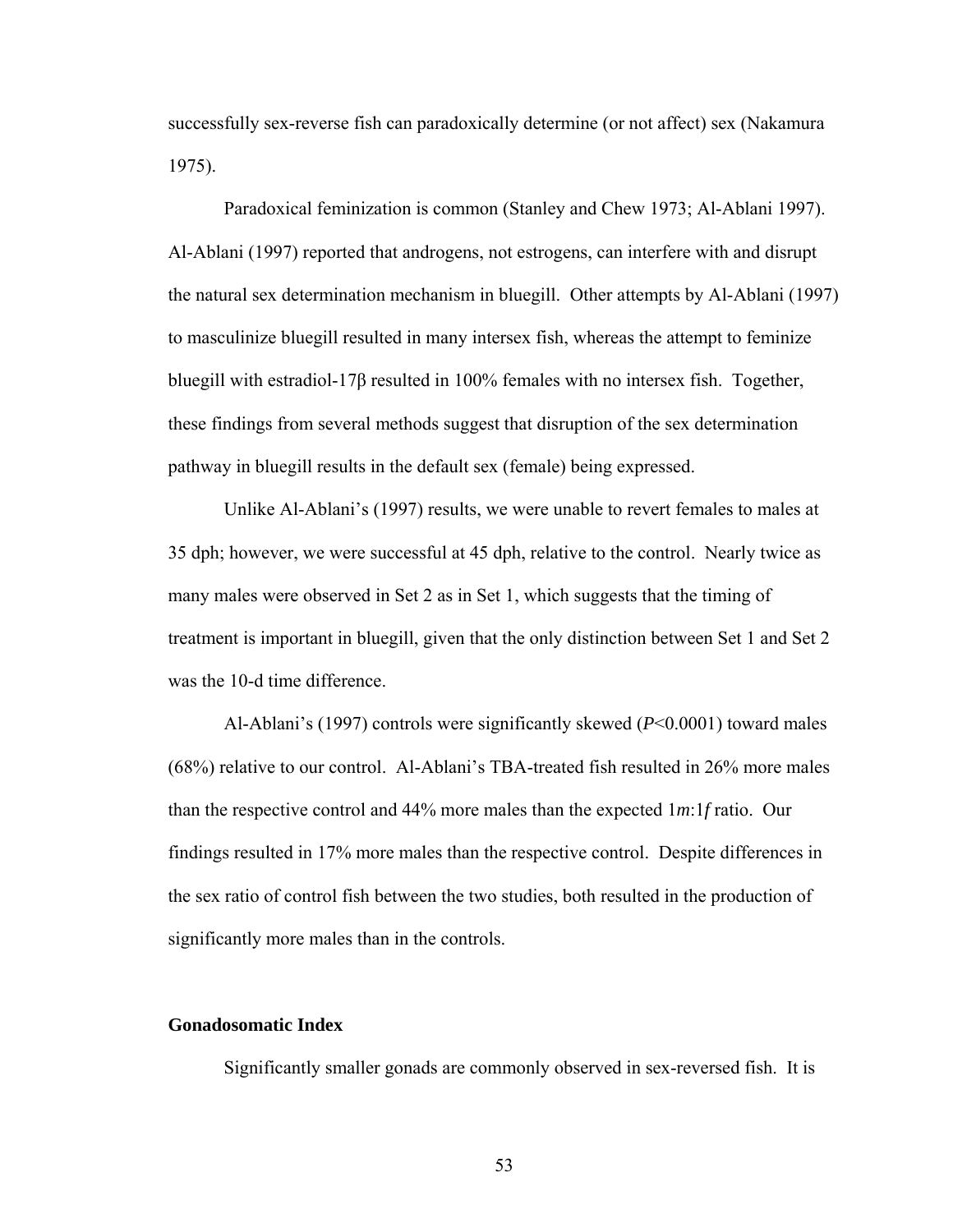advantageous to rear sterile fish to market size because gonads can account for as much as 30% of body weight in fish (Riley and Secombes 1993). Androgen exposure has previously been shown to cause sterility (Donaldson and Hunter 1982), with one measurable benefit being increased feed conversion efficiency (Dunham 1990). In our study fish, their gonad weights were not reduced as a consequence of TBA exposure. Thus, TBA seems unlikely to increase somatic growth at the expense of gonadal growth.

#### **Weight Gain and Growth Rates**

Relative to the controls, the mean weight gain data showed that TBA treatment did not affect female weights. In contrast, there was some indication that treatment positively affected male weight gain. Exposure of bluegill to TBA beginning at 45 dph resulted in increased weight gain. This gain was not significantly higher than the control at the end of the 90-d growth assessment, but significant differences in slopes and intercepts between Set 2 males and the control indicated that Set 2 male weights were gradually separating from those of control males.

Sex reversal has been shown to increase feed conversion efficiency in tilapia (El-Gamal 1987); however, TBA did not affect the somatic growth of channel catfish (Galvez et al 1995) or the somatic growth or feed conversion ratio of blue tilapia (Galvez et al 1996). We found that the inherent growth capacity (IGC) of bluegill, according to sex, was altered by hormone exposure and treatment time. Because same-cohort fish were held under identical conditions, the between-group differences in male AGR could not have been environmentally (Allendorf et al. 1986) or genetically based (Carter et al 1996).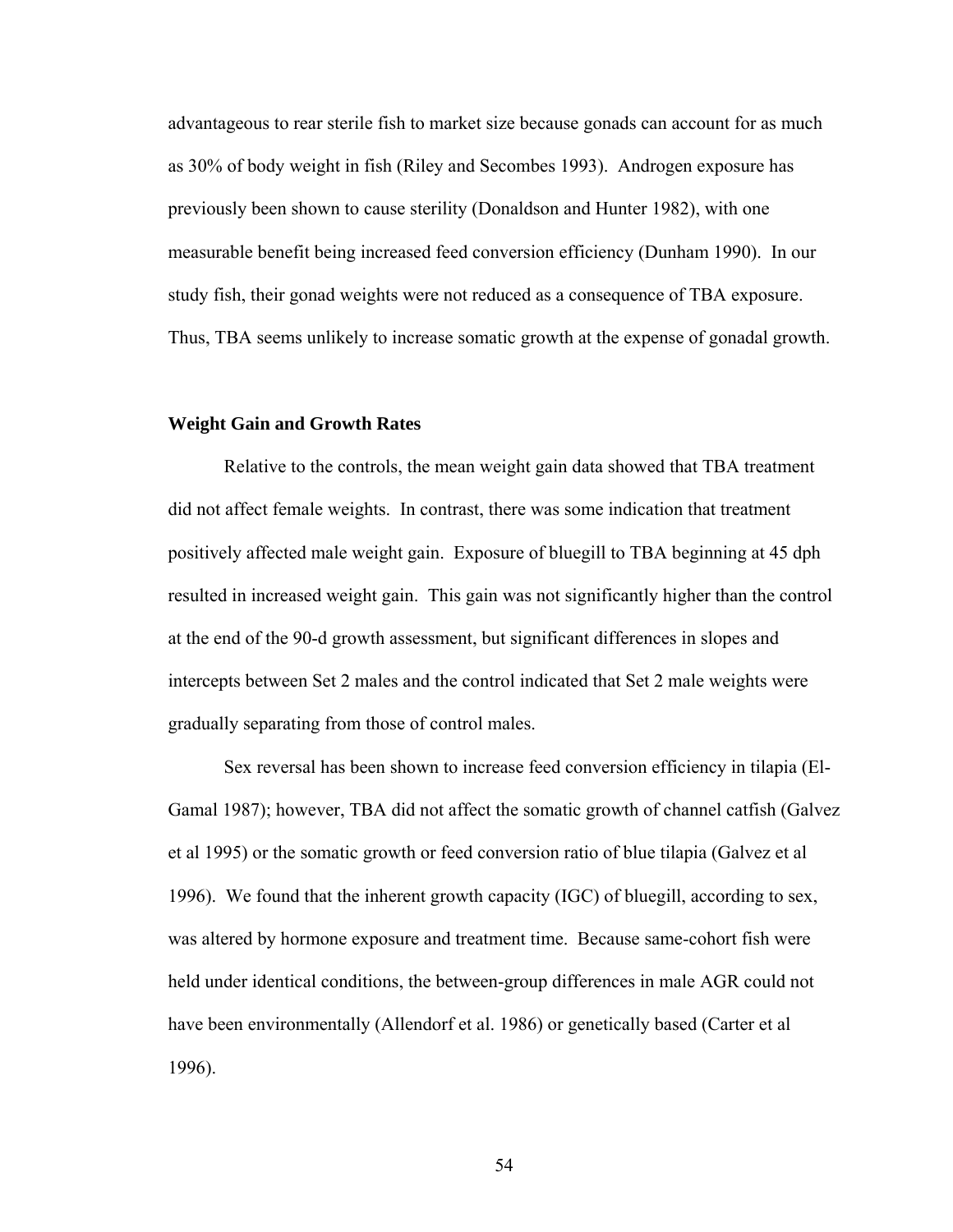Our results showed that the IGC of bluegill was not achieved due to social interactions associated with group holding. Social costs differed in severity for each group, as was evidenced by the male and female AGRs during interval 1. However, allfemale groups rebounded and grew similarly through intervals 2 and 3 after any "carryover" effects from group holding had apparently been overcome. These results suggest that social interactions were more costly for the treatment than for the control fish, and more costly in Set 2 than in Set 1. They also suggest that the carryover effects of social interaction exist temporarily for both males and females when held individually. Brief continuation of subordinate behavior in fish upon being moved to isolation following group holding is common (Purdom 1974; Milinski 1982; Wang et al 1998).

The control and treatment group AGRs were not the same through intervals 1-3. As was observed for all females, the control male AGR increased through intervals 1-3. However, the Set 1 and Set 2 male AGRs were lowest in interval 2. Thus, group holding appears to have affected treated males differently than control males. The disparity between male and female AGR was the least in the control and the most in Set 2 at interval 1. In Set 1 and Set 2, the disparity between male and female AGR relative to the control at interval 1 suggests that (1) carryover effects of social interaction (and possibly the social interaction itself) promoted male growth, and (2) female growth was hampered to a greater degree than in the control, and to a greater degree in Set 2 than in Set 1.

Increased activity (expressed as chasing, dodging, and decreased consumption by smaller, subordinated fish) is consistent with other findings (Koebele 1985; Hayward and Wang 2002). In the absence of other fish, the competitiveness, metabolism, and appetite of males likely decreased, causing the eventual decline in AGR observed in interval 2. A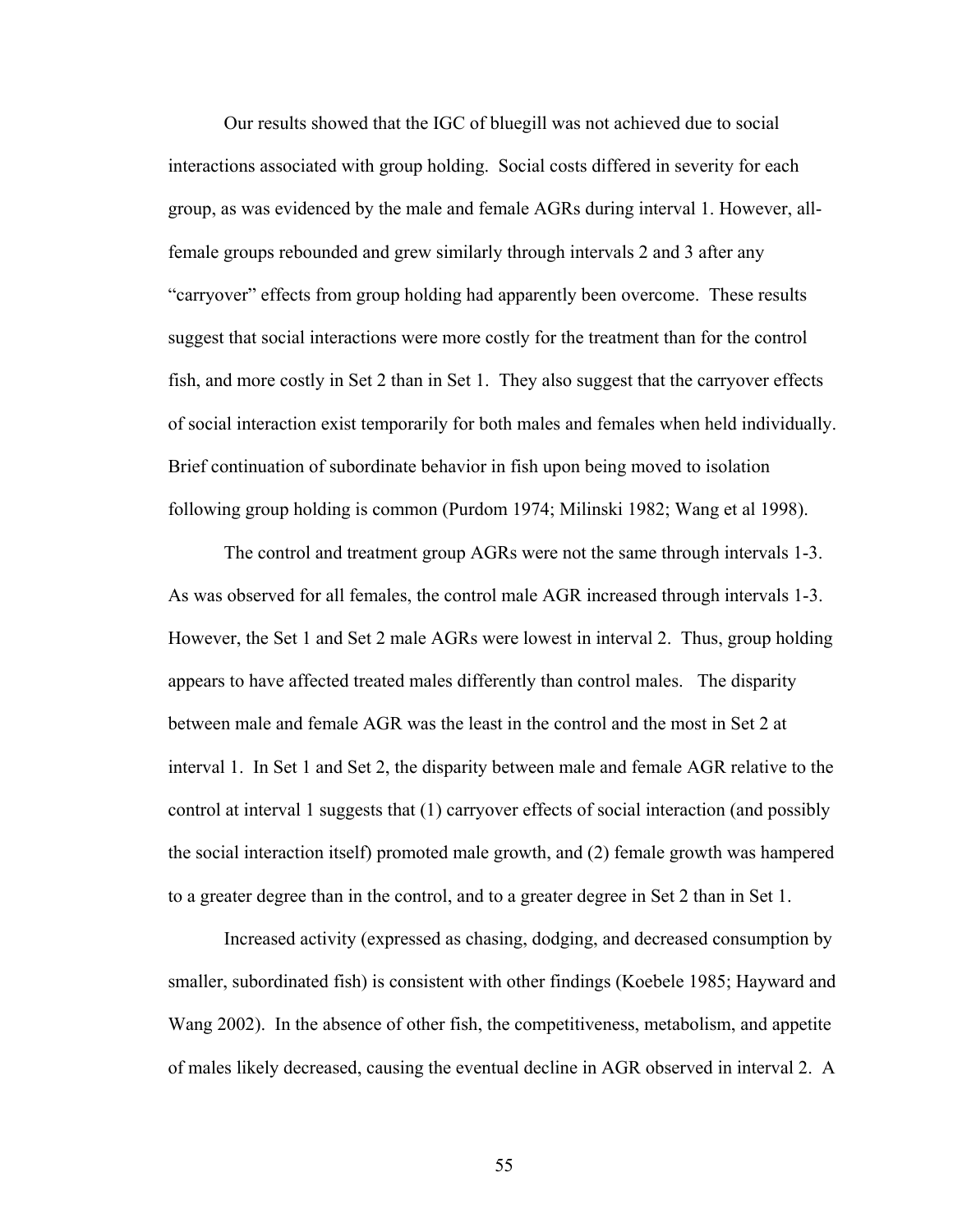rebound in AGR in interval 3 likely represented a stabilization of these fluctuations. Because these fluctuations in AGR were not observed in the control males, I believe that the treated males were more competitive than the control males under group holding, which ultimately resulted in higher AGRs. The significant differences in AGR between Set 2 males and the control males in interval 4 suggest that bluegill treated at this time possessed a higher growth potential than did untreated fish.

Social costs can be severe under restricted feeding (Jobling 1994). Cumulative consumption (CC) was not measured and consequently, feed conversion ratios (FCR) could not be calculated. However, that these fish were fed to apparent satiation suggests that Set 2 males either ate more and/or better assimilated their rations than did Set 1 or control males. It is unclear whether greater appetite, a greater feed assimilation rate, or both, was responsible for the accelerated growth of Set 2 males.

It appears that the ability to establish all- or mostly-male bluegill groups via sizegrading with the MPP model was both more reliable and more time- and cost-effective than was sex reversal. However, the significantly higher AGRs and mean weights of Set 2 males compared to untreated fish should not be overlooked. The establishment of mostly-male bluegill groups via TBA immersion is practical, can apparently benefit growth, and holds promise for rearing bluegill to food market size within two-year growout periods.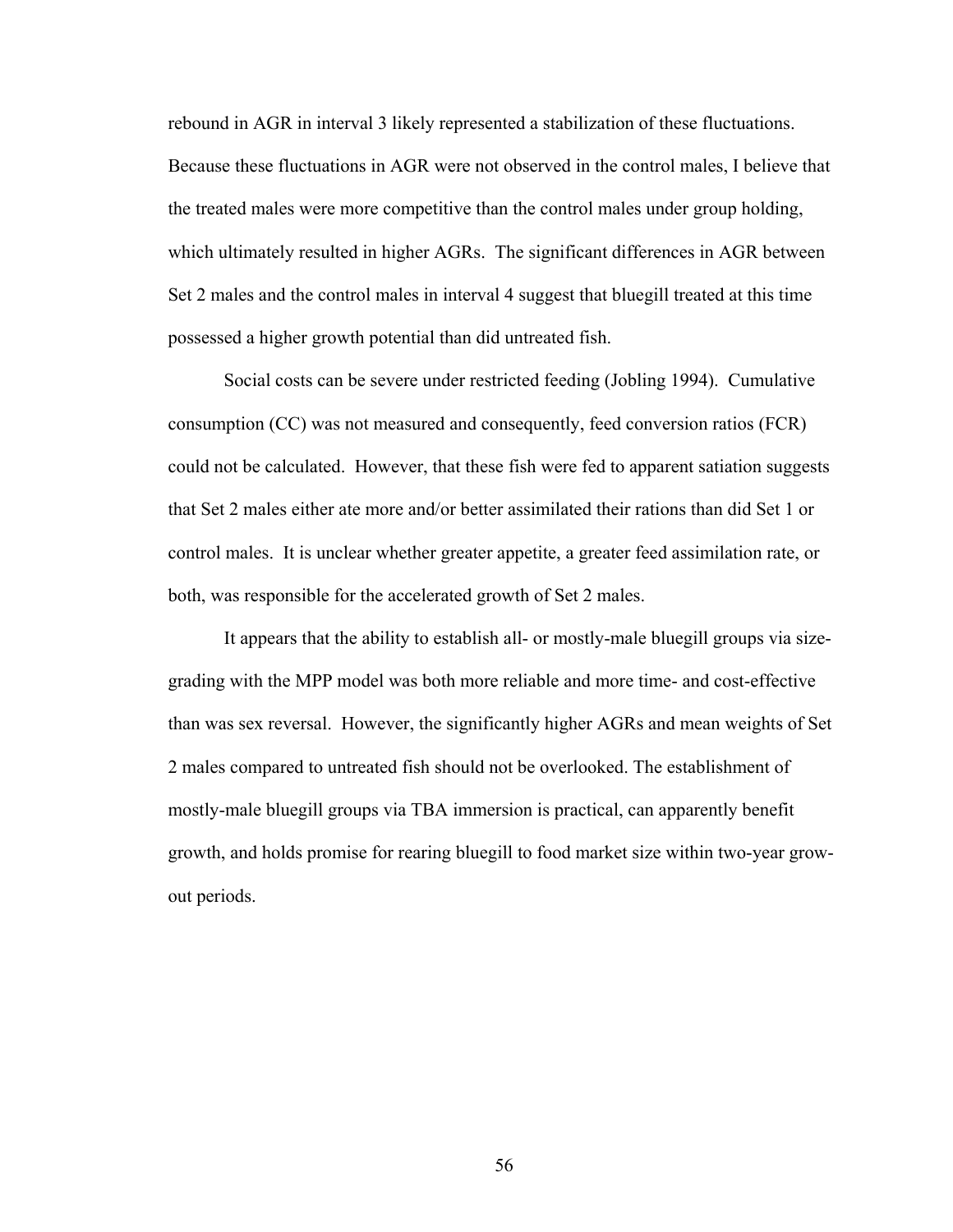Table 2.1 - Survival and sampling chronology for the production of predominantly male bluegill and increased growth of bluegill following trenbolone acetate immersion. Each treatment set began with 240 fish. Numbers in parentheses indicate the number of fish sampled, split evenly among the three replicates. Non-parenthetic numbers indicate the remaining number of experimental fish within the set.

l

|                    |             |                              | Treatment                              |                              |             |
|--------------------|-------------|------------------------------|----------------------------------------|------------------------------|-------------|
|                    |             | Solvent Control<br>(Ethanol) | <b>TBA</b> Exposure<br>(Ethanol + TBA) |                              |             |
| Days<br>Post-Hatch | Set 1       | Set 2<br>(exp.d35) (exp.d45) | Set 1                                  | Set 2<br>(exp.d35) (exp.d45) | No Exposure |
| 25                 |             |                              |                                        |                              | 1250        |
| 35<br>35           | 240<br>(30) | 240                          | 240<br>(30)                            | 240                          | 290<br>(30) |
| 41<br>41           | (30)<br>180 |                              | (30)<br>180                            |                              | (30)        |
| 45<br>45           |             | (30)                         |                                        | (30)                         | (30)        |
| 51<br>51           |             | (30)<br>180                  |                                        | (30)<br>180                  | (30)        |
| 79 <sup>1</sup>    | 120         | 120                          | 120                                    | 120                          |             |
| 220<br>220         | 77<br>(53)  | 78<br>(54)                   | 67<br>(43)                             | 67<br>(43)                   | (170)       |
| 221                | 24          | 24                           | 24                                     | 24                           |             |
| 370                | 23          | 23                           | 24                                     | 24                           |             |

<sup>1</sup> One replicate was lost from each set in each treatment.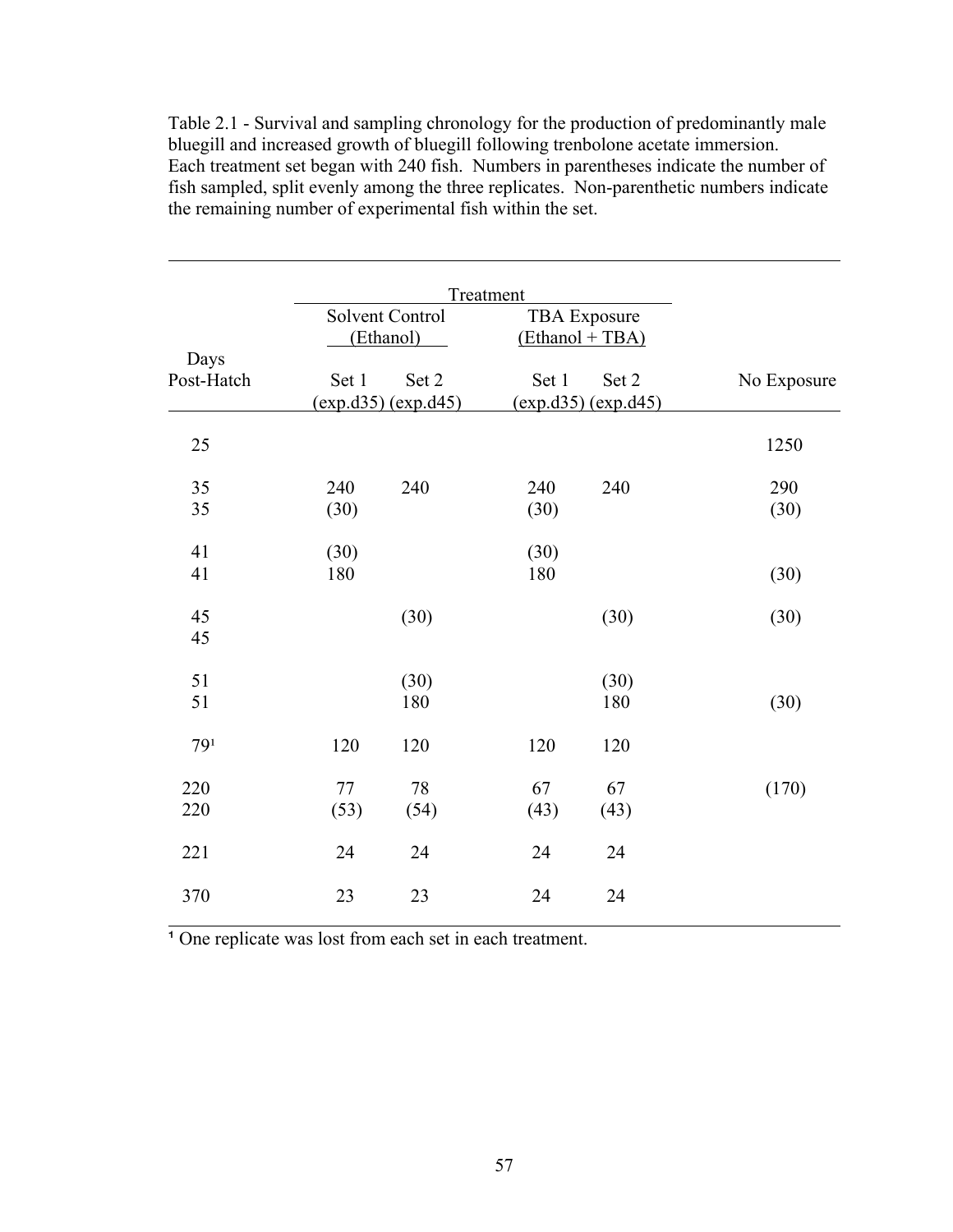Table 2.2 – The effects of trenbolone acetate and treatment time on the sex ratios of bluegill fry sampled 220 dph. Set 1 fish were exposed on 35, 38, and 41 dph; Set 2 fish were exposed on 45, 48, and 51 dph. Sex ratios are expressed both as a ratio and percentage of males by replicate and for both replicates pooled. Chi-square analysis indicated none of the observed sex ratios was significantly different  $(P>0.05)$  from the expected 1:1 male to female ratio.

 $\overline{a}$ 

|                                                           |                    | <b>TBA</b> Exposure<br>(Ethanol + TBA)                    |                                       |  |
|-----------------------------------------------------------|--------------------|-----------------------------------------------------------|---------------------------------------|--|
| Set 1<br>$\left(\frac{\text{exp}.d35}{\text{exp}}\right)$ | Set 2<br>(exp.d45) | Set 1<br>$\left(\frac{\text{exp}.d35}{\text{exp}}\right)$ | Set 2<br>$\frac{\text{(exp. d45)}}{}$ |  |
| 12m:22f                                                   | 10m:19f            | 5m:15f                                                    | $12m$ :7f                             |  |
| 35%                                                       | 34%                | 25%                                                       | 63%                                   |  |
| 6m:13f                                                    | 11m:14f            | 9m:14f                                                    | 16m.8f                                |  |
| 32%                                                       | 44%                | 39%                                                       | 67%                                   |  |
| 18m:35f<br>34%                                            | 21m:33f<br>39%     | 14m:29f<br>33%                                            | 28m:15f<br>65%<br>43                  |  |
|                                                           | 53                 | Solvent Control<br>(Ethanol)<br>54                        | 43                                    |  |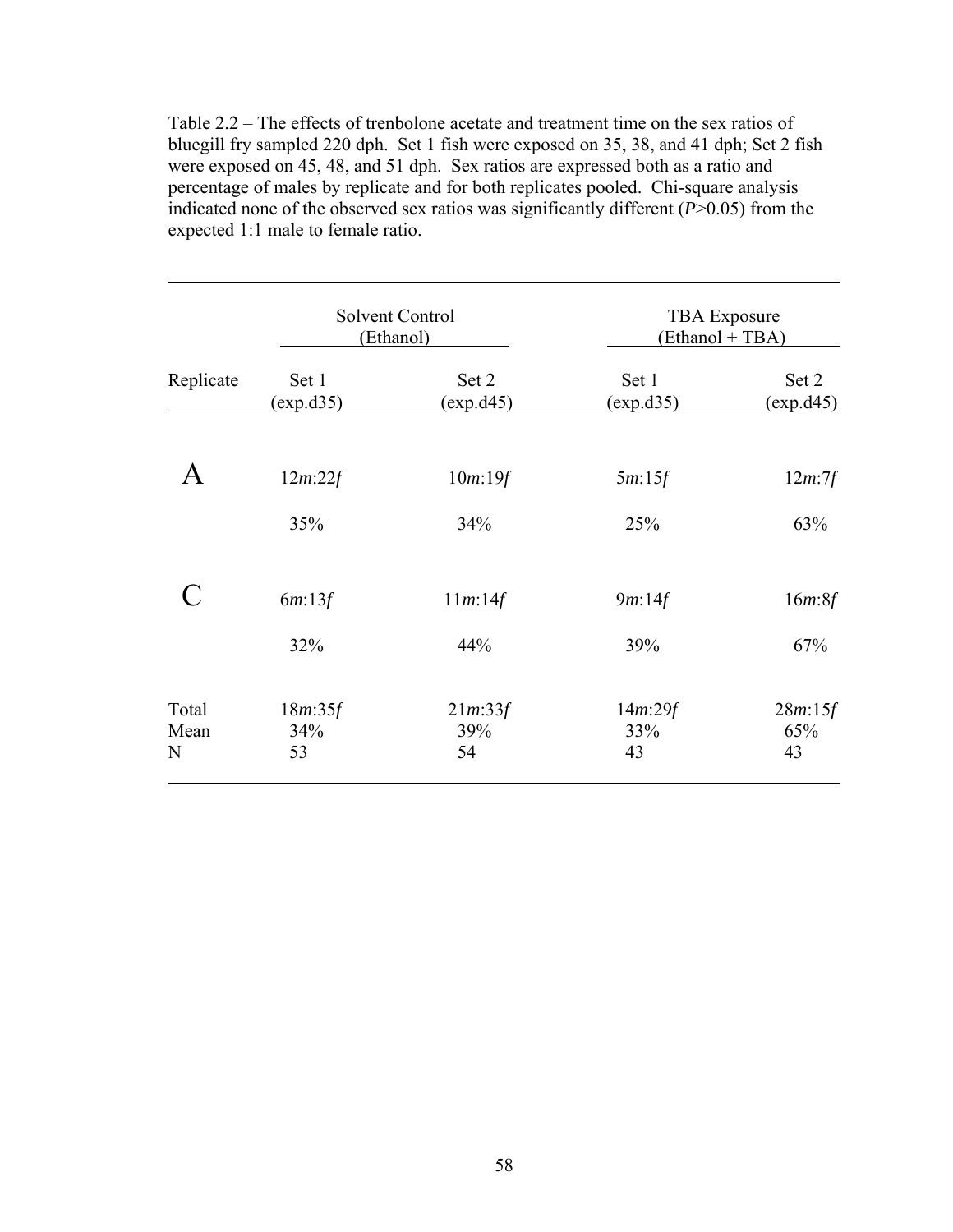Table 2.3 - The effects of trenbolone acetate and treatment time on the sex ratios of bluegill fry sampled 370 dph. Set 1 fish were exposed on 35, 38, and 41 dph; Set 2 fish were exposed on 45, 48, and 51 dph. Sex ratios are expressed both as a ratio and percentage of males by replicate and for both replicates pooled. Chi-square analysis indicated none of the observed sex ratios was significantly different  $(P>0.05)$  from the expected 1:1 male to female ratio.

 $\overline{a}$ 

| Replicate          |                                       | Solvent Control<br>(Ethanol) | <b>TBA</b> Exposure<br>(Ethanol + TBA)                    |                                       |  |
|--------------------|---------------------------------------|------------------------------|-----------------------------------------------------------|---------------------------------------|--|
|                    | Set 1<br>$\frac{\text{(exp. d35)}}{}$ | Set 2<br>(exp.d45)           | Set 1<br>$\left(\frac{\text{exp}.d35}{\text{exp}}\right)$ | Set 2<br>$\frac{\text{(exp. d45)}}{}$ |  |
|                    | 5m:7f                                 | 6m:6f                        | 1m:11f                                                    | 4m.8f                                 |  |
|                    | 42%                                   | 50%                          | 8%                                                        | 33%                                   |  |
|                    | 5m:6f                                 | 6m:5f                        | $5m$ : $7f$                                               | 6m:6f                                 |  |
|                    | 45%                                   | 50%                          | 36%                                                       | 50%                                   |  |
| Total<br>Mean<br>N | 10m:13f<br>43%<br>23                  | 12m:11f<br>52%<br>23         | 6m:18f<br>25%<br>24                                       | $10m$ :14f<br>42%<br>24               |  |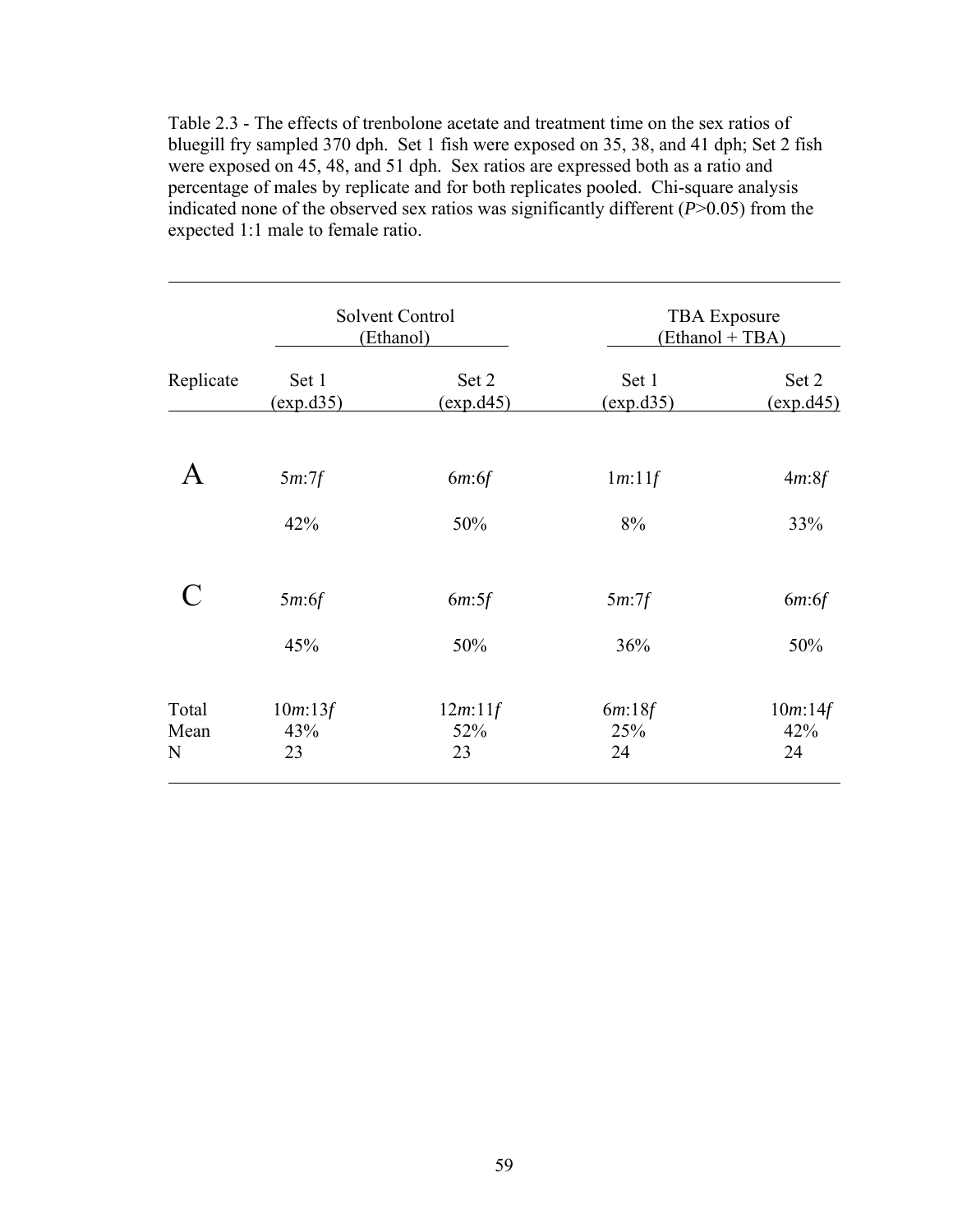Table 2.4 – The effects of trenbolone acetate and treatment time on the sex ratios of bluegill fry sampled on 220 dph and 370 dph. Total numbers of phenotypic males and females are presented along with the percent of males present. An asterisk indicates a sex ratio significantly different from the expected 1:1 male to female ratio using Chi-square analysis. Similar lowercase letters indicate no significant difference in percentage of males (*P*>0.05).

 $\overline{a}$ 

|                          |                           | Solvent Control<br>(Ethanol) | <b>TBA</b> Exposure<br>(Ethanol + TBA) |                           |  |
|--------------------------|---------------------------|------------------------------|----------------------------------------|---------------------------|--|
| Phenotypic<br><b>Sex</b> | Set 1<br><u>(exp.d35)</u> | Set 2<br><u>(exp.d45)</u>    | Set 1<br>(exp.d35)                     | Set 2<br><u>(exp.d45)</u> |  |
| Male                     | 28                        | 33                           | 20                                     | 38                        |  |
| Female                   | 48                        | 44                           | 47                                     | 29                        |  |
| $%$ Male                 | 37%                       | 43%                          | $30\%$ * a                             | 57%b                      |  |
| Pooled Control           |                           | 40%a                         |                                        |                           |  |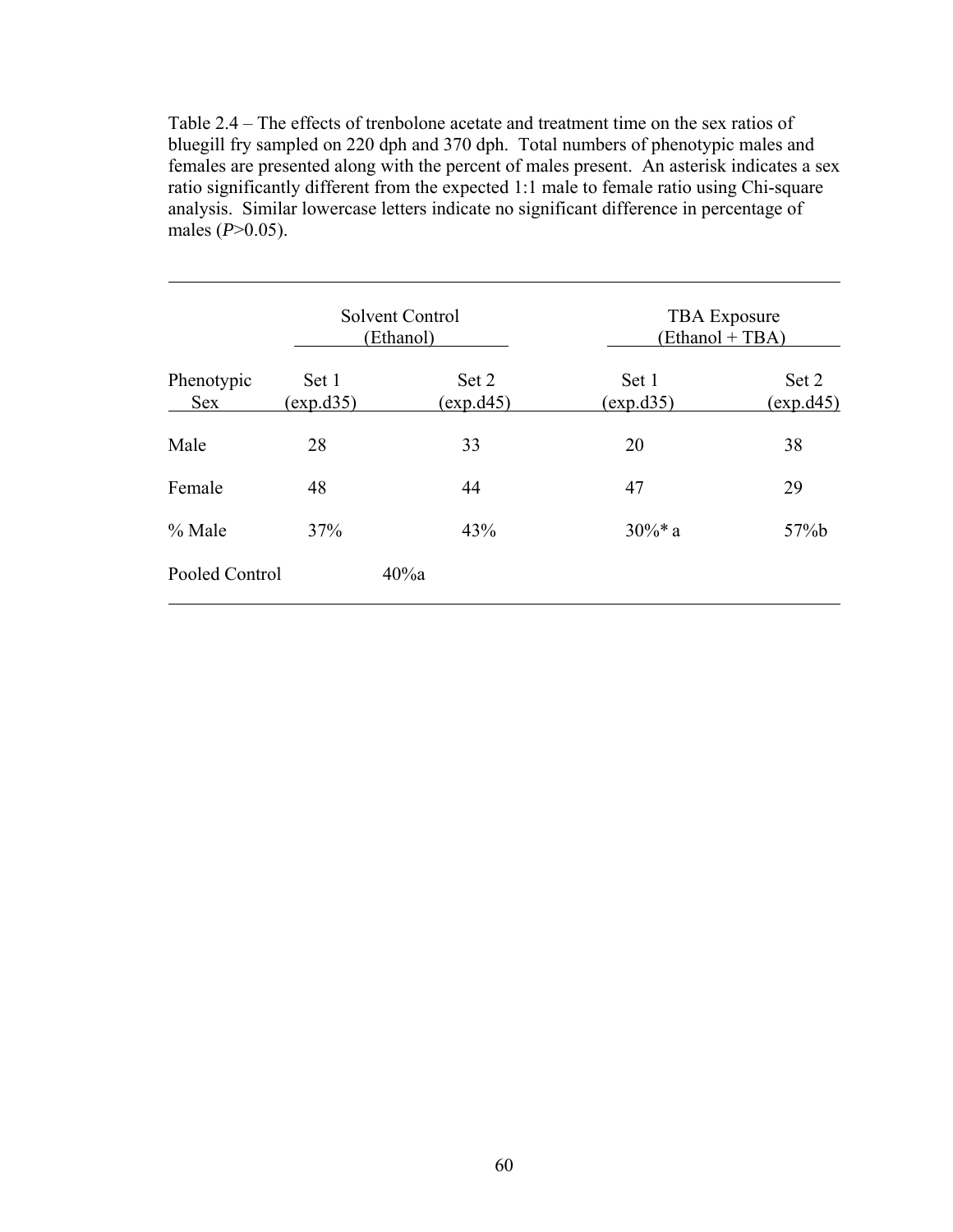|                          | Solvent Control<br>(Ethanol)          |    |                                     | <b>TBA</b> Exposure<br>(Ethanol + TBA) |                                        |  |  |  |
|--------------------------|---------------------------------------|----|-------------------------------------|----------------------------------------|----------------------------------------|--|--|--|
| Phenotypic<br><b>Sex</b> | Sets $1 & 2$<br>$(exp. d35 \& d45)$ N |    | Set 1<br>(exp.d35)                  | N                                      | Set 2<br>(exp.d45)<br>N                |  |  |  |
| Male                     | $0.33 + 0.25$<br>$(0.09 - 1.08)$      | 20 | $0.47 + 0.32$<br>$(0.15 - 0.85)$    | - 5                                    | $0.45 + 0.40$<br>$(0.14 - 1.44)$<br>10 |  |  |  |
| Female                   | $3.26 \pm 2.15$<br>$(0.57 - 7.03)$    | 23 | $3.77 + 2.65$<br>$(0.12 - 8.81)$ 18 |                                        | $2.79 + 1.73$<br>$(0.72 - 5.39)$<br>14 |  |  |  |

Table 2.5 – The mean gonadosomatic index  $(GSI)$  + standard deviation  $(SD)$  for fish sacrificed at 370 dph. GSI ranges are in parentheses. Non-parametric Kruskal-Wallis tests indicated no significant difference (*P*>0.05) among or between Sets by sex.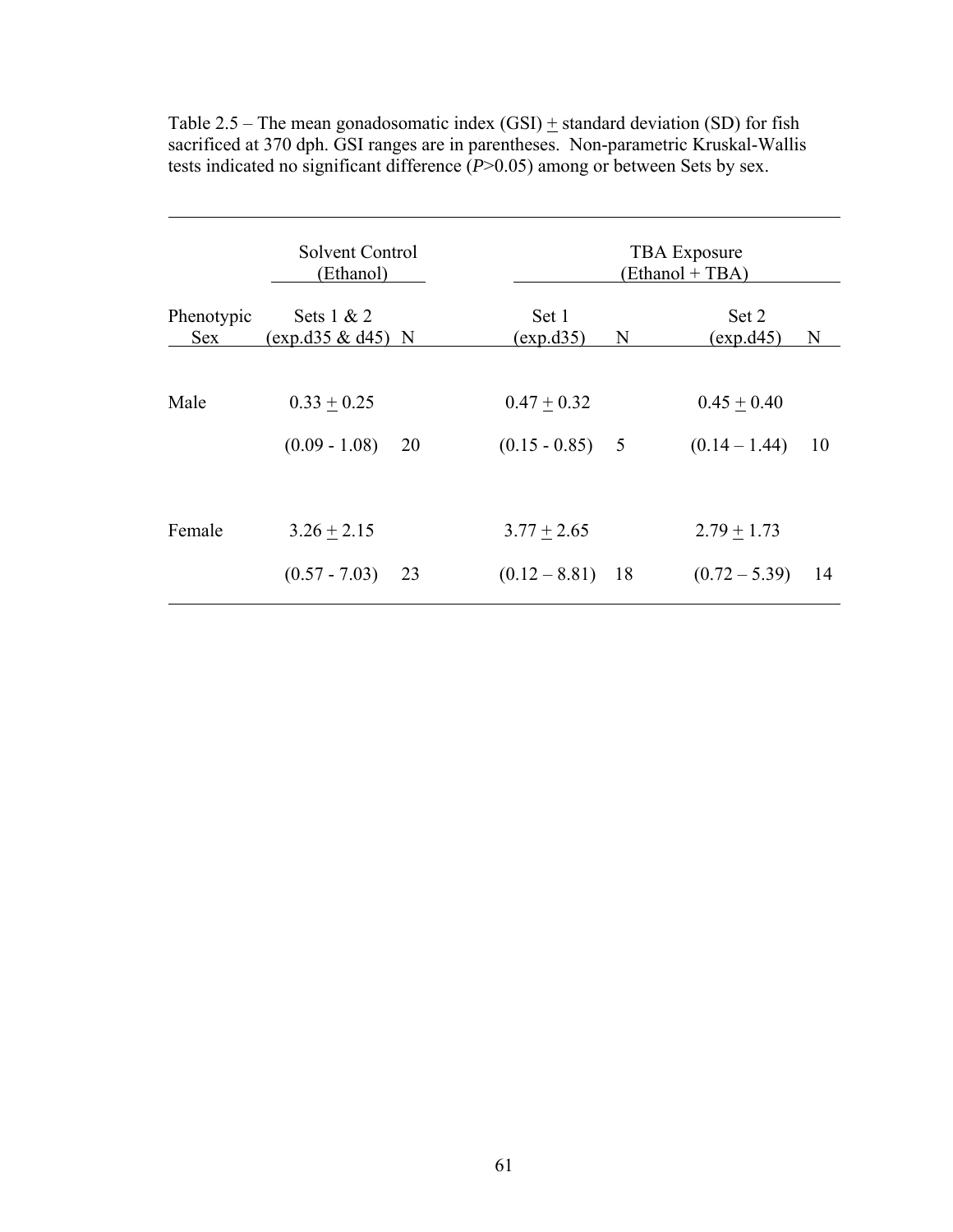|            |                  | Solvent Control<br>(Ethanol) | <b>TBA</b> Exposure<br>(Ethanol + TBA) |                     |  |
|------------|------------------|------------------------------|----------------------------------------|---------------------|--|
| Phenotypic | Set 1            | Set 2                        | Set 1                                  | Set 2               |  |
| <b>Sex</b> | (exp.d35)        | (exp.d45)                    | (exp.d35)                              | (exp.d45)           |  |
| Male       | $84.48 + 53.22a$ | $80.61 + 23.29$ ac           | $101.22 + 25.58ac$                     | $115.49 + 46.74abc$ |  |
|            | (10)             | (5)                          | (10)                                   | (10)                |  |
| Female     | $38.78 + 25.11a$ | $49.36 + 33.69a$             | $43.39 + 23.92a$                       | $45.11 + 12.72a$    |  |
|            | (12)             | (18)                         | (11)                                   | (14)                |  |

Table 2.6 – The mean weight (g)  $\pm$  standard deviation (SD) for fish sacrificed at 370 dph. The number of fish sampled is in parentheses. Similar lowercase letters indicate no significant difference in mean weight by sex (*P*>0.05).

l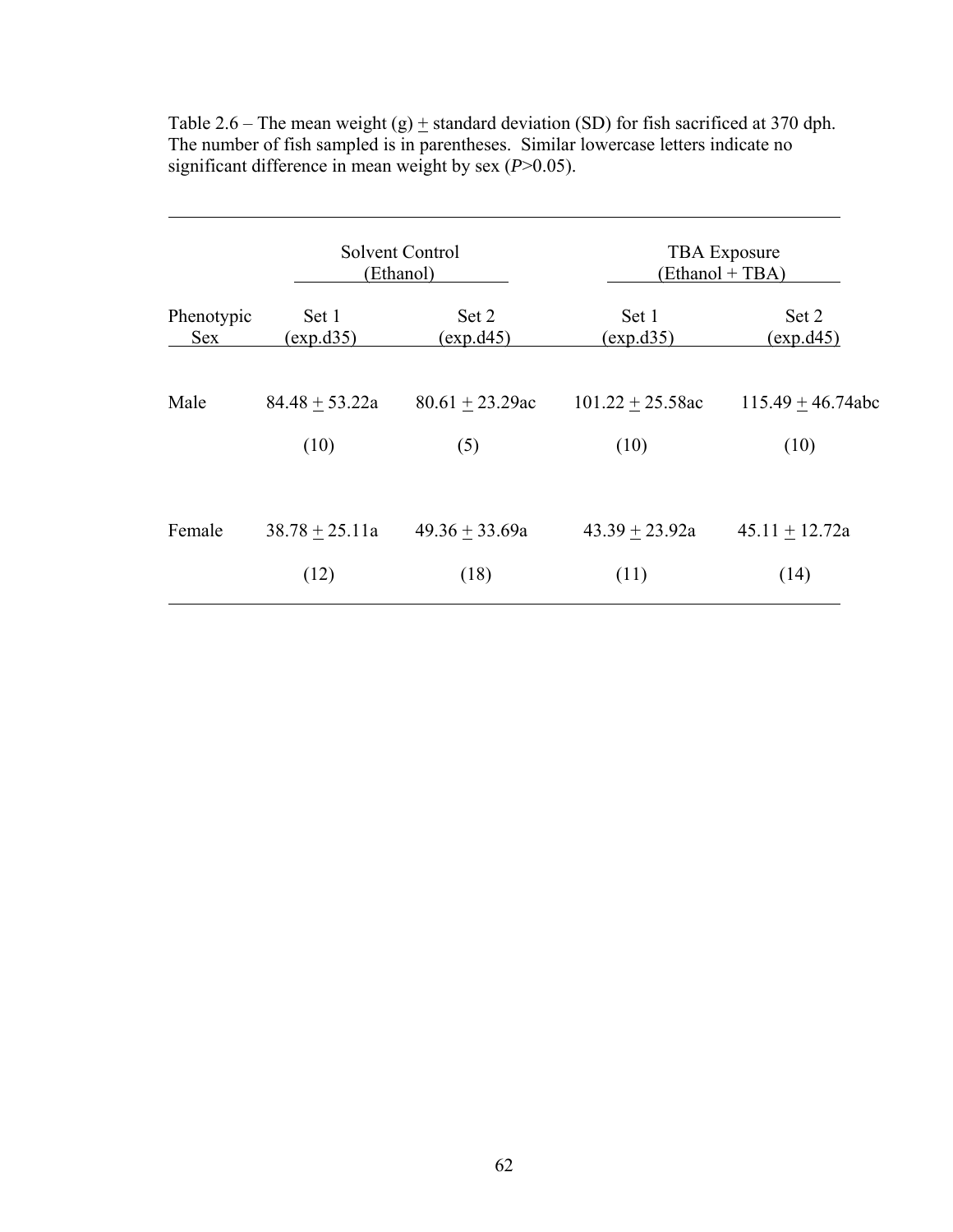|            |                |                    | Solvent Control<br>(Ethanol) | <b>TBA</b> Exposure<br>(Ethanol + TBA) |                    |  |
|------------|----------------|--------------------|------------------------------|----------------------------------------|--------------------|--|
| <b>Sex</b> | Interval       | Set 1<br>(exp.d35) | Set 2<br>(exp.d45)           | Set 1<br>(exp.d35)                     | Set 2<br>(exp.d45) |  |
| Male       |                |                    |                              |                                        |                    |  |
|            | $\mathbf{1}$   | 0.50               | 0.60                         | 1.00                                   | 1.34               |  |
|            | $\overline{2}$ | 0.63               | 0.71                         | 0.85                                   | 0.83               |  |
|            | $\overline{3}$ | 0.87               | 0.88                         | 1.09                                   | 1.15               |  |
|            | $\overline{4}$ | 0.66               | 0.72                         | 0.97                                   | 1.08               |  |
| Female     |                |                    |                              |                                        |                    |  |
|            | $\mathbf{1}$   | 0.23               | 0.08                         | 0.06                                   | $-0.11$            |  |
|            | $\overline{2}$ | 0.32               | 0.39                         | 0.39                                   | 0.40               |  |
|            | $\overline{3}$ | 0.41               | 0.49                         | 0.41                                   | 0.48               |  |
|            | $\overline{4}$ | 0.32               | 0.33                         | 0.30                                   | 0.27               |  |

Table  $2.7 -$  Absolute growth rate (g/d) of males and females by interval for treatment and control fish. AGR was analyzed for four intervals:  $1 = 280-310$  dph;  $2 = 310-340$  dph;  $3 = 340-370$  dph;  $4 = 280-370$  dph.

 $\overline{a}$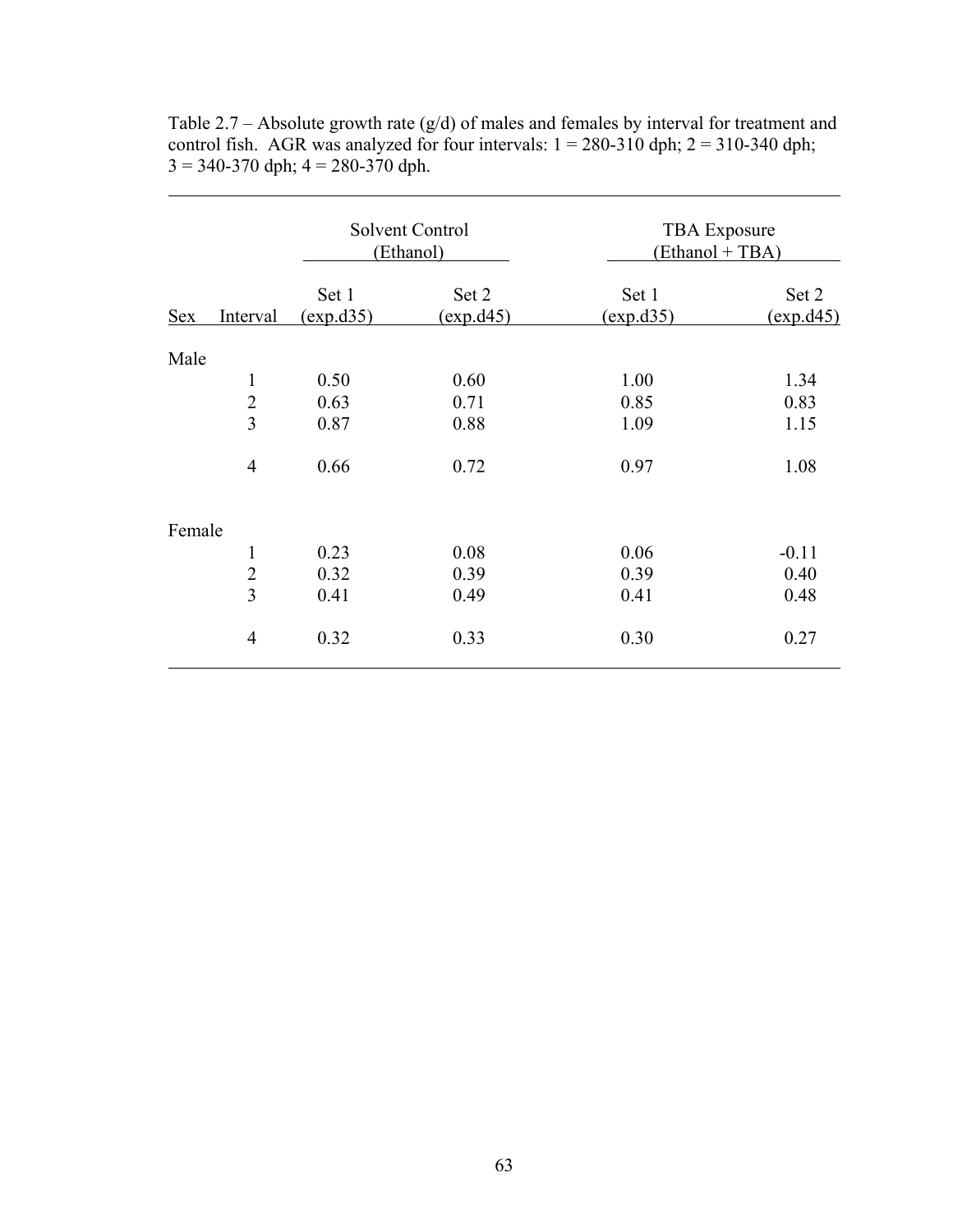

Figure 2.1 – Experimental design of Experiment 2. One mesh basket holding fry was placed in each 38-L tank holding either the treatment solution or solvent (control), two tanks per raceway. During non-treatment periods, the mesh baskets remained in their respective raceways without the tanks. Extra fry (including Set 2 fry) were placed in one of two 38-L tanks that resided in a fourth raceway. When treatment for Set 1 was complete, experimental fry were transferred and raceways were cleaned in preparation for Set 2. Three separate replicates of treatment and control groups are represented by letters A, B, and C.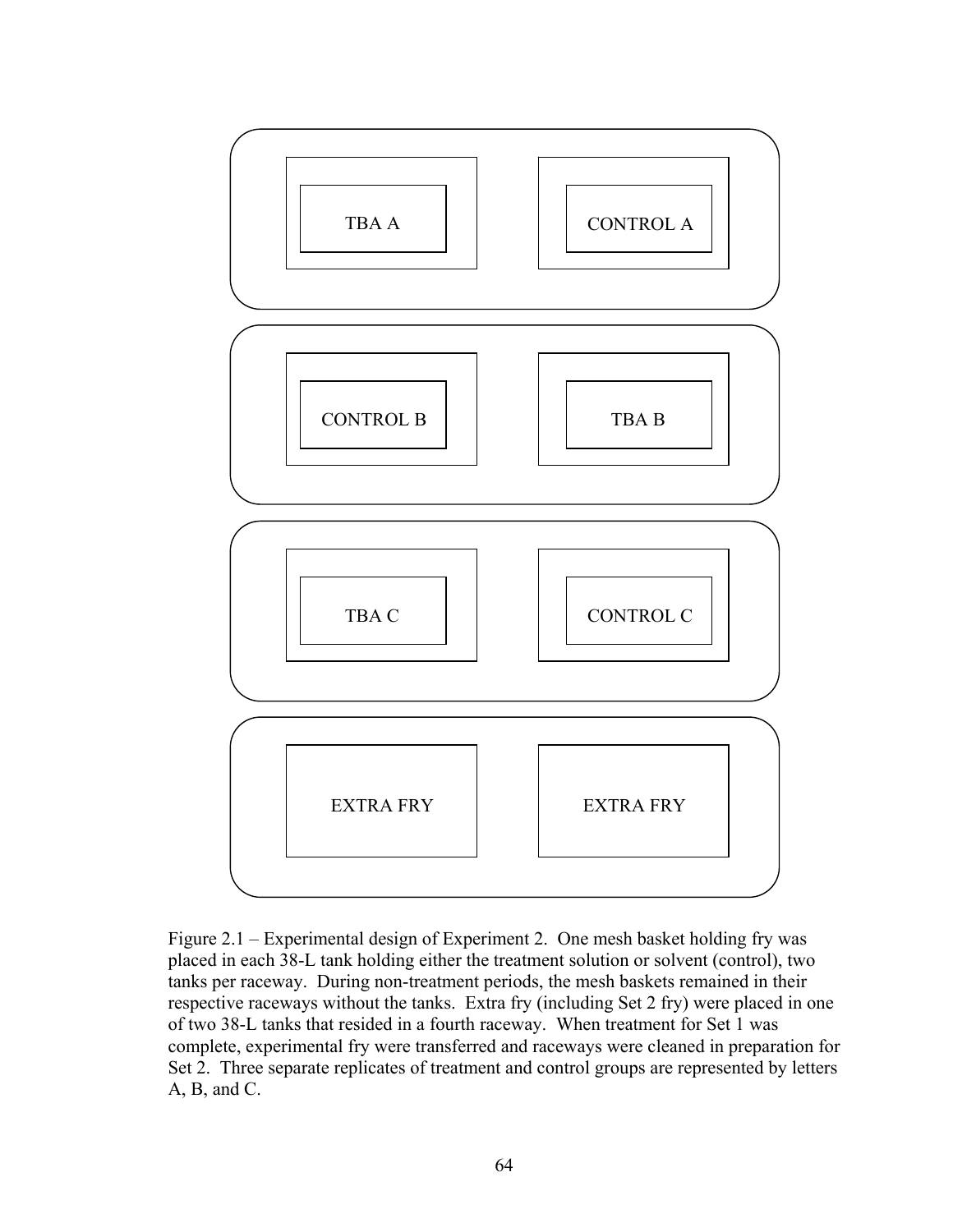

Figure 2.2 – The mean weights of Set 1 (S1), Set 2 (S2), and ethanol-treated (E) fish by sex (M or F) during the 90-day growth assessment.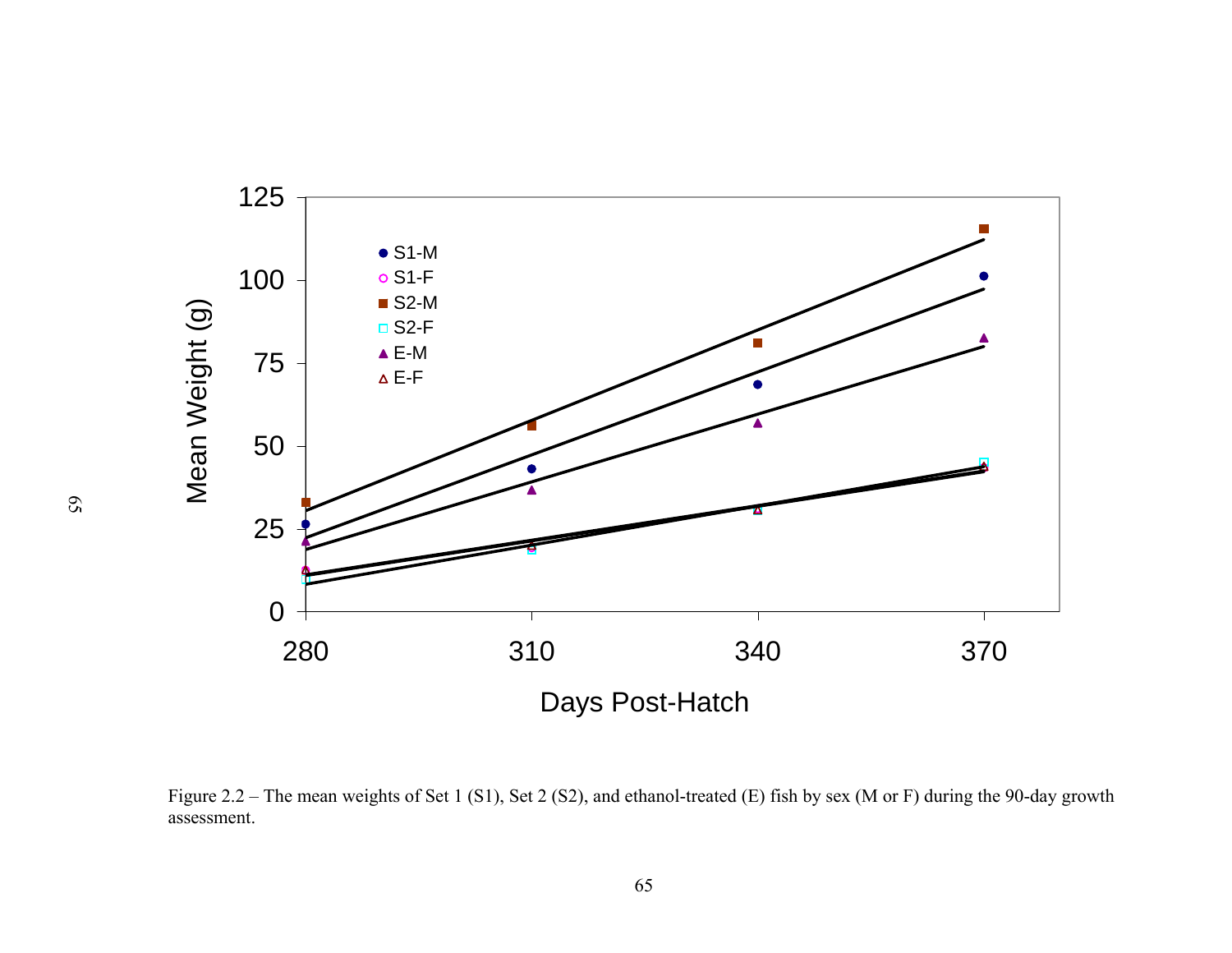

Figure 2.3 – The absolute growth rate (g/d) by interval of Set 1 (S1), Set 2 (S2), and ethanol-treated (E) fish by sex (M or F) during the 90-day growth assessment (Intervals:  $1 = 280-310$  dph;  $2 = 310-340$  dph;  $3 = 340-370$  dph).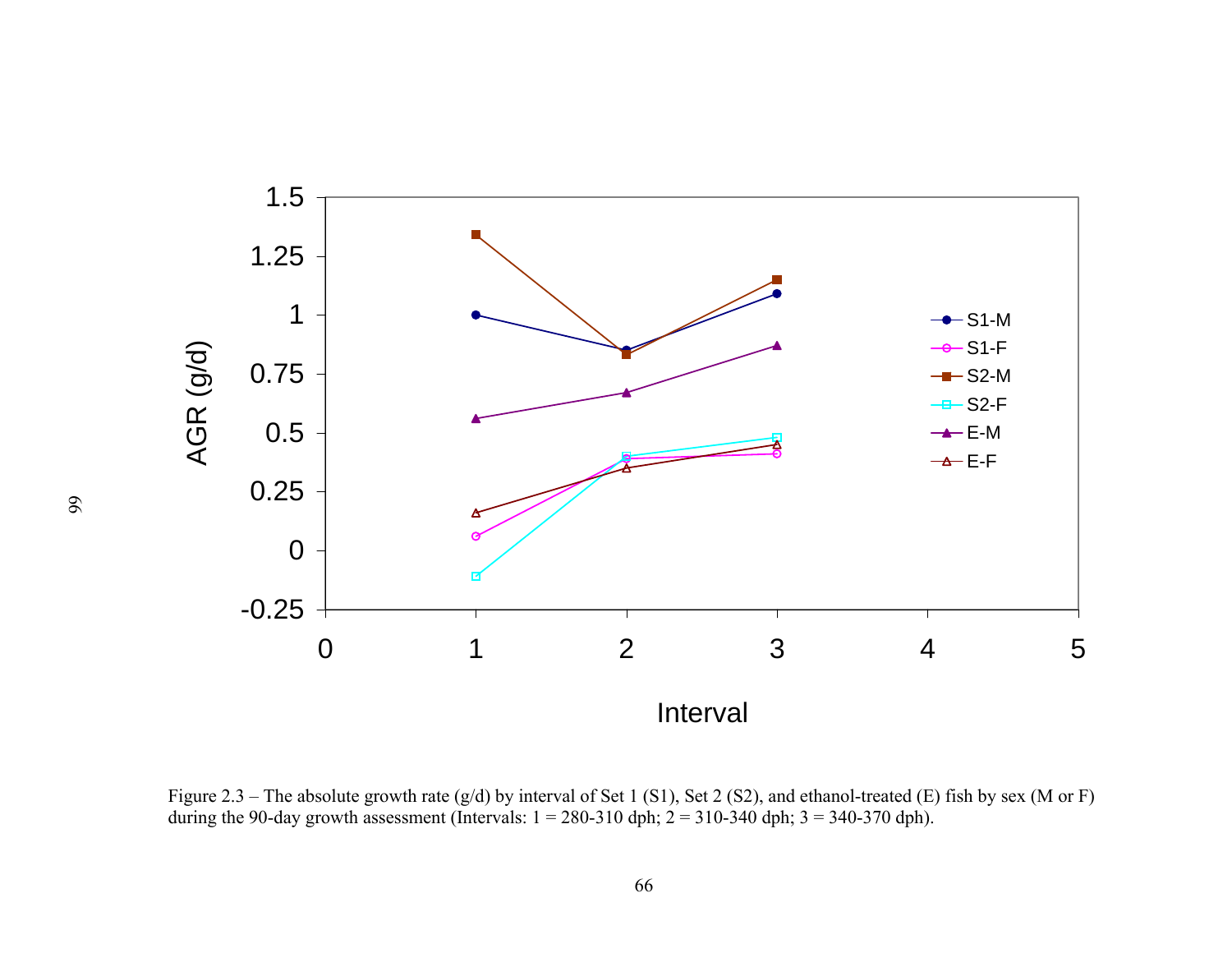### Chapter III

# EFFECTS OF REARING HIGH- PERCENTAGE-MALE GROUPS ON BLUEGILL GROWTH IN RECIRCULATING AQUACULTURE SYSTEMS

#### ABSTRACT

Research indicates that the relatively high inherent growth capacity (IGC) of male bluegill *Lepomis macrochirus* should permit them to reach food-market size substantially sooner than female bluegill or hybrid bluegill (F1: male bluegill x female green sunfish *L. cyanellus*), if bluegill are reared indoors in tanks where the disadvantages associated with pond rearing are largely negated. However, given the evidence for high social costs among male bluegills, it was unclear how their growth would progress when reared in mostly-male (MM) groups in indoor tanks. Although male bluegills possess a comparatively high IGC, the social costs in MM bluegill groups may exceed those in mixed-sex (MS) bluegill groups where sex ratios are more balanced, because male bluegill tend to be highly aggressive which can dampen growth rates. Mostly-male bluegill groups were established using a size-grading approach (Chapter 1) that selects males from mixed-sex bluegill groups. The MM groups were grown in parallel with MS groups for 234 d; all groups were fed without restriction at a favorable growth temperature. Use of the size-grading approach yielded groups containing significantly more male bluegills (68%) than in MS groups (54%), where fish had been selected at random. The size-grading approach accurately predicted the percentages of male bluegills in the MM groups. Overall, MM bluegill groups grew faster than the MS bluegill groups, but not substantially so. Weight-frequency histograms for the final day showed that the distributions by sex were similar across treatments. The additional males in the MM tanks tended to reside in the upper 50% of the weight range by study's end.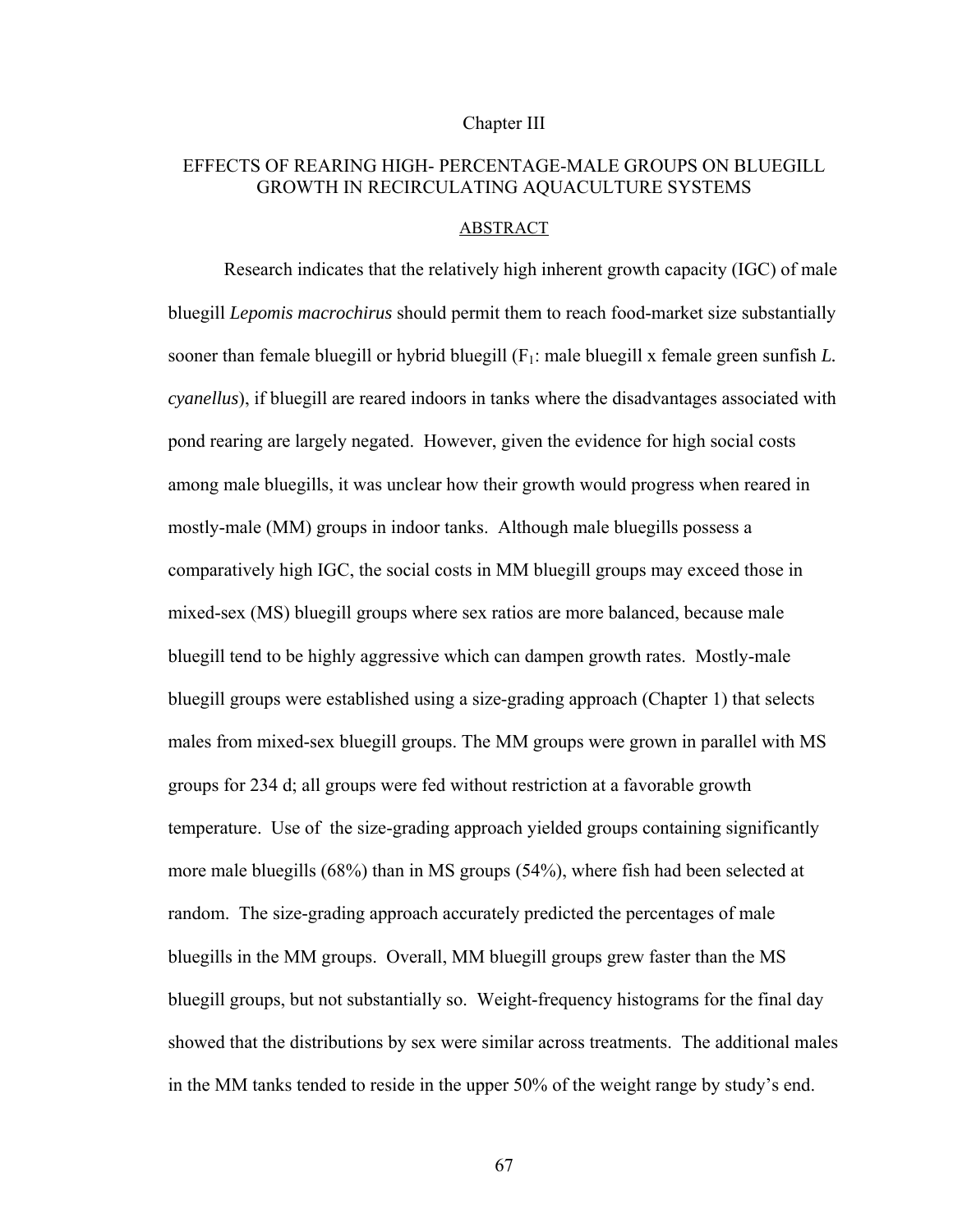The mean weights and SGRs for all fish were significantly higher in the MM tanks. Size variation development (SVD) was not greater among MM versus MS groups, contrary to the expectation that the greater number of males in the MM groups would yield greater social costs, and thus greater size variation among fish. Patterns of cumulative feeding efficiency (FE) and final FE were similar across the MS and MM groups and declined over the study period. Positive regression relationships between fish relative weights (Wr) and their lengths indicated the presence of strong social hierarchies wherein large fish secured greater portions of the available feed. Reducing social costs among bluegill groups in tanks will be necessary to permit these fish to grow at rates close to their IGCs. It is believed that applying a "topping off" (cull-harvesting) harvest strategy (progressively removing the largest fish in the tanks over successive harvest efforts), would result in the next-largest size groups growing rapidly to larger sizes due to their being released from social constraints. Overall, the results suggest that rearing mostlymale bluegill groups in indoor tanks, where topping-off is periodically applied to remove the large social dominants, will result in rapid growth of bluegills to food market sizes.

#### INTRODUCTION

A recent study found that bluegill *Lepomis macrochirus* substantially outgrew hybrid bluegills (F1: male bluegill x female green sunfish *L. cyanellus*) when both were reared in parallel for 10 months in indoor tanks (Hayward and Wang 2002). In that study, fish were held individually in test chambers set within recirculating aquaculture systems (RASs) under continually favorable temperatures and feeding regimes for growth. These results were unexpected because hybrid bluegills have long been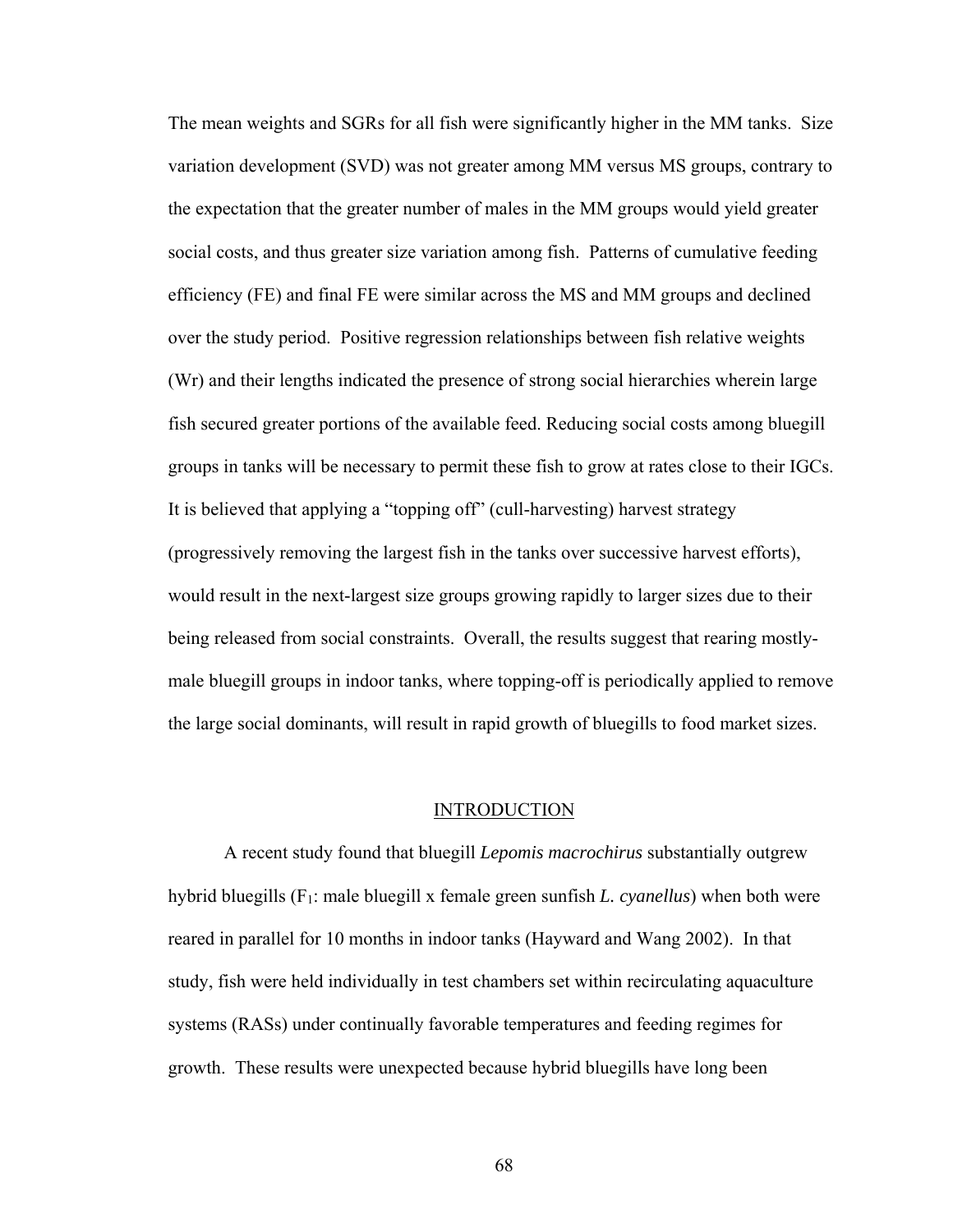considered to possess higher growth capacity than bluegills, based on comparative growth studies of the two fishes in ponds (Ellison and Heidinger 1978; Brunson and Robinette 1985, 1986). Because hybrid bluegills have been thought to grow faster than bluegills, they have received more attention as a sunfish candidate for the food market. In this setting, rapid growth to larger sizes  $(≥0.5$  lb; 227 g) is critical, such that food-fish weights can be reached within a two-year grow-out period.

A follow-up analysis of the data from Hayward and Wang (2002) that focused on gender-related differences (Hayward and Wang 2006) revealed that the male bluegills substantially outgrew the female bluegills, and that the female bluegills outgrew both sexes of the hybrid bluegill over the 10-month trial. From a starting size of about 7 g, male bluegills reached 150 g  $\left(\frac{1}{20}\right)$  of food-market weight), whereas female bluegills reached only 70 g; male hybrid bluegills (representing 80-95% of hybrid bluegill groups), surprisingly reached only 50 g.

Several factors may account for why hybrid bluegills outgrow bluegills in ponds when the latter apparently possess substantially higher growth capacity as age-1 and early age-2 fish. Hybrid bluegills have substantially larger mouths (inherited from the female green sunfish) than do bluegills. This may account, in part, for their having been found to feed more effectively on natural food items, including their own progeny, in ponds (Lane & Morris 2002). Natural food items can add substantially to a fish's energy intake in ponds, and can also provide necessary nutrients that may be lacking in commercial diets (Avault 1996). Also, hybrid bluegills are less prolific spawners in pond settings than are bluegills due to their male-skewed sex ratios (Kurzawski and Heidinger 1982). The progeny of hybrid bluegills apparently serve as a food source for adults in ponds and may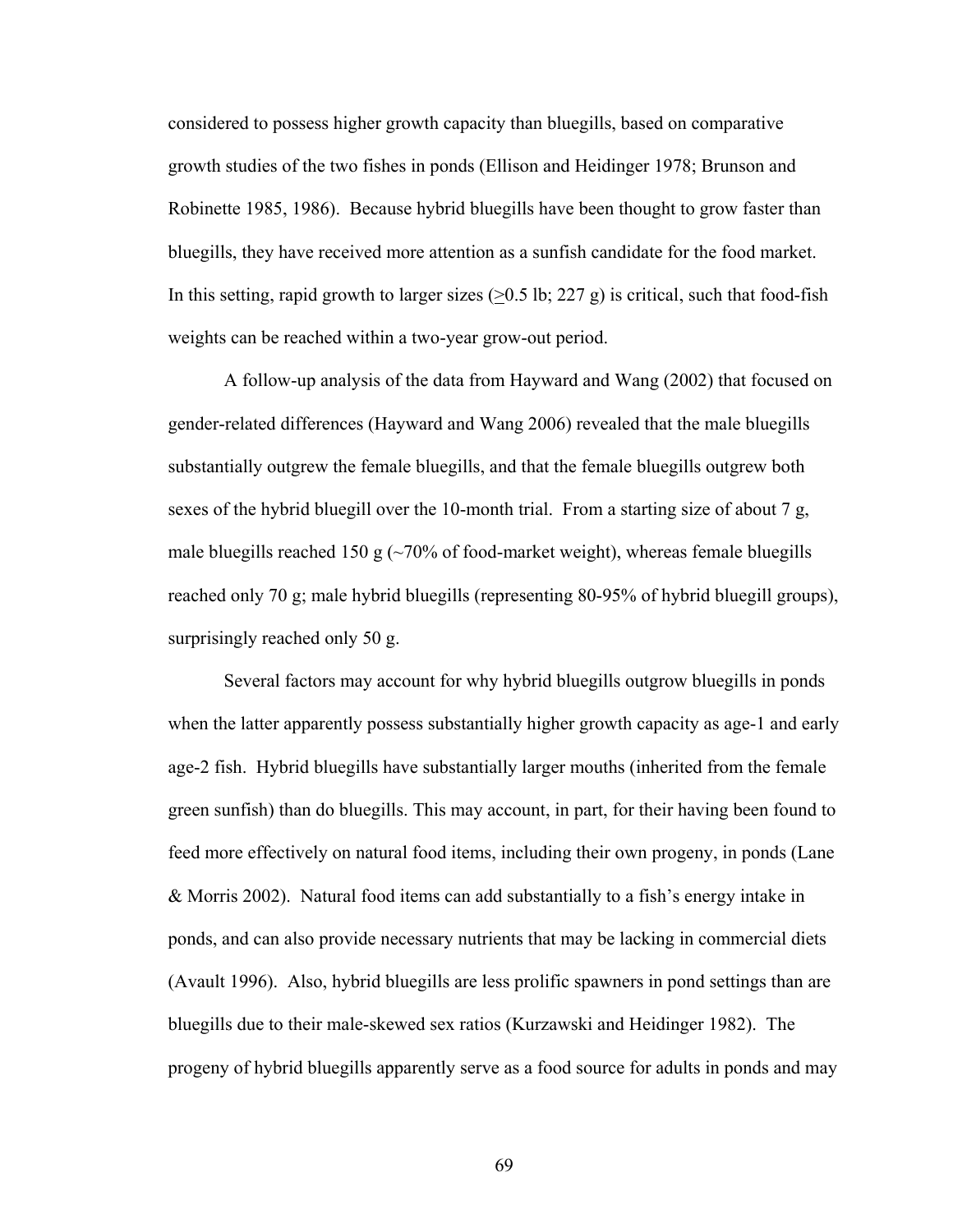also enhance their growth (Lane and Morris 2002). In contrast, the more numerous progeny of bluegills are thought to compete with adults for natural food as well as for commercial feed (Loveshin and Matthews 2003). Hayward and Wang (2006) also observed that male bluegills indoors exhibited rapid growth phase August through March as age 1-2 fish, relative to male hybrid bluegill, growing substantially larger than did hybrid bluegills during this period. The male bluegill's substantial growth advantage during this period was related to a lesser energy investment in gonad development relative to the male hybrid bluegills. Because pond water temperatures during a large portion of the rapid-growth period for bluegills (November-March) are typically suboptimal for growth, much of the growth potential of bluegills may go unrealized in outdoor settings.

Overall, the findings of Hayward and Wang (2002) and subsequent analyses of these data (Hayward and Wang, 2006) indicate that rearing mostly male bluegills in indoor RASs may be an effective means for growing large, food-size sunfish. Such an approach would take fuller advantage of the male bluegill's higher growth capacity by providing continually favorable growth temperatures, while negating factors (such as reproduction) that tend to impede bluegill growth in ponds.

 To date, few studies have evaluated bluegill growth in RASs, and none has evaluated the potential benefits of growing monosex or high-percentage-male bluegill groups in RASs to produce large, food-market sunfish. In part, this is because awareness of the superior growth capacity of male bluegills versus hybrid bluegills has largely gone unrecognized. Also, the capacity to form predominantly male bluegill groups has, until recently, been lacking (Chew and Stanley 1973; Arslan and Phelps 2003).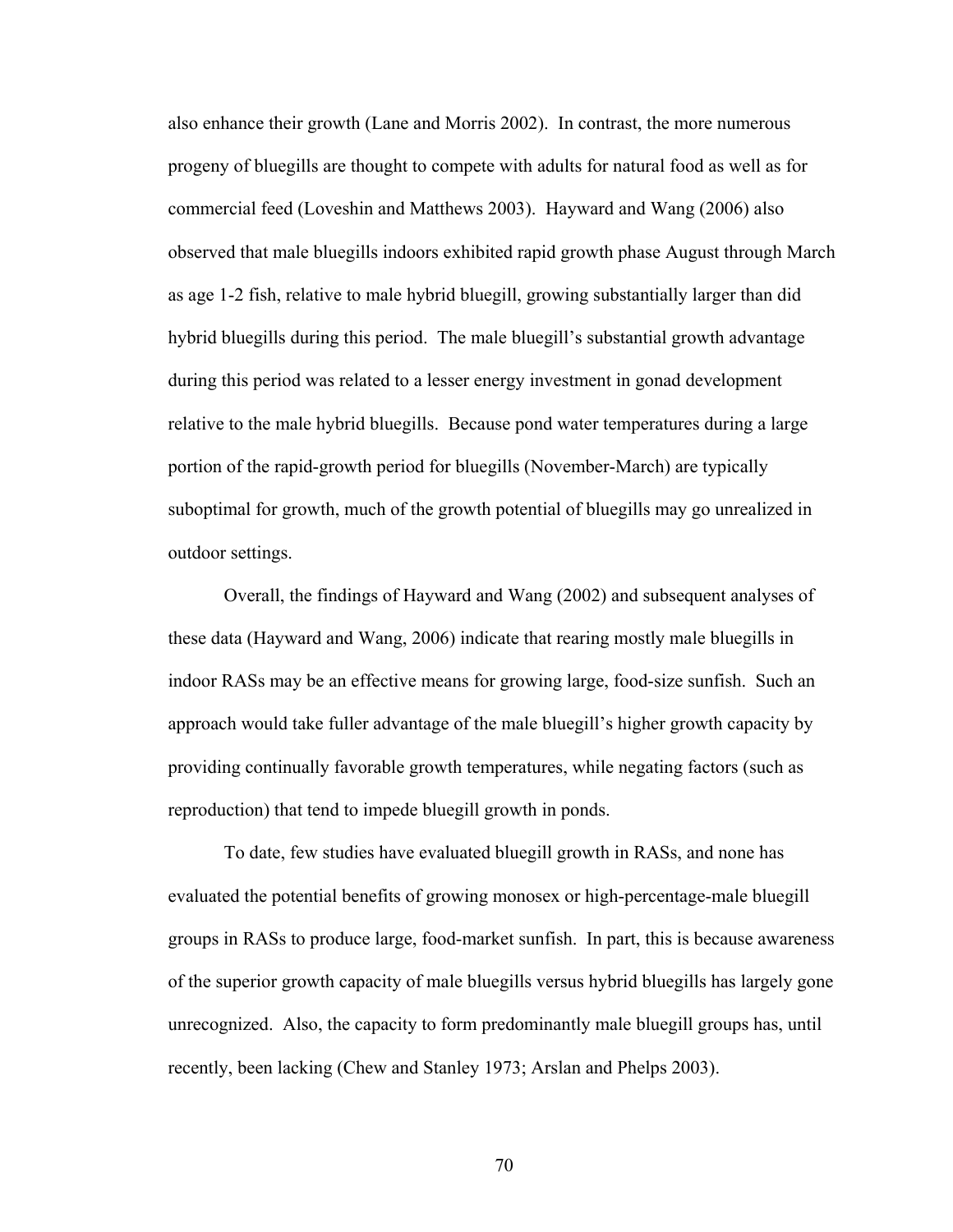Although rearing monosex or mostly-male bluegill groups in RASs would appear to hold promise for rearing food-size sunfish, the high social costs to growth within MM tanks could negate expected growth advantages. Wang et al. (2000) found that social interaction among grouped hybrid bluegill juveniles substantially reduced mean consumption, growth, and growth efficiency by up to 24, 34 and 15%, respectively, and also contributed to the development of substantial within-group size variation. Hayward and Wang (2002) found that costs of social interaction were even greater for bluegills than for hybrid bluegills, and that social interaction costs increased for both fishes in concert with inherent growth capacity that varied over the course of the experiment. These results suggest that faster-growing fish such as male bluegills, versus female bluegills, may be highly aggressive when reared in groups. The effects of strong social interaction may be manifested not only by slower average growth rates within groups with more male bluegills, but also by poor feeding efficiency (FE) and the development of substantial size variation (Wang et al. 2000).

Accordingly, this experiment aimed to determine the extent to which rearing bluegill groups having high percentages of males in indoor RASs results in (1) higher growth rates and the production of greater numbers of food-size sunfish, (2) reduced feeding efficiency (FE), and (3) increased fish size variation, relative to when bluegill groups with more balanced sex ratios are similarly reared.

#### METHODS

A total of 1,780 pellet-trained, juvenile bluegill, all known to have hatched within the same two-week period (Steven Muich, Hunnewell Hatchery, Missouri Department of Conservation, personal communication) were secured from the Missouri Department of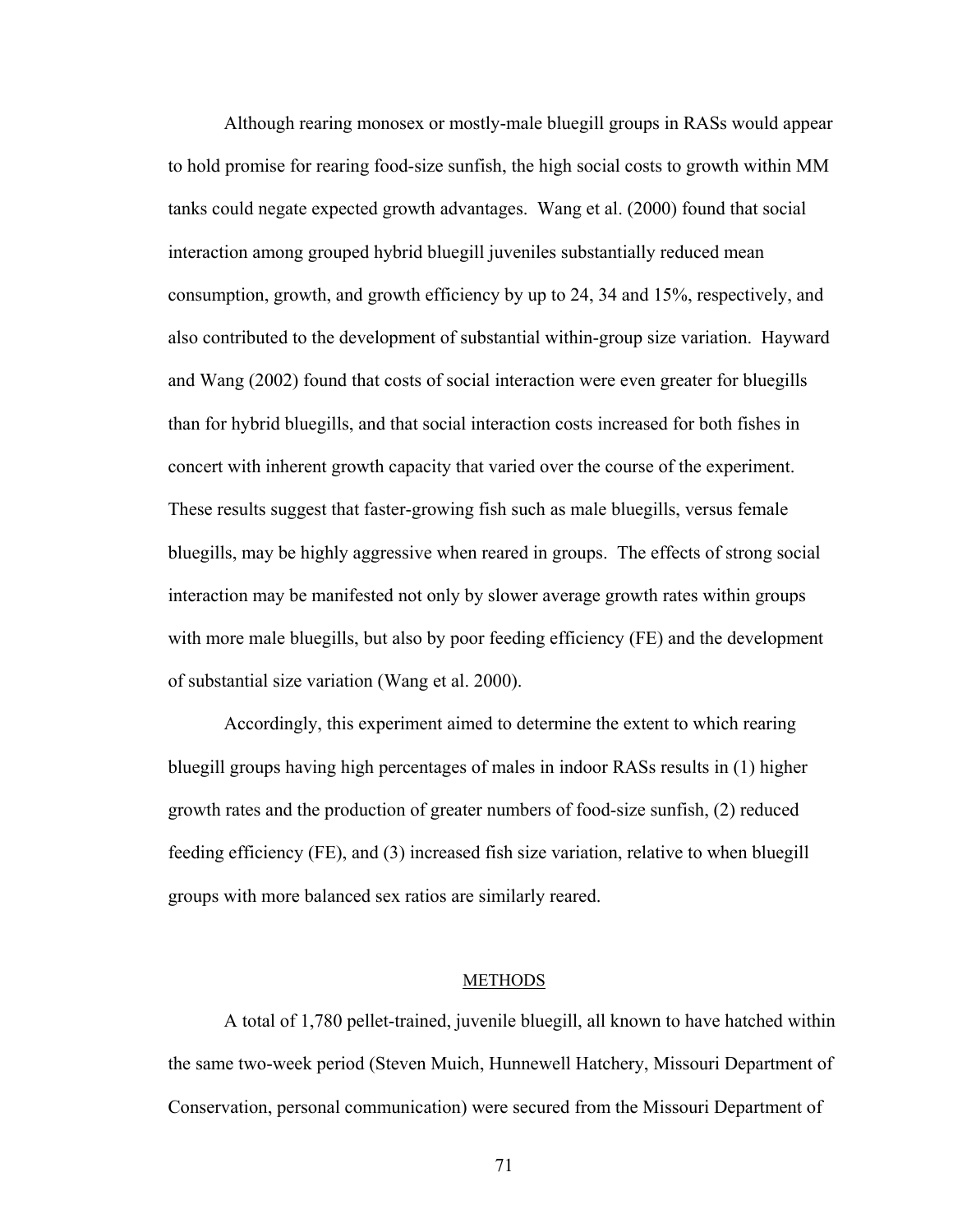Conservation's Hunnewell Hatchery and transported to the University of Missouri-Columbia on 26 September 2002 at ages 94-108 d post-hatch. Fish were acclimated to laboratory conditions in two 1100-L RASs (water temperature  $19 \pm 1^0C$ ; photoperiod 14L:10D) and fed to apparent satiation three times daily with Aquamax Grower Diet (PMI Nutrition International, LLC., Brentwood, Missouri). Thirty fish were sampled at random from each tank on a weekly basis to track mean weight and length development.

When the two fish groups reached mean lengths of approximately 85 mm, a size at which male and female bluegill can be size-separated according to Chapter 1 results, all fish were combined into a single, 1100-L RAS (hereafter, referred to as the "original tank"). Six hundred fish were selected at random from the original tank, with random halves of these 600 fish being allocated to two other 1100-L RASs (300 fish per tank). This was done to form mixed-sex (MS) bluegill groups that reflected the sex ratio of bluegills in the original tank. Of the remaining fish in the original tank, the upper 50% by length (fish >85 mm) were selected by size grading. Because this upper 50% group contained fewer than the required 600 fish (300 fish needed for each of the two tanks), an additional 95 fish from the upper-end of the lower 50% group (size range: 82-85 mm) were added to achieve 600 fish. Random halves of these 600 fish were then stocked into each of two additional 1100-L RASs, in an effort to form mostly-male (MM) bluegill groups. Overall, the upper 51% of the size range of bluegills remaining in the original tank after formation of the MS groups was selected to establish the two MM groups.

Bluegills were 200-215 d post-hatch at the start of the experiment (day 0, 10 January 2003). Fish were fed by automatic feeders at a rate of 1.5% of body weight daily through seven daily feedings, with a combination of high-protein (>45%) commercial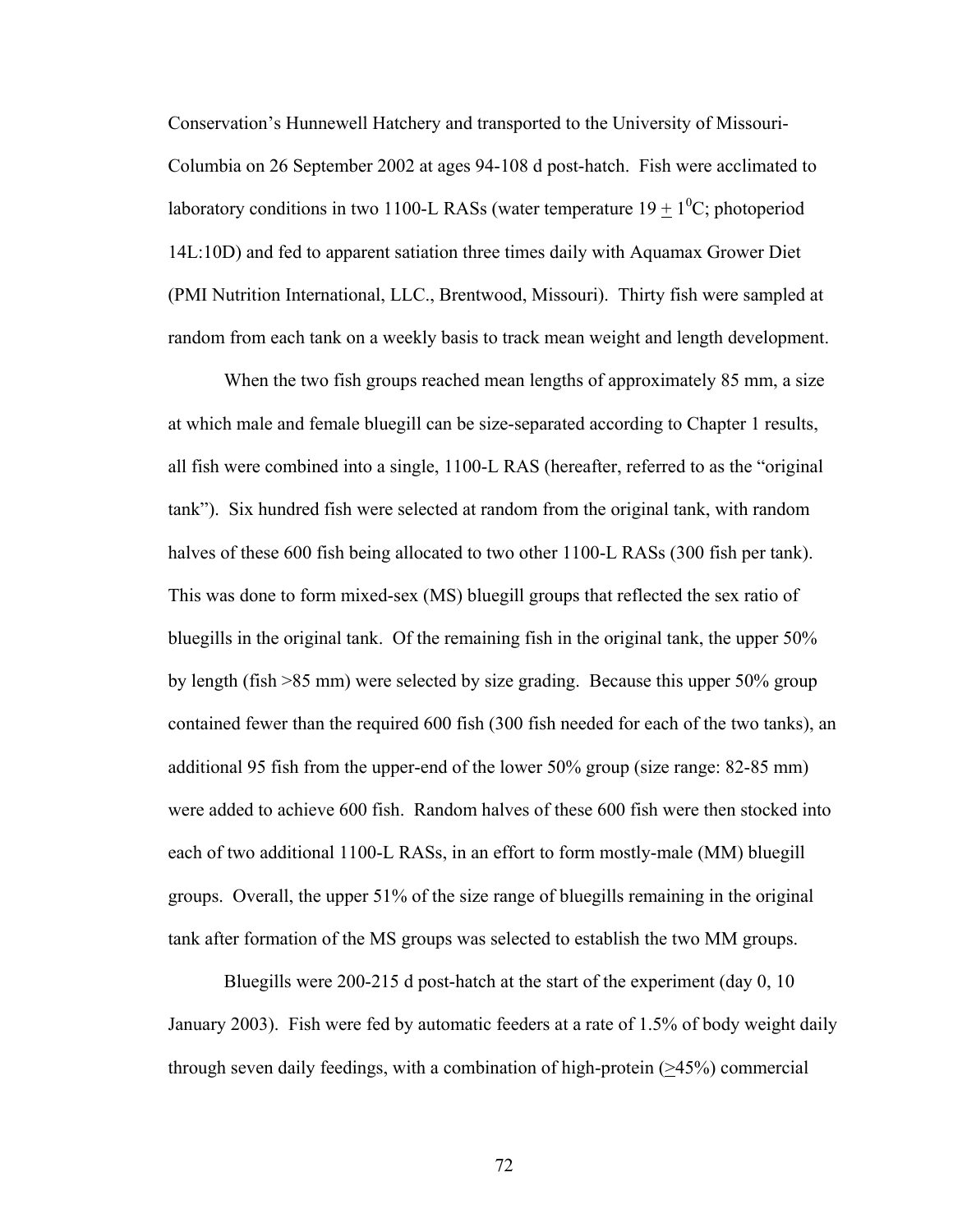feeds (Rangen® EXTR 400, Rangen Inc., Buhl, Idaho, and Silvercup® Steelhead 2.5, Nelson and Sons, Inc., Murray, Utah). On 30 March 2003 (day 80) the Rangen diet was replaced with Silvercup® Brood. Fish were given progressively larger feed pellets (multiple pellet sizes at any given time) to accommodate size increases and size disparity among fish within tanks. The feed amounts provided were adjusted over time following fish sampling to maintain a feeding rate of 1.5% body weight per day. From days 96 to the end of the experiment (day 234), feeding on weekends was stopped to increase appetites, reduce amounts of waste feed, and maintain high water quality.

A photoperiod of 14L:10D was maintained throughout the 234-d experiment, which ended on 29 August 2003. Open tops of the recirculation tanks were routinely covered with black plastic (~90%) to reduce stress on fish and to encourage feeding. Fish were reared at  $25 \pm 1$ °C throughout the experiment, which is within the reported temperature range for maximum growth of bluegill (Beitinger and Magnuson 1979). Dissolved oxygen levels remained at  $7.0 + 1.0$  ppm according to twice-daily monitoring. Ammonia, nitrite, and nitrate levels were monitored biweekly with a water quality test kit (Wardley, Master Water Test Laboratory, Secaucus, New Jersey) and remained below 0.025, 0.25, and 60.0 mg/L, respectively, throughout the experiment. Siphoning of feces and waste feed was done daily in each tank, and 150 L of water was replaced up to five times weekly to maintain high water quality. The RAS bio-filters were back-washed at least once weekly throughout the experiment.

Each month, and on the first and final days of experimentation, fish in each of the four tanks were sampled by gently mixing and then capturing them with dip nets for measuring (nearest 1.0 mm) and weighing (nearest 0.1 g). Mixing of fish was found to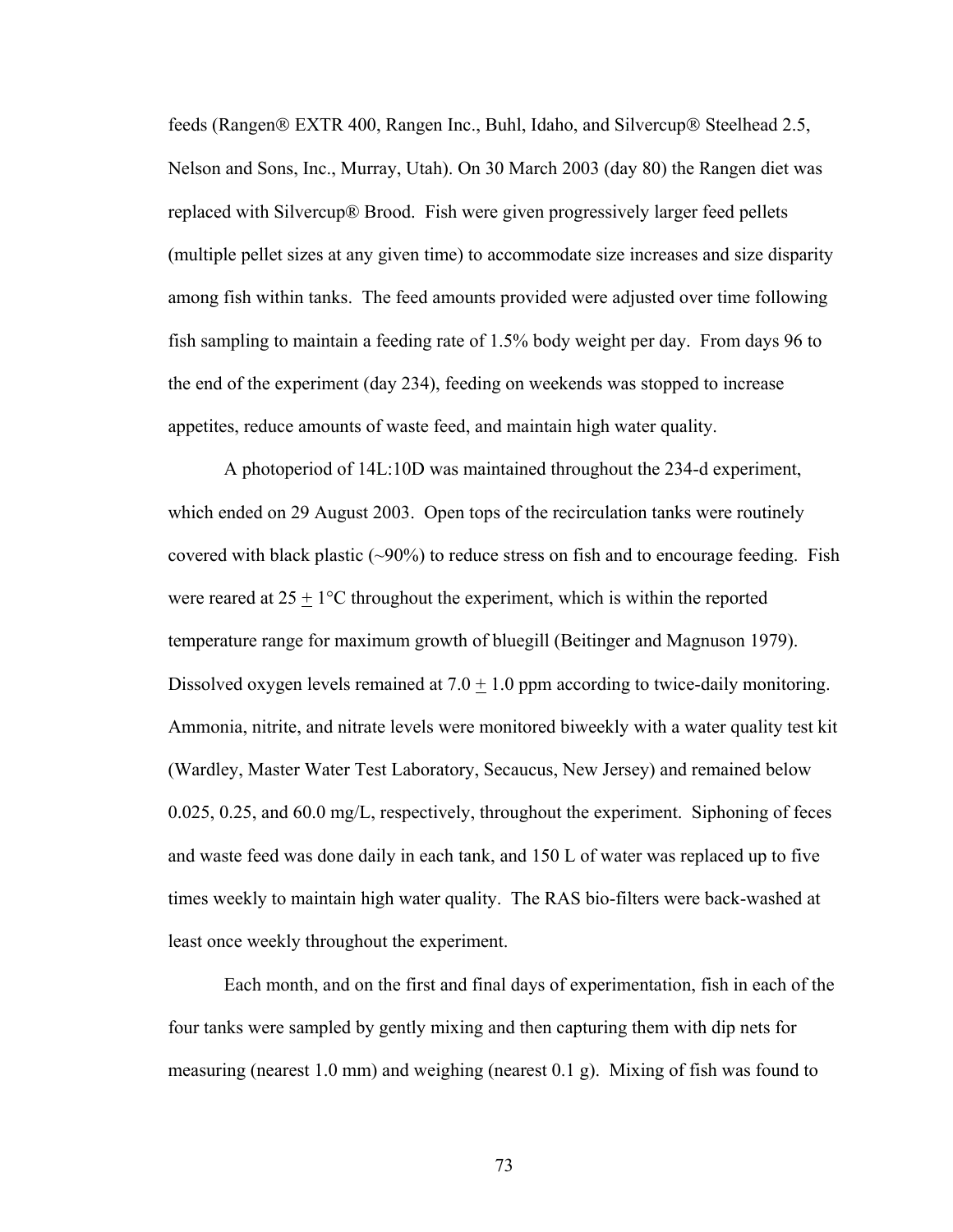be critical for achieving unbiased representations of fish sizes in tanks. Thirty fish were sampled per tank on days 0, 30, 60, and 90; sample size was then increased to 50 fish per tank on days 120 and 150; all fish in the tanks were measured and weighed on days 180 and 234. Dead fish were removed daily and the losses recorded for each tank. Tank water volumes were increased from about 600 to 750 L on day 45 to accommodate the increasing fish biomass.

Upon completion of the experiment, all fish were measured, weighed, and euthanized prior to sex determination by gonad inspection. For larger bluegills, sex could be determined by simply observing the gonads by eye. For smaller fish, or whenever observation by eye was deemed insufficient, the squash method using fast-green stain (Guerrero and Shelton, 1974) was used for sex determination. Spermatocytes or oocytes were then identified with a dissecting microscope. The final-day sex ratios of bluegills remaining in each of the two MS tanks and the two MM tanks were also determined.

All outcomes of statistical analyses were decided at *P*<0.05. MS tanks were considered as controls against which responses of fish in the MM tanks (treatments) were compared. Chi-square analysis was applied to determine whether directed size grading of bluegills in accordance with the predictive model from Chapter 1 would produce fish groups (in the two MM tanks) with higher percentages of male bluegills than when bluegills were randomly selected from the original tanks to form the two MS groups. Furthermore, Chi-square analysis was used to determine whether the resulting percentages of male bluegills in each of the MM tanks differed from percentages predicted by the model from Chapter 1.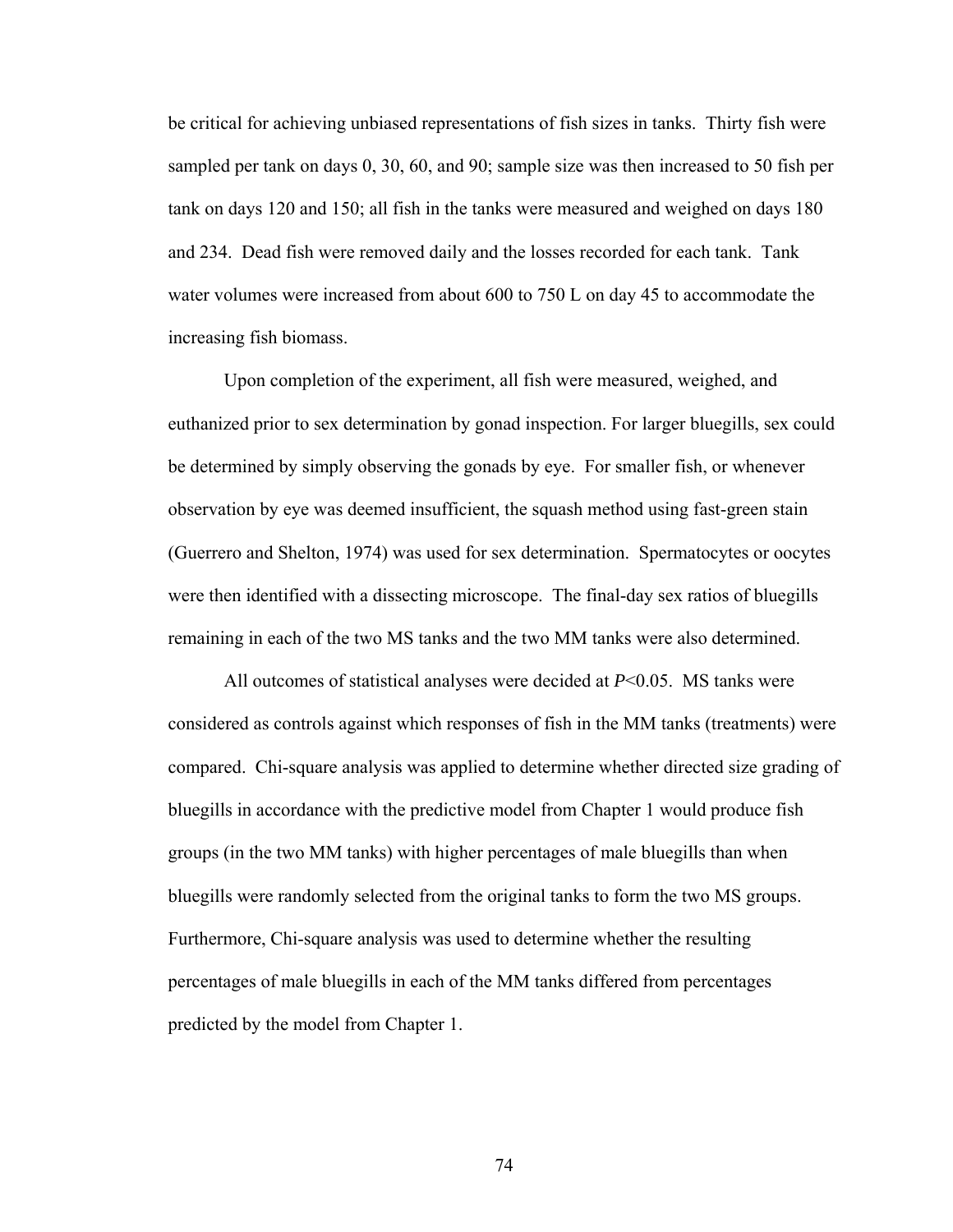Because the distributions of bluegill weights within the tanks were consistently non-normal (Shapiro-Wilk test, else Kolmogorov statistic when *N*>50), medians were used to represent the central tendencies of fish weights within the tanks on sampling dates. Absolute growth rates (AGRs, g/d) of bluegills in each of the four tanks were determined as the slopes of linear regressions of median fish weight versus sampling day; specific growth rates (SGRs) were similarly determined, but with *log*e of median fish weight serving as the response variable. Heterogeneity-of-slopes tests were applied to determine whether AGRs differed between the two control tanks (MS) and between the two treatment tanks (MM), and likewise for SGRs. Weight gain (g) by bluegills in each tank was calculated as the difference between median fish weight on the final and initial day of experimentation. Standard two-tailed *t*-tests were applied to determine whether the means of the median weight gains differed between the MS and MM groups; a similar approach was used to determine if the initial and final weights of bluegill differed between MS and MM groups. A paired *t*-test was used to assess whether the wholeexperiment weight gain by male bluegills exceeded that of female bluegills over all four tanks; pairing involved differences between male and female weight gain within each tank. A standard *t*-test was applied to decide whether differences in male versus female weight gain existed between the MS and MM groups. For assessments of male versus female weight gain, median final-day weights of male and female bluegills in each tank were determined separately. However, it was necessary to use median weight of all fish in a tank (males and females combined) as initial-day weights for both sexes because the sex of individual fish was unknown at the start.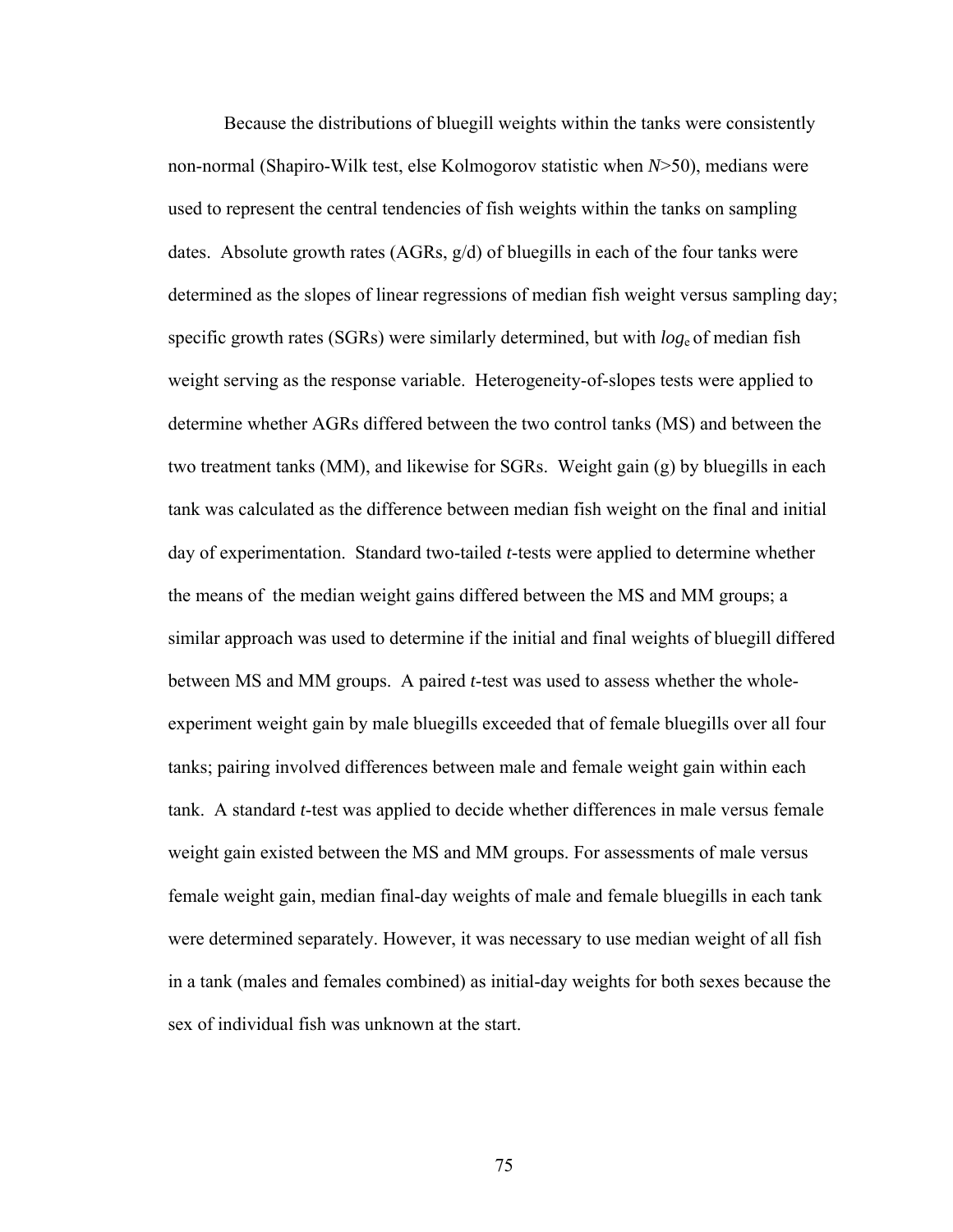Due to non-normal bluegill weight distributions, size variation of bluegills at the beginning  $(SV_i)$  and end  $(SV_f)$  of the experiment was calculated for each tank as the difference between the 95<sup>th</sup> and  $5<sup>th</sup>$  percentiles of fish weight, divided by the median weight of fish in the sample. Initial SVs were based on the random sub-samples of 30 fish, whereas final day SVs where based on all fish in a tank. Size variation development (SVD, %) over the experimental period was calculated for each tank as  $(SV_f - SV_i) / SV_i$ x 100%.

Overall feeding efficiency (FE) was calculated for each tank as the difference between final- and initial-day combined fish weight (tank production [g]), divided by the total feed provided (g) over the 234-d experiment period. The amount of feed provided to each tank throughout the experiment was calculated as the sum of the daily rations that were estimated at each 30-d interval**.** Feed conversion ratio (FCR) was also reported. Additionally, FE values for each tank were calculated over each of the successive sampling intervals throughout the 234-d experiment to elucidate any trends in FE over the experiment's course.

Relative weight (Wr) was calculated for sampled fish in each tank on days 0, 30 and on the final day of the experiment (all fish were measured and weighed on day 234) as  $W/W_s$ , where *W* is an individual fish's weight (g) and  $W_s$  is that fish's total-lengthdependent (mm) standard weight as determined from the fish-length-dependent, standardweight equation of Hillman (1982). Relative weights of sampled fish in each tank were regressed on their total lengths, and for male and female fish separately. These regressions were used to gain insights into the presence of social interaction costs within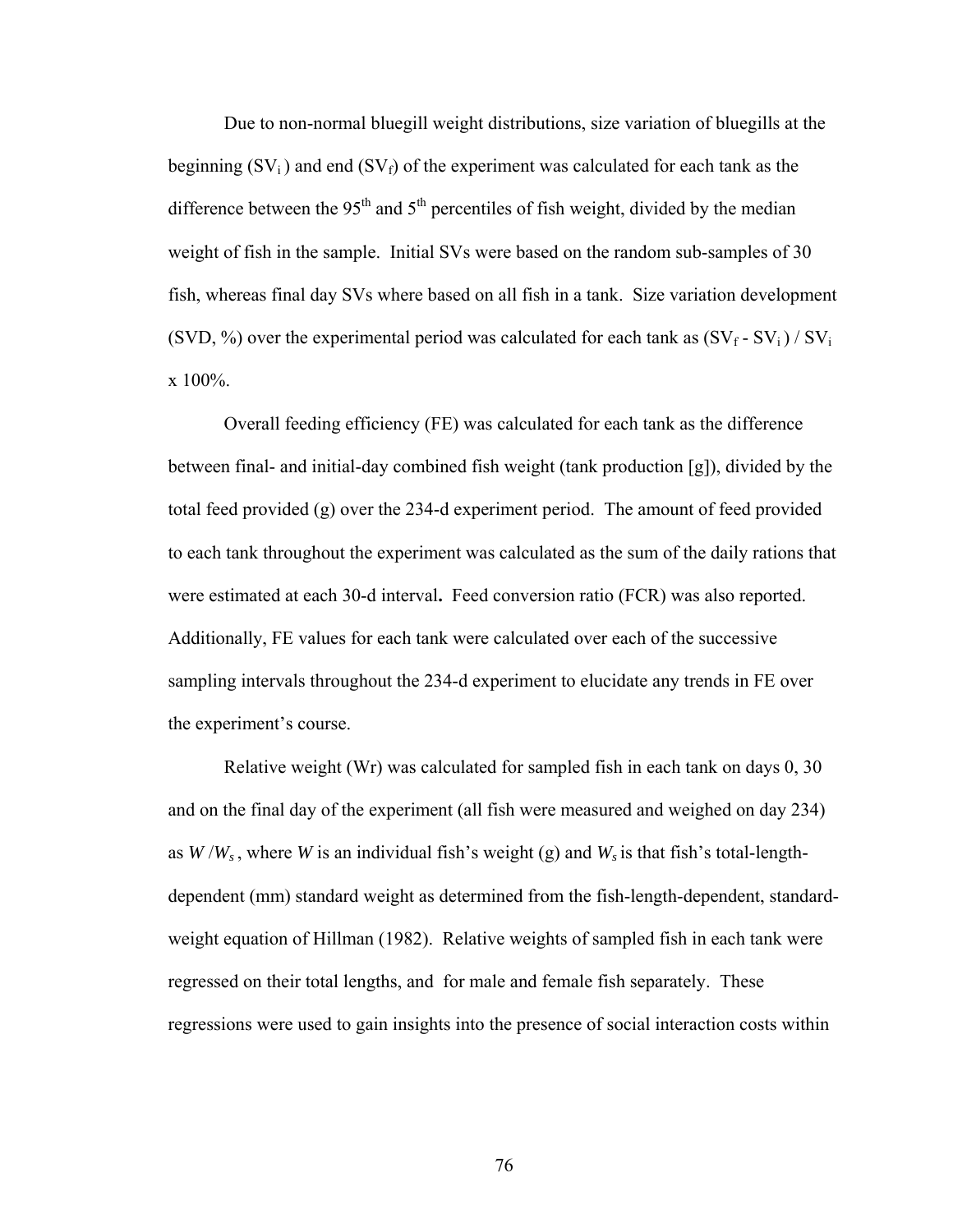tanks, and to assess differences that might exist between the MS and MM tanks and between male and female fish within tanks.

#### RESULTS

### **Sex Ratio**

Survival of bluegill over the 234-d experiment ranged from 92-95% across tanks. On the final day of the experiment, the percentages of male bluegill in the MS tanks were 57% (156*m*/119*f*) in tank 1 and 51% (153*m*/139*f*) in tank 3; percentages of male bluegill in the MM tanks were 70% (202*m*/87*f*) in tank 2 and 66% (189*m*/96*f*) in tank 4. Chisquare analysis indicated that size-selecting bluegill from the original tank of fish according to the male-percentage prediction model (MPP) from Chapter 1, produced groups in the MM tanks (tanks 2 and 4) with higher percentages of male fish than in the MS groups (tanks 1 and 3) which were formed by randomly selecting bluegills from the original tank of fish  $(P< 0.05)$ . Using input variables values of (1) upper % of fish length range selected  $= 51$ , (2) mean length of fish in the original tank before fish removal  $=$ 84.70 mm, (3) CV of the fish before removal = 17.77, and (4) estimated % males in the original tank before removal  $= 50$ , the MPP model predicted that the MM tanks would each contain 69% male bluegill. This predicted value was close to the observed percentages of male fish in each of the MM tanks (70% and 66%, respectively); chisquare analysis indicated that observed percentages of male bluegill were no different from the MPP model prediction (*P*<0.05). It is noted that an insufficient starting number of fish (in the original tank) precluded selection of higher, upper percentages of the total bluegill length range which, had this been possible, would likely have resulted in higher percentages of male bluegill (>70%) in the MM tanks.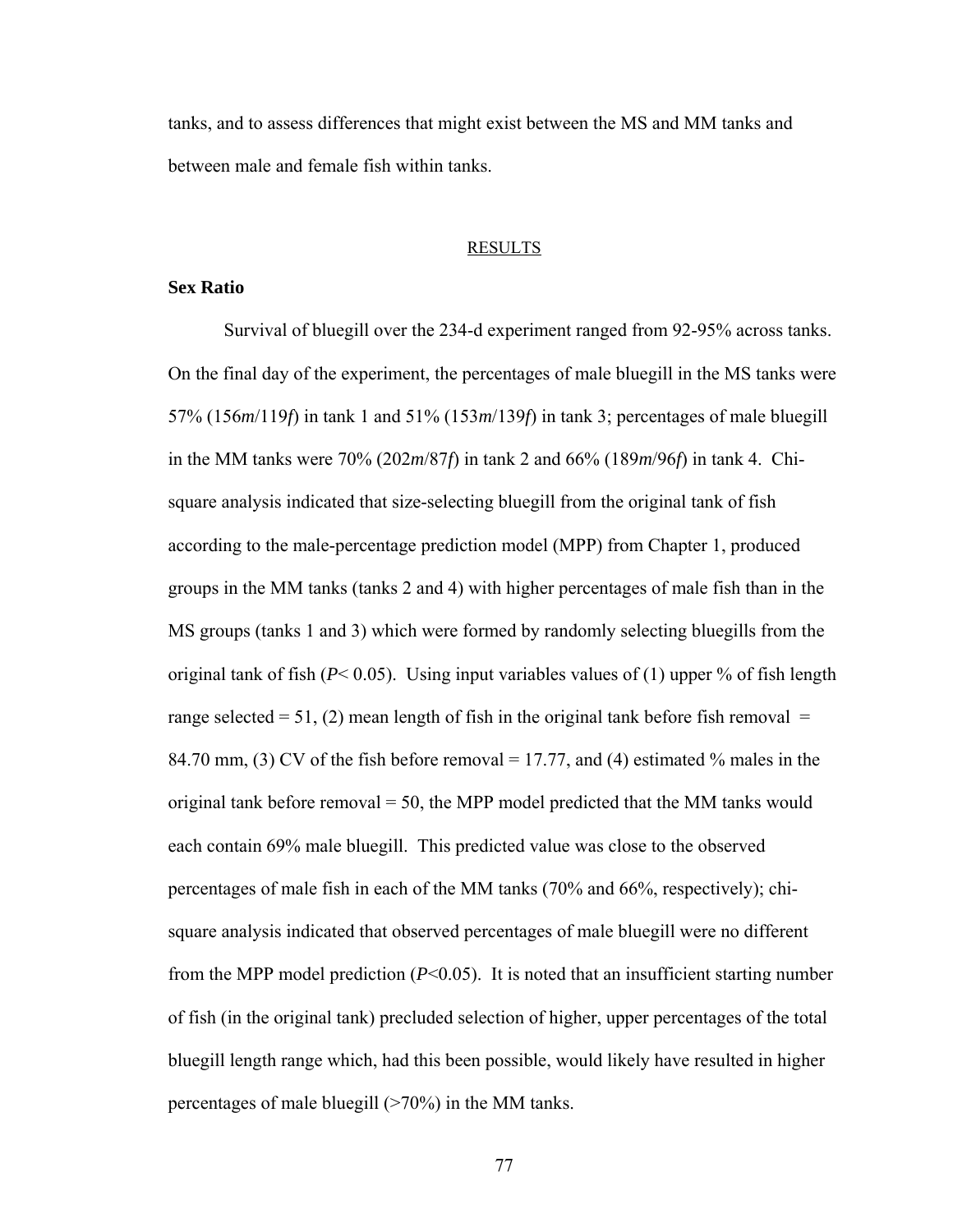#### **Growth Rates**

Sampling fish within the four tanks in a manner that accurately represented bluegill size structures proved to be challenging, likely because larger bluegills could better avoid capture, and also because the spatial distributions of the larger and smaller fish in the tanks were nonrandom. The bluegill median weight estimates on day 150 (*N*=50 fish sampled per tank) were substantially higher than for day 180 for all tanks, and greater than or equal to the median weights in all tanks on day 234 (final day of the experiment) (Appendix Table 1). The day 180 and 234 medians represented true medians in that all fish in each of the four tanks were measured and weighed at both times. The bluegill median weights estimated on day 150 were also markedly higher than those for day 120 (Appendix Table 1). A similar occurrence involving aberrantly high median weight values was evident for the day 90 median weight values, but this occurred in tanks 1 and 2 only (Appendix Table 1). Consequently, median weight values for day 150 were omitted for all four tanks, and those for day 90 were omitted for tanks 1 and 2 only.

Absolute growth rates (AGR, g/d) of bluegills based on regression slopes did not differ between the two MS groups or the between two MM groups (heterogeneity-ofslopes tests; *N*=13 and 13**;** *P>*0.05). Consequently, data from the two MS tanks were pooled, and likewise for the two MM tanks. Heterogeneity-of-slopes testing based on the pooled data within the MM and MS groups indicated that AGR was significantly greater for the MM group (0.16 g/d) than for the MS group (0.12 g/d) (*N*= 26; *P*<0.05) (Table 3.1). Mean weight gain over the full experiment was 9.8 g (31%) higher in the MM versus the MS group (*t*-test, *N*=2; *P*<0.05) (Table 1). However, specific growth rate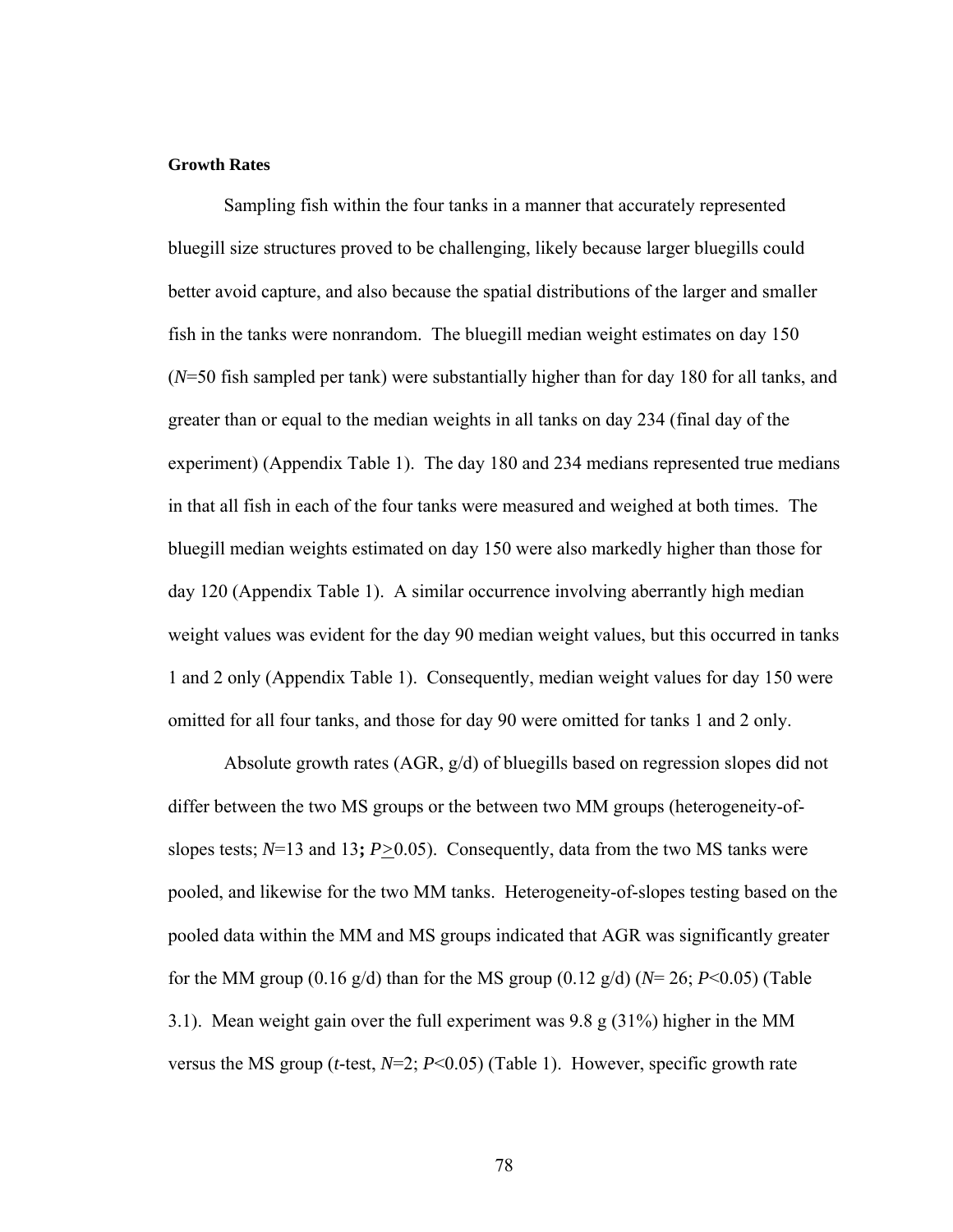(SGR), also determined from pooling of data within the MM and MS groups, was not different between the MS and MM groups (heterogeneity-of-slopes test; *N*=26**;** *P*>0.05).

Across the four tanks, male bluegills gained significantly more weight than did female bluegills over the 234-d experiment (paired *t*-test; *N*=4; *P*<0.05); on average males gained 48.6 g ( $SE = 2.9$ ) more than females. There was no indication that male weight gain relative to female weight gain either increased or decreased in the MS tanks versus the MM tanks. On average, males gained 51.9 g ( $SE = 5.2$ ) more than females in the MM tank, and  $45.4 \text{ g}$  (SE = 1.7) more in the MS tanks, but these means were not found to be significantly different (*t*-test; *N*=2; *P*>0.05).

On the final day of experimentation, the mean weights of bluegills at the  $25<sup>th</sup>$ ,  $50<sup>th</sup>$ ,  $75<sup>th</sup>$ , and  $100<sup>th</sup>$  percentiles were significantly higher in the MM tanks than in the MS tanks (ANOVA, blocking on quartile; *P*<0.05) (Table 3.2). Means of median weights of upper-quartile (Q4) bluegills were 112.8 g (50 % of food-market weight) and 124.3 g (55% of food market weight) in the MS and MM groups, respectively. Comparable values for upper  $10^{th}$  percentile fish were 141.8 g (62%) and 147.2 g (65%) for MS and MM groups, respectively, following 7.8 months of rearing. Absolute growth rates of bluegills in the upper weight quartiles at the end of experimentation (means of medians) averaged 0.44 and 0.46 g/d in the MS and MM tanks, respectively; comparable values for upper  $10^{th}$  percentile fish were 0.56 and 0.55 g/d for bluegills in MS and MM tanks respectively.

At the end of the experiment, bluegills in the lowest weight quartile  $(Q1)$  were predominantly female (67% female fish on average) in both the MS and MM tanks (Table 3). The percentages of male bluegills increased through weight quartiles 2 and 3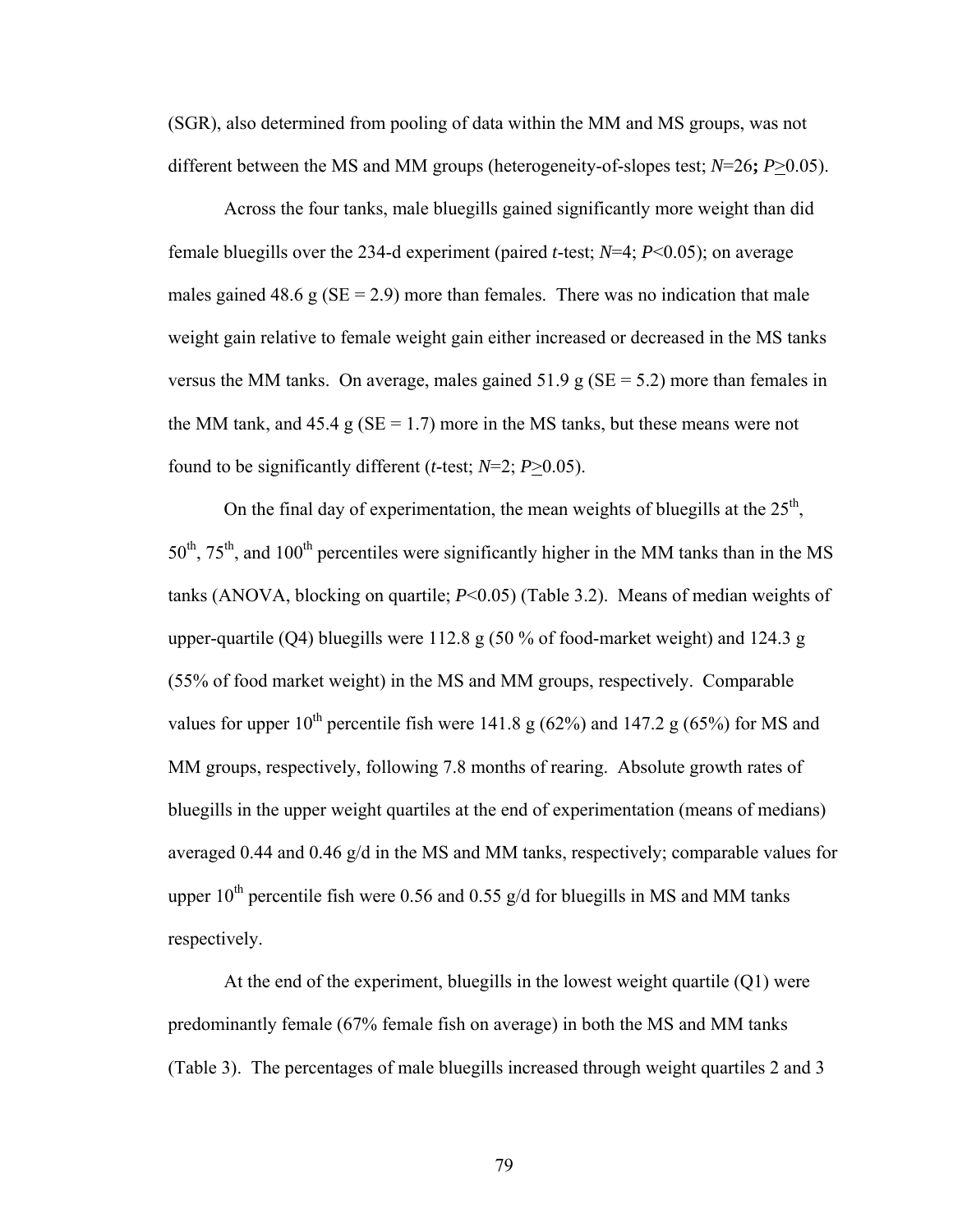in both the MM and MS tanks, the increase being greater in the former (86% males occurred in quartile 3 in the MM tanks versus only 55% males in the MS tanks). The final percentages of male bluegills in the upper weight quartile were more similar, reaching averages of 98% and 94% in the MM and MS tanks, respectively. Stockpiling of male bluegills was evident in both the MS and MM tanks in the upper  $3<sup>rd</sup>$  and lower  $4<sup>th</sup>$ weight quartiles (Figure 3.1). This stockpiling of males was substantially more pronounced in the MM tanks where total numbers of males were greater. Despite the greater numbers of faster-growing male bluegills in the MM tanks, and indications that more of these fish were moving up in size, no more bluegill came close to food market weight in the MM tanks than in the MS tanks (Figure 3.1).

### **Size Variation**

 Size variation development (SVD, %) over the course of the experiment averaged 15.37% for the two MS tanks and 18.11% for the two MM tanks (Table 4). There was no statistical evidence that SVD was greater in the MM tanks than in the MS tanks (*t*-test,  $N=2$ ,  $P>0.05$ ), even though the presence of more male bluegills in the MM tanks was predicted to promote more intense social interaction and, in turn, greater size variation among fish within these tanks.

#### **Feeding Efficiency**

Mean values of FE over the full 234-d experiment were low, averaging 0.398 (FCR= 2.529) and 0.345 (FCR=2.906) across the two MS tanks and two MM tanks, respectively (Table 3.5). No difference in mean FE was detected between the MS and MM groups (*t*-test;  $N = 2$ ,  $P \ge 0.05$ ). Trends in FE over the successive experiment sub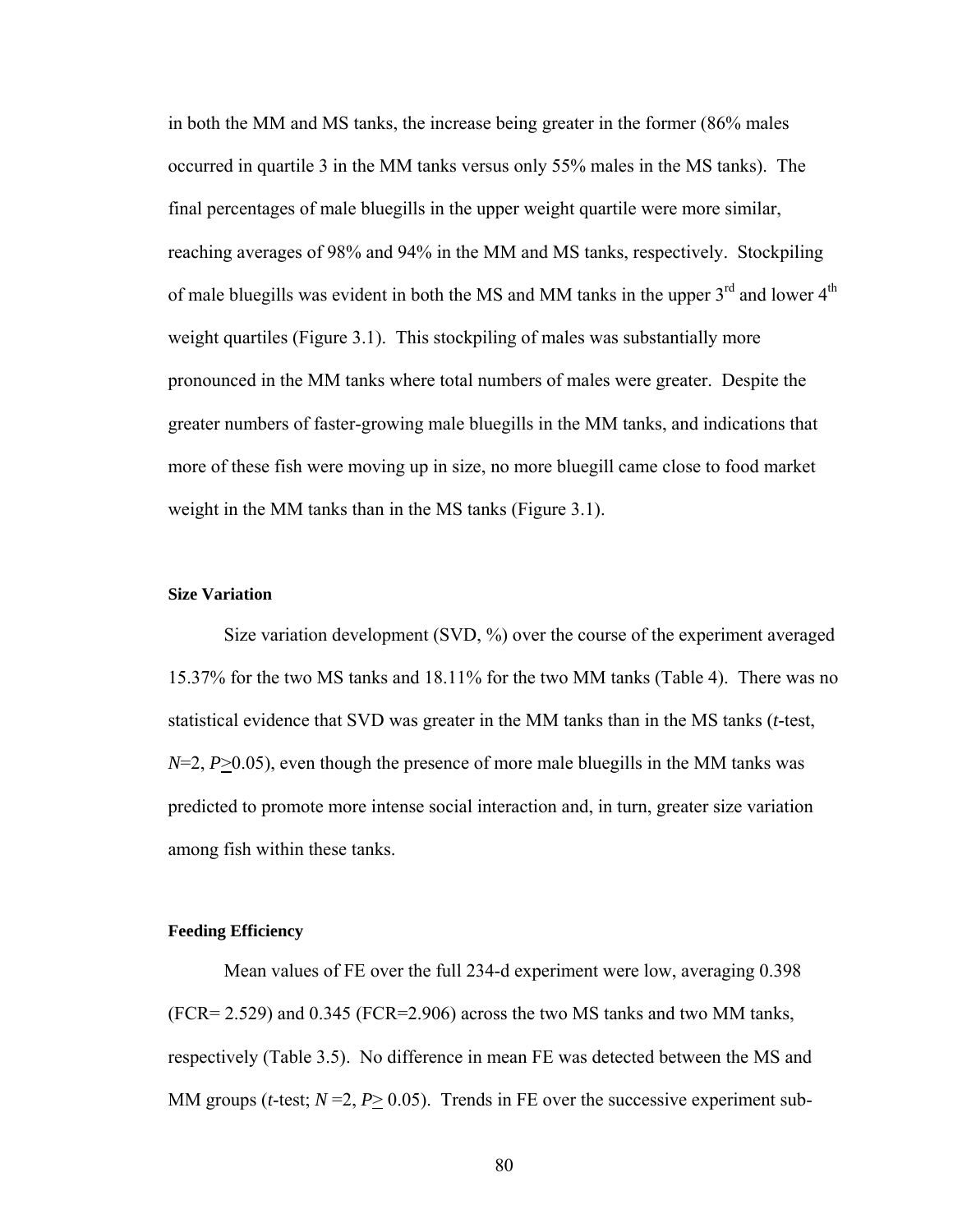periods showed similar declines in all tanks (Figure 3.2). Values of FE were quite high during the first 30 d of the experiment, averaging 1.36, but declined to only 0.33 by the end of the study. FE declined rapidly during the first half of the experiment, with the rate of decline diminishing in all tanks thereafter.

# **Relationships between Wr and Fish Length**

Significant positive relationships (*P*<0.05) were observed between fish Wr values and their lengths in each of the four tanks on the final day of the experiment. Significant regression relationships were also revealed for male and female bluegills separately within each tank (Figure 3.3). In all tanks, bluegills of the greatest lengths (predominantly males) were also in excellent condition (Wr>100), whereas fish of progressively lesser lengths were in progressively lower condition. In all tanks, the regression slopes for males were significantly higher than for females (Table 3.6), evidence that male bluegills were in higher condition than females at the upper lengths. Analysis of Covariance indicated that the relationships between Wr and fish length for all fish, males only, and for females only, did not differ between tanks 1 and 3 (MS groups), and likewise between tanks 2 and 4 (MM groups) (Table 3.6). Consequently, these regression-related data were pooled across the tanks within the MM, and likewise within the MS group. Using the pooled data, regression slopes of Wr versus fish length were higher for the MM group than for the MS group, whether the regressions were based on the sexes combined or separately by sex (Table 6).

The presence of similar relationships (sexes combined only) between fish Wr values and their lengths was also tested using data collected early in the experiment (days 0 and 30) to determine when such relationships became established. No such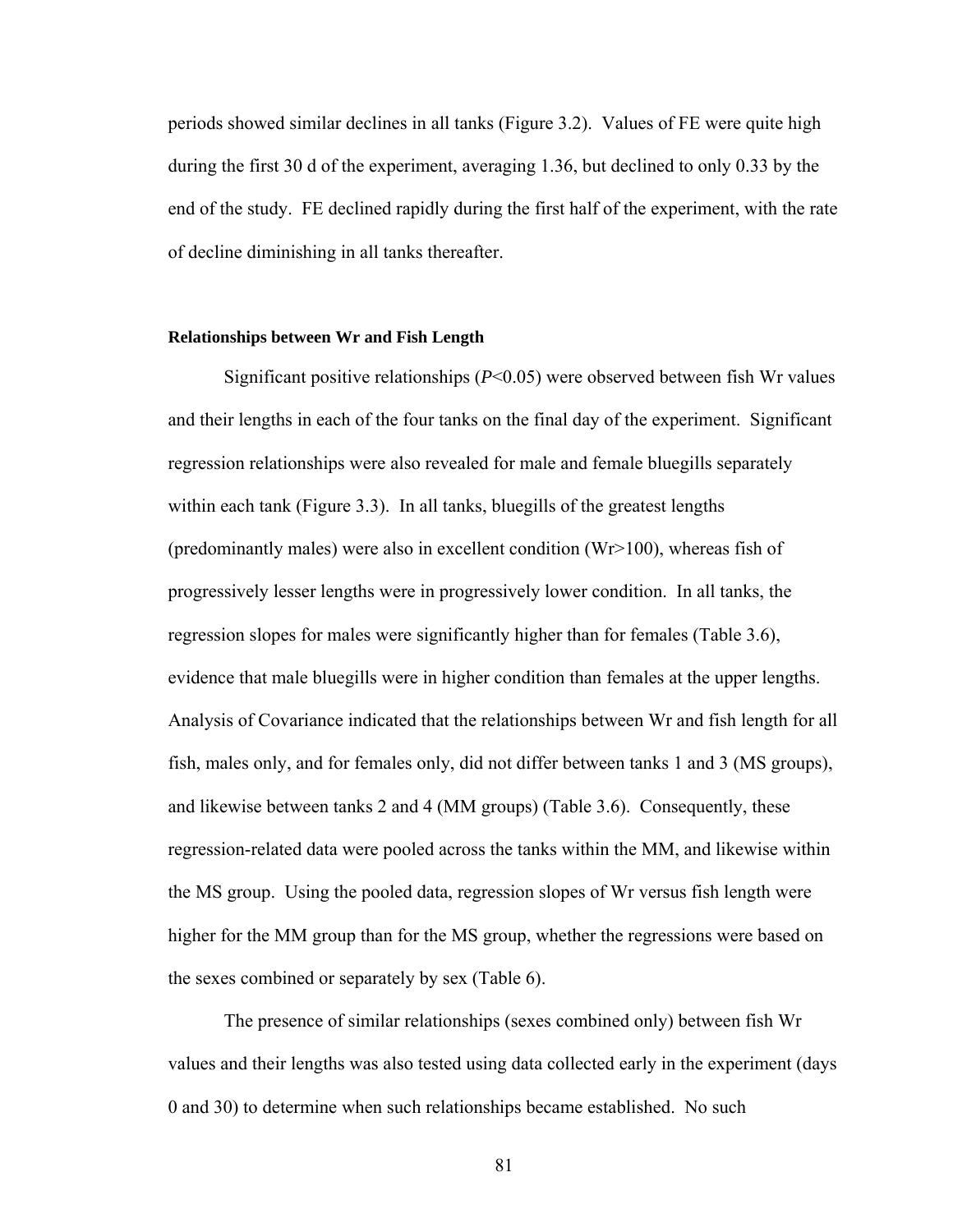relationships were observed in three of the four tanks on day 1, although a marginally significant  $(P=0.07)$  relationship was observed in one tank. However, by day 30, significant, positive relationships were present in all the tanks.

#### DISCUSSION

# **Basis for Study**

Recent findings suggest that it may be advantageous to rear groups of predominantly male bluegills in indoor systems (RASs) when seeking to grow large, food-size sunfish (Hayward and Wang 2002; Hayward and Wang, 2006). Bluegills may perform better in indoor RASs than in ponds, in part because the negative influences of reproduction, which can include trophic competition between adults and offspring, are negated in the former type of culture system (Kurzawski and Heidinger 1982; Flickinger et al. 1999). Also, favorable rearing temperatures will be continually present in indoor RASs (but not in ponds) over the period when age 1-2 bluegills, particularly males, possess very rapid growth capacity (Hayward and Wang 2002). Rearing predominantly male bluegills should take fuller advantage of this gender's substantially more rapid growth capacity versus female counterparts. However, the male bluegill's high growth capacity may be accompanied by highly aggressive behavior (Hayward and Wang 2002), which has been shown to markedly reduce food consumption, feeding efficiency and, ultimately, growth rates of grouped lepomid sunfish (Wang et al. 2000). Because no studies have evaluated bluegill growth performance in commercial-scale RASs, particularly when mostly-male bluegill groups are reared, it is not known how the potential advantages and disadvantages of rearing monosex or mostly-male bluegill groups in RASs will balance out.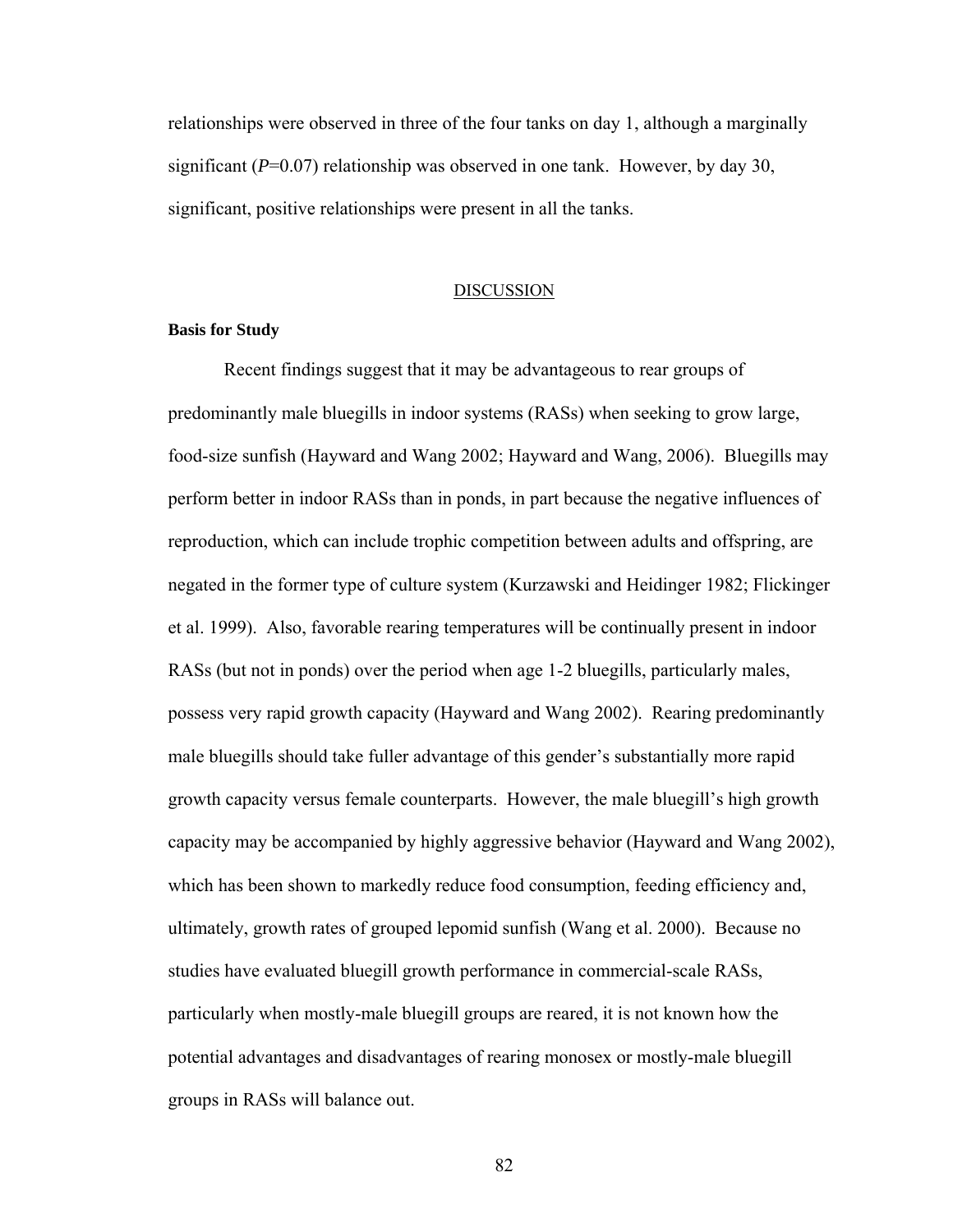#### **Performance of MPP Model**

Final-day percentages of male bluegills in the two MM tanks (66% and 70%) versus those in the two MS tanks (51% and 57%) provided further evidence that the MPP model (Chapter 1) may be a practical and effective tool for establishing mostly-male bluegill groups through size grading. Results indicated that the MPP model accurately predicted percentages of male bluegills that occurred in groups formed through size grading (groups containing 69% male bluegills were predicted for each MM tank). Forming MM groups with higher percentages of male bluegills than were achieved would have been desirable for the purposes of the present experiment, but was not possible due to the limited number of total fish  $(\sim 1800)$  that were available. Hence, a potential shortcoming of the MPP model approach may be that forming groups with very high percentages of male bluegills (e.g., >90%) will require starting with numbers of fish much greater than those in the groups that will be ultimately formed.

#### **Growth Responses**

Male bluegills grew faster than females across the four tanks, gaining 48.6 g more body weight, on average, during the experiment. Accordingly, fish in the MM tanks, which contained an average of 26% more male bluegills than did the MS tanks, showed significantly higher median growth rates (as  $AGR$ ,  $g/d$ ) and greater total weight gains over the 234-d experiment, versus fish in the MS groups with more balanced bluegill sex ratios. However, overall growth rate differences between fish in the MS and MM groups were relatively slight (AGRs of 0.12 versus 0.16 g/d) and were found not to be significantly different when growth rates were represented as SGR. SGR is an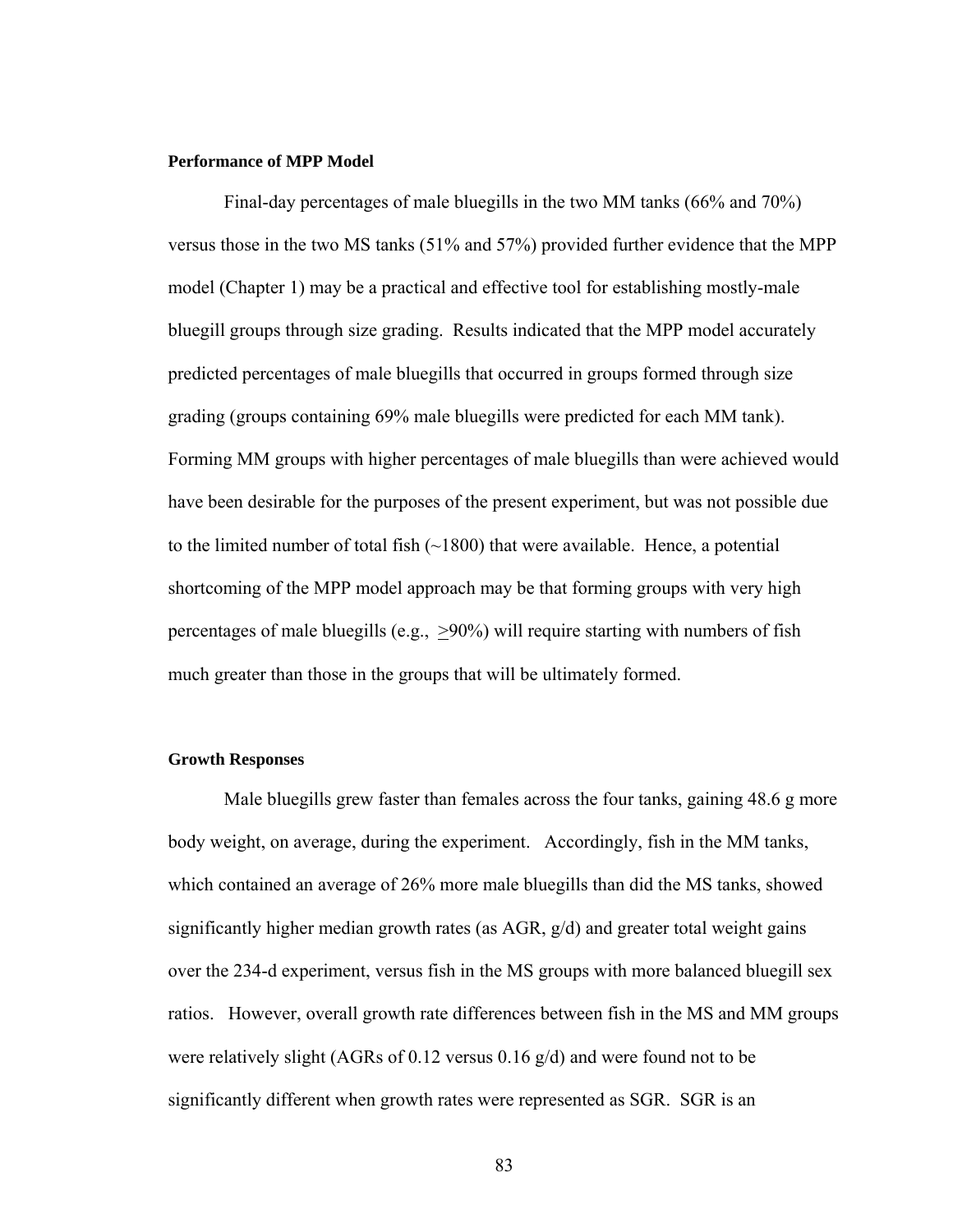appropriate growth rate metric for this comparison, given that the starting median weights of fish in the MS and MM groups differed.

Means of median final weights of bluegills in the MM tanks were consistently higher across the four weight quartiles versus those in the MM tanks. However, differences between median fish weights in the upper weight quartiles of the MS and MM groups were modest (112.8 g versus 124.3 g), and even more so in the upper  $10^{th}$ percentiles of weight for the two (141.8g versus 147.2 g). Substantially higher weights of upper quartile bluegills were expected in the MM group versus the MS group, given that the later contained higher percentages of faster-growing male fish.

 The final-day weight distributions of male and female bluegills showed evidence of stockpiling of male fish in the upper  $3<sup>rd</sup>$  and lower  $4<sup>th</sup>$  quartiles of weight, particularly in the MM tanks; stockpiling of male bluegills was also evident in the MS tanks but was less pronounced than in the MM tanks. The significant positive relationships between bluegill's size (length) and body condition (Wr) that developed in all tanks indicated that strong social hierarchies were present and caused progressively smaller fish to consume less food. Previous work has shown that the reduced food consumption and elevated metabolic costs associated with social subordination stress cause the more subordinated fish to be smaller than more dominant fish in groups (Koebele 1985l; Jobling 1994; Wang et al. 2000).

Further indicating the presence of strong social hierarchies, and their roles in influencing bluegill growth rates, was the observation that larger fish in tanks (predominantly male bluegills ) exhibited AGRs that were similar to those of individually-held (no social effects) male bluegill in the study of Hayward and Wang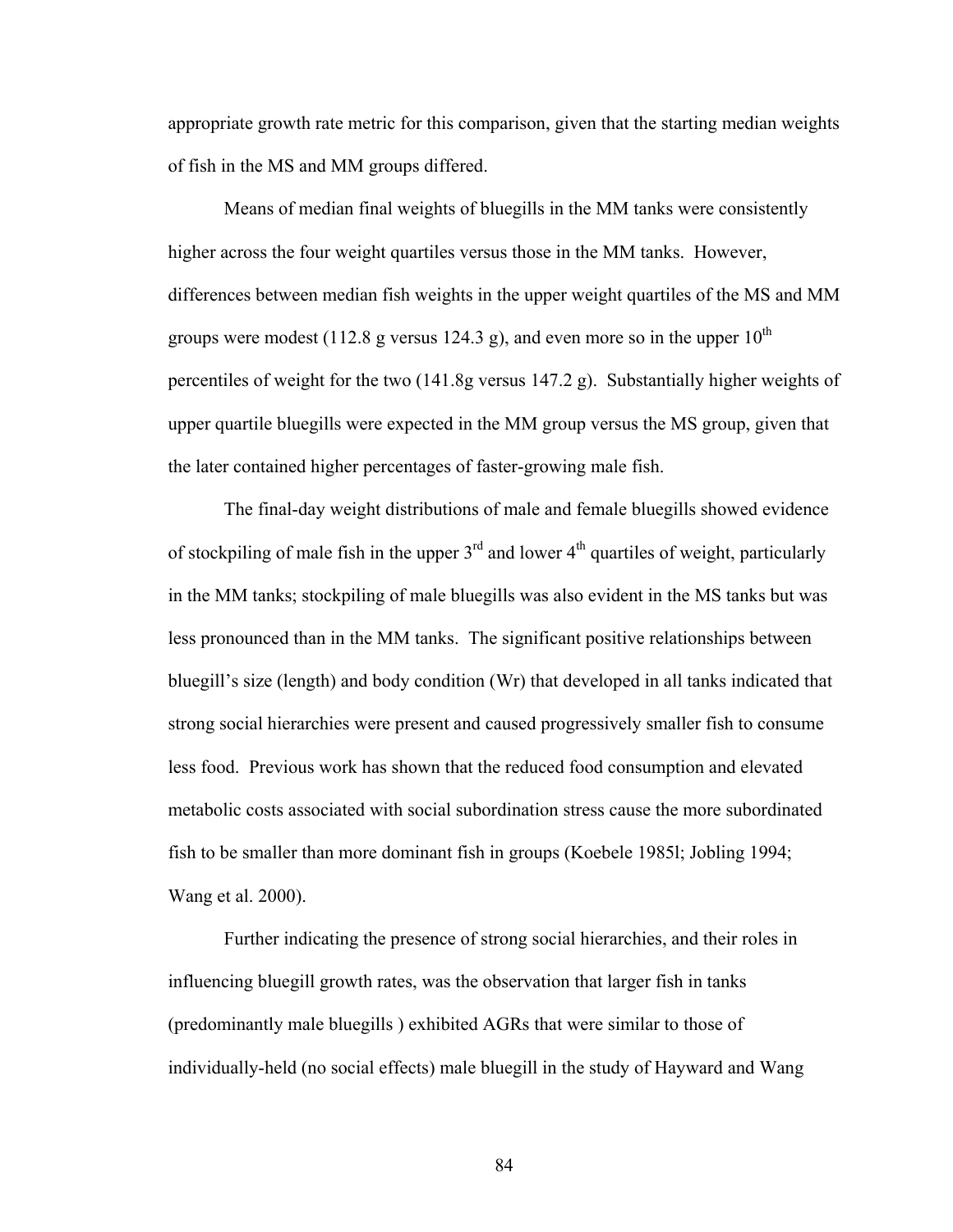(2006). Male bluegills experiencing no social inhibition in the aforementioned study grew at rates in the range of 0.41-0.58 g/d, whereas upper quartile and upper  $10^{th}$ percentile bluegills (>94% were male fish) grew at average rates of 0.45 and 0.56 g/d, respectively, across all tanks in the present study. This comparison suggests that the largest bluegills in both the MM and MS groups were growing at near-maximum capacity without social inhibition, and the Wr versus length relationships (Figure 3.3) show that fish of progressively lesser weights were likely experiencing increasing levels of social inhibition.

# **Dealing with Social Interaction**

Finding evidence that social forces played important roles in impeding growth rates of bluegills in the present study indicates that strategies to reduce the effects of these forces will be required to take advantage of any benefits associated with rearing mostly-male groups in indoor RASs. Approaches for reducing agonistic social interaction among fishes and its substantial negative effects on growth performance include forced swimming (Christiansen et al. 1991; 1992), duoculture, the rearing of two species together (Nortvedt and Holm 1991), use of high rearing densities (Fleming and Johansen 1984), grading to promote size uniformity, and "topping off" (also referred to as "cull harvesting") (Avault 1996). Some of these approaches may be impractical for reducing social effects among bluegills. For example, high rearing densities have been shown to have a negative influence on growth rates of male bluegill (Hayward and Wang, 2006). Continuous swimming has been applied mainly to salmonid fishes, but would appear unnatural for bluegills which are generally more sedentary.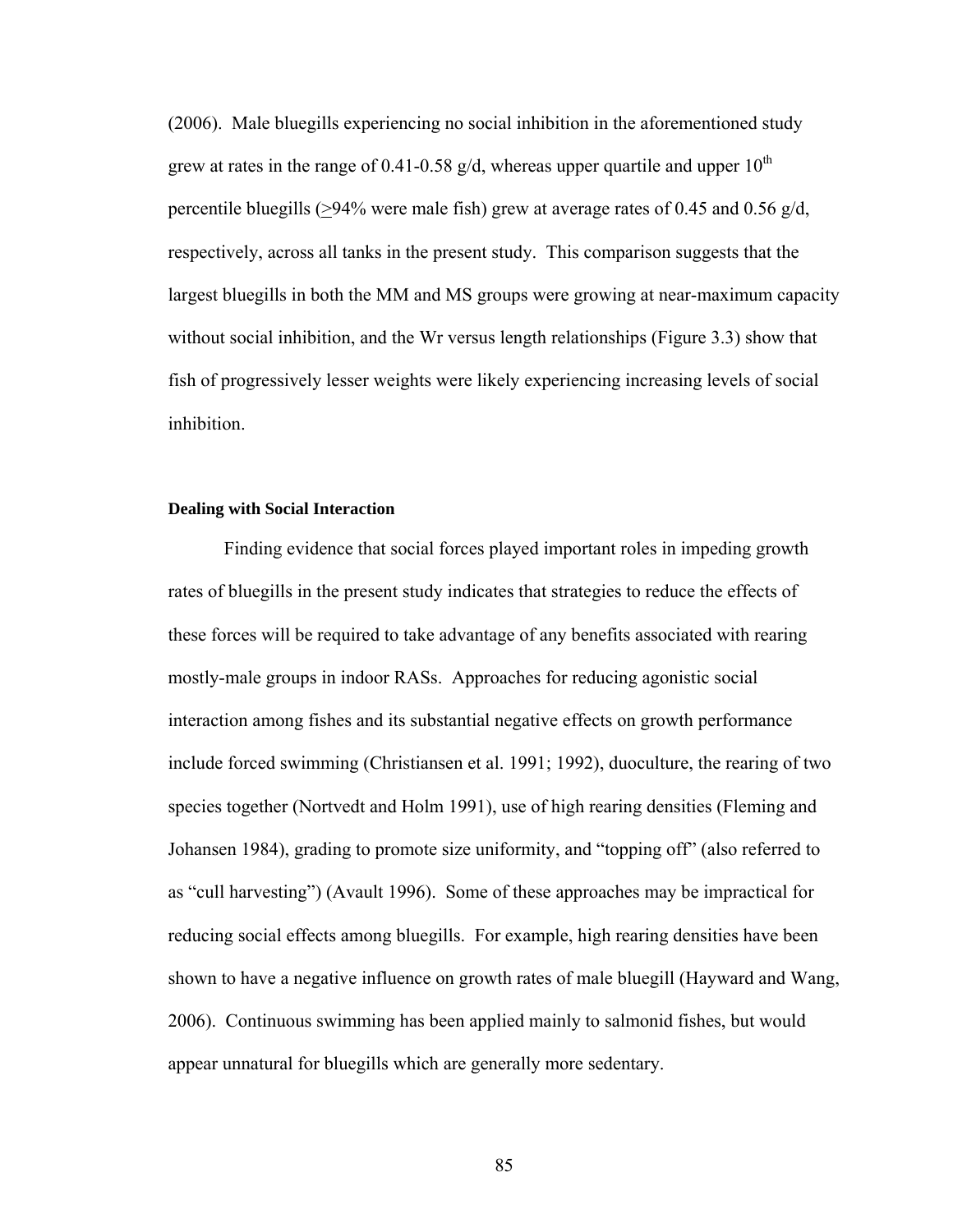The stockpiling of male bluegills that was most evident in the upper  $3<sup>rd</sup>$  and lower  $4<sup>th</sup>$  weight quartiles in the MM tanks (Figure 1) was likely caused by growth-impeding social influences exerted by the largest, predominantly male bluegills in the upper  $4<sup>th</sup>$ quartiles. These larger bluegills apparently enjoyed growing conditions that were unimpeded by social forces, given that they grew at rates equivalent to individually-held bluegills in an earlier study. As such, these fish likely reached the maximum growth that could be achieved by the fish grown in the tanks over the 234-d study period. It is further believed that removal of the largest fish in the upper  $4<sup>th</sup>$  quartile from the rearing tanks would have resulted in the rapid growth of the next largest male bluegill, due to their being released from the growth-impeding influences of the larger fish. In turn, it is expected that fish of progressively smaller sizes would have also moved up in weight and size, accordingly. Importantly, it is thought that under such conditions, bluegills in the upper  $3<sup>rd</sup>$  and lower  $4<sup>th</sup>$  quartiles may increase in weight (and length) at super-normal rates upon removal of the larger fish through a compensatory growth response (Hayward et al. 1997). Rapid, compensatory growth of these fish is expected because these individuals have been restricted in their food consumption by the larger, more dominant fish, as indicated by their lower Wr values. When the food supply is restored following a period of its being available in "socially" restricted amounts, the under-fed fish will become hyperphagic and grow rapidly to weights (and ultimately lengths) close to those that they would otherwise have achieved had the feed restriction not been present. Often, this growth is achieved with above average efficiency (Jobling 1994; Skalski et al. 2005). The extent to which the progressively smaller fish would also increase rapidly in length and weight is unknown and warrants investigation as well.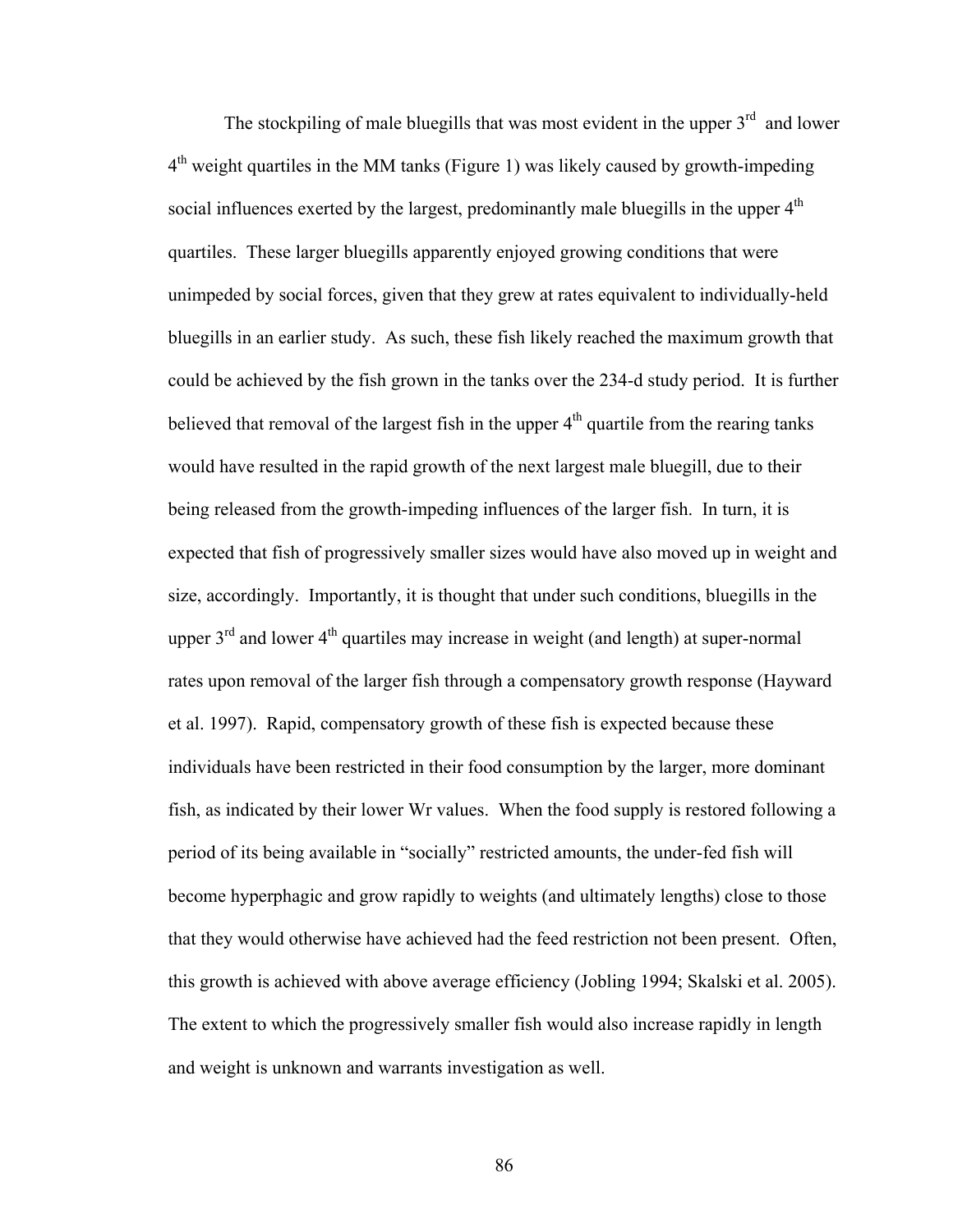From the observations made, it is believed that application of a "topping off" approach (Avault 1996) may be most advantageous for dealing with the high social costs that appear to be present when rearing bluegills, particularly male bluegills, at relatively high densities in indoor RASs. "Topping off," although practiced in various ways, generally involves a continuous process of stocking, rearing, and harvesting of a species in a culture setting, where only the largest fish are harvested at any given time, these being immediately replaced by an equivalent number of small "starter" fish. "Topping off" could take advantage of the strong, growth-impeding influence of hierarchical, agonistic social interaction that exists in RASs containing mostly-male bluegills, to periodically enhance growth rates via compensatory growth.

Assuming linear growth trajectories, growth rate data from the present study indicate that 14 months would be required for Q4 bluegills in the MM tanks (containing 68% male fish) to reach, on average, a food-market size of 0.5 lbs (227 g); upper  $10^{th}$ percentile fish would reach this weight in only 12 months, well below the 24-month industry time limit. Using higher-percentage-male bluegill groups could potentially reduce the time required for upper quartile fish to reach market size. Once a sufficient number of bluegills reach food-market size, these could be harvested and replaced with starter-size fish. In turn, the harvesting should release the new largest fish from the growth-inhibiting circumstances and allow them to grow rapidly. The findings of the present study suggest that further investigation of the growth performance of mostly-male or monosex male bluegill groups reared in indoor RASs where "topping off" harvesting approaches are applied could facilitate efficiently growing large, food-market sunfish.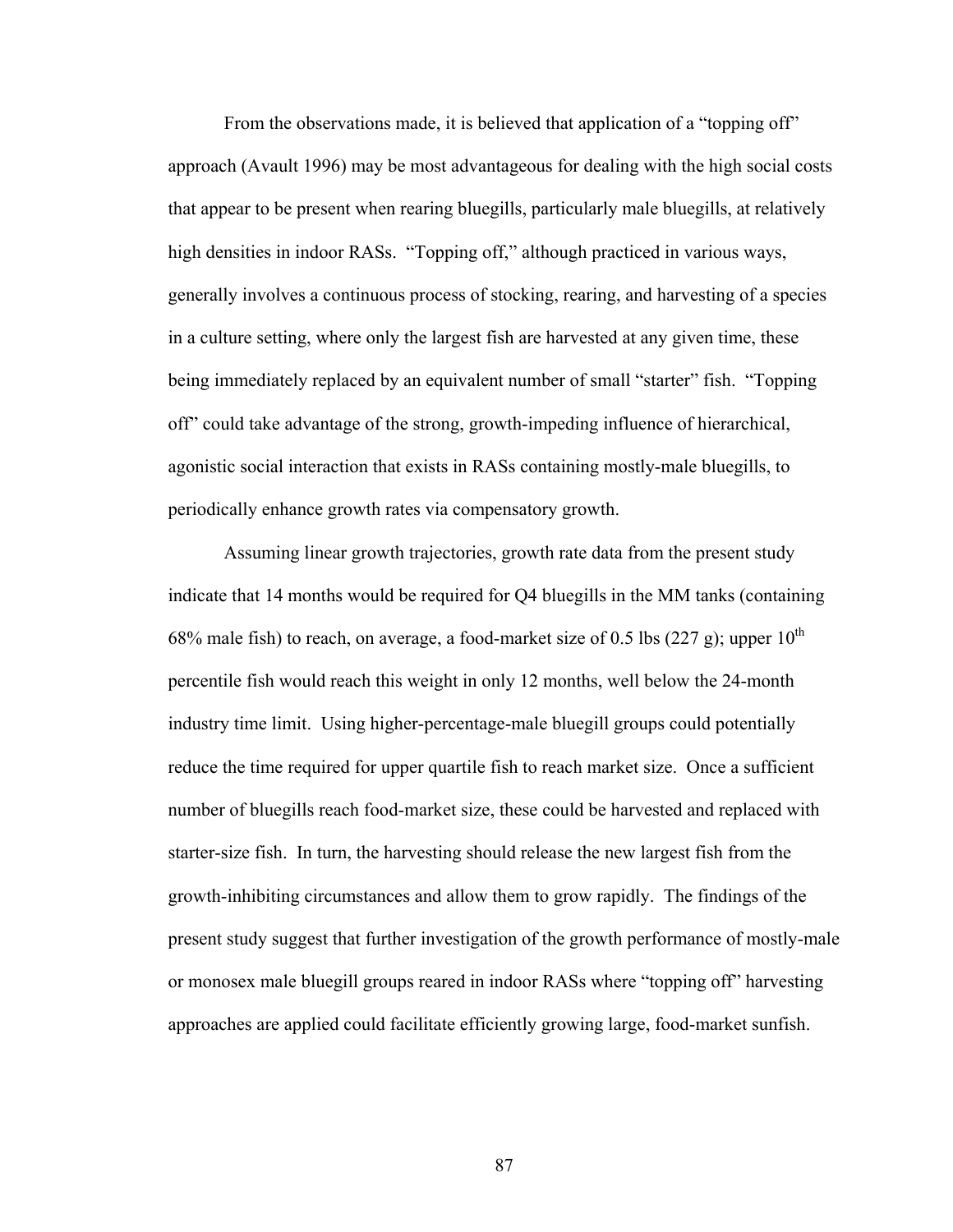# **Feeding Efficiency**

Although not known, it is considered likely that the strong social interaction forces within the four RAS tanks contributed substantially to the continuously declining and ultimately low overall FE values that were determined for this experiment. Regression relationships between Wr and fish size, believed to reflect the presence of hierarchical social interaction, were largely absent early in the study, but had become established by day 30. A common effect of hierarchical social interaction is reduced access to feed for many fish within a group, despite feed being present in quantities sufficient to satiate all fish (Koebele 1985; Jobling 1994; Wang et al. 2000). Unconsumed feed was noticed on the tank bottoms early in the study, and this was observed to increase with time (even though amounts of food provided were below estimated maximum consumption levels in accordance with tank water temperature and fish sizes and numbers). Ration levels were further reduced after a time (fish fed only 5 d weekly versus 7 d) in an effort to reduce the quantities of unconsumed feed, primarily to keep water quality favorable. Waste feed continued to be present, however in retrospect, it appears that having reduced the feeding levels may have only exacerbated the problem of food availability, as it has been shown that social forces intensify as the food amounts provided are diminished (Jobling 1994). Even when applying a "topping off" approach to bluegills reared in tanks, social hierarchies would undoubtedly continue to exist in tanks to an extent, and the majority of fish would have some level of restricted access to feed, promoting low FEs. Alternative approaches (some previously mentioned) for reducing the intensity of social interaction among bluegills within tanks could be effective in increasing fish access to food and improving FE. For example, treatment of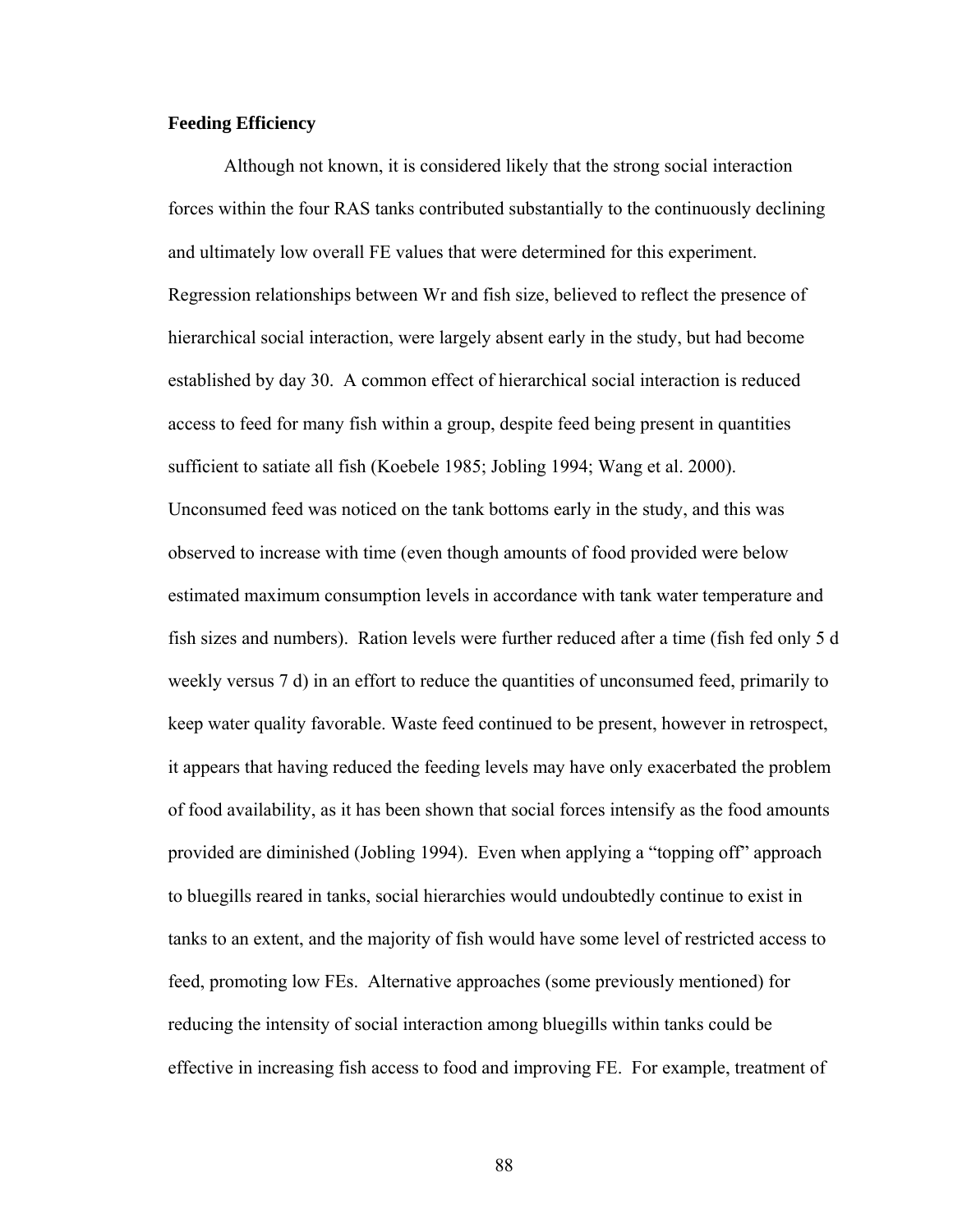fish with tryptophan has been shown to reduce aggression in fish in tanks, by increasing serotonin levels (Papoutsoglou et al. 2005). Complete feeds also do not exist for bluegills. The incomplete diets used in the present study could have become progressively less adequate as the fish grew, contributing to the declining FEs observed. Hence, in addition to reducing social costs, efforts to develop more complete diets for bluegills in different life stages will be important for indoor tank rearing because, unlike in pond culture, natural food items are not available to supplement the commercial diet.

### **Wr versus Fish Size Relationships**

Finally, it was observed that the Wr versus fish length regression relationships determined in the present study appeared to be more sensitive indicators of social interaction intensity within fish rearing groups than were the more commonly used percentage increases in size variation based on CV or SD of weight or length (Jobling 1994; Geffen 1996). The Wr versus length relationships indicated more intense social forces (via steeper slopes) in the MM versus the MS tanks, consistent with expectation, whereas %SVD did not. Consistently lower slopes of the Wr versus fish length regressions also suggest that less intense social forces may have been operating on female bluegills than male bluegills within each tank. Higher aggression in male versus female bluegills is consistent with evidence that group rearing of bluegills with higher growth capacity (e.g., male bluegills) involves higher social costs than rearing conspecifics with lower growth capacity (e.g., female bluegills) (Hayward and Wang 2002). The consistent presence of strong positive relationships between fish Wr values and size may also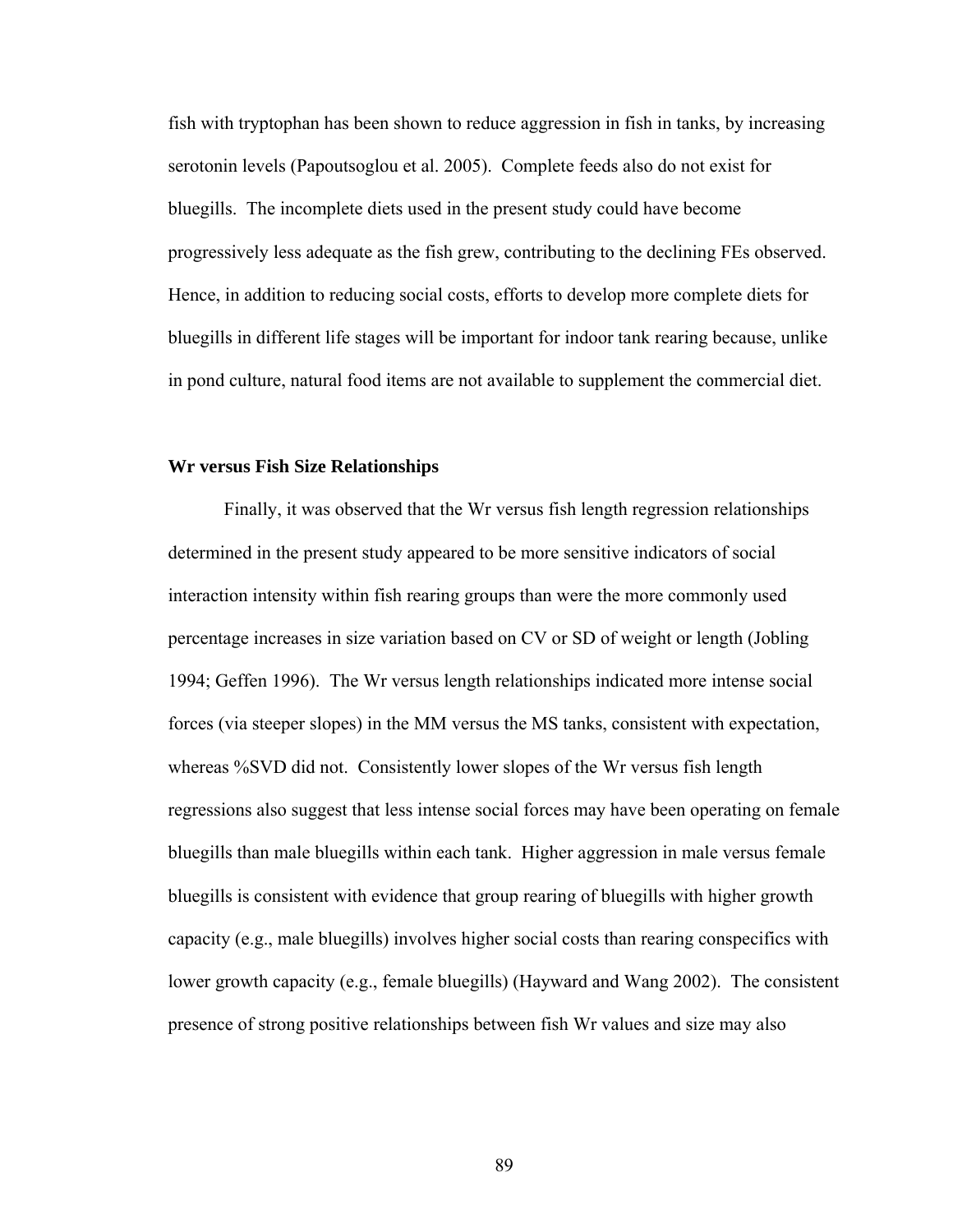indicate that social forces, more so than genetic differences in growth capacity, account for the pronounced differences in sizes of bluegills at the end of the study.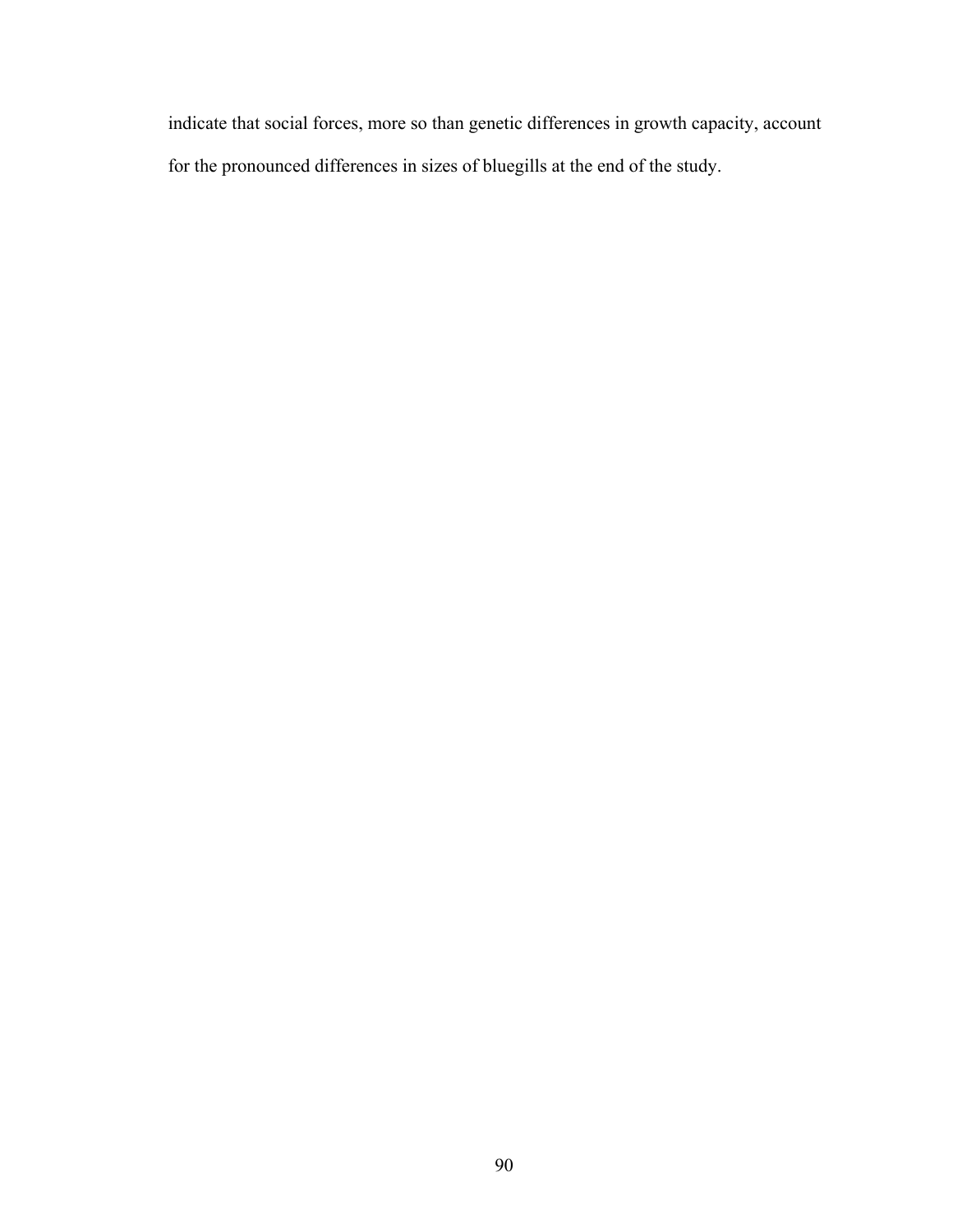|           |                       | Mean   | Mean of<br>Median Initial | AGR(g/d)                    | <b>SGR</b>         | Mean of<br>Median Gain | Mean of<br>Median Final |
|-----------|-----------------------|--------|---------------------------|-----------------------------|--------------------|------------------------|-------------------------|
| Group     | N                     | % Male | Weight $(g)$ (SE)         | (SE)                        | (SE)               | $(g)$ (SE)             | Weight $(g)$            |
| (SE)      |                       |        |                           |                             |                    |                        |                         |
| <b>MS</b> | $\mathcal{D}$         | 54     | 10.95 b<br>(0.80)         | 0.12 <sub>b</sub><br>(0.02) | 0.005a<br>(0.0008) | 31.58 b<br>(0.13)      | 42.53 b<br>(0.68)       |
| <b>MM</b> | $\mathcal{D}_{\cdot}$ | 68     | 17.75 a<br>(0.80)         | 0.16a<br>(0.02)             | 0.005a<br>(0.0006) | 41.38 a<br>(1.08)      | 59.13 a<br>(1.88)       |

Table 3.1 – The absolute growth rate (AGR) (g/d), specific growth rate (SGR), mean of median weight gain (g), and mean of median final weight (g) for MS and MM fish. Similar lowercase letters indicate no significant difference (*P*>0.05).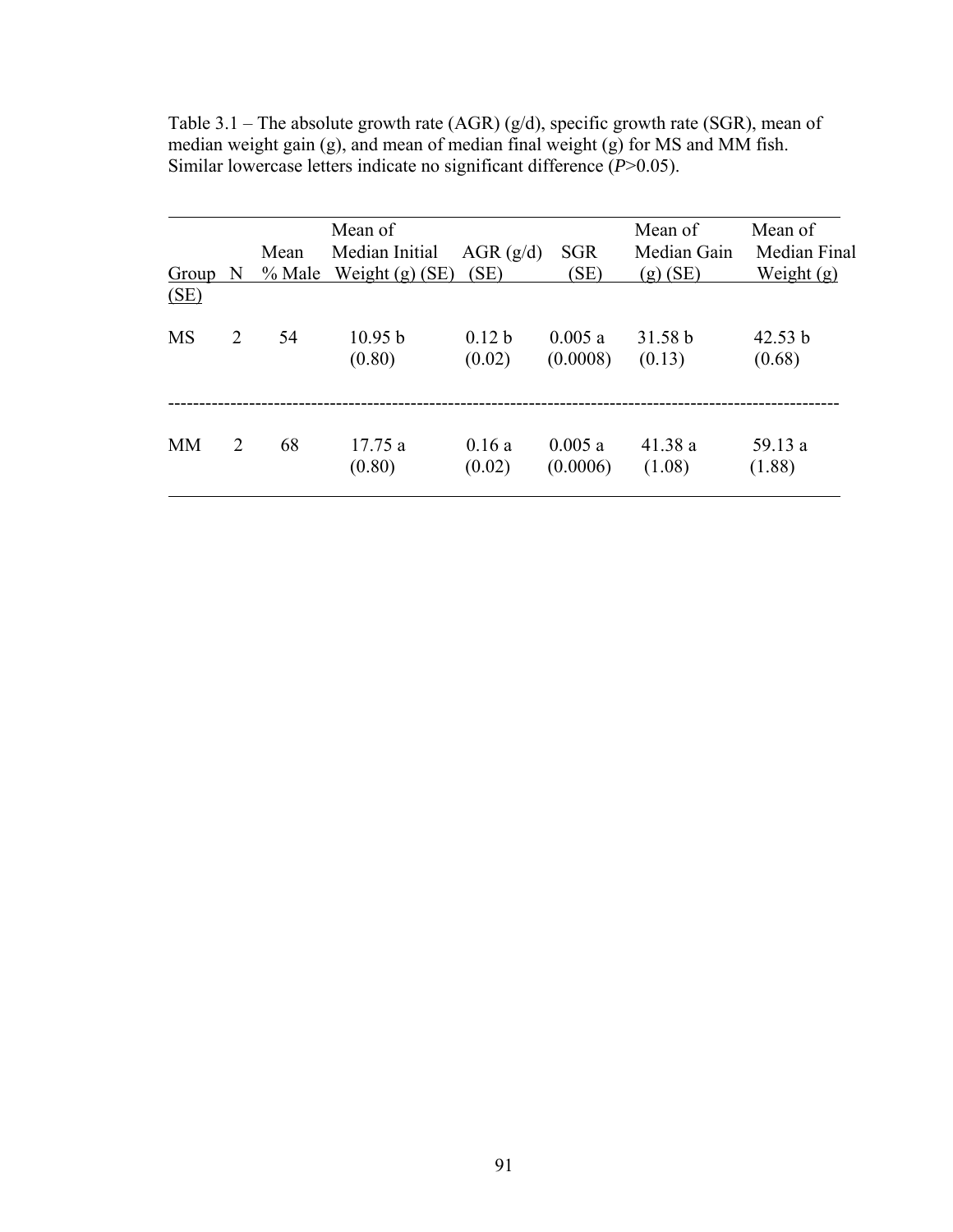|           |                |                  |                  | Percentile       |                       |
|-----------|----------------|------------------|------------------|------------------|-----------------------|
| Group     | Tank           | $25^{\text{th}}$ | 50 <sup>th</sup> | $75^{\text{th}}$ | $100^{\overline{th}}$ |
| <b>MS</b> | 1              | 19.9             | 41.9             | 82.0             | 188.4                 |
|           | 3              | 19.9             | 43.2             | 86.9             | 218.0                 |
|           | Mean           | $19.9(9\%)$      | 42.6 $(19%)$     | 84.5 (37%)       | 203.2 (90%)           |
|           |                |                  |                  |                  |                       |
| <b>MM</b> | $\overline{2}$ | 30.8             | 57.3             | 98.0             | 186.9                 |
|           | $\overline{4}$ | 29.0             | 61.0             | 101.8            | 189.6                 |
|           | Mean           | 29.9(13%)        | 59.2 (26%)       | 99.9 (44%)       | 188.3 (83%)           |

Table 3.2 – The weight (g) of bluegills and percent of food market weight at the  $25<sup>th</sup>$ , 50<sup>th</sup>, 75<sup>th</sup>, and 100<sup>th</sup> percentiles for MS and MM groups at the end of the experiment.

 $\overline{a}$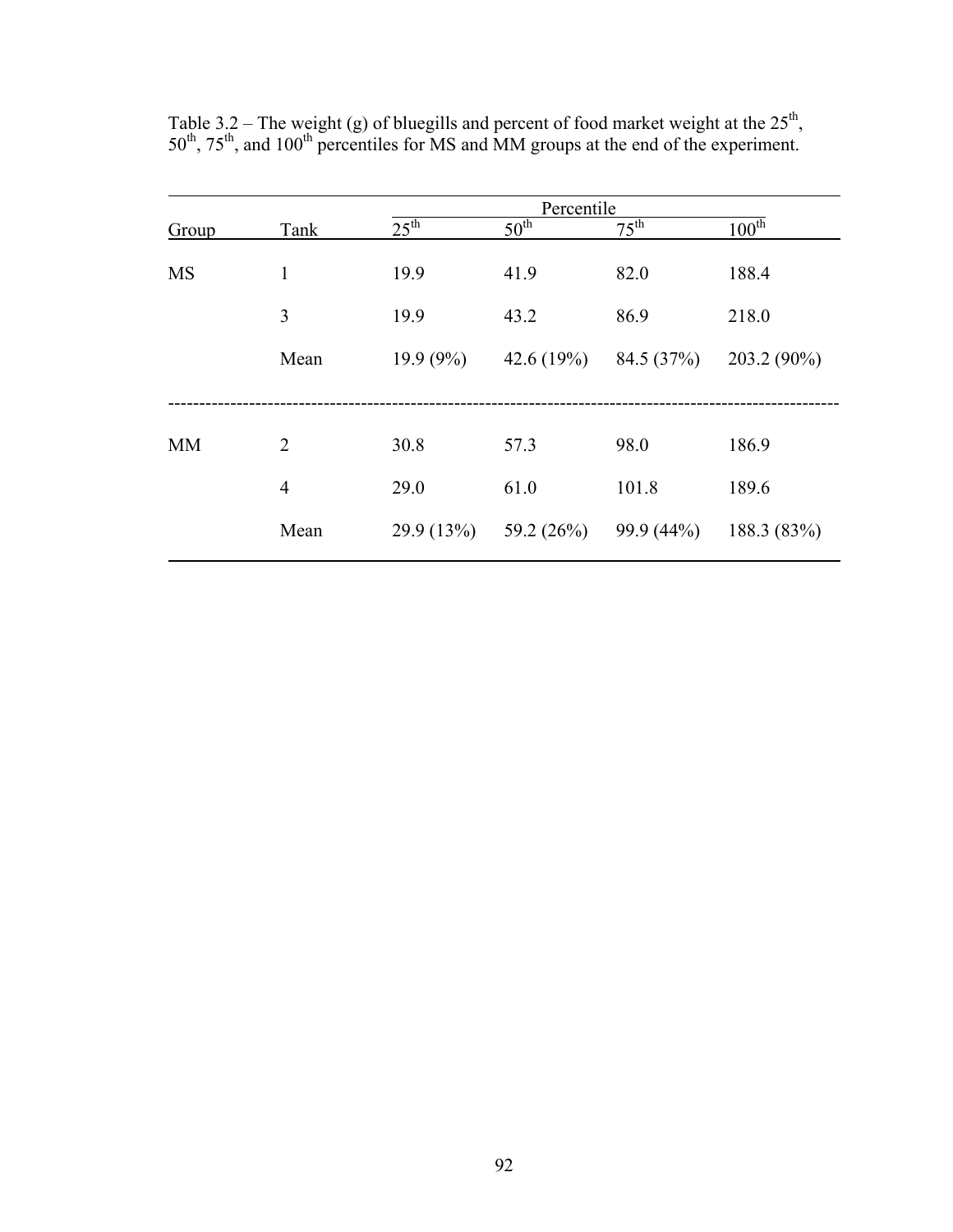| Group     | Tank           | % Male | Q1 | Q2 | Q <sub>3</sub> | Q <sub>4</sub> |  |
|-----------|----------------|--------|----|----|----------------|----------------|--|
|           |                |        |    |    |                |                |  |
| <b>MS</b> | $\mathbf{1}$   | 57     | 35 | 37 | 62             | 94             |  |
|           | 3              | 51     | 27 | 34 | 48             | 94             |  |
|           | Mean           | 54     | 31 | 36 | 55             | 94             |  |
|           |                |        |    |    |                |                |  |
| MM        | $\overline{2}$ | 70     | 37 | 65 | 82             | 97             |  |
|           | $\overline{4}$ | 66     | 32 | 46 | 90             | 99             |  |
|           | Mean           | 68     | 35 | 56 | 86             | 98             |  |

Table 3.3 – The percentage of male bluegill by weight quartile in MS and MM groups at the end of the experiment.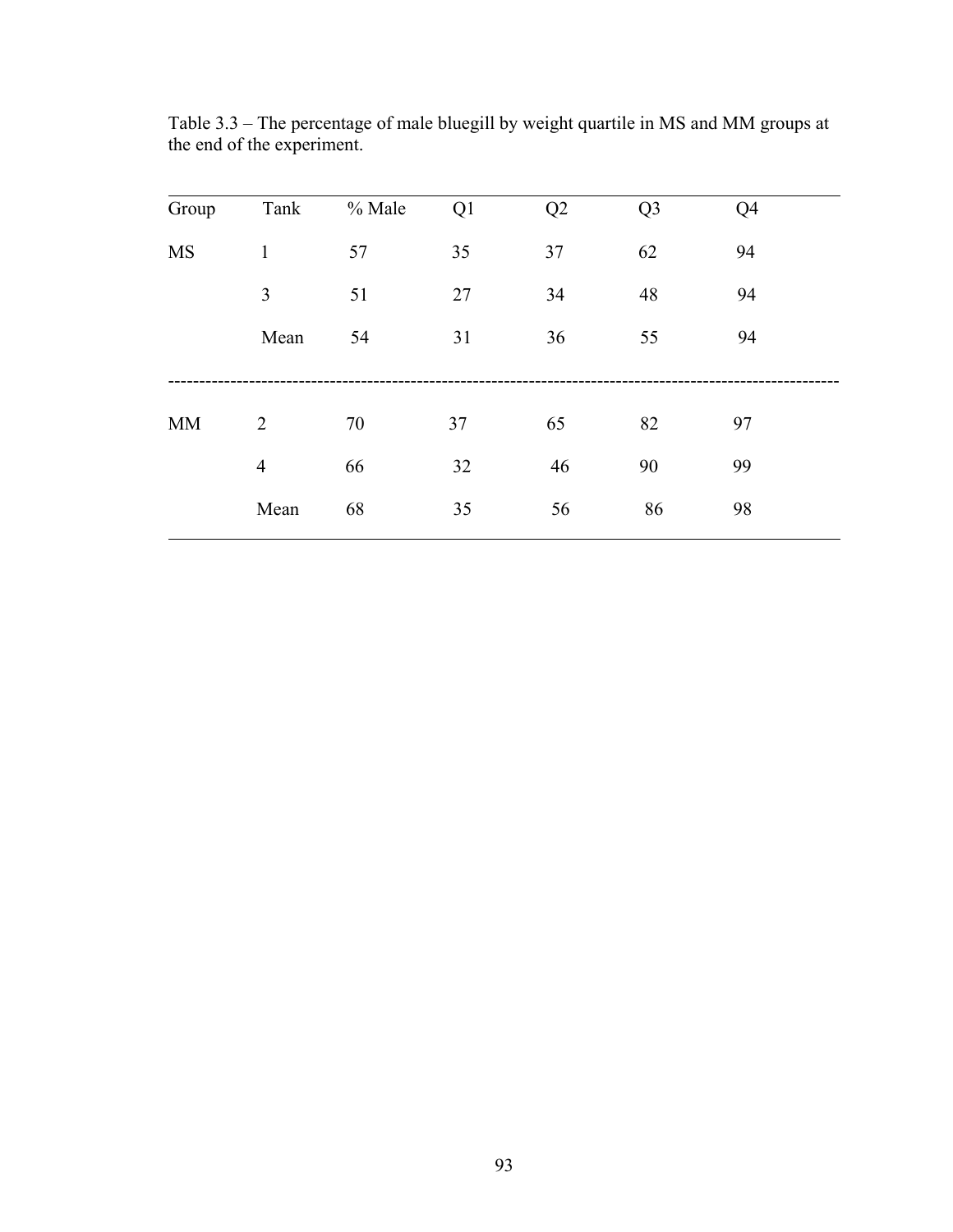| Group     | Tank           | $SV_i$ | $SV_f$ | $SVD(\% )$      |  |
|-----------|----------------|--------|--------|-----------------|--|
| <b>MS</b> | 1              | 2.81   | 3.29   | 17.08           |  |
|           | $\overline{3}$ | 1.83   | 2.08   | 13.66           |  |
|           | Mean           |        |        | $15.37(1.71)$ a |  |
|           |                |        |        |                 |  |
| <b>MM</b> | $\overline{2}$ | 1.84   | 2.22   | 20.65           |  |
|           | $\overline{4}$ | 1.80   | 2.08   | 15.56           |  |
|           | Mean           |        |        | $18.11(2.55)$ a |  |

Table 3.4 – The initial and final size variation, and size variation development (%) for MS and MM groups. Similar lowercase letters indicate no significant difference  $(P>0.05)$ .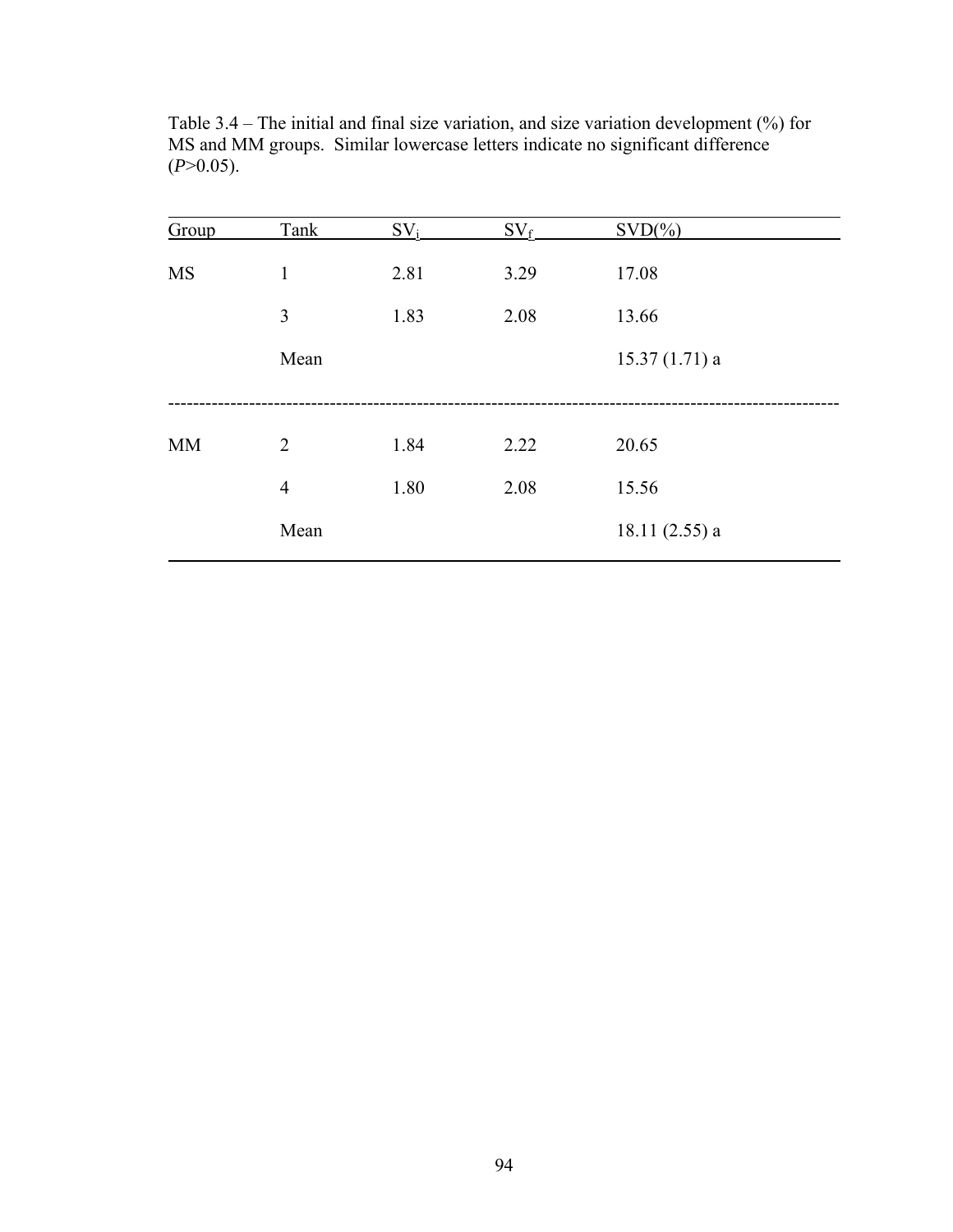| Group     | Tank           | Combined<br>Weight Gain (g) | <b>Total Feed</b><br>Provided $(g)$ | FE                | <b>FCR</b>        |
|-----------|----------------|-----------------------------|-------------------------------------|-------------------|-------------------|
| <b>MS</b> | 1              | 11,315                      | 31,105                              | 0.364             | 2.749             |
|           | 3              | 12,032                      | 27,781                              | 0.433             | 2.309             |
|           | Mean           |                             |                                     | 0.398a<br>(0.35)  | 2.529a<br>(0.220) |
| <b>MM</b> | $\overline{2}$ | 13,744                      | 42,070                              | 0.327             | 3.061             |
|           | $\overline{4}$ | 13,613                      | 37,458                              | 0.363             | 2.752             |
|           | Mean           |                             |                                     | 0.345a<br>(0.018) | 2.906a<br>(0.155) |

Table 3.5 – The overall feeding efficiency (FE) and feed conversion ratio (FCR) for MS and MM groups. Similar lowercase letters indicate no significant difference (*P*>0.05).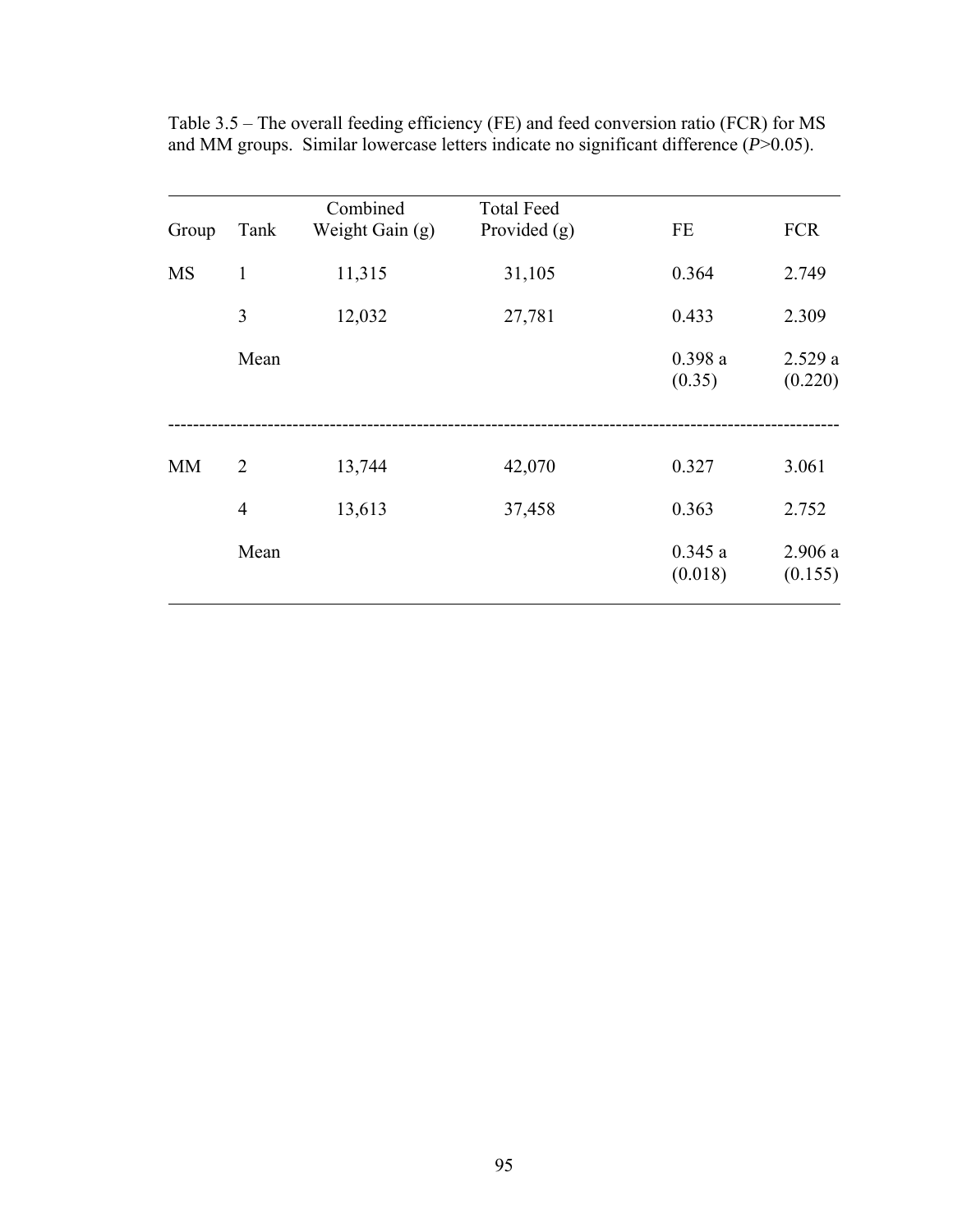| Group     | Tank            | % Male | <b>Sexes Combined</b> | Males Only       | Females Only     |
|-----------|-----------------|--------|-----------------------|------------------|------------------|
| <b>MS</b> | $\mathbf{1}$    | 57     | 0.115<br>(274)        | 0.154a<br>(155)  | 0.043 b<br>(119) |
|           | 3               | 51     | 0.110<br>(281)        | 0.139a<br>(142)  | 0.067 b<br>(138) |
|           | Pooled<br>1 & 3 | 54     | 0.112<br>(555)        | 0.148a<br>(297)  | 0.058 b<br>(257) |
| <b>MM</b> | $\overline{2}$  | 70     | 0.160<br>(287)        | 0.197 z<br>(201) | 0.106x<br>(86)   |
|           | $\overline{4}$  | 66     | 0.143<br>(283)        | 0.167 z<br>(189) | 0.097 x<br>(94)  |
|           | Pooled<br>2 & 4 | 68     | 0.152<br>(570)        | 0.183 z<br>(390) | 0.101 x<br>(180) |

Table 3.6 – The regression slope (N) for MS and MM groups. Similar lowercase letters indicate no significant difference (*P*>0.05).

 $\overline{a}$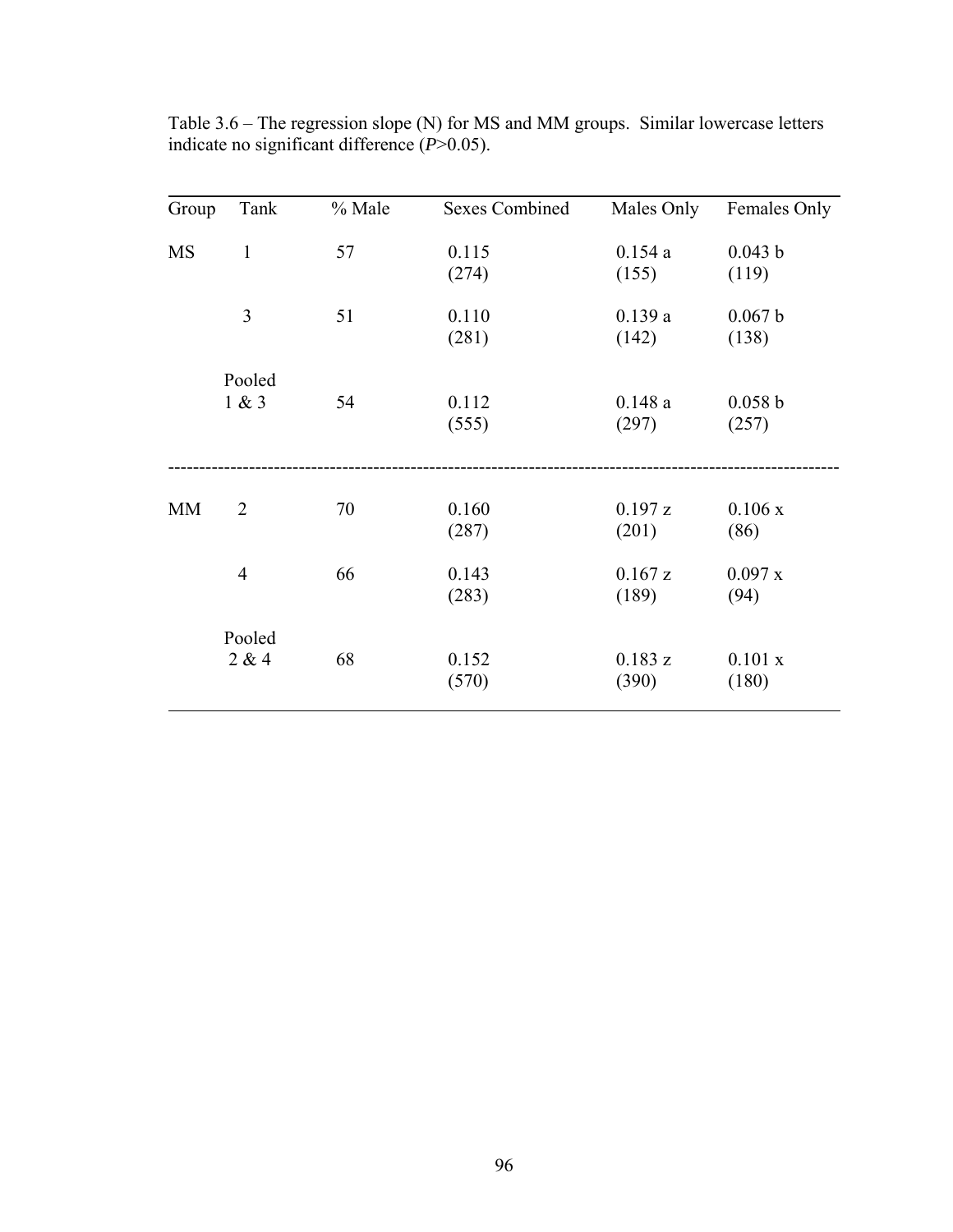| $\overline{Day}$ | Sample Size | Tank 1  | Tank 2  | Tank 3  | Tank 4  |
|------------------|-------------|---------|---------|---------|---------|
| $\boldsymbol{0}$ | 30          | 10.2    | 17.0    | 11.8    | 18.6    |
| 30               | 30          | 18.8    | 25.7    | 18.4    | 26.4    |
| 60               | 30          | 21.5    | 35.5    | 24.7    | 40.2    |
| 90               | 30          | $44.2*$ | 56.7*   | 35.3    | 43.6    |
| 120              | 60          | 33.2    | 46.3    | 24.4    | 37.5    |
| 150              | 50          | $46.2*$ | $70.8*$ | $52.6*$ | $60.2*$ |
| 180              | All Fish    | 32.9    | 50.0    | 31.5    | 50.1    |
| 234              | All Fish    | 41.9    | 57.3    | 43.2    | 61.0    |

Appendix Table 3.1 – The median fish weight per sample by tank. Asterisks indicate values withheld from some analysis due to apparent sampling error.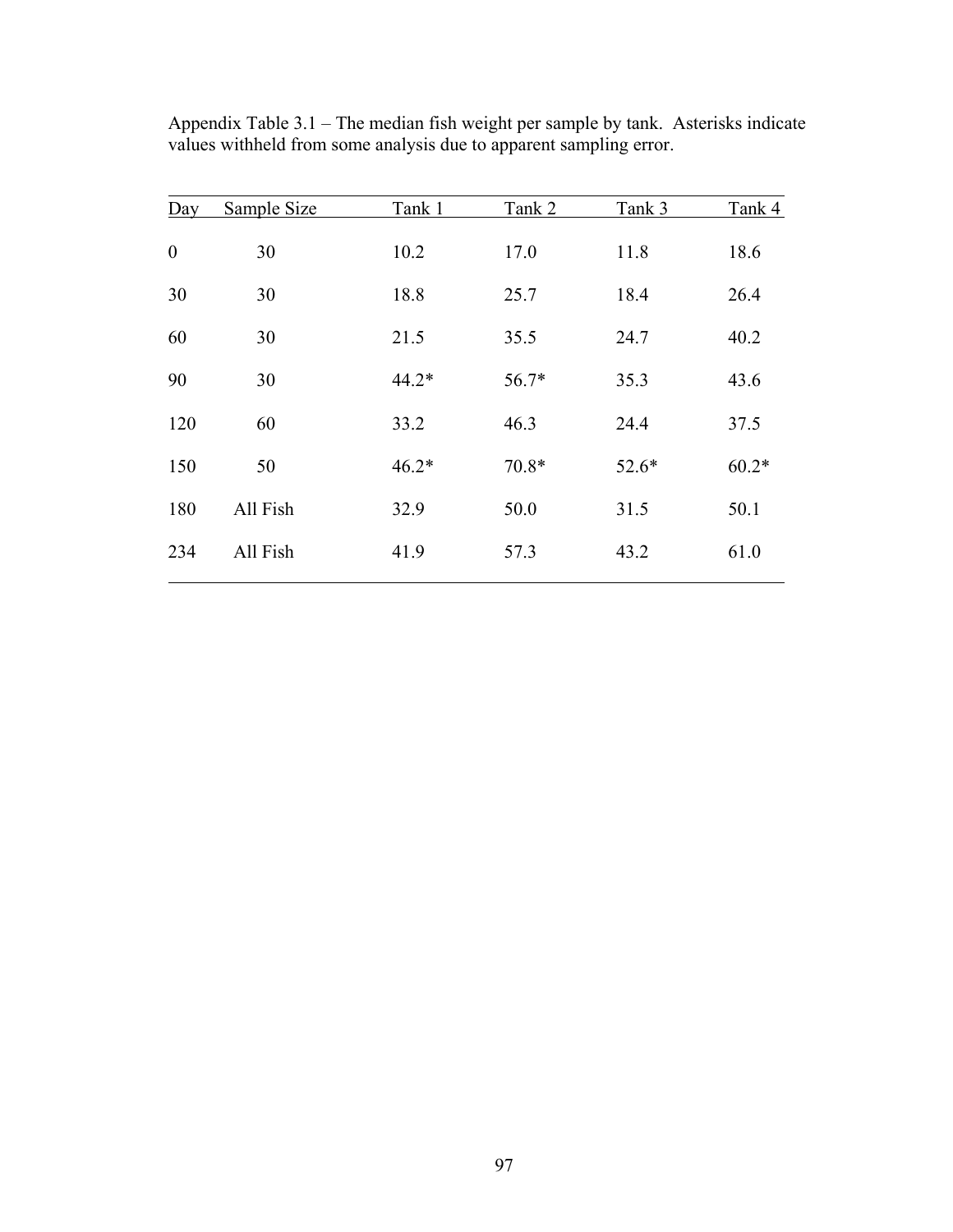

Figure 3.1 – Final day weight distributions of male and female bluegills in mixed-sex  $(MS - \text{tanks } 1 \& 3)$  and mostly-male  $(MM - \text{tanks } 2 \& 4)$  tanks. Shown are weight quartiles, the  $25^{th}$ ,  $50^{th}$ , and  $75^{th}$  percentiles of weight, and stockpiling of males in the MM panel.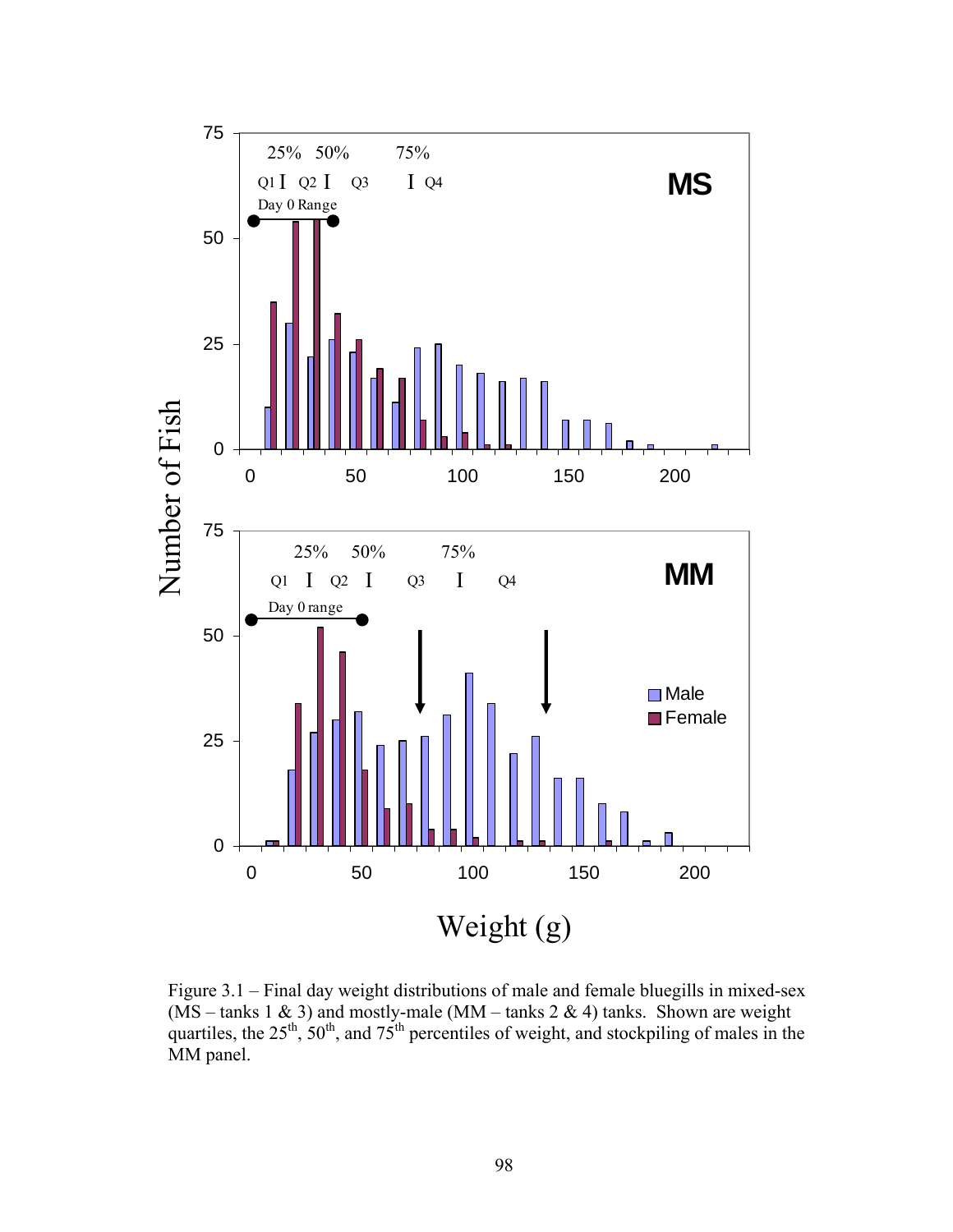

Figure 3.2 – The progression of feeding efficiency in the MS tanks (1 & 3) and MM tanks (2 & 4) throughout the 234-day experiment.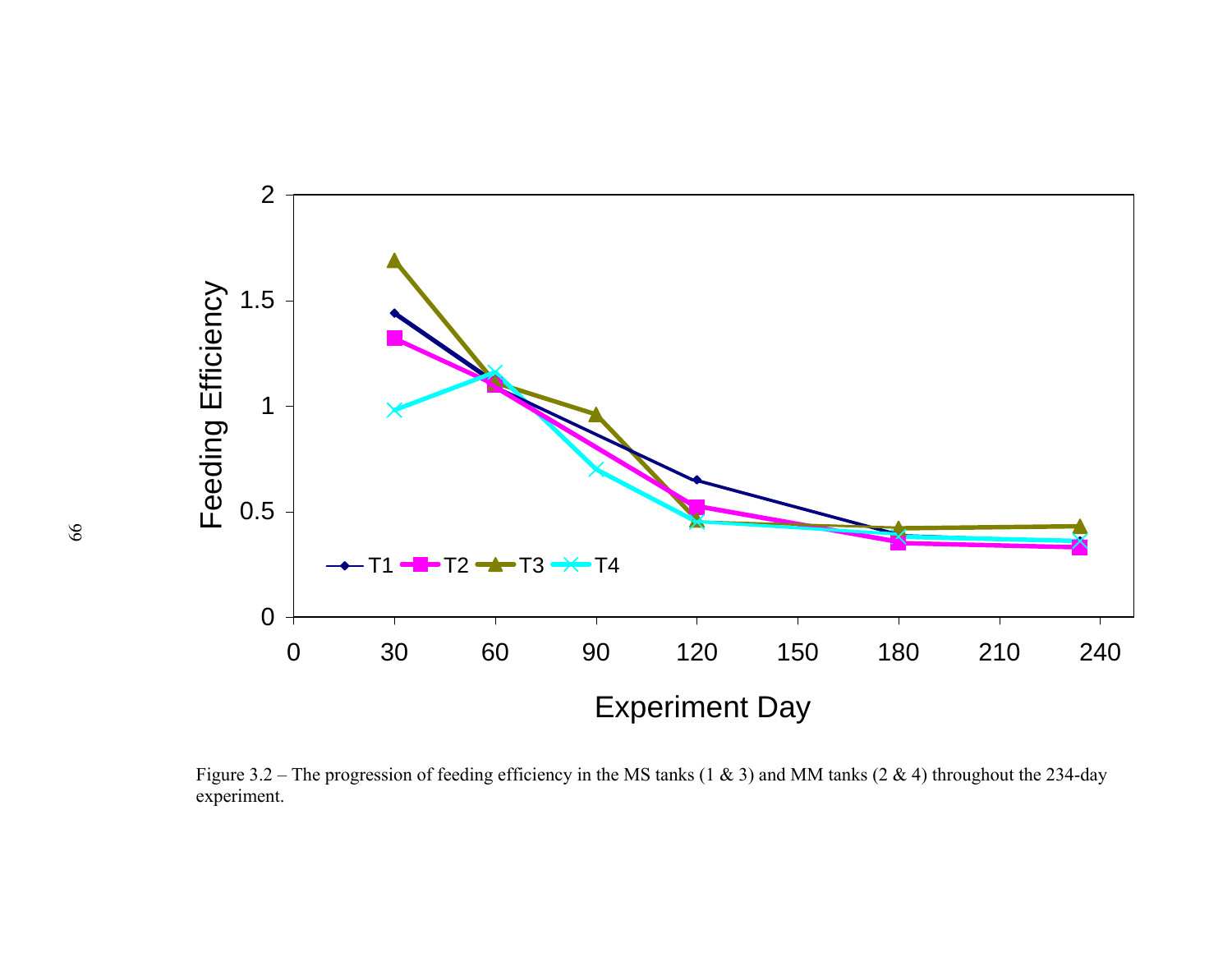

Figure 3.3 – Significant relationships between fish condition as relative weight (Wr) and fish length in each of the four tanks on the final day of the experiment. Regression lines for male and female bluegill are shown separately in each panel.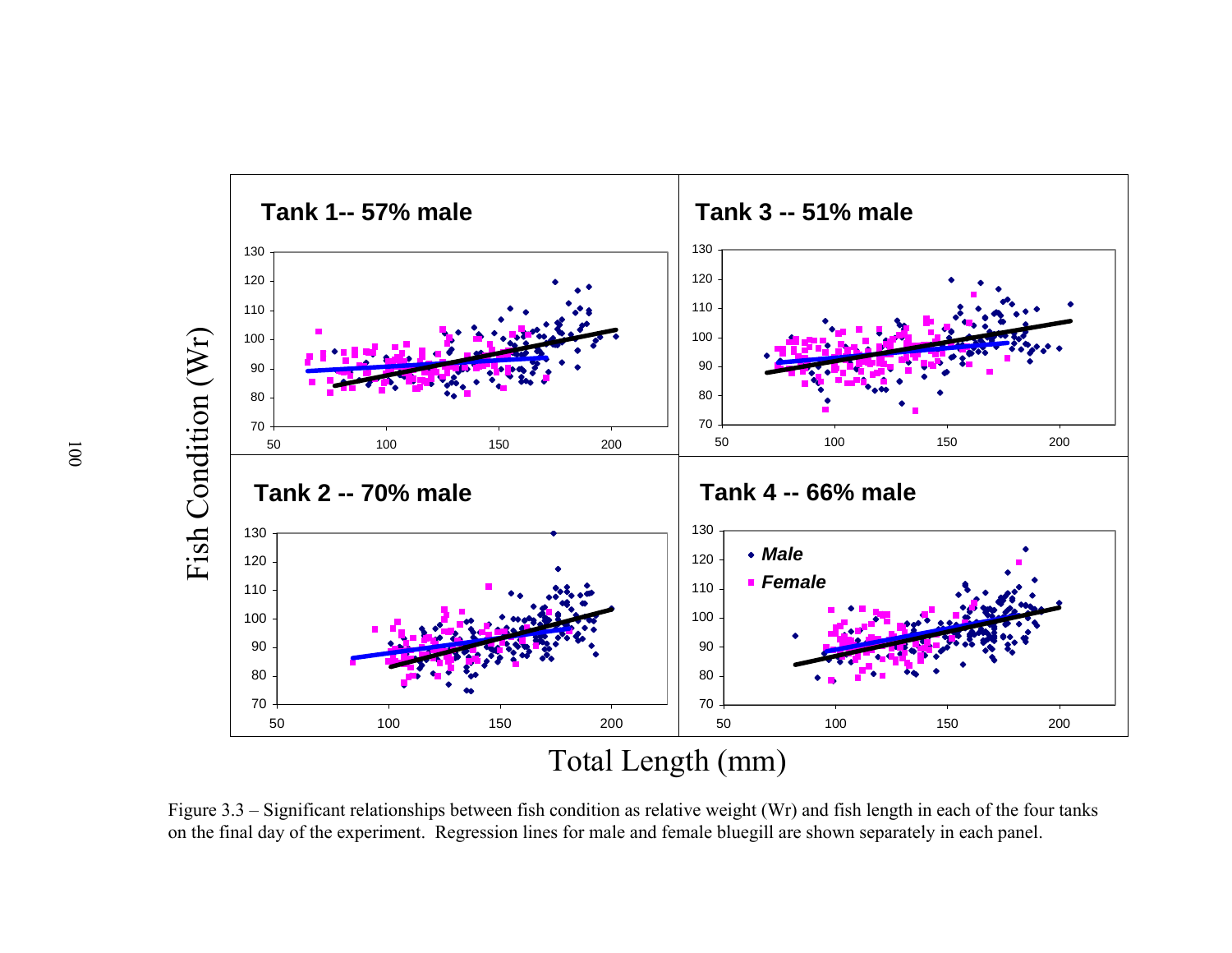## REFERENCES

Al-Ablani, S.A., and R.P. Phelps. 1997. Sex reversal in black crappie *Pomoxis nigromaculatus*: effect of oral administration of 17α-methyltestosterone. Aquaculture, 158: 155-165.

Al-Ablani, S.A., and R.P. Phelps. 2002. Paradoxes in exogenous androgen treatments of bluegill. Journal of Applied Ichthyology, 18: 61-64.

Allendorf, F., N. Ryman, and F. Utter. 1986. Genetics and fishery management: past, present, and future. *In*: Ryman, N., Utter, F. (Eds.), Population Genetics and Fishery Management. Washington Sea Grant Program, University of Washington Press, Seattle, pp. 1-18.

Arslen, T., and R.P. Phelps. 2003. Masculinization of bluegill *Lepomis macrochirus* by multiple androgen immersion and effect of percutaneous permeation enhancers. Journal of the World Aquaculture Society 34: 403-411.

Avault, W.J. 1996. Sustainable aquaculture and the fish farmer: part II. Aquaculture, 22(5): 81-84.

Beitinger, T.L., and J.J. Magnuson. 1979. Growth rates and temperature selection of bluegill, *Lepomis macrochirus.* Transaction of the American Fisheries Society 108: 378- 382.

Belk, M.C. 1995. Variation in growth and age at maturity in bluegill sunfish: genetic or environmental effects? Journal of Fish Biology, 47: 237-247.

Breck, J.E. 1993. Hurry up and wait: growth of young bluegills in ponds and in simulations with an individual-based model. Transactions of the American Fisheries Society, 122: 467-480.

Brunson, M.W., and J.E. Morris. 2000. Species profile: sunfish. Southern Regional Aquaculture Center, Delta Research and Extension Center, Publication 724, Stoneville, Mississippi.

Brunson, M.W., and H.R. Robinette. 1983. Winter growth of bluegills and bluegill x green sunfish hybrids in Mississippi. Proceedings of the Annual Conference of the Southeastern Association of Fish and Wildlife Agencies, 37:343-347.

Brunson, M.W., and H.R. Robinette. 1985. Species profile: sunfish. Southern Regional Aquaculture Center, Delta Research and Extension Center, Publication 724, Stoneville, Mississippi.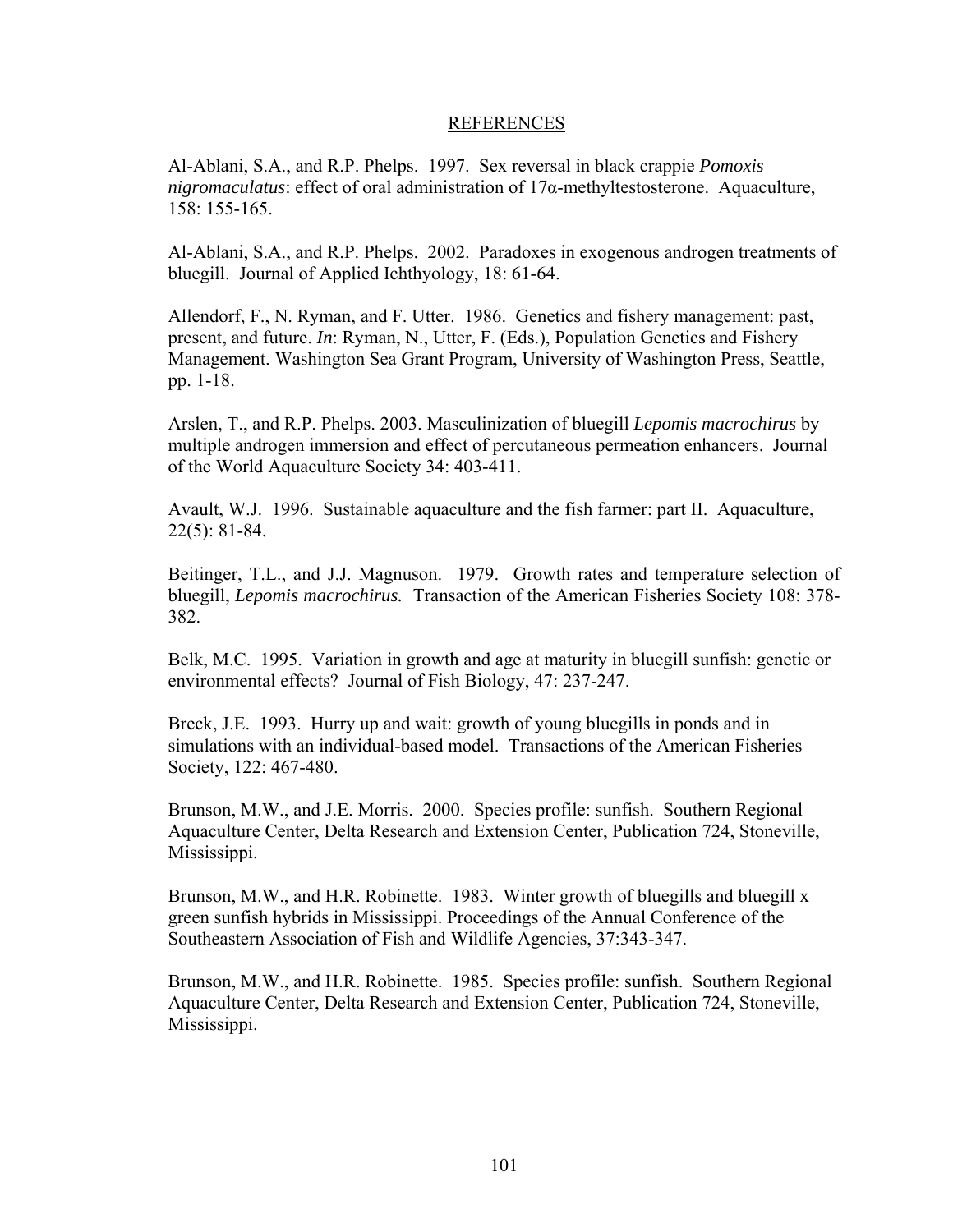Brunson, M.W., and H.R. Robinette. 1986. Evaluation of male bluegill x female green sunfish hybrids for stocking Mississippi farm ponds. North American Journal of Fisheries Management, 6: 156-167.

Bryan, M.D., J.E. Morris, and G.J. Atchison. 1994. Methods for culturing bluegill in the laboratory. The Progressive Fish-Culturist, 56: 217-221.

Callard, G.V. 1983. Androgen and estrogen action in the vertebrate brain. American Zoologist, 23: 607-620.

Callard, G.V., Z. Petro, and K.J. Ryan. 1981. Biochemical evidence for aromatization of androgen to estrogen in the pituitary. General and Comparative Endocrinology, 44: 359- 364.

Carter, C.G., G.J. Purser, D.F. Houlihan, and P. Thomas. 1996. The effect of decreased ration on feeding hierarchies in groups of greenback flounder (*Rhombosolea tapirina*: Teleostei). Journal of the Marine Biological Association of the United Kingdom, 76: 505- 516.

Casselman, J.M. 1974. External sex determination of northern pike, *Esox lucius*  Linnaeus. Transactions of the American Fisheries Society, 2: 343-347.

Chew, L.E., and J.G. Stanley. 1973. The effects of methyltestosterone on sex reversal in bluegill. The Progressive Fish-Culturist, 35(1): 44-47.

Childers, W.F. 1967. Hybridization of four species of sunfishes (Centrarchidae). Illinois Natural History Bulletin, 29:159-214.

Christiansen, J.S., E.H. Jorgensen, and M. Jobling. 1991. Oxygen consumption in relation to sustained exercise and social stress in Arctic charr (*Salvelinus alpinus* L.) Journal of Experimental Zoology, 260: 149-156.

Cowey, C.B., A.J. Pope, J.W. Adron, and A. Blair. 1973. Studies on the nutrition of marine flatfish. The effect of oral administration of diethylstilboestrol and cyproheptadin on the growth of *Pleuronectes platessa*. Marine Biology, 19: 1-6.

Davis, K.B., B.A. Simco, C.A. Goudie, N.C. Parker, W. Cauldwell, and R. Snellgrove. 1990. Hormonal sex manipulation and evidence for female homogamety in channel catfish. General and Comprehensive Endocrinology, 78: 218-223.

Devlin, R.H. and Y Nagahama. 2002. Sex determination and sex differentiation in fish: an overview of genetic, physiological, and environmental influences. Aquaculture, 208: 191-364.

Doyle, K.M., and C.E Boyd. 1984. The timing of inorganic fertilization of sunfish ponds. Aquaculture, 37: 169-177.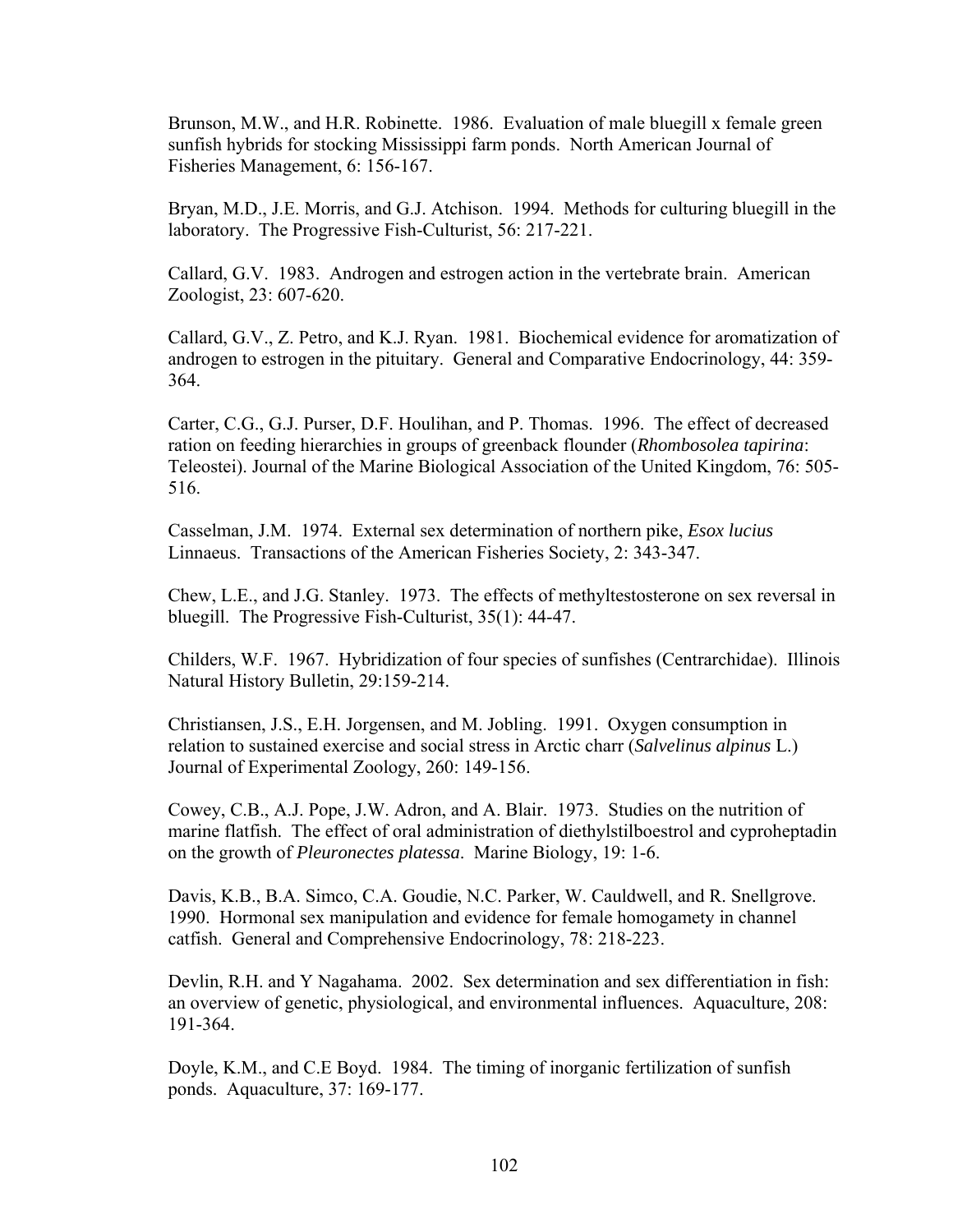Donaldson, E.M., and G.A Hunter. 1982. Sex control in fish with particular reference to salmonids. Canadian Journal of Fisheries and Aquatic Sciences, 39: 99-110.

Dunham, R.A. 1990. Production and use of monosex or sterile fishes in aquaculture. Reviews in Aquatic Sciences, 2(1): 1-17.

El Gamal, A.R. 1987. Reproductive performance, sex ratio, gonadal development, cold tolerance, viability, and growth of red and normally pigmented hybrids of *Tilapia aureus* and *Tilapia niloticus*. Ph.D. Dissertation, Auburn University, AL, USA, 111 pp.

Ellison, D.G., and R.C. Heidinger. 1978. Dynamics of hybrid sunfish in southern Illinois farm ponds. Proceedings of the 30<sup>th</sup> Annual Conference of the Southeastern Association of Fish and Wildlife Agencies, 30(1976): 82-87.

Ferrara, A.M. and E.R. Irwin. 2001. A standardized procedure for internal sex identification in Lepisosteidae. North American Journal of Fisheries Management, 21: 956-961.

Fleming, I.A., and P.H. Johansen. 1984. Density and agonistic behavior in young-ofthe-year largemouth bass (*Micropterus salmoides*). Canadian Journal of Zoology, 62: 1454-1455.

Flickinger, S.A., F.J. Bulow, and D.W. Willis. 1999. Small impoundments. *In*: Kohler, C.C. and Hubert, W.A. (Eds.), Inland Fisheries Management in North America, Second Edition, Chapter 13. American Fisheries Society, Bethesda, Maryland, 346.

Gale, W.L., M.S. Firzpatrick, M. Lucero, W.M. Contreras-Sanchez, and C.B. Schreck. 1999. Masculinization of Nile tilapia (*Oreochromis niloticus)* by immersion in androgens. Aquaculture, 178: 349-357.

Galvez, J.I., P.M. Mazik, R.P. Phelps, and D.R. Mulvaney. 1995. Masculinization of channel catfish *Ictalurus punctatus* by oral administration of trenbolone acetate. Journal of the World Aquaculture Society, 26(4): 378-383.

Galvez, J.I., J.R. Morrison, and R.P. Phelps. 1996. Efficacy of trenbolone acetate in sex inversion of the blue tilapia *Oreochromis aureus*. Journal of the World Aquaculture Society, 27(4): 483-486.

Garrett, G.P. 1989. Hormonal sex control of largemouth bass. The Progressive Fish-Culturist, 51: 146-148.

Geffen, A.J. 1996. Effect of experimental manipulation of feeding conditions on the population structure of larval cod (*Gadus morhua*) and herring (*Clupea harengus*) Marine and Freshwater Research, 47: 291-300.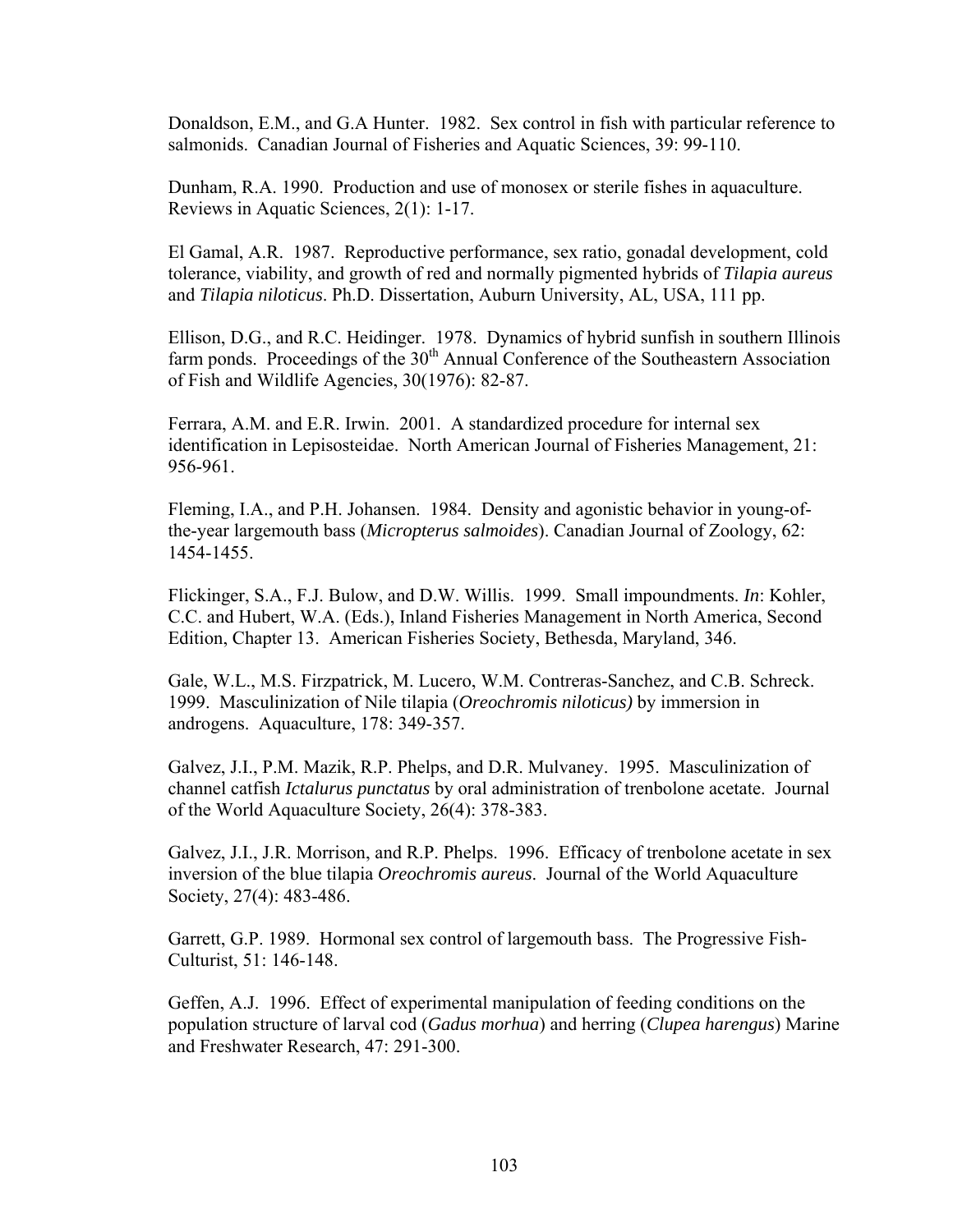Gomelsky, B., S.D. Mims, R.J. Onders, and W.B. Bean. 2002. Hormonal sex reversal and evidence of female homogamety in black crappie. North American Journal of Aquaculture, 64: 66-69.

Goudie, C.A., B.D. Render, B.A. Simco, and , K.B. Davis. 1983. Feminization of channel catfish by oral administration of steroid sex hormones. Transactions of the American Fisheries Society, 112: 670-672.

Guerrero, R.D., and W.L. Shelton. 1974. An aceto-carmine squash method for sexing juvenile fishes. The Progressive Fish-Culturist, 36: 56.

Hackmann, E., and R. Reinboth. 1974. Delimitation of the critical stage of hormoneinfluenced sex differentiation in *Hemihaplochromis multicolor* (Hilgendorf) (Cichlidae). General and Comparative Endocrinology, 22: 42-53.

Hayward, R.S., D.B. Noltie, and N. Wang. 1997. Use of compensatory growth to double hybrid sunfish growth rates. Transactions of the American Fisheries Society, 126: 316- 322.

Hayward, R.S., and H.P. Wang. 2002. Inherent growth capacity and social costs of bluegill and hybrids of bluegill and green sunfish: which fish really grows faster? North American Journal of Aquaculture, 64: 34-46.

Hayward, R. S., and H. P. Wang. 2006. Rearing male bluegills indoors may be advantageous for producing food-size sunfish. Journal of the World Aquaculture Society 37: 496-508.

Heidinger, R.C., and W.M. Lewis. 1972. Potentials of the redear sunfish x green sunfish hybrid in pond management. The Progressive Fish-Culturist, 34: 107-109.

Hillman, W.P. 1982. Structure and dynamics of unique bluegill populations. Master's thesis. University of Missouri, Columbia.

Jobling, M. 1994. Fish Bioenergetics. Chapman and Hall, London.

Johnstone, R., D.J. Macintosh, and R.S. Wright. 1983. Elimination of orally administered 17α-methyltestosterone by *Oreochromis mossambicus* (tilapia) and *Salmo gairdneri* (rainbow trout) juveniles. Aquaculture, 35: 249-259.

Koebele, B.P. 1985. Growth and the size hierarchy effect: an experimental assessment of three proposed mechanisms; activity differences, disproportional food acquisition, physiological stress. Environmental Biology of Fishes, 12: 181-188.

Krumholz, L.A. 1950. Further observations on the use of hybrid sunfish in stocking small ponds. Transactions of the American Fisheries Society, 49: 112-124.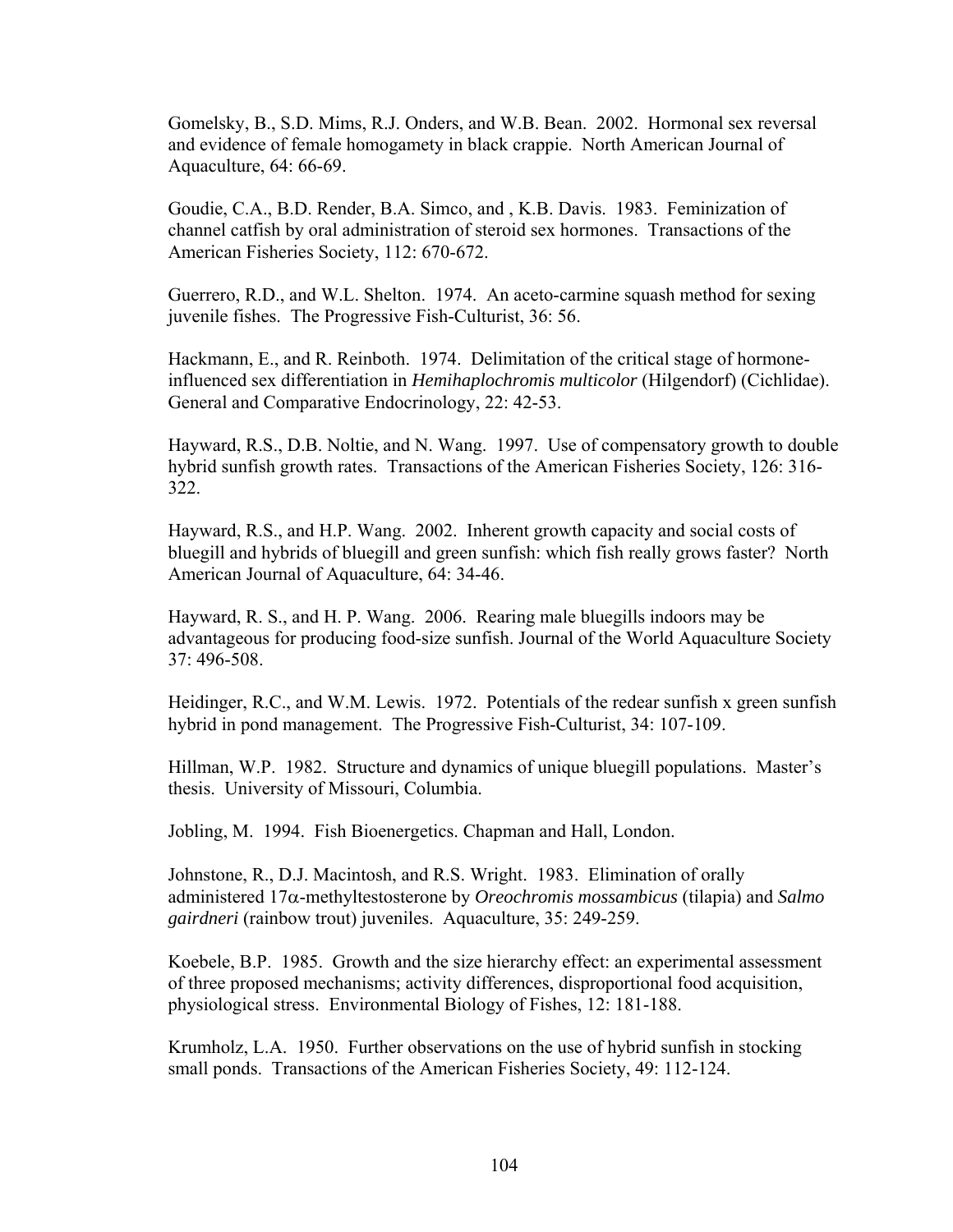Kurzawski, K., and R.C. Heidinger. 1982. The cyclic stocking of parentals in a farm pond to produce a population of male bluegill x female green sunfish F1 hybrids and male redear sunfish x female green sunfish F1 hybrids. North American Journal of Fisheries Management 2: 188-192.

Lane, C.E., Jr. 1954. Age and growth of the bluegill, *Lepomis m. macrochirus*  Rafinesque, in a new Missouri impoundment. Journal of Wildlife Management, 18(3): 358-365.

Lane, R.L., and J.E. Morris. 2002. Comparison of prepared feed versus natural food ingestion between pond-cultured bluegill and hybrid sunfish. Journal of the World Aquaculture Society, 33(4): 517-519.

Lebeau, B. and G. Pageau. 1989. Comparative urogenital morphology and external sex determination in muskellunge, *Esox masquinongy* Mitchill. Canadian Journal of Zoology, 67: 1053-1060.

Li, H.W., and P.B. Moyle. 1999. Management of introduced fishes. *In*: Kohler, C.C. and Hubert, W.A. (Eds.), Inland Fisheries Management in North America, Second Edition, Chapter 13. American Fisheries Society, Bethesda, Maryland, 346.

Lopinot, A.C. 1972. Pond fish and fishing in Illinois. Fisheries Bulletin 5. Illinois Department of Conservation, Springfield, Illinois, USA.

Lovshin, L.L., and M. Matthews. 2003. Intensive culture of bluegill *Lepomis macrochirus* in earthen ponds. Journal of the World Aquaculture Society, 34(1): 106- 111.

Malison, J.A., T.B. Kayes, C.D. Best, and C.H. Amundson. 1986. Sexual differentiation and use of hormones to control sex in yellow perch (*Perca flavescens*). Canadian Journal of Fisheries and Aquatic Sciences, 43: 26-35.

Malison, J.A., T.B. Kayes, B.C. Wentworth, and C.H. Amundson. 1988. Growth and feeding responses of male versus female yellow perch (*Perca flavescens*) treated with estradiol-17B. Canadian Journal of Fisheries and Aquatic Sciences, 45: 1942-1947.

Matty, A.J., and I.R. Cheema. 1978. The effect of some steroid hormones on the growth and protein metabolism of rainbow trout. Aquaculture, 14: 163-178.

McComish, T.S. 1968. Sexual differentiation of bluegills by the urogenital opening. The Progressive Fish-Culturist, 30: 28.

Milinski, M. 1982. Optimal foraging: the influence of intraspecific competition on diet selection. Behavioral Ecology and Sociobiology, 11: 109-115.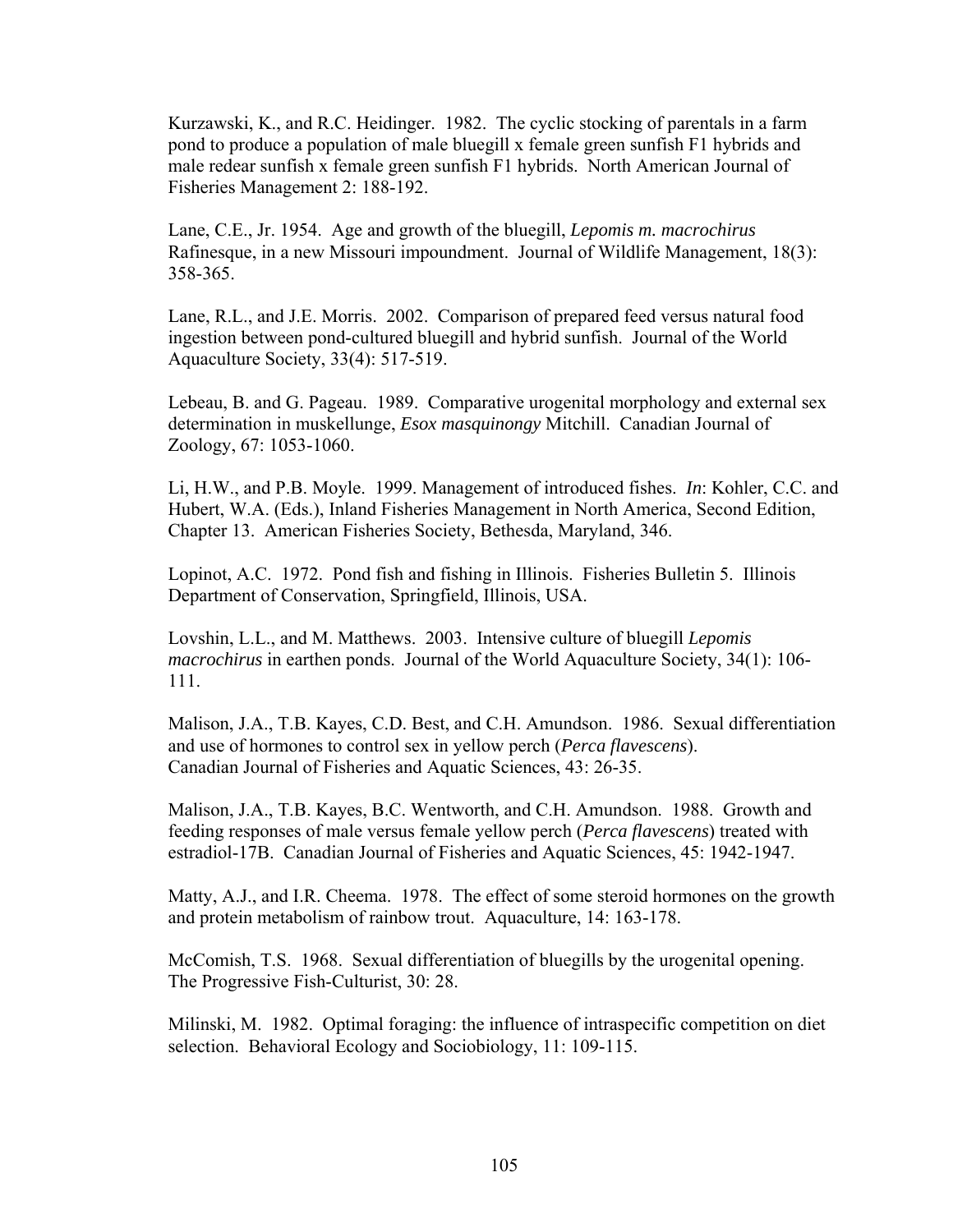Mischke, C.C., and J.E. Morris. 1997. Out-of-season spawning of sunfish *Lepomis* spp. in the laboratory. The Progressive Fish-Culturist, 59: 297-302.

Mires, D. 1995. The tilapias. In: Nash, C.E. and Novotony, A.J. (Eds.), Production of Aquatic Animals, Chapter 7. Elsevier, New York, New York, USA, 133-152.

Montaigne, F. 2003. Everybody loves Atlantic salmon. Journal of the National Geographic Society, 204(1): 100-123.

Morris, J.E., and C.C. Mischke. 2000. A white paper on the status and needs of sunfish aquaculture in the North Central Region. North Central Regional Aquaculture Center, Michigan State University, East Lansing.

Nakamura, M. 1975. Dosage-dependent changes in the effect of oral administration of methyltestosterone on gonadal sex differentiation in *Tilapia mossambica*. Bulletin of the Faculty of Fisheries, Hokkaido University 26(2): 99–108.

Neff B.D., L.M. Cargnelli, and I.M. Côté. 2004. Solitary nesting as an alternative breeding tactic in colonial nesting bluegill sunfish (*Lepomis macrochirus*). Behavioral Ecology and Sociobiology*,* 56: 381-387.

Neumann, F. 1975. Pharmacological and endocrinological studies on anabolic agents. *In*: Anabolic agents in animal production (C. Frank and J. Rendel, editors). FAO/WHO symposium, Rome, Italy.

Neumann, F. 1976. Pharmacological and endocrinological studies on anabolic agents. *In*: F. Coulston and F. Corte, (Eds.), Anabolic Agents in Animal Production. Supplement. Veterinary Proceeding FAO/WHO Symposium. Georg Thieme, Stuttgart, Germany, 253-263.

Nielsen, L.A. 1999. History of inland fisheries management in North America. In: Kohler, C.C. and Hubert, W.A. (Eds.), Inland Fisheries Management in North America, Second Edition, Chap. 1. American Fisheries Society, Bethesda, Maryland, 23-26.

North Central Regional Aquaculture Center. 2002. Sunfish progress report, *In*: Annual Progress Report. North Central Regional Aquaculture Center, Michigan State University, East Lansing.

Nortvedt, R., and J.C. Holm. 1991. Atlantic salmon in duoculture with Arctic charr: decrease in aggression enhances growth and stocking density potential. Aquaculture, 98: 355-361.

Pandian, T.J., and S.G. Sheela. 1995. Hormonal induction of sex reversal in fish. Aquaculture, 138: 1-22.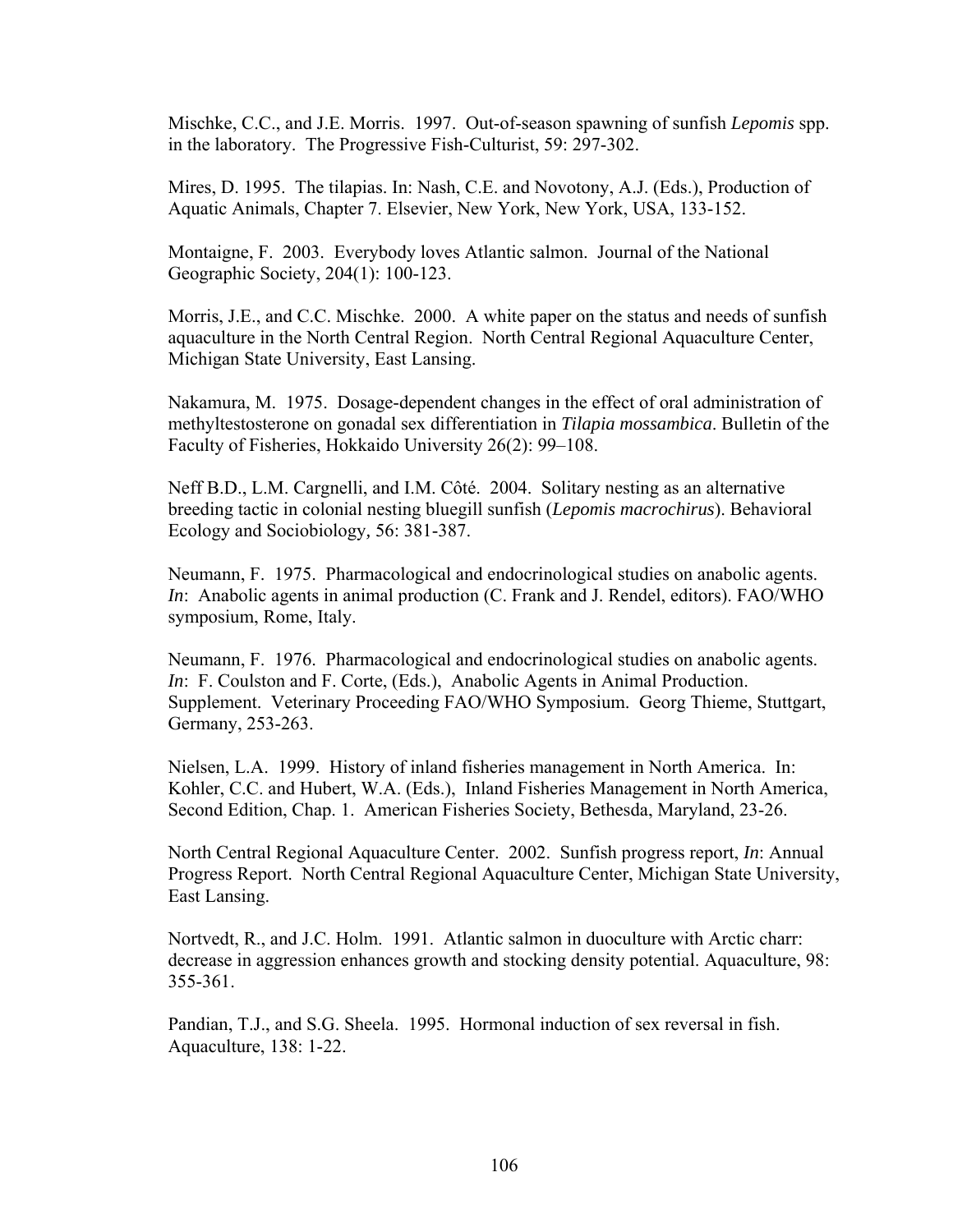Papoutsoglou, S.E., N. Karakatsouli, and P. Koustas. 2005. Effects of dietary Ltryptophan and lighting conditions on growth performance of European sea bass (*Dicentrarchus labrax*) juveniles reared in a recirculating water system. Journal of Applied Ichthyology, 21: 520.

Pflieger, W.L. 1997. Sunfishes. *In*: Smith, P. (Ed.), The Fishes of Missouri, Jefferson City, Missouri, USA, 264-293.

Piferrer, F., I.J. Baker, and E.M. Donaldson. 1993. Effects of natural, synthetic, aromatizable, and nonaromatizable androgens in inducing male sex differentiation in genotypic female chinook salmon (*Oncorhynchus tshawytscha*). General and Comparative Endocrinology, 91: 59-65.

Purdom, C.E. 1974. Variation in fish. *In*: Jones, F.R.H. (Ed.), Sea Fisheries Research. Elek, London, 347-355.

Ricker, W.E. 1948. Hybrid sunfish for stocking small ponds. Transactions of the American Fisheries Society, 75: 84-96.

Riley, E., and C. Secombes. 1993. The control of reproduction in farmed fish. Outlook on Agricultre, 22(3): 151-156.

Roche, J.F., and J.F. Quirke. 1986. The effects of steroid hormones and zenobiotics on growth of farm animals. *In*: P.J. Buttery, N.B. Haynes, and D.B. Linsay, (Eds.), Control and manipulation of animal growth. Butterworth, London, England, 39-51.

Rogozkin, V.A. 1991. Metabolism of Anabolic Androgenic Steroids. CRC Press, Boca Raton, Florida, USA.

Ross, R.M. 1984. Catheterization: a non-harmful method of sex identification for sexually monomorphic fishes. The Progressive Fish-Culturist, 46: 151-152.

Shelton, W.L., and G.L. Jensen. 1979. Production of reproductively limited grass carp for biological control of aquatic weeds. Water Resources Research Institute Bulletin (Auburn University), 39: 1-174.

Skalski, G.T., M.E. Picha, J.F. Gilliam, and R.J. Borski. 2005. Variable intake, compensatory growth, and increased growth efficiency in a teleost fish: models and mechanisms. Ecology 86: 1452-1462.

Sprugel, G., Jr, 1954. Growth of bluegills in a new lake, with particular reference to false annuli. Transactions of the American Fisheries Society, 83: 58-75.

Tidwell, J.H., C.D. Webster, and J.A. Clark. 1992. Growth, feed conversion, and protein utilization of female green sunfish x male bluegill hybrids fed isocaloric diets with different protein levels. The Progressive Fish-Culturist, 54: 234-239.